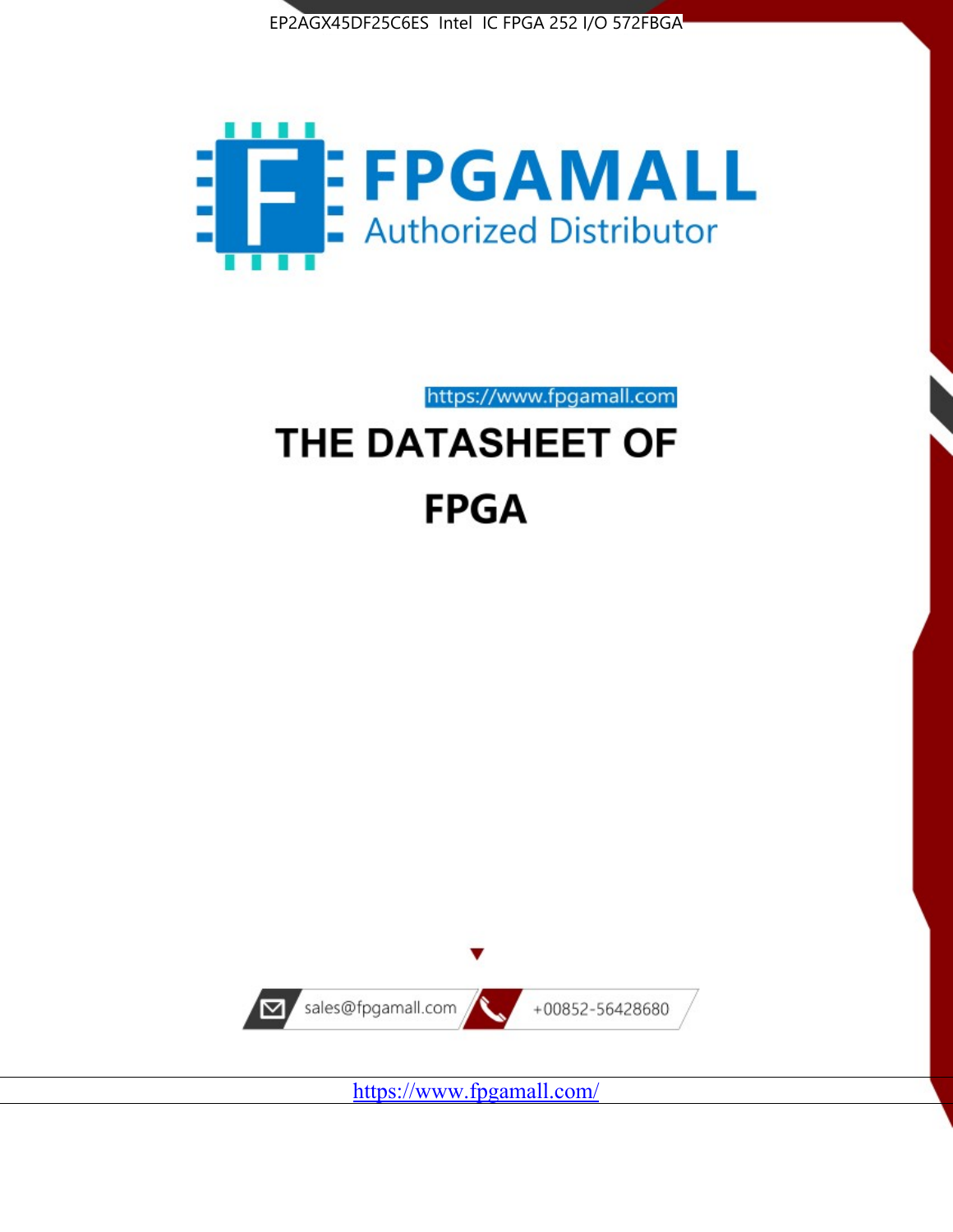EP2AGX45DF25C6ES Intel IC FPGA 252 I/O 572FBGA



**AIIGX53001-4.4**

This chapter describes the electrical and switching characteristics of the Arria® II device family. The Arria II device family includes the Arria II GX and GZ devices. Electrical characteristics include operating conditions and power consumption. Switching characteristics include transceiver specifications, core, and periphery performance. This chapter also describes I/O timing, including programmable I/O element (IOE) delay and programmable output buffer delay.

**1. Device Datasheet for Arria II Devices**

For information regarding the densities and packages of devices in the Arria II device family, refer to *[Overview for the Arria II Device Family](http://www.altera.com/literature/hb/arria-ii-gx/aiigx_51001.pdf)* chapter.

This chapter contains the following sections:

- *"Electrical Characteristics"* on page 1–1
- "Transceiver Performance Specifications" on page 1–21
- "Glossary" on page 1–74

# **Electrical Characteristics**

The following sections describe the electrical characteristics.

# **Operating Conditions**

Arria II devices are rated according to a set of defined parameters. To maintain the highest possible performance and reliability of Arria II devices, you must consider the operating requirements described in this chapter.

Arria II devices are offered in both commercial and industrial grades. Arria II GX devices are offered in –4 (fastest), –5, and –6 (slowest) commercial speed grades and –3 and –5 industrial speed grades. Arria II GZ devices are offered in –3 and –4 speed grades for both commercial and industrial grades.

 $\Box$  In this chapter, a prefix associated with the operating temperature range is attached to the speed grades; commercial with the "C" prefix and industrial with the "I" prefix. Commercial devices are indicated as C4, C5, and C6 speed grade, and the industrial devices are indicated as I3 and I5.

# **Absolute Maximum Ratings**

Absolute maximum ratings define the maximum operating conditions for Arria II devices. The values are based on experiments conducted with the device and theoretical modeling of breakdown and damage mechanisms. The functional operation of the device is not implied under these conditions. Table 1–1 lists the absolute maximum ratings for Arria II GX devices. Table 1–2 lists the absolute maximum ratings for Arria II GZ devices.

© 2013 Altera Corporation. All rights reserved. ALTERA, ARRIA, CYCLONE, HARDCOPY, MAX, MEGACORE, NIOS, QUARTUS and STRATIX are Reg. U.S. Pat. & Tm. Off. [and/or trademarks of Altera Corporat](http://www.altera.com/common/legal.html)ion in the U.S. and other countri

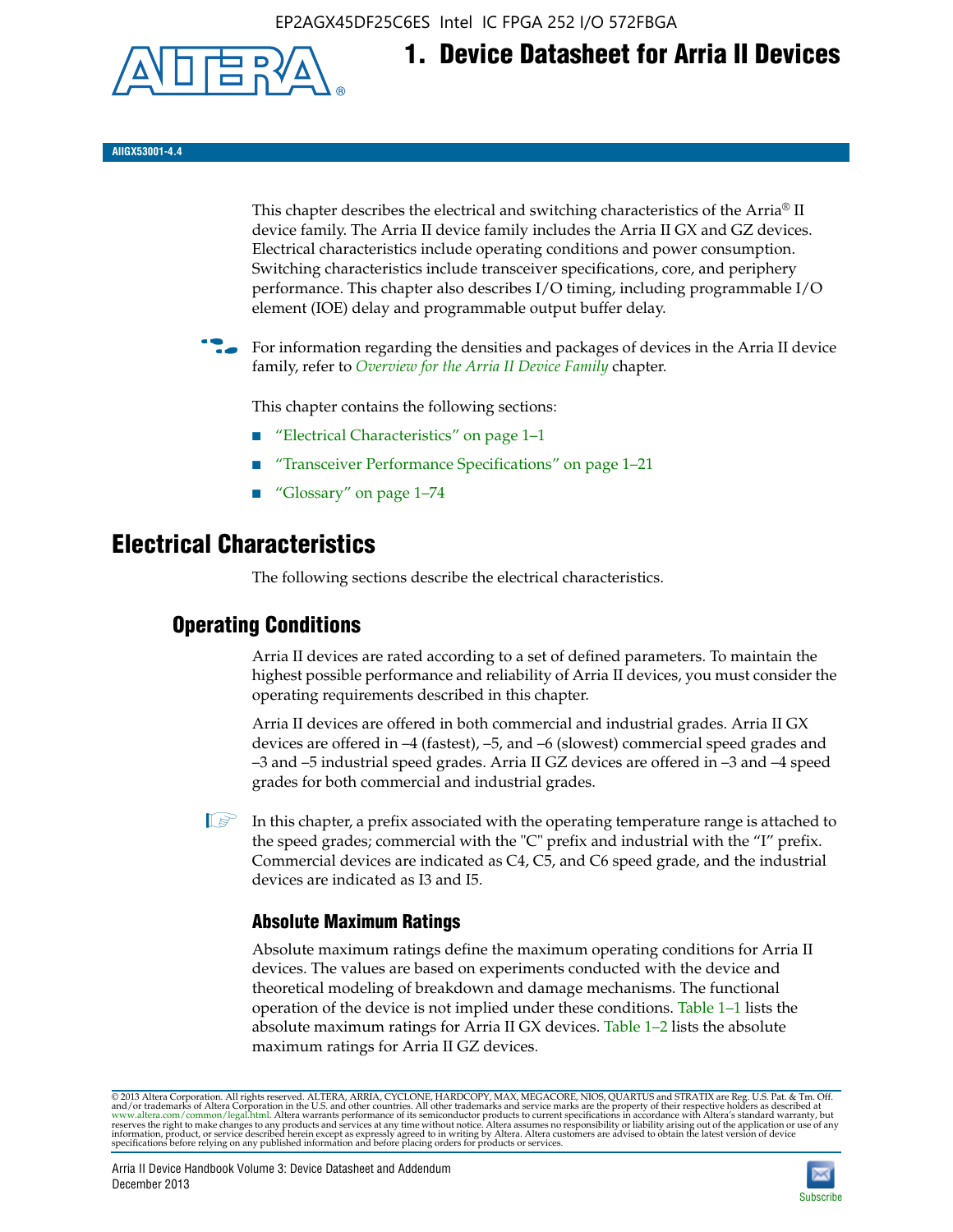

**Conditions beyond those listed in Table 1–1 and Table 1–2 may cause permanent** damage to the device. Additionally, device operation at the absolute maximum ratings for extended periods of time may have adverse effects on the device.

Table 1–1 lists the absolute maximum ratings for Arria II GX devices.

**Table 1–1. Absolute Maximum Ratings for Arria II GX Devices** 

| <b>Symbol</b>         | <b>Description</b>                                                                                                 | <b>Minimum</b> | <b>Maximum</b> | <b>Unit</b>  |
|-----------------------|--------------------------------------------------------------------------------------------------------------------|----------------|----------------|--------------|
| $V_{CC}$              | Supplies power to the core, periphery, I/O registers, PCI Express®<br>(PIPE) (PCIe) HIP block, and transceiver PCS | $-0.5$         | 1.35           | $\vee$       |
| $V_{CCCB}$            | Supplies power for the configuration RAM bits                                                                      | $-0.5$         | 1.8            | V            |
| $V_{\text{CCBAT}}$    | Battery back-up power supply for design security volatile key register                                             | $-0.5$         | 3.75           | V            |
| $V_{CCPD}$            | Supplies power to the I/O pre-drivers, differential input buffers, and<br><b>MSEL circuitry</b>                    | $-0.5$         | 3.75           | $\vee$       |
| V <sub>CCIO</sub>     | Supplies power to the I/O banks                                                                                    | $-0.5$         | 3.9            | $\mathsf{V}$ |
| $V_{\text{CCD\_PLL}}$ | Supplies power to the digital portions of the PLL                                                                  | $-0.5$         | 1.35           | V            |
| $V_{\text{CCA\_PLL}}$ | Supplies power to the analog portions of the PLL and device-wide<br>power management circuitry                     | $-0.5$         | 3.75           | $\mathsf{V}$ |
| $V_{1}$               | DC input voltage                                                                                                   | $-0.5$         | 4.0            | V            |
| $I_{\text{OUT}}$      | DC output current, per pin                                                                                         | $-25$          | 40             | mA           |
| $V_{\text{CCA}}$      | Supplies power to the transceiver PMA regulator                                                                    |                | 3.75           | V            |
| $V_{CCL_GXB}$         | Supplies power to the transceiver PMA TX, PMA RX, and clocking                                                     |                | 1.21           | $\vee$       |
| $V_{\text{CCH_GXB}}$  | Supplies power to the transceiver PMA output (TX) buffer                                                           |                | 1.8            | V            |
| $T_{\rm J}$           | Operating junction temperature                                                                                     | $-55$          | 125            | °C           |
| $T_{\tt STG}$         | Storage temperature (no bias)                                                                                      | -65            | 150            | ℃            |

Table 1–2 lists the absolute maximum ratings for Arria II GZ devices.

**Table 1–2. Absolute Maximum Ratings for Arria II GZ Devices (Part 1 of 2)**

| <b>Symbol</b>            | <b>Description</b>                                                                              | <b>Minimum</b> | <b>Maximum</b> | <b>Unit</b>  |
|--------------------------|-------------------------------------------------------------------------------------------------|----------------|----------------|--------------|
| $V_{CC}$                 | Supplies power to the core, periphery, I/O registers, PCIe HIP block, and<br>transceiver PCS    | -0.5           | 1.35           | $\mathsf{V}$ |
| $V_{CCCB}$               | Power supply to the configuration RAM bits                                                      | $-0.5$         | 1.8            | $\vee$       |
| V <sub>CCPGM</sub>       | Supplies power to the configuration pins                                                        | $-0.5$         | 3.75           | $\vee$       |
| <b>V<sub>CCAUX</sub></b> | Auxiliary supply                                                                                | $-0.5$         | 3.75           | $\vee$       |
| $V_{\text{CGBAT}}$       | Supplies battery back-up power for design security volatile key register                        | -0.5           | 3.75           | V            |
| $V_{CCPD}$               | Supplies power to the I/O pre-drivers, differential input buffers, and<br><b>MSEL circuitry</b> | -0.5           | 3.75           | $\mathsf{V}$ |
| V <sub>CCIO</sub>        | Supplies power to the I/O banks                                                                 | $-0.5$         | 3.9            | $\mathsf{V}$ |
| $V_{\rm CC\_CLKIN}$      | Supplies power to the differential clock input                                                  | $-0.5$         | 3.75           | $\vee$       |
| $V_{\text{CCD\_PLL}}$    | Supplies power to the digital portions of the PLL                                               | $-0.5$         | 1.35           | V            |
| $V_{\text{CCA\_PLL}}$    | Supplies power to the analog portions of the PLL and device-wide<br>power management circuitry  | $-0.5$         | 3.75           | $\mathsf{V}$ |
| V <sub>1</sub>           | DC input voltage                                                                                | $-0.5$         | 4.0            | $\vee$       |
| $I_{\text{OUT}}$         | DC output current, per pin                                                                      | $-25$          | 40             | mA           |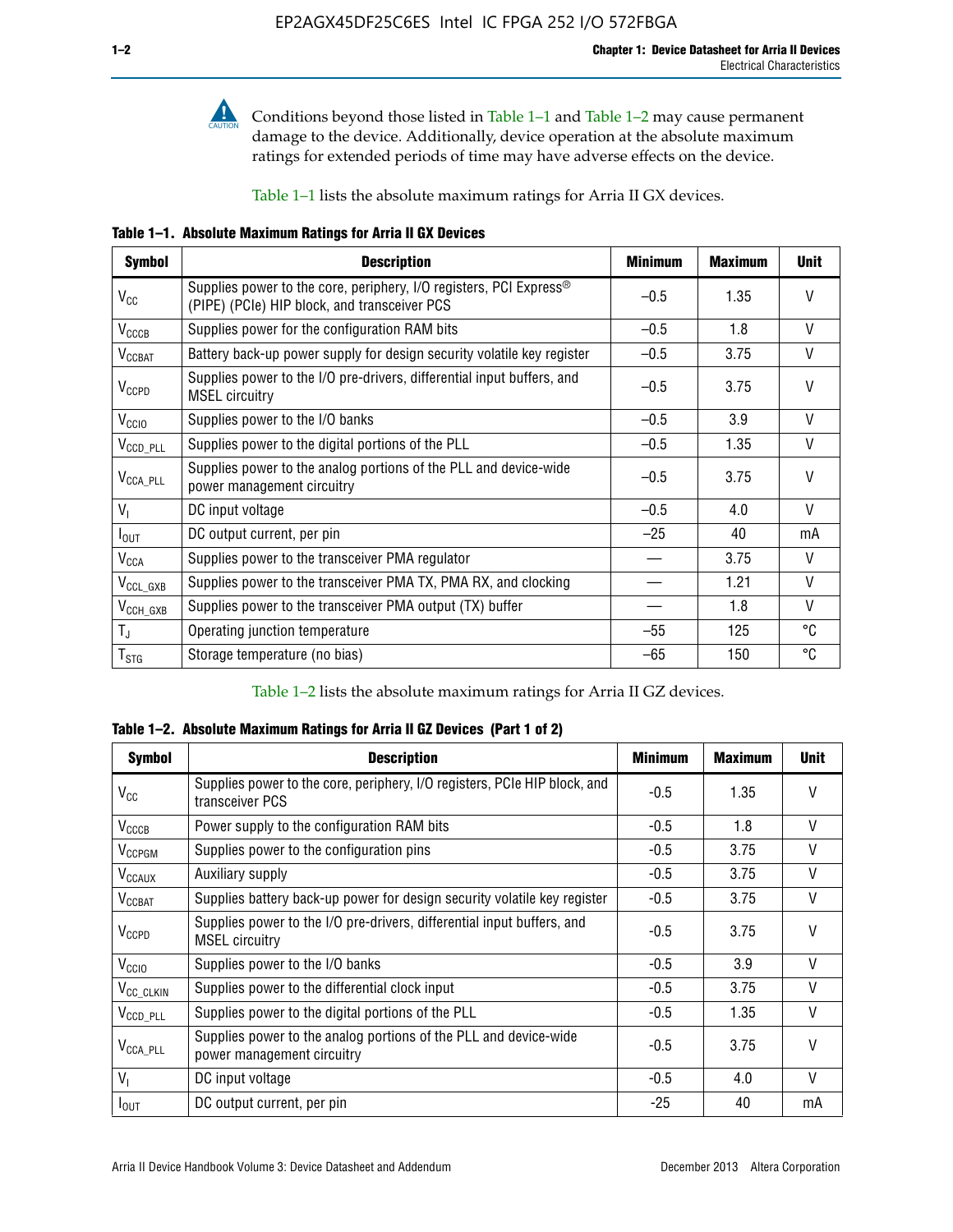| <b>Symbol</b>                  | <b>Description</b>                                                              | <b>Minimum</b> | <b>Maximum</b> | <b>Unit</b>  |
|--------------------------------|---------------------------------------------------------------------------------|----------------|----------------|--------------|
| $V_{\texttt{CCA}\_\textsf{L}}$ | Supplies transceiver high voltage power (left side)                             | $-0.5$         | 3.75           | V            |
| $V_{\mathsf{CCA\_R}}$          | Supplies transceiver high voltage power (right side)                            | $-0.5$         | 3.75           | $\vee$       |
| $V_{CCHIP\_L}$                 | Supplies transceiver HIP digital power (left side)                              | $-0.5$         | 1.35           | $\vee$       |
| $V_{CCR\_L}$                   | Supplies receiver power (left side)                                             | $-0.5$         | 1.35           | $\vee$       |
| $V_{CCR\_R}$                   | Supplies receiver power (right side)                                            | $-0.5$         | 1.35           | $\mathsf{V}$ |
| $V_{CCT\_L}$                   | Supplies transmitter power (left side)                                          | $-0.5$         | 1.35           | $\vee$       |
| $V_{CCT_R}$                    | Supplies transmitter power (right side)                                         | $-0.5$         | 1.35           | V            |
| V <sub>CCL_GXBLn</sub><br>(1)  | Supplies power to the transceiver PMA TX, PMA RX, and clocking (left<br>side)   | $-0.5$         | 1.35           | $\vee$       |
| V <sub>CCL_GXBRn</sub><br>(1)  | Supplies power to the transceiver PMA TX, PMA RX, and clocking (right)<br>side) | $-0.5$         | 1.35           | $\vee$       |
| V <sub>CCH_GXBLn</sub><br>(1)  | Supplies power to the transceiver PMA output (TX) buffer (left side)            | -0.5           | 1.8            | $\mathsf{V}$ |
| V <sub>CCH_GXBRn</sub><br>(1)  | Supplies power to the transceiver PMA output (TX) buffer (right side)           | -0.5           | 1.8            | $\vee$       |
| $T_{\rm J}$                    | Operating junction temperature                                                  | -55            | 125            | °C           |
| $T_{\text{STG}}$               | Storage temperature (no bias)                                                   | -65            | 150            | ℃            |

**Note to Table 1–2:**

 $(1)$   $n = 0, 1,$  or 2.

### **Maximum Allowed Overshoot and Undershoot Voltage**

During transitions, input signals may overshoot to the voltage shown in Table 1–3 and undershoot to –2.0 V for magnitude of currents less than 100 mA and periods shorter than 20 ns.

Table 1–3 lists the Arria II GX and GZ maximum allowed input overshoot voltage and the duration of the overshoot voltage as a percentage over the device lifetime. The maximum allowed overshoot duration is specified as a percentage of high-time over the lifetime of the device. A DC signal is equivalent to 100% duty cycle. For example, a signal that overshoots to 4.3 V can only be at 4.3 V for 5.41% over the lifetime of the device; for a device lifetime of 10 years, this amounts to 5.41/10ths of a year.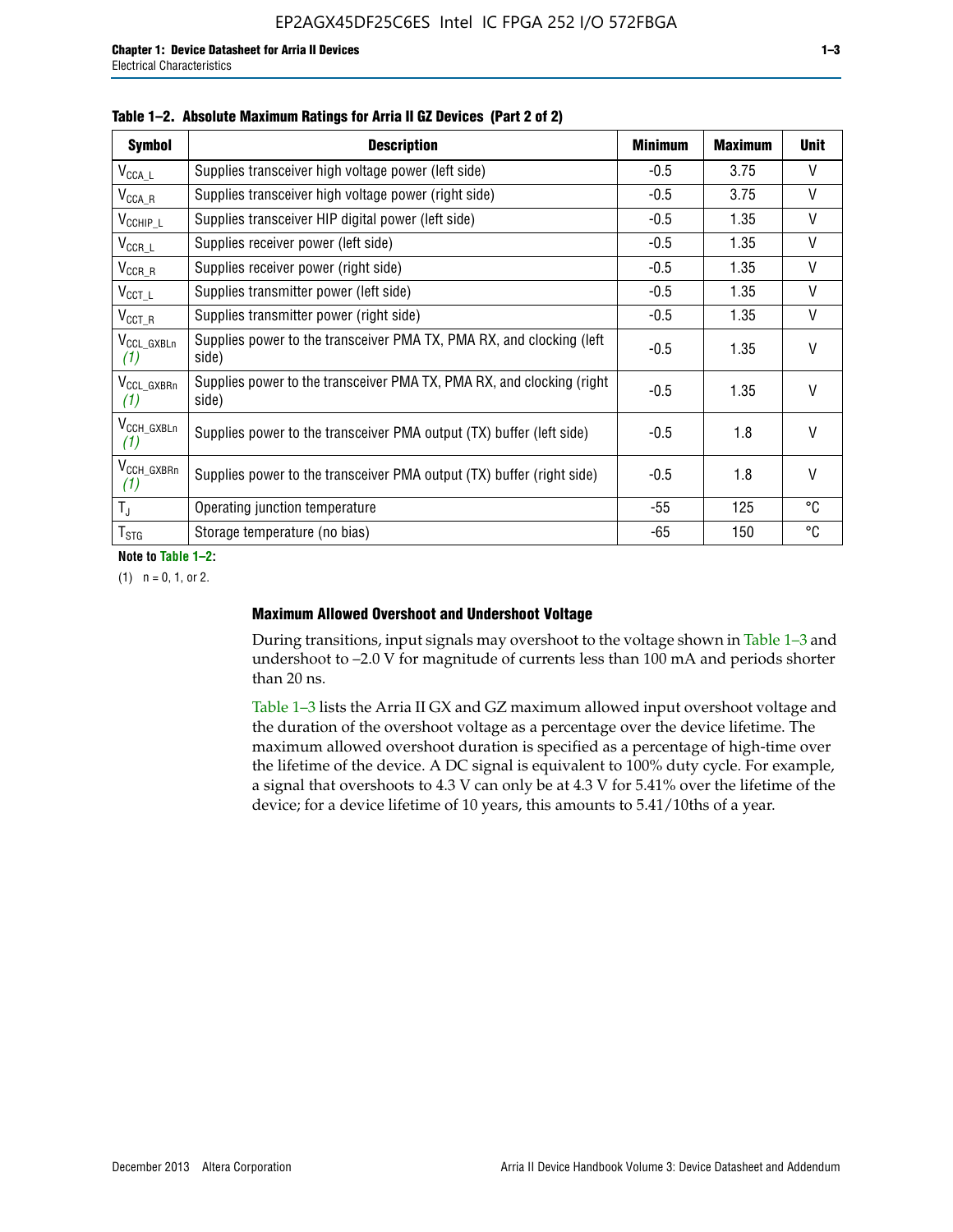| <b>Symbol</b> | <b>Description</b>      | <b>Condition (V)</b> | <b>Overshoot Duration as % of</b><br><b>High Time</b> | <b>Unit</b>   |
|---------------|-------------------------|----------------------|-------------------------------------------------------|---------------|
|               |                         | 4.0                  | 100.000                                               | $\frac{0}{0}$ |
|               |                         | 4.05                 | 79.330                                                | $\frac{0}{0}$ |
|               |                         | 4.1                  | 46.270                                                | $\frac{0}{0}$ |
| $V_1$ (AC)    |                         | 4.15                 | 27.030                                                | $\frac{0}{0}$ |
|               |                         | 4.2<br>15.800        | $\frac{0}{0}$                                         |               |
|               |                         | 4.25                 | 9.240                                                 | $\frac{0}{0}$ |
|               | <b>AC Input Voltage</b> | 4.3                  | 5.410                                                 | $\frac{0}{0}$ |
|               |                         | 4.35                 | 3.160                                                 | $\frac{0}{0}$ |
|               |                         | 4.4                  | 1.850                                                 | $\frac{0}{0}$ |
|               |                         | 4.45                 | 1.080                                                 | $\frac{0}{0}$ |
|               |                         | 4.5                  | 0.630                                                 | $\frac{0}{0}$ |
|               |                         | 4.55                 | 0.370                                                 | $\frac{0}{0}$ |
|               |                         | 4.6                  | 0.220                                                 | $\frac{0}{0}$ |

## **Table 1–3. Maximum Allowed Overshoot During Transitions for Arria II Devices**

# **Maximum Allowed I/O Operating Frequency**

Table 1–4 lists the maximum allowed I/O operating frequency for Arria II GX I/Os using the specified I/O standards to ensure device reliability.

| I/O Standard                          | I/O Frequency (MHz) |
|---------------------------------------|---------------------|
| HSTL-18 and HSTL-15                   | 333                 |
| <b>SSTL-15</b>                        | 400                 |
| SSTL-18                               | 333                 |
| 2.5-V LVCMOS                          | 260                 |
| 3.3-V and 3.0-V LVTTL                 |                     |
| 3.3-V, 3.0-V, 1.8-V, and 1.5-V LVCMOS | 250                 |
| PCI and PCI-X                         |                     |
| SSTL-2                                |                     |
| 1.2-V LVCMOS HSTL-12                  | 200                 |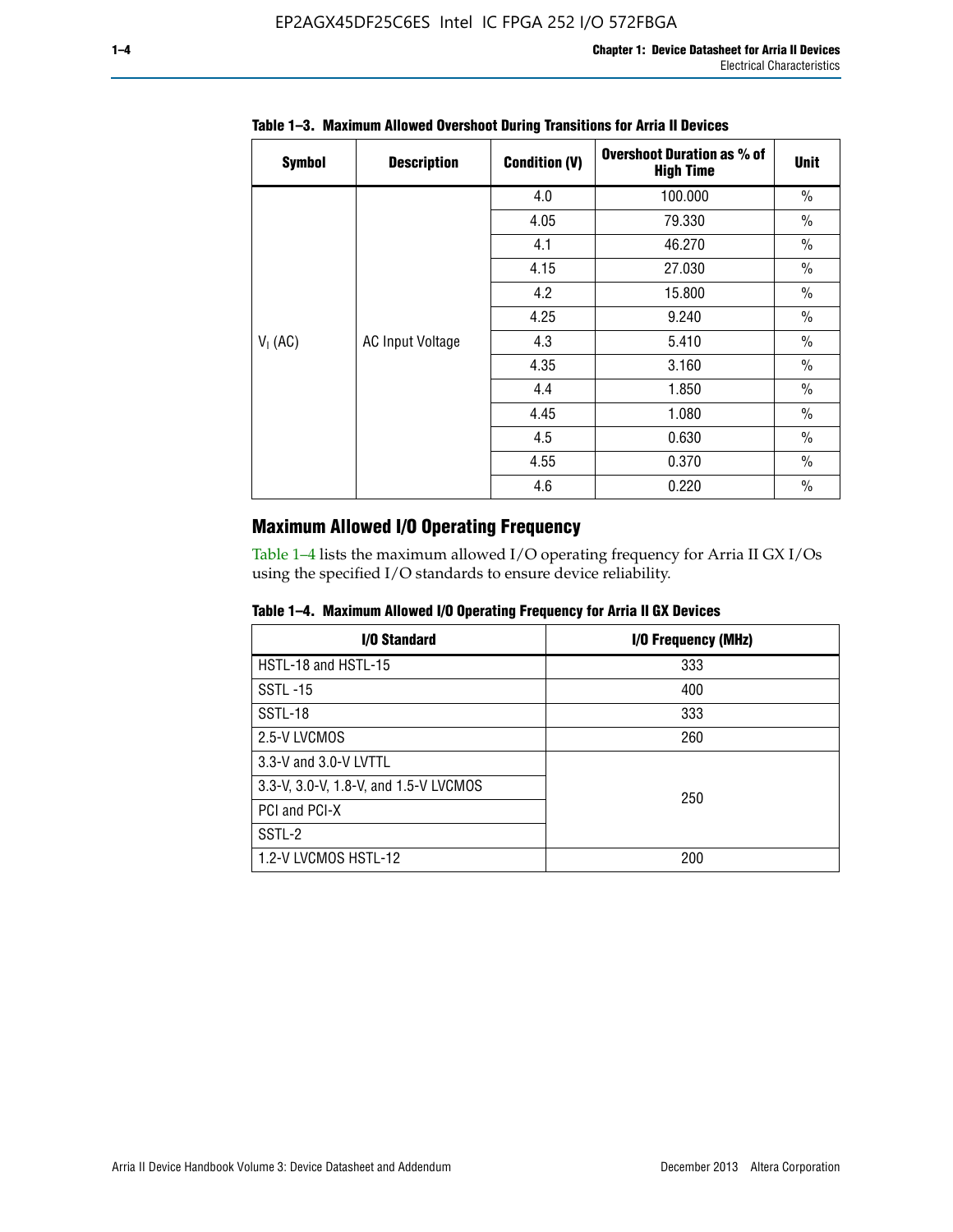# **Recommended Operating Conditions**

This section lists the functional operation limits for AC and DC parameters for Arria II GX and GZ devices. All supplies are required to monotonically reach their full-rail values without plateaus within  $t_{RAMP}$ .

Table 1–5 lists the recommended operating conditions for Arria II GX devices.

**Table 1–5. Recommended Operating Conditions for Arria II GX Devices** *(Note 1)* **(Part 1 of 2)**

| <b>Symbol</b>                   | <b>Description</b>                                                                                     | <b>Condition</b> | <b>Minimum</b> | <b>Typical</b>                    | <b>Maximum</b>    | <b>Unit</b>  |
|---------------------------------|--------------------------------------------------------------------------------------------------------|------------------|----------------|-----------------------------------|-------------------|--------------|
| $V_{CC}$                        | Supplies power to the core, periphery, I/O<br>registers, PCIe HIP block, and transceiver<br><b>PCS</b> |                  | 0.87           | 0.90                              | 0.93              | $\vee$       |
| $V_{CCCB}$                      | Supplies power to the configuration RAM<br>bits                                                        |                  | 1.425          | 1.50                              | 1.575             | $\mathsf{V}$ |
| <b>V<sub>CCBAT</sub></b><br>(2) | Battery back-up power supply for design<br>security volatile key registers                             |                  | 1.2            |                                   | 3.3               | $\vee$       |
|                                 | Supplies power to the I/O pre-drivers,                                                                 |                  | 3.135          | 3.3                               | 3.465             | $\mathsf{V}$ |
| $V_{CCPD}$<br>(3)               | differential input buffers, and MSEL                                                                   |                  | 2.85           | 3.0                               | 3.15              | $\mathsf{V}$ |
|                                 | circuitry                                                                                              |                  | 2.375          | 2.5                               | 2.625             | $\mathsf{V}$ |
|                                 |                                                                                                        |                  | 3.135          | 3.3                               | 3.465             | $\mathsf{V}$ |
| V <sub>CCIO</sub>               |                                                                                                        |                  | 2.85           | 3.0                               | 3.15              | $\mathsf{V}$ |
|                                 | Supplies power to the I/O banks $(4)$                                                                  |                  | 2.375          | 2.5                               | 2.625             | V            |
|                                 |                                                                                                        |                  | 1.71           | 1.8                               | 1.89              | $\mathsf{V}$ |
|                                 |                                                                                                        |                  | 1.425          | 1.5                               | 1.575             | $\mathsf{V}$ |
|                                 |                                                                                                        |                  | 1.14           | 1.2                               | 1.26              | $\mathsf{V}$ |
| $V_{CCD\_PLL}$                  | Supplies power to the digital portions of the<br>PLL                                                   |                  | 0.87           | 0.90                              | 0.93              | V            |
| $V_{\text{CCA\_PLL}}$           | Supplies power to the analog portions of<br>the PLL and device-wide power<br>management circuitry      |                  | 2.375          | 2.5                               | 2.625             | V            |
| $V_{I}$                         | DC Input voltage                                                                                       |                  | $-0.5$         |                                   | 3.6               | V            |
| $V_0$                           | Output voltage                                                                                         |                  | $\mathbf 0$    | $\overbrace{\phantom{123221111}}$ | V <sub>CCIO</sub> | V            |
| <b>V<sub>CCA</sub></b>          | Supplies power to the transceiver PMA<br>regulator                                                     |                  | 2.375          | 2.5                               | 2.625             | $\mathsf{V}$ |
| $V_{CCL_GXB}$                   | Supplies power to the transceiver PMA TX,<br>PMA RX, and clocking                                      |                  | 1.045          | 1.1                               | 1.155             | $\vee$       |
| $V_{CCH_GXB}$                   | Supplies power to the transceiver PMA<br>output (TX) buffer                                            |                  | 1.425          | 1.5                               | 1.575             | $\mathsf{V}$ |
|                                 | Operating junction temperature                                                                         | Commercial       | $\mathbf 0$    |                                   | 85                | °C           |
| $T_{J}$                         |                                                                                                        | Industrial       | $-40$          |                                   | 100               | °C           |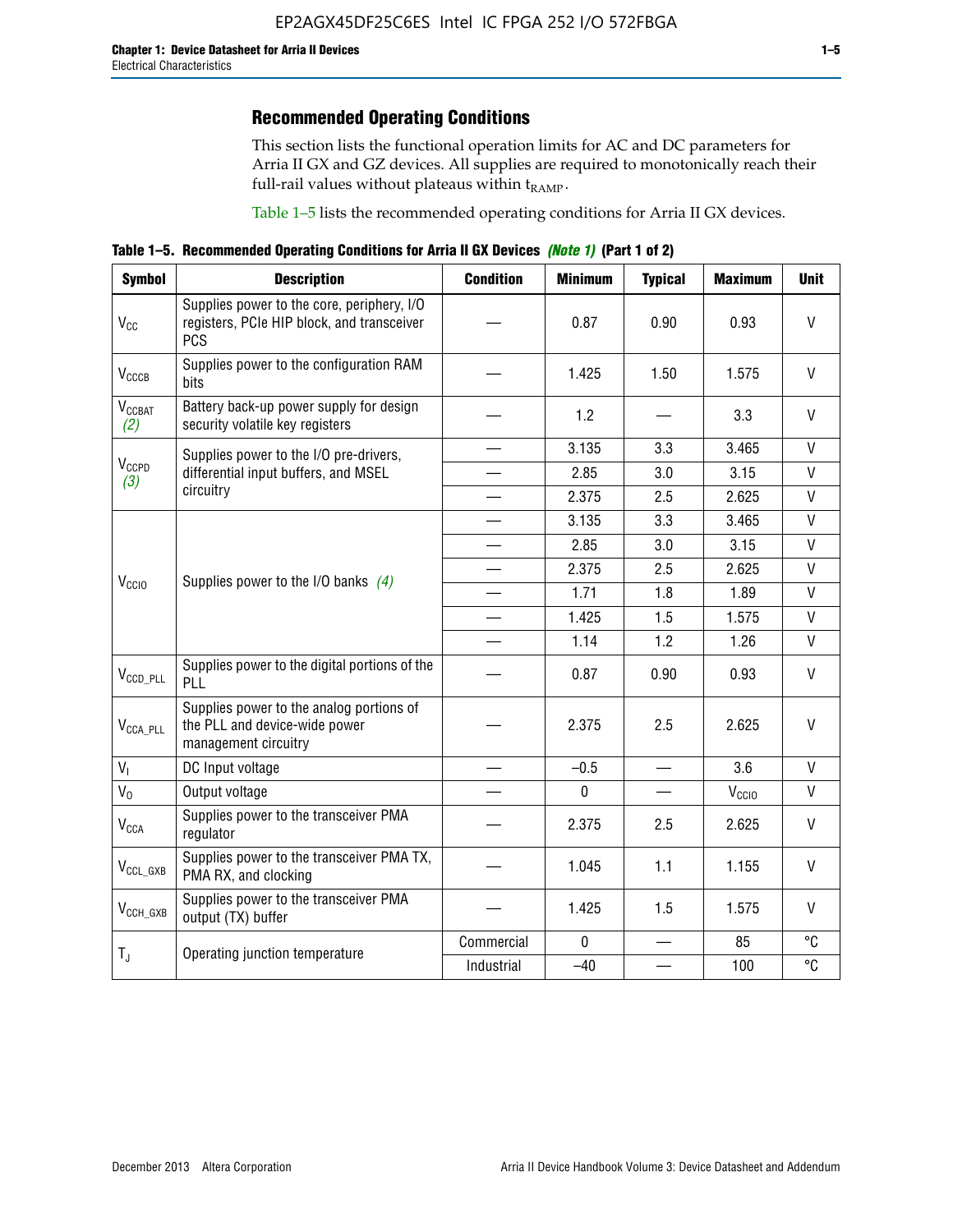| <b>Symbol</b> | <b>Description</b>     | <b>Condition</b> | <b>Minimum</b> | <b>Typical</b> | <b>Maximum</b> | <b>Unit</b> |
|---------------|------------------------|------------------|----------------|----------------|----------------|-------------|
| <b>LRAMP</b>  | Power Supply Ramp time | Normal POR       | 0.05           | —              | 100            | ms          |
|               |                        | Fast POR         | 0.05           |                |                | ms          |

| Table 1–5. Recommended Operating Conditions for Arria II GX Devices (Note 1) (Part 2 of 2) |  |  |  |
|--------------------------------------------------------------------------------------------|--|--|--|
|                                                                                            |  |  |  |

**Notes to Table 1–5:** 

(1) For more information about supply pin connections, refer to the *[Arria II Device Family Pin Connection Guidelines](http://www.altera.com/literature/dp/arria-ii-gx/PCG-01007.pdf)*.

(2) Altera recommends a 3.0-V nominal battery voltage when connecting V<sub>CCBAT</sub> to a battery for volatile key backup. If you do not use the volatile security key, you may connect the V<sub>CCBAT</sub> to either GND or a 3.0-V power supply.

(3)  $V_{CCPD}$  must be 2.5-V for I/O banks with 2.5-V and lower  $V_{CCIO}$ , 3.0-V for 3.0-V  $V_{CCIO}$ , and 3.3-V for 3.3-V  $V_{CCIO}$ .

(4)  $V_{\text{CCIO}}$  for 3C and 8C I/O banks where the configuration pins reside only supports 3.3-, 3.0-, 2.5-, or 1.8-V voltage levels.

Table 1–6 lists the recommended operating conditions for Arria II GZ devices.

**Table 1–6. Recommended Operating Conditions for Arria II GZ Devices** *(Note 6)* **(Part 1 of 2)**

| <b>Symbol</b>                  | <b>Description</b>                                                          | <b>Condition</b>         | <b>Minimum</b> | <b>Typical</b> | <b>Maximum</b>    | <b>Unit</b>  |
|--------------------------------|-----------------------------------------------------------------------------|--------------------------|----------------|----------------|-------------------|--------------|
| V <sub>CC</sub>                | Core voltage and periphery circuitry power<br>supply                        |                          | 0.87           | 0.90           | 0.93              | $\mathsf{V}$ |
| $V_{CCCB}$                     | Supplies power for the configuration RAM<br>bits                            |                          | 1.45           | 1.50           | 1.55              | V            |
| $V_{\text{CCAUX}}$             | Auxiliary supply                                                            |                          | 2.375          | 2.5            | 2.625             | V            |
|                                | I/O pre-driver (3.0 V) power supply                                         |                          | 2.85           | 3.0            | 3.15              | V            |
| $V_{CCPD}$ (2)                 | I/O pre-driver (2.5 V) power supply                                         | $\qquad \qquad$          | 2.375          | 2.5            | 2.625             | V            |
|                                | I/O buffers (3.0 V) power supply                                            |                          | 2.85           | 3.0            | 3.15              | V            |
|                                | I/O buffers (2.5 V) power supply                                            | $\equiv$                 | 2.375          | 2.5            | 2.625             | $\mathsf{V}$ |
| V <sub>CCIO</sub>              | I/O buffers (1.8 V) power supply                                            |                          | 1.71           | 1.8            | 1.89              | V            |
|                                | I/O buffers (1.5 V) power supply                                            |                          | 1.425          | 1.5            | 1.575             | $\mathsf{V}$ |
|                                | I/O buffers (1.2 V) power supply                                            |                          | 1.14           | 1.2            | 1.26              | $\vee$       |
|                                | Configuration pins (3.0 V) power supply                                     |                          | 2.85           | 3.0            | 3.15              | $\vee$       |
| V <sub>CCPGM</sub>             | Configuration pins (2.5 V) power supply                                     |                          | 2.375          | 2.5            | 2.625             | $\vee$       |
|                                | Configuration pins (1.8 V) power supply                                     | $\equiv$                 | 1.71           | 1.8            | 1.89              | V            |
| $V_{\text{CCA\_PLL}}$          | PLL analog voltage regulator power supply                                   | $\overline{\phantom{0}}$ | 2.375          | 2.5            | 2.625             | $\vee$       |
| $V_{CCD\_PLL}$                 | PLL digital voltage regulator power supply                                  |                          | 0.87           | 0.90           | 0.93              | $\mathsf{V}$ |
| V <sub>CC_CLKIN</sub>          | Differential clock input power supply                                       | $\qquad \qquad$          | 2.375          | 2.5            | 2.625             | $\mathsf{V}$ |
| $V_{CCBAT}$ (1)                | Battery back-up power supply (For design<br>security volatile key register) |                          | 1.2            |                | 3.3               | $\vee$       |
| V <sub>I</sub>                 | DC input voltage                                                            |                          | $-0.5$         |                | 3.6               | $\mathsf{V}$ |
| $V_0$                          | Output voltage                                                              |                          | $\pmb{0}$      |                | V <sub>CCIO</sub> | V            |
| $V_{\text{CCA\_L}}$            | Transceiver high voltage power (left side)                                  |                          |                |                |                   | V            |
| $\mathsf{V}_{\mathsf{CCA\_R}}$ | Transceiver high voltage power (right side)                                 |                          | 2.85/2.375     | 3.0/2.5(4)     | 3.15/2.625        |              |
| $V_{CCHIP\_L}$                 | Transceiver HIP digital power (left side)                                   | $\overline{\phantom{0}}$ | 0.87           | 0.9            | 0.93              | $\mathsf{V}$ |
| $V_{CCR\_L}$                   | Receiver power (left side)                                                  |                          | 1.05           | 1.1            | 1.15              | V            |
| $\mathsf{V}_{\mathsf{CCR\_R}}$ | Receiver power (right side)                                                 |                          | 1.05           | 1.1            | 1.15              | V            |
| $\mathsf{V}_{\mathsf{CCT\_L}}$ | Transmitter power (left side)                                               |                          | 1.05           | 1.1            | 1.15              | V            |
| $V_{CCT\_R}$                   | Transmitter power (right side)                                              |                          | 1.05           | 1.1            | 1.15              | V            |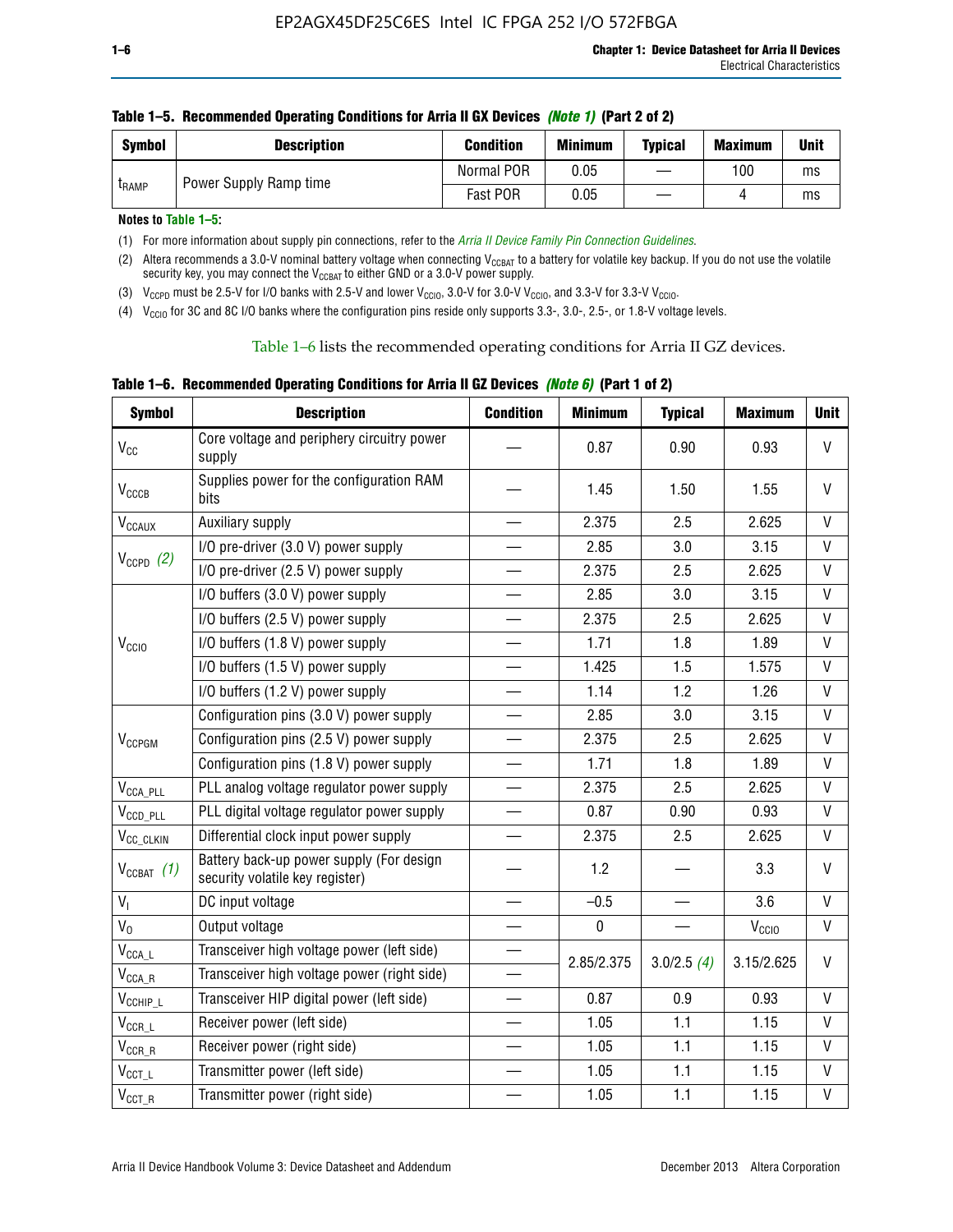| <b>Symbol</b>                 | <b>Description</b>                           | <b>Condition</b>           | <b>Minimum</b> | <b>Typical</b> | <b>Maximum</b> | <b>Unit</b> |
|-------------------------------|----------------------------------------------|----------------------------|----------------|----------------|----------------|-------------|
| $V_{CCL_GXBLn}$<br>(3)        | Transceiver clock power (left side)          |                            | 1.05           | 1.1            | 1.15           | V           |
| V <sub>CCL_GXBRn</sub><br>(3) | Transceiver clock power (right side)         |                            | 1.05           | 1.1            | 1.15           |             |
| V <sub>CCH_GXBLn</sub><br>(3) | Transmitter output buffer power (left side)  |                            | 1.33/1.425     | 1.4/1.5(5)     | 1.575          |             |
| V <sub>CCH_GXBRn</sub><br>(3) | Transmitter output buffer power (right side) |                            |                |                |                |             |
|                               | Operating junction temperature               | Commercial                 | 0              |                | 85             | ℃           |
| $T_{\rm J}$                   |                                              | Industrial                 | $-40$          |                | 100            | °C          |
| t <sub>RAMP</sub>             | Power supply ramp time                       | Normal POR<br>$(PORSEL=0)$ | 0.05           |                | 100            | ms          |
|                               |                                              | Fast POR<br>$(PORSEL=1)$   | 0.05           |                | 4              | ms          |

#### **Table 1–6. Recommended Operating Conditions for Arria II GZ Devices** *(Note 6)* **(Part 2 of 2)**

#### **Notes to Table 1–6:**

(1) Altera recommends a 3.0-V nominal battery voltage when connecting  $V_{CCBAT}$  to a battery for volatile key backup. If you do not use the volatile security key, you may connect the  $V_{\text{CCBAT}}$  to either GND or a 3.0-V power supply.

(2)  $V_{CCPD}$  must be 2.5 V when  $V_{CCIO}$  is 2.5, 1.8, 1.5, or 1.2 V.  $V_{CCPD}$  must be 3.0 V when  $V_{CCIO}$  is 3.0 V.

(3)  $n = 0, 1, or 2$ .

(4)  $V_{CCA~LR}$  must be connected to a 3.0-V supply if the clock multiplier unit (CMU) phase-locked loop (PLL), receiver clock data recovery (CDR), or both, are configured at a base data rate > 4.25 Gbps. For data rates up to 4.25 Gbps, you can connect V<sub>CCA L/R</sub> to either 3.0 V or 2.5 V.

- (5)  $V_{\text{CCH\_GXBL/R}}$  must be connected to a 1.4-V supply if the transmitter channel data rate is > 6.5 Gbps. For data rates up to 6.5 Gbps, you can connect V<sub>CCH\_GXBL/R</sub> to either 1.4 V or 1.5 V.
- (6) Transceiver power supplies do not have power-on-reset (POR) circuitry. After initial power-up, violating the transceiver power supply operating conditions could lead to unpredictable link behavior.

# **DC Characteristics**

This section lists the supply current, I/O pin leakage current, on-chip termination (OCT) accuracy and variation, input pin capacitance, internal weak pull-up and pull-down resistance, hot socketing, and Schmitt trigger input specifications.

## **Supply Current**

Standby current is the current the device draws after the device is configured with no inputs or outputs toggling and no activity in the device. Because these currents vary largely with the resources used, use the Microsoft Excel-based Early Power Estimator (EPE) to get supply current estimates for your design.

**For more information about power estimation tools, refer to the** *PowerPlay Early Power* **<b>Formation** *[Estimator User Guide](http://www.altera.com/literature/ug/ug_epe.pdf
)* and the *[PowerPlay Power Analysis](http://www.altera.com/literature/hb/qts/qts_qii53013.pdf)* chapter.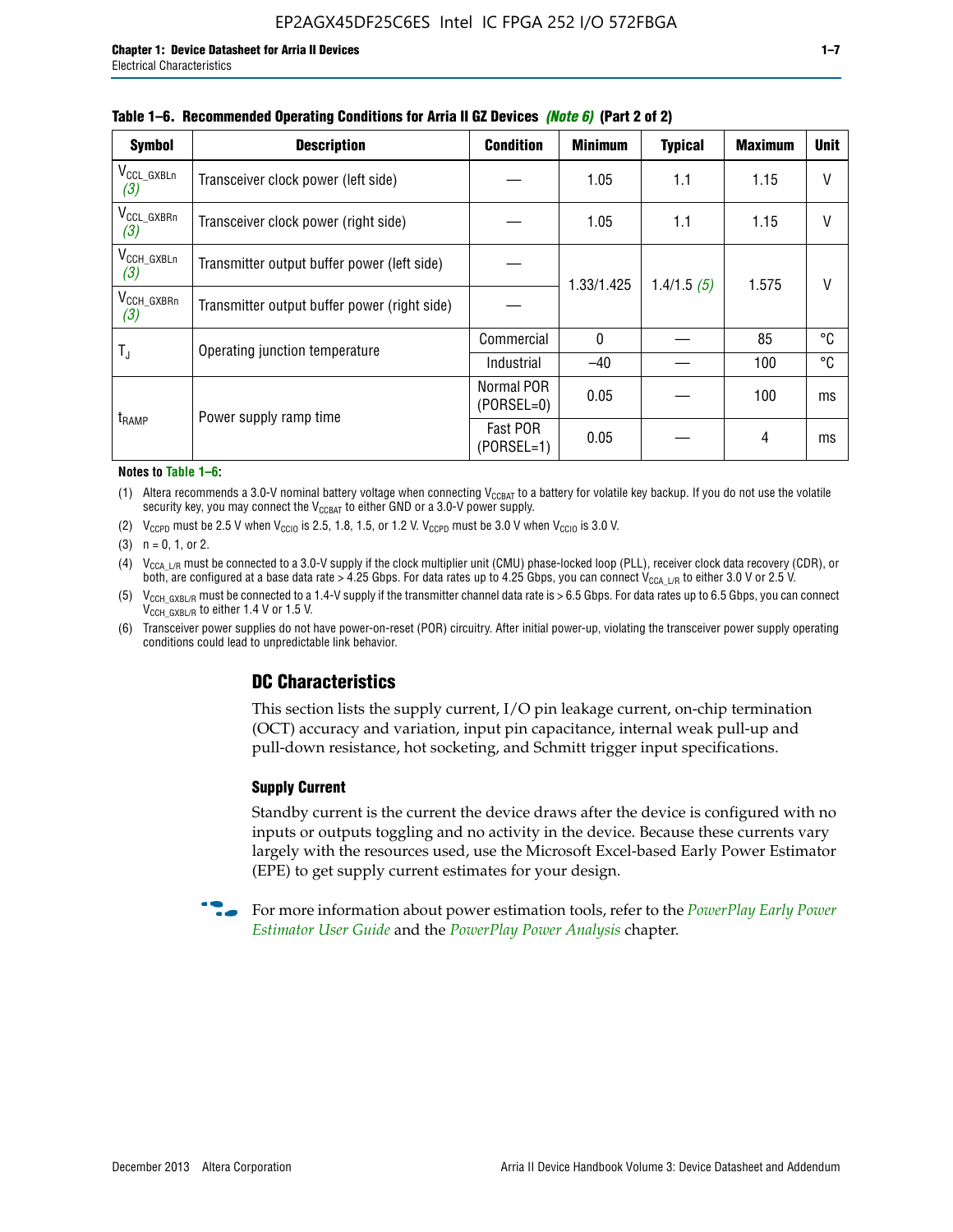## **I/O Pin Leakage Current**

Table 1–7 lists the Arria II GX I/O pin leakage current specifications.

**Table 1–7. I/O Pin Leakage Current for Arria II GX Devices**

| <b>Symbol</b>          | <b>Description</b> | <b>Conditions</b>                   | Min   | Typ | Max | <b>Unit</b> |
|------------------------|--------------------|-------------------------------------|-------|-----|-----|-------------|
|                        | Input pin          | $V_1 = 0$ V to $V_{\text{CCIOMAX}}$ | $-10$ |     |     | uА          |
| <b>I</b> <sub>OZ</sub> | Tri-stated I/O pin | $V_0 = 0$ V to $V_{\text{CCIOMAX}}$ | $-10$ |     |     | uА          |

Table 1–8 lists the Arria II GZ I/O pin leakage current specifications.

**Table 1–8. I/O Pin Leakage Current for Arria II GZ Devices**

| Symbol | <b>Description</b> | <b>Conditions</b>                   | Min   | Typ | Max | Unit |
|--------|--------------------|-------------------------------------|-------|-----|-----|------|
|        | Input pin          | $V_1 = 0$ V to $V_{\text{CCIOMAX}}$ | $-20$ |     | 20  | uА   |
| 10Z    | Tri-stated I/O pin | $V_0 = 0$ V to $V_{\text{CCIOMAX}}$ | $-20$ |     | 20  | μA   |

## **Bus Hold**

Bus hold retains the last valid logic state after the source driving it either enters the high impedance state or is removed. Each I/O pin has an option to enable bus hold in user mode. Bus hold is always disabled in configuration mode.

Table 1–9 lists bus hold specifications for Arria II GX devices.

**Table 1–9. Bus Hold Parameters for Arria II GX Devices** *(Note 1)*

|                                            |                          |                                                  |       | $V_{CClO}$ (V) |       |            |       |            |       |            |       |                |       |            |             |
|--------------------------------------------|--------------------------|--------------------------------------------------|-------|----------------|-------|------------|-------|------------|-------|------------|-------|----------------|-------|------------|-------------|
| <b>Parameter</b>                           | <b>Symbol</b>            | Cond.                                            | $1.2$ |                | 1.5   |            | 1.8   |            | 2.5   |            | 3.0   |                | 3.3   |            | <b>Unit</b> |
|                                            |                          |                                                  | Min   | <b>Max</b>     | Min   | <b>Max</b> | Min   | <b>Max</b> | Min   | <b>Max</b> | Min   | <b>Max</b>     | Min   | <b>Max</b> |             |
| Bus-hold<br>low,<br>sustaining<br>current  | <b>I</b> <sub>SUSL</sub> | $V_{IN}$ > $V_{IL}$<br>(max.)                    | 8     |                | 12    |            | 30    |            | 50    |            | 70    |                | 70    |            | μA          |
| Bus-hold<br>high,<br>sustaining<br>current | I <sub>SUSH</sub>        | $V_{IN}$ < $V_{IL}$<br>(min.)                    | $-8$  |                | $-12$ |            | $-30$ |            | $-50$ |            | $-70$ |                | $-70$ |            | μA          |
| Bus-hold<br>low,<br>overdrive<br>current   | $I_{ODL}$                | $0 V < V_{IN} <$<br>V <sub>CCIO</sub>            |       | 125            |       | 175        |       | 200        |       | 300        |       | 500            |       | 500        | μA          |
| Bus-hold<br>high,<br>overdrive<br>current  | $I_{ODH}$                | $0$ V $<$ V $_{\rm IN}$ $<$<br>V <sub>CCIO</sub> |       | $-125$         |       | $-175$     |       | $-200$     |       | $-300$     |       | $-500$         |       | $-500$     | μA          |
| Bus-hold<br>trip point                     | VTRIP                    |                                                  | 0.3   | 0.9            | 0.375 | 1.125      | 0.68  | 1.07       | 0.7   | 1.7        | 0.8   | $\overline{c}$ | 0.8   | 2          | V           |

## **Note to Table 1–9:**

(1) The bus-hold trip points are based on calculated input voltages from the JEDEC standard.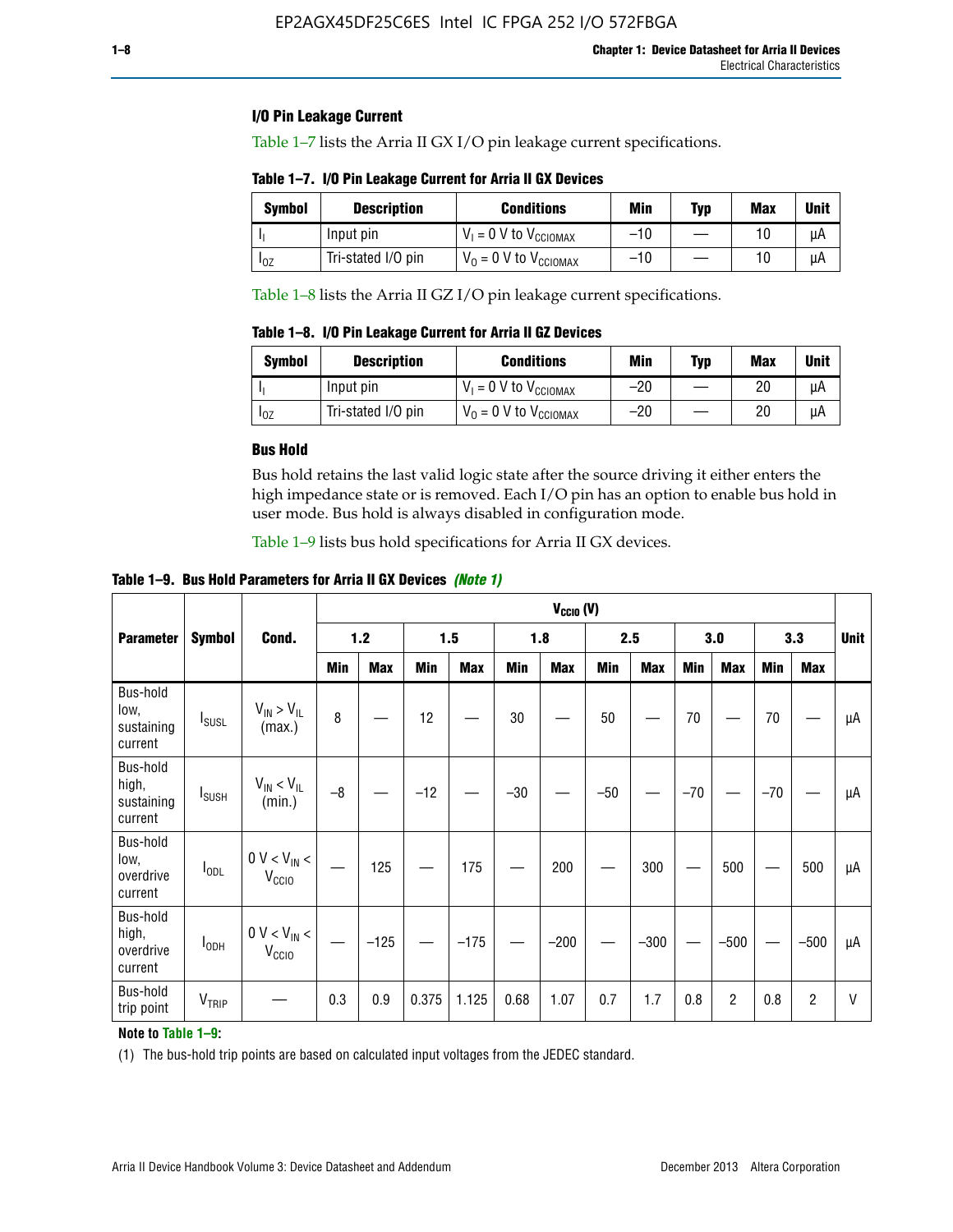# Table 1–10 lists the bus hold specifications for Arria II GZ devices.

|                                           | <b>Symbol</b>            | Cond.                                | $V_{CGIO} (V)$ |            |         |            |         |            |         |            |         |            |              |
|-------------------------------------------|--------------------------|--------------------------------------|----------------|------------|---------|------------|---------|------------|---------|------------|---------|------------|--------------|
| <b>Parameter</b>                          |                          |                                      | $1.2$          |            |         | 1.5        |         | 1.8        |         | 2.5        |         | 3.0        |              |
|                                           |                          |                                      | Min            | <b>Max</b> | Min     | <b>Max</b> | Min     | <b>Max</b> | Min     | <b>Max</b> | Min     | <b>Max</b> |              |
| Bus-hold<br>Low<br>sustaining<br>current  | $I_{SUSL}$               | $V_{IN} > V_{IL}$<br>(max.)          | 22.5           |            | 25.0    |            | 30.0    |            | 50.0    |            | 70.0    |            | μA           |
| Bus-hold<br>High<br>sustaining<br>current | <b>I</b> <sub>SUSH</sub> | $V_{IN}$ < $V_{IH}$<br>(min.)        | $-22.5$        |            | $-25.0$ |            | $-30.0$ |            | $-50.0$ |            | $-70.0$ |            | μA           |
| Bus-hold<br>Low<br>overdrive<br>current   | $I_{ODL}$                | $0V < V_{IN}$<br>V <sub>CCIO</sub>   |                | 120        |         | 160        |         | 200        |         | 300        |         | 500        | μA           |
| Bus-hold<br>High<br>overdrive<br>current  | $I_{ODH}$                | $0V < V_{IN} <$<br>V <sub>CCIO</sub> |                | $-120$     |         | $-160$     |         | $-200$     |         | $-300$     |         | $-500$     | μA           |
| Bus-hold<br>trip point                    | VTRIP                    |                                      | 0.45           | 0.95       | 0.50    | 1.00       | 0.68    | 1.07       | 0.70    | 1.70       | 0.80    | 2.00       | $\mathsf{V}$ |

**Table 1–10. Bus Hold Parameters for Arria II GZ Devices**

# **OCT Specifications**

Table 1–11 lists the Arria II GX device and differential OCT with and without calibration accuracy.

|                                                           |                                               |                                                | <b>Calibration Accuracy</b> | <b>Unit</b>       |               |
|-----------------------------------------------------------|-----------------------------------------------|------------------------------------------------|-----------------------------|-------------------|---------------|
| <b>Symbol</b>                                             | <b>Description</b>                            | <b>Conditions (V)</b>                          | <b>Commercial</b>           | <b>Industrial</b> |               |
| 25 $\Omega$ R <sub>s</sub><br>3.0, 2.5                    | $25-\Omega$ series OCT<br>without calibration | $V_{\text{CC10}} = 3.0, 2.5$                   | ± 30                        | ± 40              | $\frac{0}{0}$ |
| 50- $\Omega$ R <sub>S</sub><br>3.0, 2.5                   | $50-\Omega$ series OCT<br>without calibration | $V_{\text{CC10}} = 3.0, 2.5$                   | ± 30                        | ± 40              | $\frac{0}{0}$ |
| 25- $\Omega$ R <sub>S</sub><br>1.8                        | $25-\Omega$ series OCT<br>without calibration | $V_{CCl0} = 1.8$                               | ± 40                        | ± 50              | $\frac{0}{0}$ |
| 50- $\Omega$ R <sub>s</sub><br>1.8                        | $50-\Omega$ series OCT<br>without calibration | $V_{\text{CC10}} = 1.8$                        | ± 40                        | ± 50              | $\frac{0}{0}$ |
| 25- $\Omega$ R <sub>S</sub><br>1.5, 1.2                   | $25-\Omega$ series OCT<br>without calibration | $V_{\text{CC10}} = 1.5, 1.2$                   | ± 50                        | ± 50              | $\frac{0}{0}$ |
| 50- $\Omega$ R <sub>s</sub><br>1.5, 1.2                   | $50-\Omega$ series OCT<br>without calibration | $V_{\text{CC10}} = 1.5, 1.2$                   | ± 50                        | ± 50              | $\frac{0}{0}$ |
| 25- $\Omega$ R <sub>S</sub><br>3.0, 2.5, 1.8, 1.5,<br>1.2 | 25- $\Omega$ series OCT<br>with calibration   | $V_{\text{CC10}} = 3.0, 2.5,$<br>1.8, 1.5, 1.2 | ±10                         | ±10               | $\frac{0}{0}$ |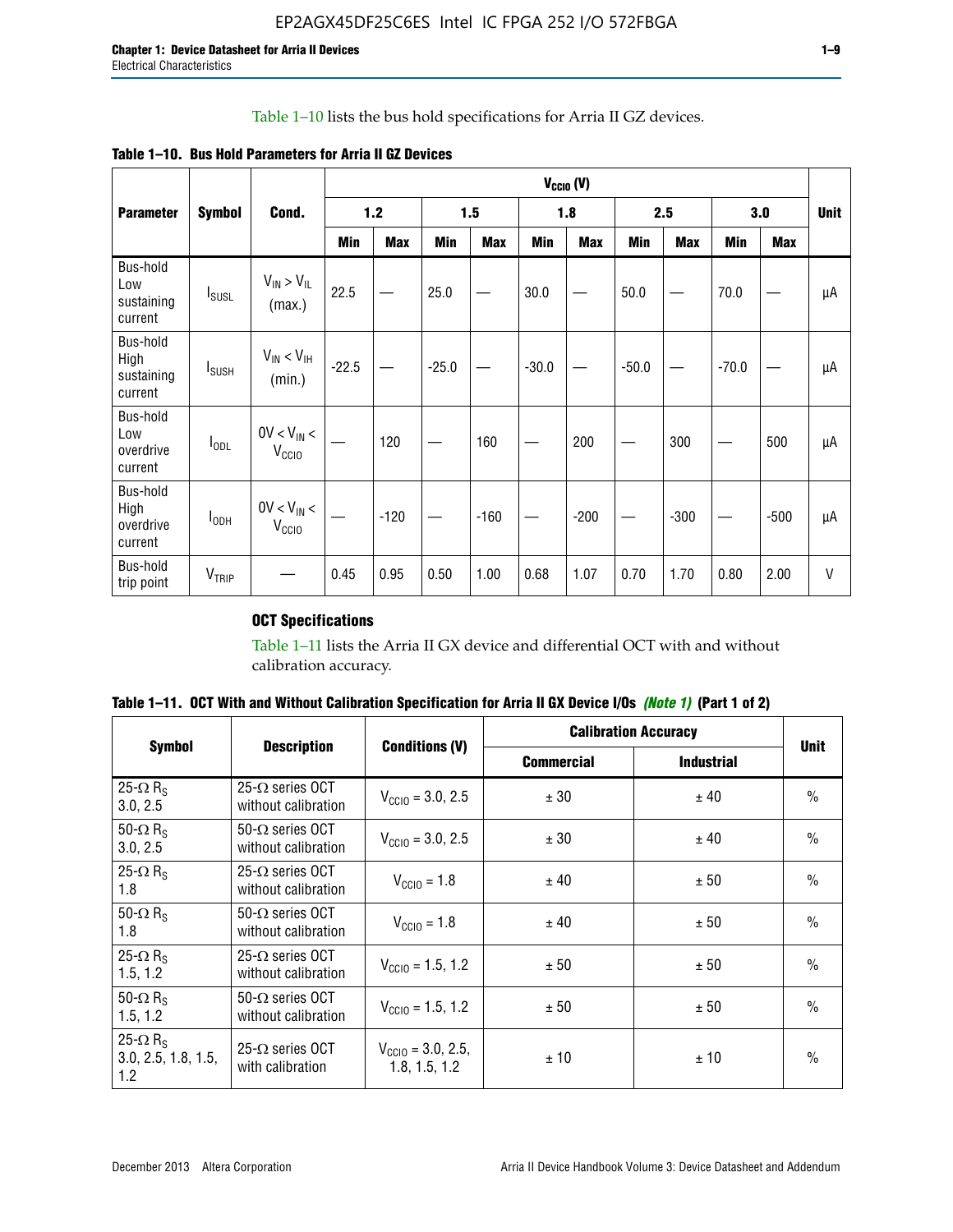| <b>Symbol</b>                                             | <b>Description</b>                                       |                                                | <b>Calibration Accuracy</b> | <b>Unit</b>       |               |
|-----------------------------------------------------------|----------------------------------------------------------|------------------------------------------------|-----------------------------|-------------------|---------------|
|                                                           |                                                          | <b>Conditions (V)</b>                          | <b>Commercial</b>           | <b>Industrial</b> |               |
| 50- $\Omega$ R <sub>S</sub><br>3.0, 2.5, 1.8, 1.5,<br>1.2 | 50- $\Omega$ series OCT<br>with calibration              | $V_{\text{CCIO}} = 3.0, 2.5,$<br>1.8, 1.5, 1.2 | ±10                         | ± 10              | $\frac{0}{0}$ |
| 100- $\Omega$ R <sub>D</sub><br>2.5                       | 100- $\Omega$ differential<br>OCT without<br>calibration | $V_{\text{CCIQ}} = 2.5$                        | ± 30                        | ± 30              | $\%$          |

## **Table 1–11. OCT With and Without Calibration Specification for Arria II GX Device I/Os** *(Note 1)* **(Part 2 of 2)**

#### **Note to Table 1–11:**

(1) OCT with calibration accuracy is valid at the time of calibration only.

Table 1–12 lists the OCT termination calibration accuracy specifications for Arria II GZ devices.

| Table 1–12. OCT with Calibration Accuracy Specifications for Arria II GZ Devices (Note 1) |  |  |  |
|-------------------------------------------------------------------------------------------|--|--|--|
|-------------------------------------------------------------------------------------------|--|--|--|

|                                                                                                       |                                                                                                                                 |                                                | <b>Calibration Accuracy</b> |        |       |               |
|-------------------------------------------------------------------------------------------------------|---------------------------------------------------------------------------------------------------------------------------------|------------------------------------------------|-----------------------------|--------|-------|---------------|
| <b>Symbol</b>                                                                                         | <b>Description</b>                                                                                                              | <b>Conditions (V)</b>                          | C <sub>2</sub>              | C3, I3 | C4,14 | <b>Unit</b>   |
| 25 $\Omega$ R <sub>s</sub><br>3.0, 2.5, 1.8, 1.5,<br>1.2 $(2)$                                        | $25-\Omega$ series OCT<br>with calibration                                                                                      | $V_{CGI0} = 3.0, 2.5,$<br>1.8.1.5.1.2          | ± 8                         | ± 8    | ± 8   | $\frac{0}{0}$ |
| 50- $\Omega$ R <sub>S</sub><br>3.0, 2.5, 1.8, 1.5,<br>1.2                                             | 50- $\Omega$ internal series<br>OCT with calibration                                                                            | $V_{\text{CC10}} = 3.0, 2.5,$<br>1.8, 1.5, 1.2 | ± 8                         | ± 8    | ± 8   | $\frac{0}{0}$ |
| 50- $\Omega$ R <sub>T</sub><br>2.5, 1.8, 1.5, 1.2                                                     | 50- $\Omega$ internal parallel<br><b>OCT</b> with calibration                                                                   | $V_{\text{CC10}} = 2.5, 1.8,$<br>1.5.1.2       | ± 10                        | ± 10   | ± 10  | $\frac{0}{0}$ |
| 20- $\Omega$ , 40- $\Omega$ , and<br>$60 - \Omega$ R <sub>S</sub><br>3.0, 2.5, 1.8, 1.5,<br>1.2 $(3)$ | 20- $\Omega$ , 40- $\Omega$ and<br>60- $\Omega$ R <sub>s</sub> expanded<br>range for internal<br>series OCT with<br>calibration | $V_{\text{CC10}} = 3.0, 2.5,$<br>1.8.1.5.1.2   | ± 10                        | ± 10   | ± 10  | $\frac{0}{0}$ |
| 25- $\Omega$ R <sub>S_left_shift</sub><br>3.0, 2.5, 1.8, 1.5,<br>1.2                                  | 25- $\Omega$ R <sub>S left shift</sub><br>internal left shift<br>series OCT with<br>calibration                                 | $V_{\text{CGI0}} = 3.0, 2.5,$<br>1.8, 1.5, 1.2 | ± 10                        | ±10    | ± 10  | $\frac{0}{0}$ |

**Notes to Table 1–12:**

(1) OCT calibration accuracy is valid at the time of calibration only.

(2) 25- $\Omega$  R<sub>S</sub> is not supported for 1.5 V and 1.2 V in Row I/O.

(3)  $20-\Omega$  R<sub>S</sub> is not supported for 1.5 V and 1.2 V in Row I/O.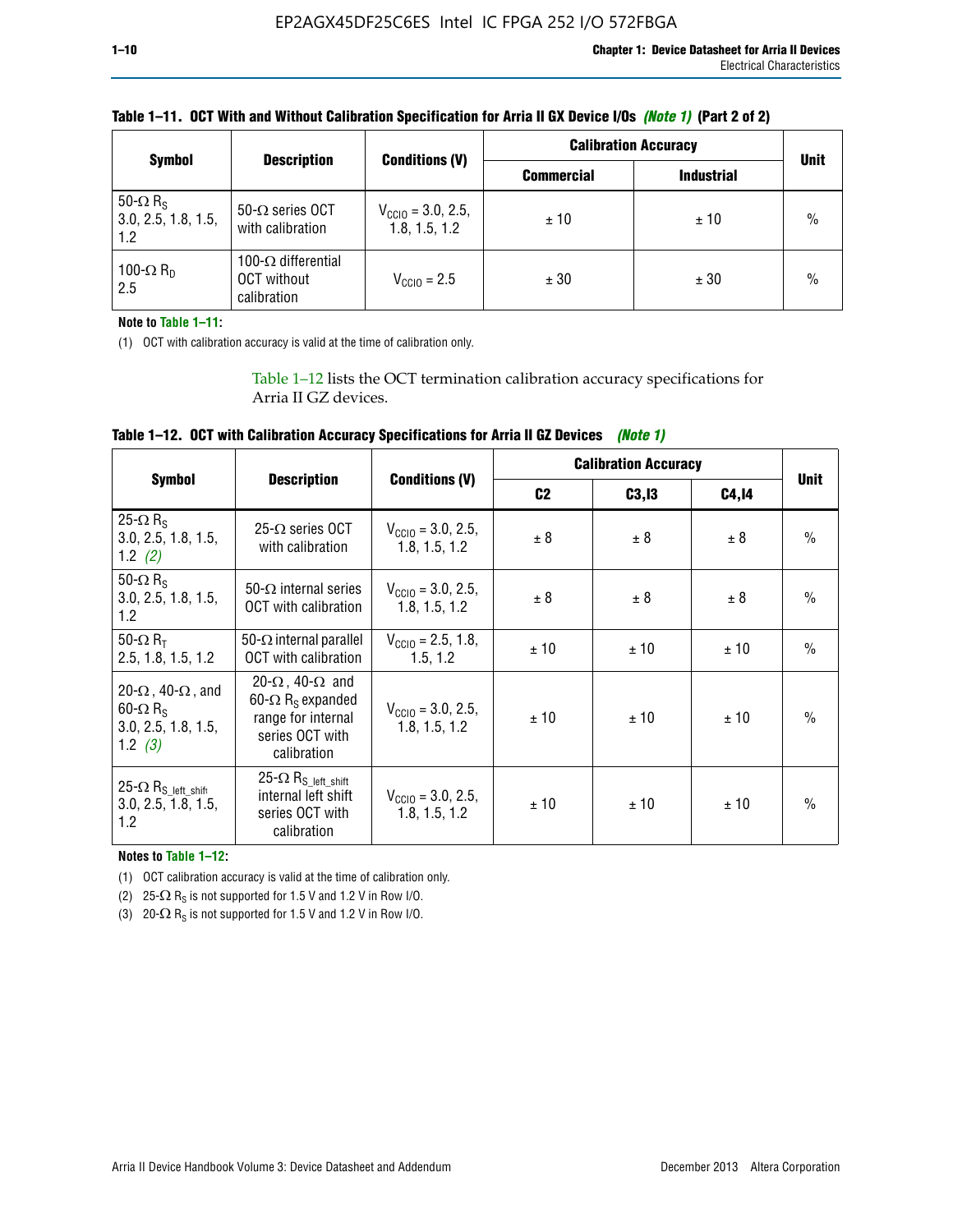The calibration accuracy for calibrated series and parallel OCTs are applicable at the moment of calibration. When process, voltage, and temperature (PVT) conditions change after calibration, the tolerance may change.

Table 1–13 lists the Arria II GZ OCT without calibration resistance tolerance to PVT changes.

|  | Table 1–13. OCT Without Calibration Resistance Tolerance Specifications for Arria II GZ Devices |  |  |  |
|--|-------------------------------------------------------------------------------------------------|--|--|--|
|--|-------------------------------------------------------------------------------------------------|--|--|--|

|                                            |                                                                   |                              | <b>Resistance Tolerance</b> |              |               |
|--------------------------------------------|-------------------------------------------------------------------|------------------------------|-----------------------------|--------------|---------------|
| <b>Symbol</b>                              | <b>Description</b>                                                | <b>Conditions (V)</b>        | C3, I3                      | <b>C4,14</b> | <b>Unit</b>   |
| 25- $\Omega$ R <sub>S</sub><br>3.0 and 2.5 | $25-\Omega$ internal series<br><b>OCT</b> without<br>calibration  | $V_{\text{CGI0}} = 3.0, 2.5$ | ± 40                        | ± 40         | $\frac{0}{0}$ |
| 25- $\Omega$ R <sub>S</sub><br>1.8 and 1.5 | 25- $\Omega$ internal series<br><b>OCT</b> without<br>calibration | $V_{\text{CC10}} = 1.8, 1.5$ | ± 40                        | ± 40         | $\frac{0}{0}$ |
| 25- $\Omega$ R <sub>S</sub><br>1.2         | 25- $\Omega$ internal series<br><b>OCT</b> without<br>calibration | $V_{\text{CC10}} = 1.2$      | ± 50                        | ± 50         | $\frac{0}{0}$ |
| 50- $\Omega$ R <sub>s</sub><br>3.0 and 2.5 | $50-\Omega$ internal series<br><b>OCT</b> without<br>calibration  | $V_{\text{CC10}} = 3.0, 2.5$ | ± 40                        | ± 40         | $\frac{0}{0}$ |
| 50- $\Omega$ R <sub>S</sub><br>1.8 and 1.5 | 50- $\Omega$ internal series<br><b>OCT</b> without<br>calibration | $V_{\text{CC10}} = 1.8, 1.5$ | ± 40                        | ± 40         | $\frac{0}{0}$ |
| 50- $\Omega$ R <sub>s</sub><br>1.2         | 50- $\Omega$ internal series<br><b>OCT</b> without<br>calibration | $V_{\text{CC10}} = 1.2$      | ± 50                        | ± 50         | $\frac{0}{0}$ |
| 100- $\Omega$ R <sub>n</sub><br>2.5        | 100- $\Omega$ internal<br>differential OCT                        | $V_{\text{CC10}} = 2.5$      | ± 25                        | ± 25         | $\frac{0}{0}$ |

OCT calibration is automatically performed at power up for OCT-enabled I/Os. When voltage and temperature conditions change after calibration, the resistance may change. Use Equation 1–1 and Table 1–14 to determine the OCT variation when voltage and temperature vary after power-up calibration for Arria II GX and GZ devices.

**Equation 1–1. OCT Variation** *(Note 1)*

$$
R_{OCT} = R_{SCAL} \Big( 1 + \langle \frac{dR}{dT} \times \Delta T \rangle \pm \langle \frac{dR}{dV} \times \Delta V \rangle \Big)
$$

#### **Notes to Equation 1–1:**

(1)  $R_{OCT}$  value calculated from Equation 1–1shows the range of OCT resistance with the variation of temperature and V<sub>CCIO</sub>.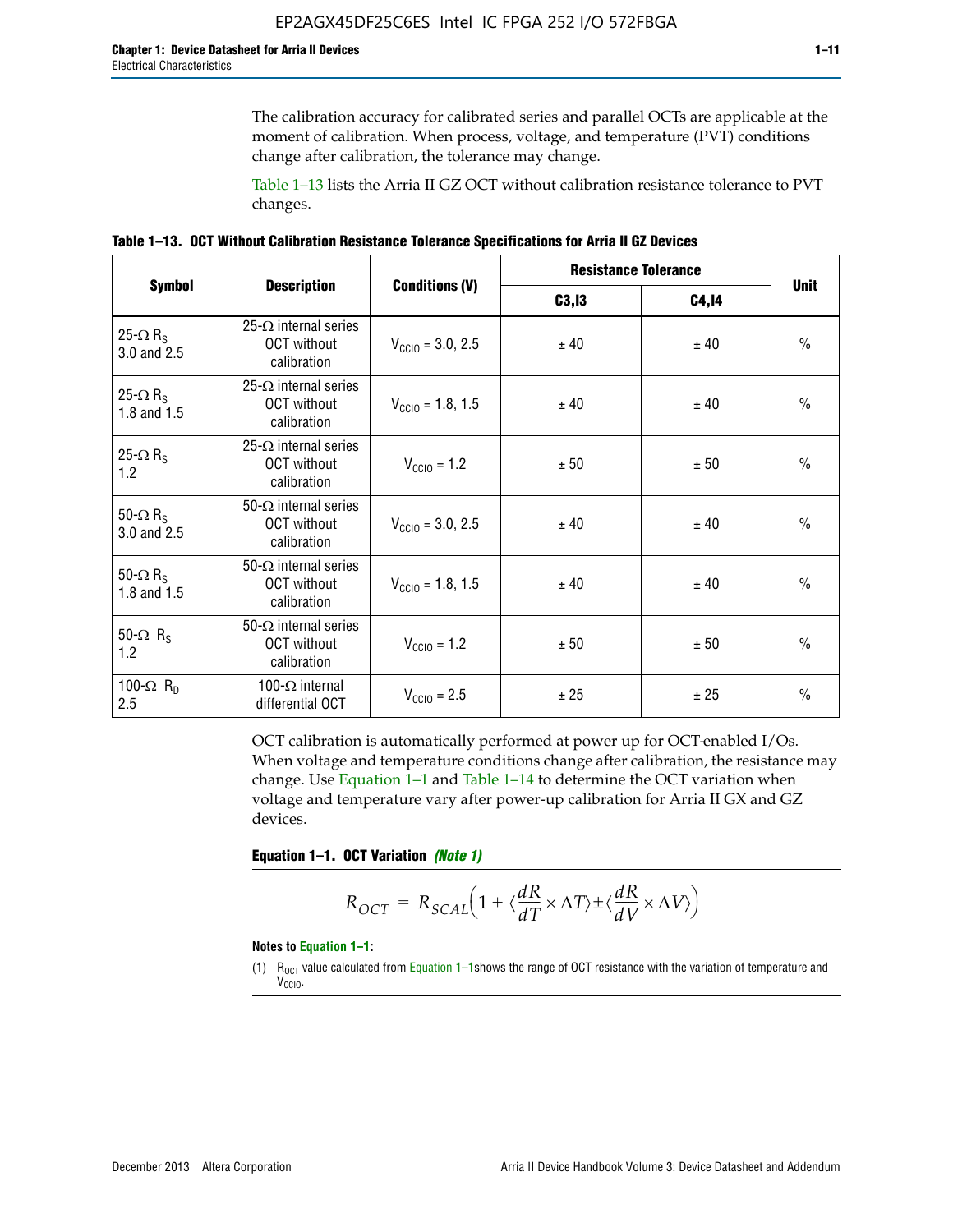Use the following with Equation 1–1:

- $\blacksquare$  R<sub>SCAL</sub> is the OCT resistance value at power up.
- $\blacksquare$   $\Delta T$  is the variation of temperature with respect to the temperature at power up.
- $\blacksquare$   $\Delta V$  is the variation of voltage with respect to the V<sub>CCIO</sub> at power up.
- $\blacksquare$  dR/dT is the percentage change of  $R_{\text{SCAL}}$  with temperature.
- $\blacksquare$  dR/dV is the percentage change of R<sub>SCAL</sub> with voltage.

Table 1–14 lists the OCT variation with temperature and voltage after power-up calibration for Arria II GX devices.

| Table 1-14. OCT Variation after Power-up Calibration for Arria II GX Devices |  |  |  |  |  |  |  |  |  |
|------------------------------------------------------------------------------|--|--|--|--|--|--|--|--|--|
|------------------------------------------------------------------------------|--|--|--|--|--|--|--|--|--|

| <b>Nominal Voltage V<sub>CCIO</sub> (V)</b> | $dR/dT$ (%/°C) | $dR/dV$ (%/mV) |
|---------------------------------------------|----------------|----------------|
| 3.0                                         | 0.262          | 0.035          |
| 2.5                                         | 0.234          | 0.039          |
| 1.8                                         | 0.219          | 0.086          |
| 1.5                                         | 0.199          | 0.136          |
| 1.2                                         | 0.161          | 0.288          |

Table 1–15 lists the OCT variation with temperature and voltage after power-up calibration for Arria II GZ devices.

| <b>Nominal Voltage, V<sub>ccio</sub> (V)</b> | $dR/dT$ (%/°C) | dR/dV (%/mV) |
|----------------------------------------------|----------------|--------------|
| 3.0                                          | 0.189          | 0.0297       |
| 2.5                                          | 0.208          | 0.0344       |
| 1.8                                          | 0.266          | 0.0499       |
| 1.5                                          | 0.273          | 0.0744       |
| 1.2                                          | 0.317          | 0.1241       |

**Table 1–15. OCT Variation after Power-Up Calibration for Arria II GZ Devices** *(Note 1)*

**Note to Table 1–15:**

(1) Valid for V<sub>CCIO</sub> range of  $\pm 5\%$  and temperature range of 0° to 85°C.

#### **Pin Capacitance**

Table 1–16 lists the pin capacitance for Arria II GX devices.

**Table 1–16. Pin Capacitance for Arria II GX Devices**

| Symbol   | <b>Description</b>                                                                                                                               | <b>Typical</b> | <b>Unit</b> |
|----------|--------------------------------------------------------------------------------------------------------------------------------------------------|----------------|-------------|
| $v_{10}$ | Input capacitance on I/O pins, dual-purpose pins (differential I/O, clock,<br>$R_{\text{up}}$ , $R_{\text{dn}}$ , and dedicated clock input pins |                | D۲          |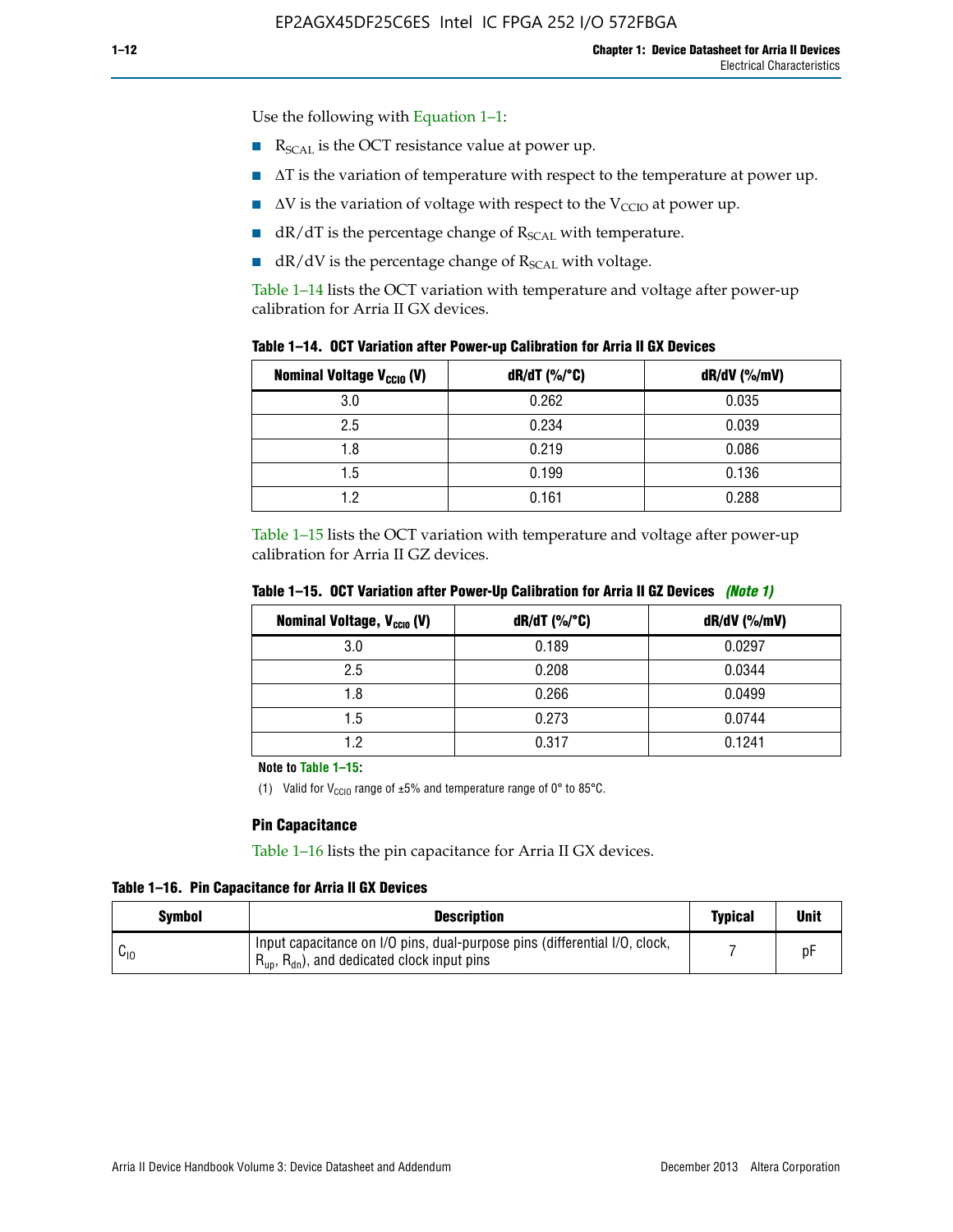## Table 1–17 lists the pin capacitance for Arria II GZ devices.

**Table 1–17. Pin Capacitance for Arria II GZ Devices** 

| <b>Symbol</b>                                    | <b>Description</b>                                                     | <b>Typical</b> | <b>Unit</b> |
|--------------------------------------------------|------------------------------------------------------------------------|----------------|-------------|
| $C_{\text{IOTB}}$                                | Input capacitance on the top and bottom I/O pins                       | 4              | pF          |
| C <sub>IOLR</sub>                                | Input capacitance on the left and right I/O pins                       | 4              | pF          |
| $C_{CLKTB}$                                      | Input capacitance on the top and bottom non-dedicated clock input pins |                | рF          |
| $C_{CLKLR}$                                      | Input capacitance on the left and right non-dedicated clock input pins |                | pF          |
| $C_{\text{OUTFB}}$                               | Input capacitance on the dual-purpose clock output and feedback pins   | 5              | pF          |
| $CCLK1$ , $CCLK3$ , $CCLK8$ ,<br>and $C_{CLK10}$ | Input capacitance for dedicated clock input pins                       |                | рF          |

## **Internal Weak Pull-Up and Weak Pull-Down Resistors**

Table 1–18 lists the weak pull-up and pull-down resistor values for Arria II GX devices.

**Table 1–18. Internal Weak Pull-up and Weak Pull-Down Resistors for Arria II GX Devices** *(Note 1)* 

| <b>Symbol</b> | <b>Description</b>                                                                                                                                          | <b>Conditions</b>                              | Min | Typ | Max | <b>Unit</b> |
|---------------|-------------------------------------------------------------------------------------------------------------------------------------------------------------|------------------------------------------------|-----|-----|-----|-------------|
|               |                                                                                                                                                             | $V_{\text{CC10}} = 3.3 \text{ V} \pm 5\%$ (2)  | 7   | 25  | 41  | $k\Omega$   |
| $R_{PU}$      | Value of I/O pin pull-up resistor<br>before and during configuration,<br>as well as user mode if the<br>programmable pull-up resistor<br>option is enabled. | $V_{\text{CC10}} = 3.0 V \pm 5\%$ (2)          | 7   | 28  | 47  | $k\Omega$   |
|               |                                                                                                                                                             | $V_{\text{CC10}} = 2.5 V \pm 5\% (2)$          | 8   | 35  | 61  | $k\Omega$   |
|               |                                                                                                                                                             | $V_{\text{CC10}} = 1.8 \text{ V } \pm 5\%$ (2) | 10  | 57  | 108 | $k\Omega$   |
|               |                                                                                                                                                             | $V_{\text{CC10}} = 1.5 \text{ V} \pm 5\%$ (2)  | 13  | 82  | 163 | $k\Omega$   |
|               |                                                                                                                                                             | $V_{\text{CC10}} = 1.2 V \pm 5\%$ (2)          | 19  | 143 | 351 | $k\Omega$   |
|               |                                                                                                                                                             | $V_{\text{CC10}} = 3.3 V \pm 5\%$              | 6   | 19  | 29  | $k\Omega$   |
|               |                                                                                                                                                             | $V_{\text{CC10}} = 3.0 V \pm 5\%$              | 6   | 22  | 32  | $k\Omega$   |
| $R_{PD}$      | Value of TCK pin pull-down<br>resistor                                                                                                                      | $V_{\text{CC10}} = 2.5 V \pm 5\%$              | 6   | 25  | 42  | $k\Omega$   |
|               |                                                                                                                                                             | $V_{\text{CC10}} = 1.8 \text{ V} \pm 5\%$      | 7   | 35  | 70  | $k\Omega$   |
|               |                                                                                                                                                             | $V_{\text{CC10}} = 1.5 V \pm 5\%$              | 8   | 50  | 112 | kΩ          |

**Notes to Table 1–18:**

(1) All I/O pins have an option to enable weak pull-up except configuration, test, and JTAG pins. The weak pull-down feature is only available for JTAG TCK.

(2) Pin pull-up resistance values may be lower if an external source drives the pin higher than  $V_{\text{CCIO}}$ .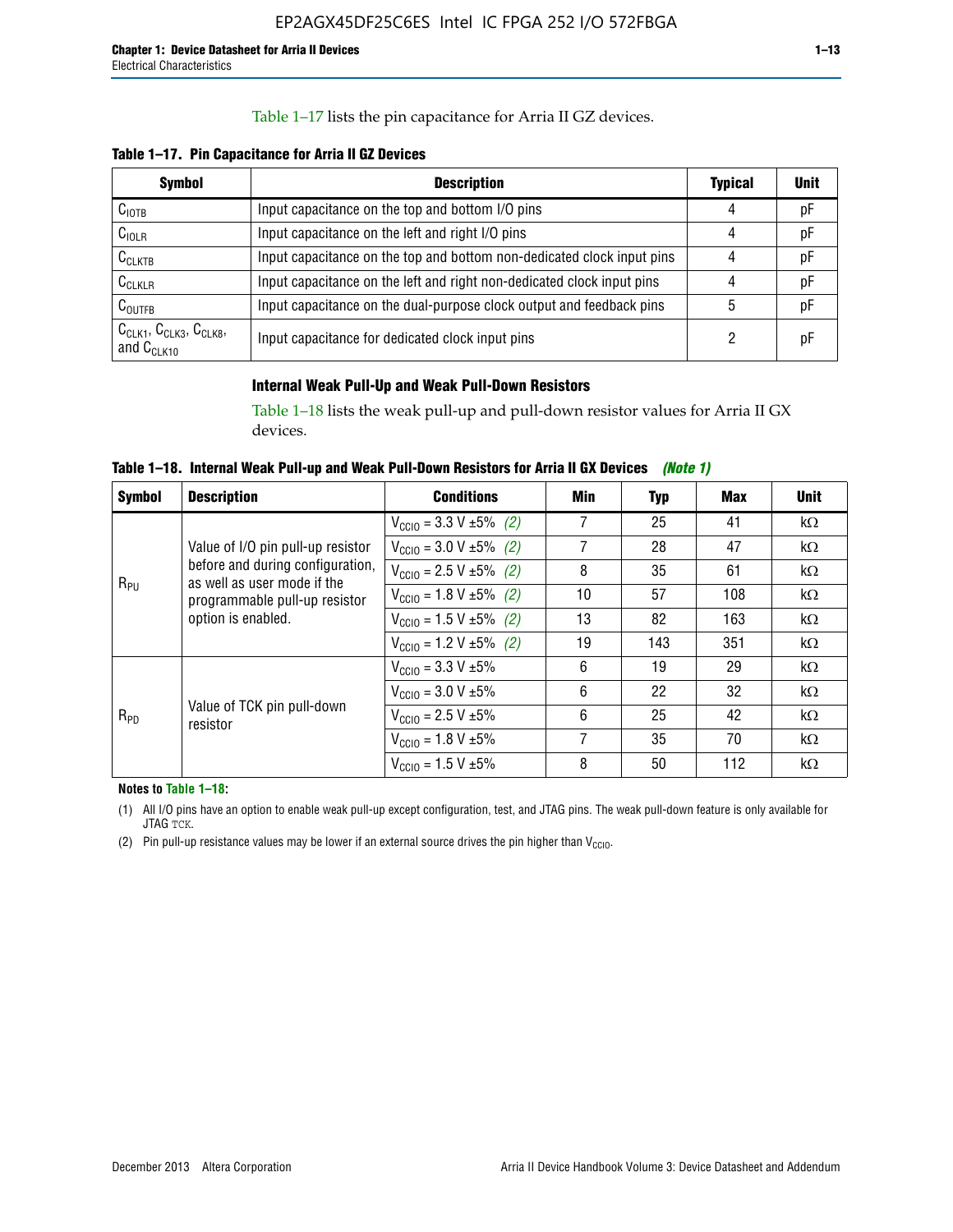Table 1–19 lists the weak pull-up resistor values for Arria II GZ devices.

| <b>Symbol</b> | <b>Description</b>             | <b>Conditions</b>                                      | Min | <b>Typ</b> | <b>Max</b>      | <b>Unit</b> |
|---------------|--------------------------------|--------------------------------------------------------|-----|------------|-----------------|-------------|
|               | Value of the I/O pin pull-up   | $V_{\text{CC10}} = 3.0 V \pm 5\%$ (3)                  |     | 25         | $\qquad \qquad$ | kΩ          |
|               | resistor before and during     | $V_{\text{CC10}} = 2.5 V \pm 5\%$ (3)                  |     | 25         |                 | kΩ          |
| $R_{PU}$      | configuration, as well as user | $V_{\text{CC10}} = 1.8 \text{ V } \pm 5\% \text{ (3)}$ |     | 25         |                 | kΩ          |

**Table 1–19. Internal Weak Pull-Up Resistor for Arria II GZ Devices** *(Note 1)***,** *(2)*

**Notes to Table 1–19:**

(1) All I/O pins have an option to enable weak pull-up except configuration, test, and JTAG pins.

(2) The internal weak pull-down feature is only available for the JTAG TCK pin. The typical value for this internal weak pull-down resistor is approximately 25 k $\Omega$ .

(3) Pin pull-up resistance values may be lower if an external source drives the pin higher than  $V_{\text{CCIO}}$ .

#### **Hot Socketing**

mode if the programmable pull-up resistor option is enabled.

Table 1–20 lists the hot-socketing specification for Arria II GX and GZ devices.

**Table 1–20. Hot Socketing Specifications for Arria II Devices** 

| <b>Symbol</b> | <b>Description</b>                | <b>Maximum</b> |
|---------------|-----------------------------------|----------------|
| IIOPIN(DC)    | DC current per I/O pin            | $300 \mu A$    |
| $I$ IOPIN(AC) | AC current per I/O pin            | 8 mA $(1)$     |
| IXCVRTX(DC)   | DC current per transceiver TX pin | 100 mA         |
| IXCVRRX(DC)   | DC current per transceiver RX pin | 50 mA          |

 $V_{\text{CC10}} = 1.5 \text{ V} \pm 5\%$  *(3)* — 25 — kΩ  $V_{\text{CC10}} = 1.2 \text{ V } \pm 5\% \text{ (3)}$   $\frac{1}{25}$   $\frac{1}{25}$   $\frac{1}{25}$   $\frac{1}{25}$ 

#### **Note to Table 1–20:**

(1) The I/O ramp rate is 10 ns or more. For ramp rates faster than 10 ns,  $|I_{10\text{PIN}}| = C$  dv/dt, in which "C" is I/O pin capacitance and "dv/dt" is slew rate.

# **Schmitt Trigger Input**

The Arria II GX device supports Schmitt trigger input on the TDI, TMS, TCK, nSTATUS, nCONFIG, nCE, CONF\_DONE, and DCLK pins. A Schmitt trigger feature introduces hysteresis to the input signal for improved noise immunity, especially for signals with slow edge rates.

Table 1–21 lists the hysteresis specifications across the supported  $V<sub>CCIO</sub>$  range for Schmitt trigger inputs in Arria II GX devices.

**Table 1–21. Schmitt Trigger Input Hysteresis Specifications for Arria II GX Devices**

| <b>Symbol</b>        | <b>Description</b>                   | <b>Condition (V)</b>    | <b>Minimum</b> | <b>Unit</b> |
|----------------------|--------------------------------------|-------------------------|----------------|-------------|
|                      |                                      | $V_{\text{CGI0}} = 3.3$ | 220            | mV          |
|                      | Hysteresis for Schmitt trigger input | $V_{\text{CCIO}} = 2.5$ | 180            | mV          |
| V <sub>Schmitt</sub> |                                      | $V_{\text{CCIO}} = 1.8$ | 110            | mV          |
|                      |                                      | $V_{\text{CCIO}} = 1.5$ | 70             | mV          |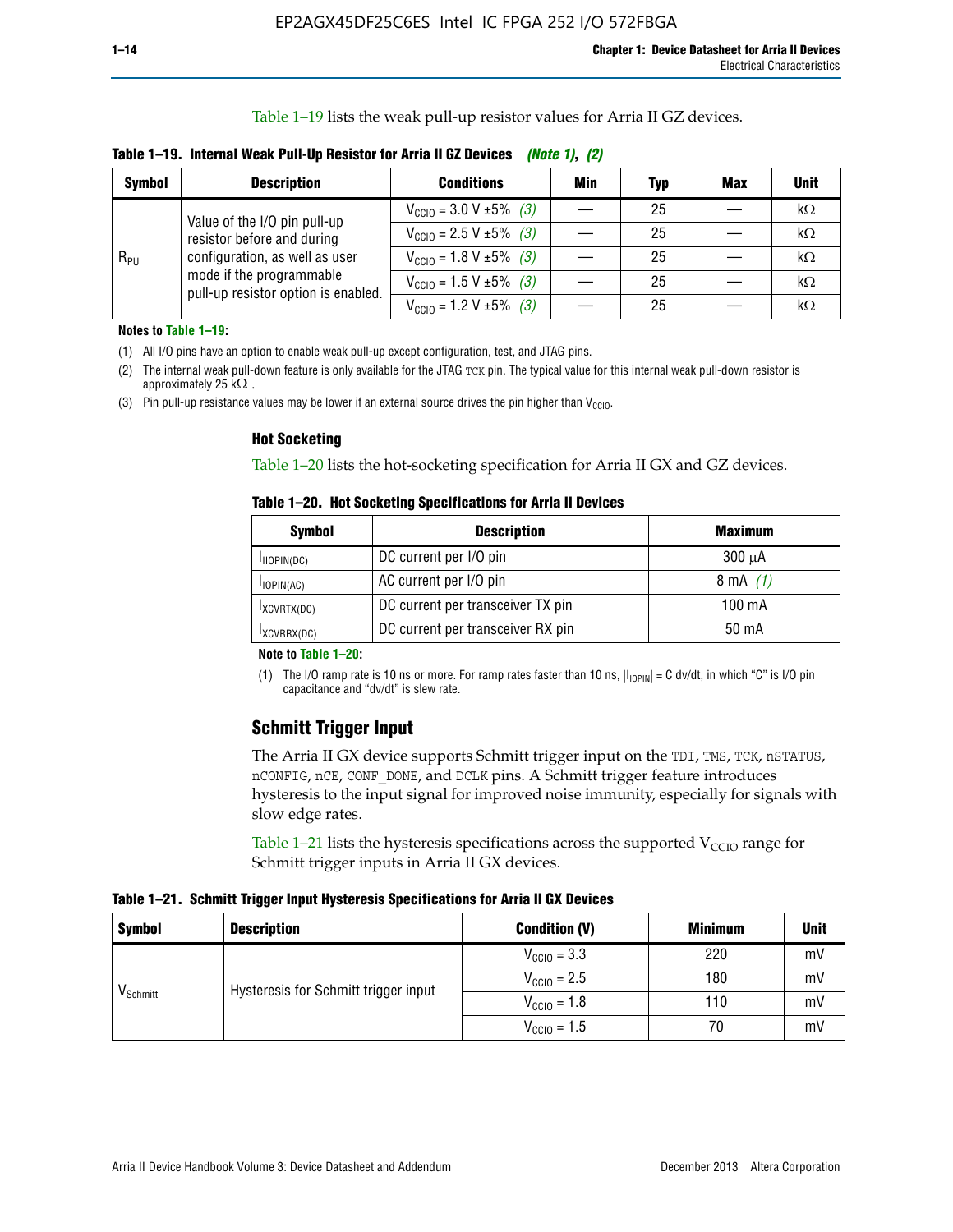# **I/O Standard Specifications**

Table 1–22 through Table 1–35 list input voltage ( $V_{IH}$  and  $V_{IL}$ ), output voltage ( $V_{OH}$ and  $V_{OL}$ ), and current drive characteristics ( $I_{OH}$  and  $I_{OL}$ ) for various I/O standards supported by the Arria II device family. They also show the Arria II device family I/O standard specifications.  $V_{OL}$  and  $V_{OH}$  values are valid at the corresponding  $I_{OH}$  and I<sub>OL</sub>, respectively.

**1.** For an explanation of terms used in Table 1–22 through Table 1–35, refer to "Glossary" on page 1–74.

Table 1–22 lists the single-ended I/O standards for Arria II GX devices.

| I/O Standard | $V_{CCl0} (V)$ |            | $V_{IL}(V)$ |        | $V_{IH}(V)$                        |                                    | $V_{OL}(V)$                | $V_{OH} (V)$                       | $I_{0L}$                           | $I_{0H}$       |        |
|--------------|----------------|------------|-------------|--------|------------------------------------|------------------------------------|----------------------------|------------------------------------|------------------------------------|----------------|--------|
|              | Min            | <b>Typ</b> | <b>Max</b>  | Min    | <b>Max</b>                         | Min                                | <b>Max</b>                 | <b>Max</b>                         | Min                                | (mA)           | (mA)   |
| 3.3 V LVTTL  | 3.135          | 3.3        | 3.465       | $-0.3$ | 0.8                                | 1.7                                | 3.6                        | 0.45                               | 2.4                                | 4              | $-4$   |
| 3.3 V LVCMOS | 3.135          | 3.3        | 3.465       | $-0.3$ | 0.8                                | 1.7                                | 3.6                        | 0.2                                | $V_{\text{CCIO}}$ -0.2             | $\overline{2}$ | $-2$   |
| 3.0 V LVTTL  | 2.85           | 3          | 3.15        | $-0.3$ | 0.8                                | 1.7                                | $V_{CC10}$ +<br>0.3        | 0.45                               | 2.4                                | 4              | $-4$   |
| 3.0 V LVCMOS | 2.85           | 3          | 3.15        | $-0.3$ | 0.8                                | 1.7                                | $V_{CC10} +$<br>0.3        | 0.2                                | $V_{\text{CCIO}}$ - 0.2            | 0.1            | $-0.1$ |
| 2.5 V LVCMOS | 2.375          | 2.5        | 2.625       | $-0.3$ | 0.7                                | 1.7                                | $V_{\text{CCIO}} +$<br>0.3 | 0.4                                | $\overline{2}$                     | 1              | $-1$   |
| 1.8 V LVCMOS | 1.71           | 1.8        | 1.89        | $-0.3$ | $0.35 \times$<br>V <sub>CCIO</sub> | $0.65 \times$<br>V <sub>CCIO</sub> | $V_{CCIO} +$<br>0.3        | 0.45                               | $V_{\text{CCIO}}$ -<br>0.45        | $\overline{2}$ | $-2$   |
| 1.5 V LVCMOS | 1.425          | 1.5        | 1.575       | $-0.3$ | $0.35 \times$<br>V <sub>CCIO</sub> | $0.65 \times$<br>V <sub>CCIO</sub> | $V_{CC10} +$<br>0.3        | $0.25 \times$<br>V <sub>CCIO</sub> | $0.75 \times$<br>V <sub>CCIO</sub> | $\overline{2}$ | $-2$   |
| 1.2 V LVCMOS | 1.14           | 1.2        | 1.26        | $-0.3$ | $0.35 \times$<br>V <sub>CCIO</sub> | $0.65 \times$<br>V <sub>CCIO</sub> | $V_{CC10} +$<br>0.3        | $0.25 \times$<br>V <sub>CCIO</sub> | $0.75 \times$<br>$V_{\text{CGIO}}$ | $\overline{2}$ | $-2$   |
| 3.0-V PCI    | 2.85           | 3          | 3.15        |        | $0.3 \times$<br>V <sub>CCIO</sub>  | $0.5 \times$<br>$V_{\rm CCIO}$     | $V_{CClO}$ +<br>0.3        | $0.1 \times$<br>V <sub>CCIO</sub>  | $0.9 \times V_{\text{CC10}}$       | 1.5            | $-0.5$ |
| 3.0-V PCI-X  | 2.85           | 3          | 3.15        |        | $0.35 \times$<br>V <sub>CCIO</sub> | $0.5 \times$<br>V <sub>CCIO</sub>  | $V_{\text{CCIO}} +$<br>0.3 | $0.1 \times$<br>V <sub>CCIO</sub>  | $0.9 \times V_{\text{CC10}}$       | 1.5            | $-0.5$ |

**Table 1–22. Single-Ended I/O Standards for Arria II GX Devices**

Table 1–23 lists the single-ended I/O standards for Arria II GZ devices.

| Table 1-23. Single-Ended I/O Standards for Arria II GZ Devices (Part 1 of 2) |  |
|------------------------------------------------------------------------------|--|
|                                                                              |  |

|               | $V_{\text{CCIO}}(V)$ |     | $V_{IL}(V)$ |            | $V_{IH} (V)$                       |                                    | $V_{OL}(V)$                | $V_{OH} (V)$                       | <sup>1</sup> OL                    | <b>I</b> OH |        |
|---------------|----------------------|-----|-------------|------------|------------------------------------|------------------------------------|----------------------------|------------------------------------|------------------------------------|-------------|--------|
| I/O Standard  | Min                  | Typ | <b>Max</b>  | <b>Min</b> | <b>Max</b>                         | Min                                | <b>Max</b>                 | <b>Max</b>                         | <b>Min</b>                         | (mA)        | (mA)   |
| <b>LVTTL</b>  | 2.85                 | 3   | 3.15        | $-0.3$     | 0.8                                | 1.7                                | 3.6                        | 0.4                                | 2.4                                | 2           | $-2$   |
| <b>LVCMOS</b> | 2.85                 | 3   | 3.15        | $-0.3$     | 0.8                                | 1.7                                | 3.6                        | 0.2                                | $V_{\text{CCIO}}$ - 0.2            | 0.1         | $-0.1$ |
| 2.5V          | 2.375                | 2.5 | 2.625       | $-0.3$     | 0.7                                | 1.7                                | 3.6                        | 0.4                                | 2                                  |             | $-1$   |
| 1.8V          | 1.71                 | 1.8 | 1.89        | $-0.3$     | $0.35 \times$<br>V <sub>CCIO</sub> | $0.65 \times$<br>V <sub>CCIO</sub> | $V_{CClO}$ +<br>0.3        | 0.45                               | $V_{CGIO}$ -<br>0.45               | 2           | -2     |
| 1.5V          | 1.425                | 1.5 | .575        | $-0.3$     | $0.35 \times$<br>V <sub>CCIO</sub> | $0.65 \times$<br>V <sub>CCIO</sub> | $V_{\text{CC1O}} +$<br>0.3 | $0.25 \times$<br>V <sub>CCIO</sub> | $0.75 \times$<br>V <sub>CCIO</sub> | 2           | -2     |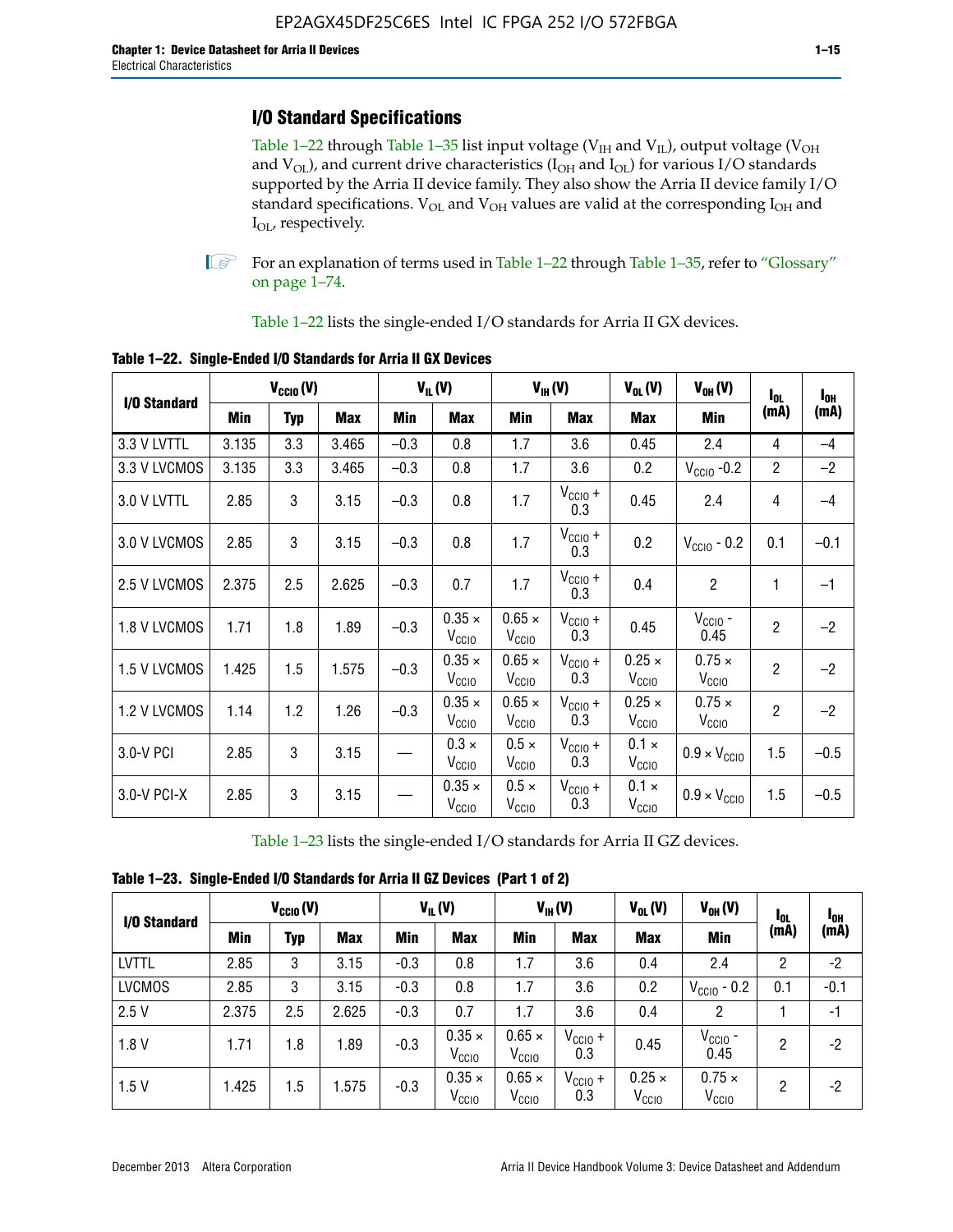| I/O Standard | $V_{\text{CCIO}}(V)$ |     |            | $V_{IL}(V)$ |                                    | $V_{IH} (V)$<br>$V_{OL}(V)$        |                     | $V_{OH} (V)$                       | <b>I</b> OL                        | <sup>1</sup> OH |        |
|--------------|----------------------|-----|------------|-------------|------------------------------------|------------------------------------|---------------------|------------------------------------|------------------------------------|-----------------|--------|
|              | Min                  | Typ | <b>Max</b> | Min         | <b>Max</b>                         | Min                                | <b>Max</b>          | <b>Max</b>                         | Min                                | (mA)            | (mA)   |
| 1.2V         | 1.14                 | 1.2 | .26        | $-0.3$      | $0.35 \times$<br>V <sub>CCIO</sub> | $0.65 \times$<br>V <sub>CCIO</sub> | $V_{CC10}$ +<br>0.3 | $0.25 \times$<br>V <sub>CCIO</sub> | $0.75 \times$<br>V <sub>CCIO</sub> | 2               | -2     |
| 3.0-V PCI    | 2.85                 | 3   | 3.15       |             | $0.3 \times$<br>V <sub>CCIO</sub>  | $0.5 \times$<br>V <sub>ccio</sub>  | 3.6                 | $0.1 \times$<br>V <sub>CCIO</sub>  | $0.9 \times V_{\text{CC10}}$       | 1.5             | $-0.5$ |
| 3.0-V PCI-X  | 2.85                 | 3   | 3.15       |             | $0.35 \times$<br>V <sub>CCIO</sub> | $0.5 \times$<br>V <sub>CCIO</sub>  |                     | $0.1 \times$<br>V <sub>CCIO</sub>  | $0.9 \times V_{\text{CC10}}$       | 1.5             | $-0.5$ |

**Table 1–23. Single-Ended I/O Standards for Arria II GZ Devices (Part 2 of 2)**

Table 1–24 lists the single-ended SSTL and HSTL I/O reference voltage specifications for Arria II GX devices.

**Table 1–24. Single-Ended SSTL and HSTL I/O Reference Voltage Specifications for Arria II GX Devices**

| I/O Standard        |       | $V_{CGI0} (V)$ |            |                                    | $V_{REF}(V)$                 |                                    | $V_{TT} (V)$                    |                                   |                                    |  |
|---------------------|-------|----------------|------------|------------------------------------|------------------------------|------------------------------------|---------------------------------|-----------------------------------|------------------------------------|--|
|                     | Min   | <b>Typ</b>     | <b>Max</b> | Min                                | Typ                          | Max                                | Min                             | <b>Typ</b>                        | <b>Max</b>                         |  |
| SSTL-2 Class I, II  | 2.375 | 2.5            | 2.625      | $0.49 \times$<br>V <sub>CCIO</sub> | $0.5 \times V_{\text{CCIO}}$ | $0.51 \times$<br>V <sub>CCIO</sub> | $V_{REF}$ -<br>0.04             | $V_{REF}$                         | $V_{REF}$ +<br>0.04                |  |
| SSTL-18 Class I, II | 1.71  | 1.8            | 1.89       | 0.833                              | 0.9                          | 0.969                              | $V_{REF}$ -<br>0.04             | V <sub>REF</sub>                  | $V_{REF}$ +<br>0.04                |  |
| SSTL-15 Class I, II | 1.425 | 1.5            | 1.575      | $0.47 \times$<br>V <sub>CCD</sub>  | $0.5 \times V_{\text{CC10}}$ | $0.53 \times$<br>V <sub>CCIO</sub> | $0.47 \times$<br>$V_{\rm CClO}$ | $0.5 \times$<br>V <sub>CCIO</sub> | $0.53 \times$<br>V <sub>CCIO</sub> |  |
| HSTL-18 Class I, II | 1.71  | 1.8            | 1.89       | 0.85                               | 0.9                          | 0.95                               | 0.85                            | 0.9                               | 0.95                               |  |
| HSTL-15 Class I, II | 1.425 | 1.5            | 1.575      | 0.71                               | 0.75                         | 0.79                               | 0.71                            | 0.75                              | 0.79                               |  |
| HSTL-12 Class I, II | 1.14  | 1.2            | 1.26       | $0.48 \times$<br>V <sub>CCIO</sub> | $0.5 \times V_{\text{CC10}}$ | $0.52 \times$<br>V <sub>CClO</sub> |                                 | $V_{\text{CClO}}/2$               |                                    |  |

Table 1–25 lists the single-ended SSTL and HSTL I/O reference voltage specifications for Arria II GZ devices.

**Table 1–25. Single-Ended SSTL and HSTL I/O Reference Voltage Specifications for Arria II GZ Devices** 

| I/O Standard        |       | $V_{\text{CCIO}}(V)$ |            |                                    | $V_{REF}(V)$                 |                                    | $V_{TT}(V)$                       |                     |                                    |  |
|---------------------|-------|----------------------|------------|------------------------------------|------------------------------|------------------------------------|-----------------------------------|---------------------|------------------------------------|--|
|                     | Min   | <b>Typ</b>           | <b>Max</b> | Min                                | Typ                          | <b>Max</b>                         | Min                               | Typ                 | Max                                |  |
| SSTL-2 Class I, II  | 2.375 | 2.5                  | 2.625      | $0.49 \times$<br>V <sub>CCIO</sub> | $0.5 \times V_{\text{CC10}}$ | $0.51 \times$<br>V <sub>CCIO</sub> | $V_{REF}$ -<br>0.04               | V <sub>REF</sub>    | $V_{REF}$ +<br>0.04                |  |
| SSTL-18 Class I, II | 1.71  | 1.8                  | 1.89       | 0.833                              | 0.9                          | 0.969                              | $V_{REF}$ -<br>0.04               | V <sub>REF</sub>    | $V_{REF}$ +<br>0.04                |  |
| SSTL-15 Class I, II | 1.425 | 1.5                  | 1.575      | $0.47 \times$<br>V <sub>CCIO</sub> | $0.5 \times V_{\text{CC10}}$ | $0.53 \times$<br>V <sub>CCIO</sub> | $0.47 \times$<br>V <sub>CCD</sub> | V <sub>REF</sub>    | $0.53 \times$<br>V <sub>CCIO</sub> |  |
| HSTL-18 Class I, II | 1.71  | 1.8                  | 1.89       | 0.85                               | 0.9                          | 0.95                               |                                   | $V_{\text{CC10}}/2$ |                                    |  |
| HSTL-15 Class I, II | 1.425 | 1.5                  | 1.575      | 0.68                               | 0.75                         | 0.9                                |                                   | $V_{\rm CC10}$ /2   |                                    |  |
| HSTL-12 Class I, II | 1.14  | 1.2                  | 1.26       | $0.47 \times$<br>V <sub>CCIO</sub> | $0.5 \times V_{\text{CC10}}$ | $0.53 \times$<br>V <sub>CCIO</sub> |                                   | $V_{\text{CC10}}/2$ |                                    |  |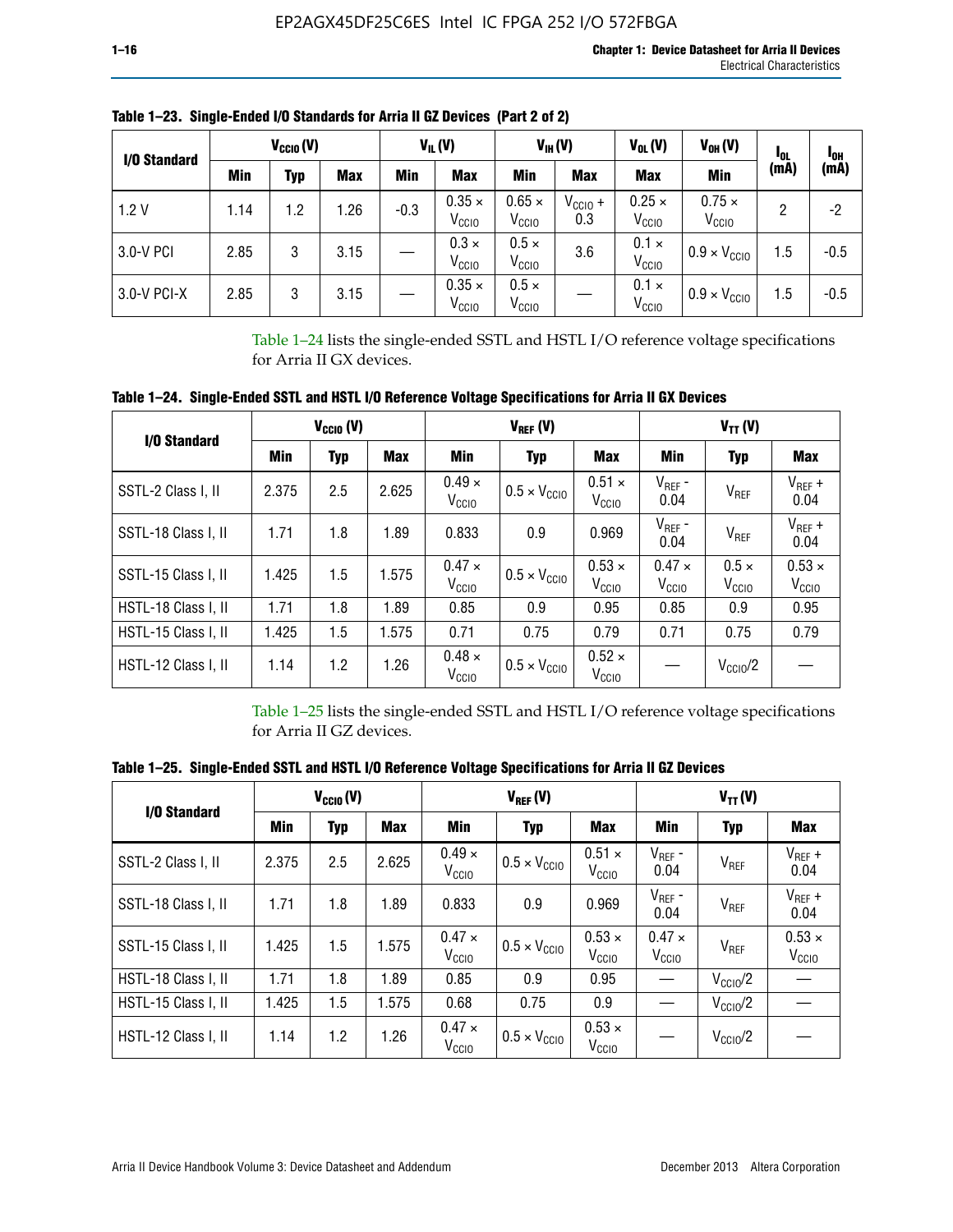Table 1–26 lists the single-ended SSTL and HSTL I/O standard signal specifications for Arria II GX devices.

|                  | $V_{IL(DC)}(V)$ |                      |                      | $V_{IH(DC)}(V)$             | $V_{IL(AC)}$ (V)  | $V_{IH(AC)}$ (V)     | $V_{OL}$ (V)                       | $V_{OH} (V)$                       | l <sub>ol</sub> | $I_{0H}$ |
|------------------|-----------------|----------------------|----------------------|-----------------------------|-------------------|----------------------|------------------------------------|------------------------------------|-----------------|----------|
| I/O Standard     | <b>Min</b>      | <b>Max</b>           | <b>Min</b>           | <b>Max</b>                  | <b>Max</b>        | Min                  | <b>Max</b>                         | <b>Min</b>                         | (mA)            | (mA)     |
| SSTL-2 Class I   | $-0.3$          | $V_{REF}$ -<br>0.18  | $V_{REF} +$<br>0.18  | $V_{\text{CCIO}} +$<br>0.3  | $V_{REF} - 0.35$  | $V_{REF} +$<br>0.35  | $V_{TT}$ -<br>0.57                 | $V_{TT}$ +<br>0.57                 | 8.1             | $-8.1$   |
| SSTL-2 Class II  | $-0.3$          | $V_{REF}$ -<br>0.18  | $V_{REF} +$<br>0.18  | $V_{CCIO} +$<br>0.3         | $V_{REF}$ - 0.35  | $V_{REF} +$<br>0.35  | $V_{TT}$ -<br>0.76                 | $V_{TT}$ +<br>0.76                 | 16.4            | $-16.4$  |
| SSTL-18 Class I  | $-0.3$          | $V_{REF}$ -<br>0.125 | $V_{REF}$ +<br>0.125 | $V_{\text{CC1O}} +$<br>0.3  | $V_{REF}$ - 0.25  | $V_{REF}$ +<br>0.25  | $V_{TT}$ -<br>0.475                | $V_{TT}$ +<br>0.475                | 6.7             | $-6.7$   |
| SSTL-18 Class II | $-0.3$          | $V_{REF}$ -<br>0.125 | $V_{REF}$ +<br>0.125 | $V_{\text{CC1O}} +$<br>0.3  | $V_{REF}$ - 0.25  | $V_{REF}$ +<br>0.25  | 0.28                               | $V_{CGIO}$ -<br>0.28               | 13.4            | $-13.4$  |
| SSTL-15 Class I  | $-0.3$          | $V_{REF}$ -<br>0.1   | $V_{REF}$ +<br>0.1   | $V_{\text{CCIO}} +$<br>0.3  | $V_{REF} - 0.175$ | $V_{REF}$ +<br>0.175 | $0.2 \times$<br>V <sub>CCIO</sub>  | $0.8 \times$<br>V <sub>CCIO</sub>  | 8               | $-8$     |
| SSTL-15 Class II | $-0.3$          | $V_{REF}$ -<br>0.1   | $V_{REF}$ +<br>0.1   | $V_{CCIO} +$<br>0.3         | $V_{REF}$ - 0.175 | $V_{REF}$ +<br>0.175 | $0.2 \times$<br>V <sub>CCIO</sub>  | $0.8 \times$<br>V <sub>CCIO</sub>  | 16              | $-16$    |
| HSTL-18 Class I  | $-0.3$          | $V_{REF}$ -<br>0.1   | $V_{REF}$ +<br>0.1   | $V_{\text{CCIO}} +$<br>0.3  | $V_{REF} - 0.2$   | $V_{REF}$ + 0.2      | 0.4                                | $V_{CGIO}$ -<br>0.4                | 8               | $-8$     |
| HSTL-18 Class II | $-0.3$          | $V_{REF}$ -<br>0.1   | $V_{REF}$ +<br>0.1   | $V_{\text{CC1O}} +$<br>0.3  | $V_{REF}$ - 0.2   | $V_{RFF}$ + 0.2      | 0.4                                | $V_{\text{CCIO}}$ -<br>0.4         | 16              | $-16$    |
| HSTL-15 Class I  | $-0.3$          | $V_{REF}$ -<br>0.1   | $V_{REF}$ +<br>0.1   | $V_{\text{CCIO}} +$<br>0.3  | $V_{REF}$ - 0.2   | $V_{REF}$ + 0.2      | 0.4                                | $V_{\text{CCIO}}$ -<br>0.4         | 8               | $-8$     |
| HSTL-15 Class II | $-0.3$          | $V_{REF}$ -<br>0.1   | $V_{REF}$ +<br>0.1   | $V_{\text{CCIO}} +$<br>0.3  | $V_{REF}$ - 0.2   | $V_{REF}$ + 0.2      | 0.4                                | $V_{CCIO}$ -<br>0.4                | 16              | $-16$    |
| HSTL-12 Class I  | $-0.15$         | $V_{REF}$ -<br>0.08  | $V_{REF}$ +<br>0.08  | $V_{\text{CCIO}} +$<br>0.15 | $V_{REF}$ - 0.15  | $V_{REF} +$<br>0.15  | $0.25 \times$<br>V <sub>CCIO</sub> | $0.75 \times$<br>$V_{\text{CCIO}}$ | 8               | $-8$     |
| HSTL-12 Class II | $-0.15$         | $V_{REF}$ -<br>0.08  | $V_{REF}$ +<br>0.08  | $V_{\text{CCIO}} +$<br>0.15 | $V_{REF}$ - 0.15  | $V_{REF} +$<br>0.15  | $0.25 \times$<br>V <sub>CCIO</sub> | $0.75 \times$<br>V <sub>CCIO</sub> | 14              | $-14$    |

**Table 1–26. Single-Ended SSTL and HSTL I/O Standard Signal Specifications for Arria II GX Devices** 

Table 1–27 lists the single-ended SSTL and HSTL I/O standard signal specifications for Arria II GZ devices.

| I/O Standard     |        | $V_{IL(DC)}(V)$      | $V_{IH(DC)}(V)$      |                     | $V_{IL(AC)}(V)$      | $V_{IH(AC)}(V)$      | $V_{OL}$ (V)                      | $V_{OH} (V)$                   | $I_{0L}$ | <b>I<sub>OH</sub></b> |
|------------------|--------|----------------------|----------------------|---------------------|----------------------|----------------------|-----------------------------------|--------------------------------|----------|-----------------------|
|                  | Min    | <b>Max</b>           | <b>Min</b>           | <b>Max</b>          | <b>Max</b>           | Min                  | <b>Max</b>                        | Min                            | (mA)     | (mA)                  |
| SSTL-2 Class I   | $-0.3$ | $V_{REF}$ -<br>0.15  | $V_{REF} +$<br>0.15  | $V_{CClO} +$<br>0.3 | $V_{REF}$ -<br>0.31  | $V_{REF} +$<br>0.31  | $V_{TT}$ -<br>0.57                | $V_{TT}$ +<br>0.57             | 8.1      | $-8.1$                |
| SSTL-2 Class II  | $-0.3$ | $V_{REF}$ -<br>0.15  | $V_{REF} +$<br>0.15  | $V_{CClO} +$<br>0.3 | $V_{REF}$ -<br>0.31  | $V_{REF} +$<br>0.31  | $V_{TT}$ -<br>0.76                | $V_{TT}$ +<br>0.76             | 16.2     | $-16.2$               |
| SSTL-18 Class I  | $-0.3$ | $V_{REF}$ -<br>0.125 | $V_{REF}$ +<br>0.125 | $V_{CClO} +$<br>0.3 | $V_{REF}$ -<br>0.25  | $V_{REF}$ +<br>0.25  | $V_{TT}$ -<br>0.475               | $V_{TT}$ +<br>0.475            | 6.7      | $-6.7$                |
| SSTL-18 Class II | $-0.3$ | $V_{REF}$ -<br>0.125 | $V_{REF}$ +<br>0.125 | $V_{CC10} +$<br>0.3 | $V_{REF}$ -<br>0.25  | $V_{REF}$ +<br>0.25  | 0.28                              | $V_{\rm CCIO}$ -<br>0.28       | 13.4     | $-13.4$               |
| SSTL-15 Class I  |        | $V_{REF}$ -<br>0.1   | $V_{REF}$ +<br>0.1   |                     | $V_{REF}$ -<br>0.175 | $V_{REF}$ +<br>0.175 | $0.2 \times$<br>V <sub>CCIO</sub> | $0.8 \times$<br>$V_{\rm CClO}$ | 8        | -8                    |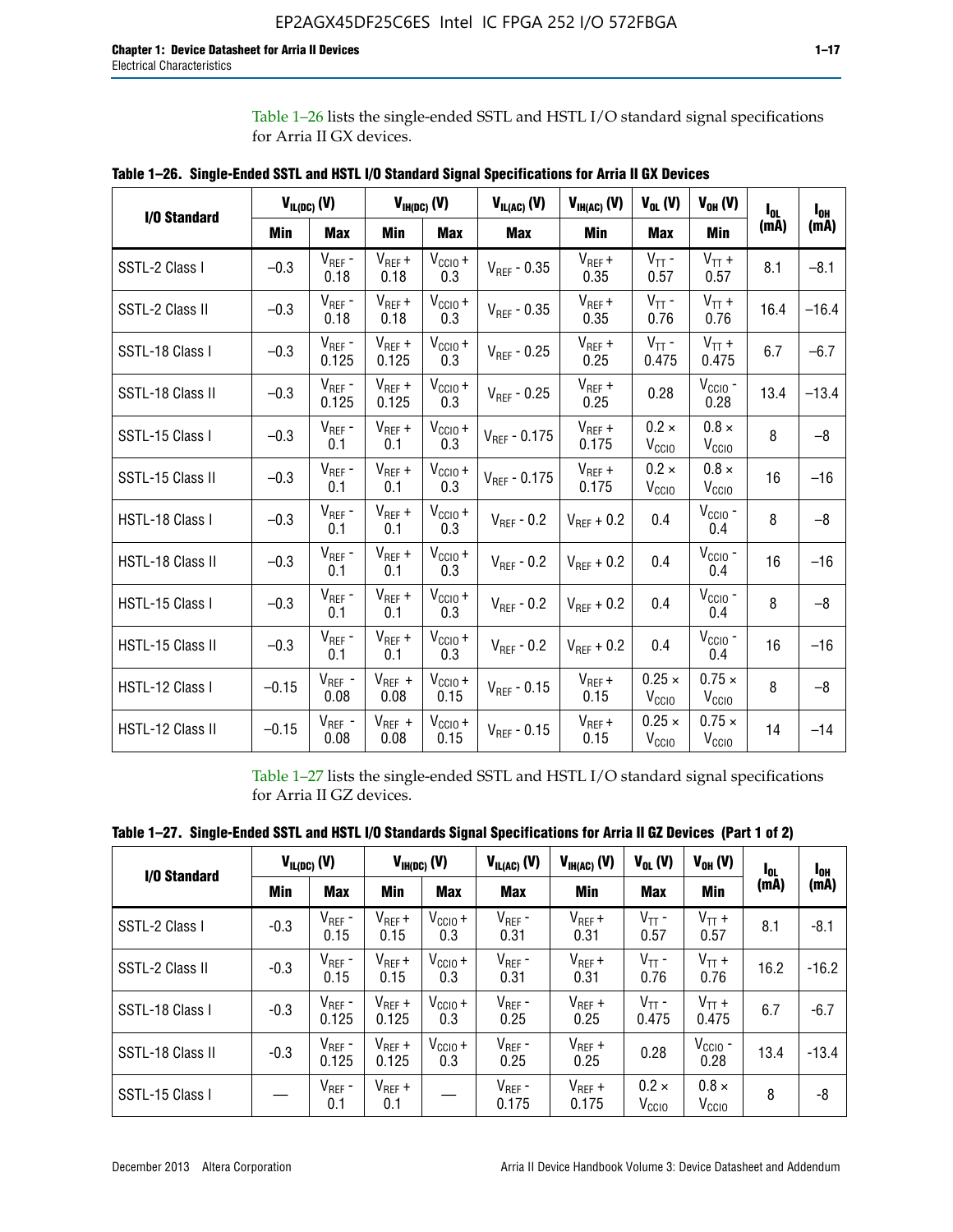| I/O Standard            | $V_{IL(DC)}$ (V) |                     | $V_{IH(DC)}$ (V)    |                             | $V_{IL(AC)}(V)$        | $V_{H(AC)}(V)$       | $V_{OL}$ (V)                      | $V_{OH} (V)$                       | l <sub>ol.</sub> | $I_{0H}$ |
|-------------------------|------------------|---------------------|---------------------|-----------------------------|------------------------|----------------------|-----------------------------------|------------------------------------|------------------|----------|
|                         | Min              | <b>Max</b>          | Min                 | <b>Max</b>                  | Max                    | <b>Min</b>           | Max                               | Min                                | (mA)             | (mA)     |
| SSTL-15 Class II        |                  | $V_{REF}$ -<br>0.1  | $V_{REF}$ +<br>0.1  |                             | $V_{REF}$ -<br>0.175   | $V_{REF}$ +<br>0.175 | $0.2 \times$<br>V <sub>CCIO</sub> | $0.8 \times$<br>V <sub>CCIO</sub>  | 16               | $-16$    |
| HSTL-18 Class I         |                  | $V_{REF}$ -<br>0.1  | $V_{REF}$ +<br>0.1  |                             | $V_{REF}$ - 0.2        | $V_{REF}$ + 0.2      | 0.4                               | $V_{\rm CCIO}$ -<br>0.4            | 8                | -8       |
| <b>HSTL-18 Class II</b> |                  | $V_{REF}$ -<br>0.1  | $V_{REF}$ +<br>0.1  |                             | $V_{\text{RFF}}$ - 0.2 | $V_{RFF}$ + 0.2      | 0.4                               | $V_{CCIO}$ -<br>0.4                | 16               | $-16$    |
| HSTL-15 Class I         |                  | $V_{REF}$ -<br>0.1  | $V_{REF}$ +<br>0.1  |                             | $V_{\text{RFF}}$ - 0.2 | $V_{RFF}$ + 0.2      | 0.4                               | $V_{\text{CCIO}}$ -<br>0.4         | 8                | -8       |
| HSTL-15 Class II        |                  | $V_{REF}$ -<br>0.1  | $V_{REF}$ +<br>0.1  |                             | $V_{REF}$ - 0.2        | $V_{RFF}$ + 0.2      | 0.4                               | $V_{\rm CCIO}$ -<br>0.4            | 16               | $-16$    |
| HSTL-12 Class I         | $-0.15$          | $V_{REF}$ -<br>0.08 | $V_{REF}$ +<br>0.08 | $V_{CCIO} +$<br>0.15        | $V_{REF}$ -<br>0.15    | $V_{REF} +$<br>0.15  | $0.25\times$<br>V <sub>CCIO</sub> | $0.75\times$<br>V <sub>CCIO</sub>  | 8                | -8       |
| HSTL-12 Class II        | $-0.15$          | $V_{REF}$ -<br>0.08 | $V_{REF}$ +<br>0.08 | $V_{\text{CC1O}} +$<br>0.15 | $V_{REF}$ -<br>0.15    | $V_{REF} +$<br>0.15  | $0.25\times$<br>V <sub>CCIO</sub> | $0.75 \times$<br>V <sub>CCIO</sub> | 16               | $-16$    |

**Table 1–27. Single-Ended SSTL and HSTL I/O Standards Signal Specifications for Arria II GZ Devices (Part 2 of 2)**

Table 1–28 lists the differential SSTL I/O standards for Arria II GX devices.

**Table 1–28. Differential SSTL I/O Standards for Arria II GX Devices**

| I/O Standard        | $V_{\text{CCIO}}(V)$ |            |            | $V_{SWING(DC)}$ (V) |                   | $V_{X(AC)}(V)$                  |                 |                                 |      | $V_{SWING(AC)}$ (V) | $V_{OX(AC)}$ (V)               |                 |                              |
|---------------------|----------------------|------------|------------|---------------------|-------------------|---------------------------------|-----------------|---------------------------------|------|---------------------|--------------------------------|-----------------|------------------------------|
|                     | Min                  | <b>Typ</b> | <b>Max</b> | Min                 | <b>Max</b>        | Min                             | Typ             | <b>Max</b>                      | Min  | <b>Max</b>          | Min                            | Typ             | <b>Max</b>                   |
| SSTL-2 Class I, II  | 2.375                | 2.5        | 2.625      | 0.36                | V <sub>CCIO</sub> | $V_{\text{CCIO}}/2$<br>$-0.2$   |                 | $V_{\rm CC10}$ /2<br>$+0.2$     | 0.7  | V <sub>CCIO</sub>   | $V_{\text{CC10}}/2$<br>$-0.15$ |                 | $V_{\rm CClO}/2$<br>$+0.15$  |
| SSTL-18 Class I, II | 1.71                 | 1.8        | l.89       | 0.25                | V <sub>CCIO</sub> | $V_{\text{CCIO}}/2$<br>$-0.175$ |                 | $V_{\text{CC10}}/2$<br>$+0.175$ | 0.5  | V <sub>CCIO</sub>   | $V_{\text{CC10}}/2$<br>0.125   |                 | $V_{\text{CCIO}}/2$<br>0.125 |
| SSTL-15 Class I, II | 1.425                | 1.5        | .575       | 0.2                 |                   |                                 | $V_{CCIO}$<br>2 |                                 | 0.35 |                     |                                | $V_{CClO}$<br>റ |                              |

Table 1–29 lists the differential SSTL I/O standards for Arria II GZ devices

**Table 1–29. Differential SSTL I/O Standards for Arria II GZ Devices**

| I/O Standard        | $V_{\text{CCIO}}(V)$ |     |            | $V_{SWING(DC)}(V)$ |                             | $V_{X(AC)}(V)$                |                     |                                   |      | $V_{SWING(AC)}$ (V)         | $V_{OX(AC)}(V)$                |                 |                                 |
|---------------------|----------------------|-----|------------|--------------------|-----------------------------|-------------------------------|---------------------|-----------------------------------|------|-----------------------------|--------------------------------|-----------------|---------------------------------|
|                     | Min                  | Typ | <b>Max</b> | Min                | <b>Max</b>                  | Min                           | Typ                 | <b>Max</b>                        | Min  | <b>Max</b>                  | Min                            | Typ             | <b>Max</b>                      |
| SSTL-2 Class I, II  | 2.375                | 2.5 | 2.625      | 0.3                | V <sub>CCIO</sub><br>$+0.6$ | $V_{\text{CC1O}}/2$<br>$-0.2$ |                     | $V_{\text{CCIO}}/2$<br>$+0.2$     | 0.62 | V <sub>CCIO</sub><br>$+0.6$ | $V_{\text{CC10}}/2$<br>$-0.15$ |                 | $V_{\text{CC10}}/2$<br>$+0.15$  |
| SSTL-18 Class I, II | 1.71                 | 1.8 | 1.89       | 0.25               | V <sub>CCIO</sub><br>$+0.6$ | $V_{\text{CCIO}}/2$<br>0.175  |                     | $V_{\text{CCIO}}/2$<br>÷<br>0.175 | 0.5  | V <sub>CCIO</sub><br>$+0.6$ | $V_{\text{CC10}}/2$<br>- 0.125 |                 | $V_{\text{CC10}}/2$<br>$+0.125$ |
| SSTL-15 Class I, II | 1.425                | 1.5 | .575       | 0.2                |                             |                               | $V_{\rm CCIO}$<br>2 |                                   | 0.35 |                             |                                | $V_{CClO}$<br>2 |                                 |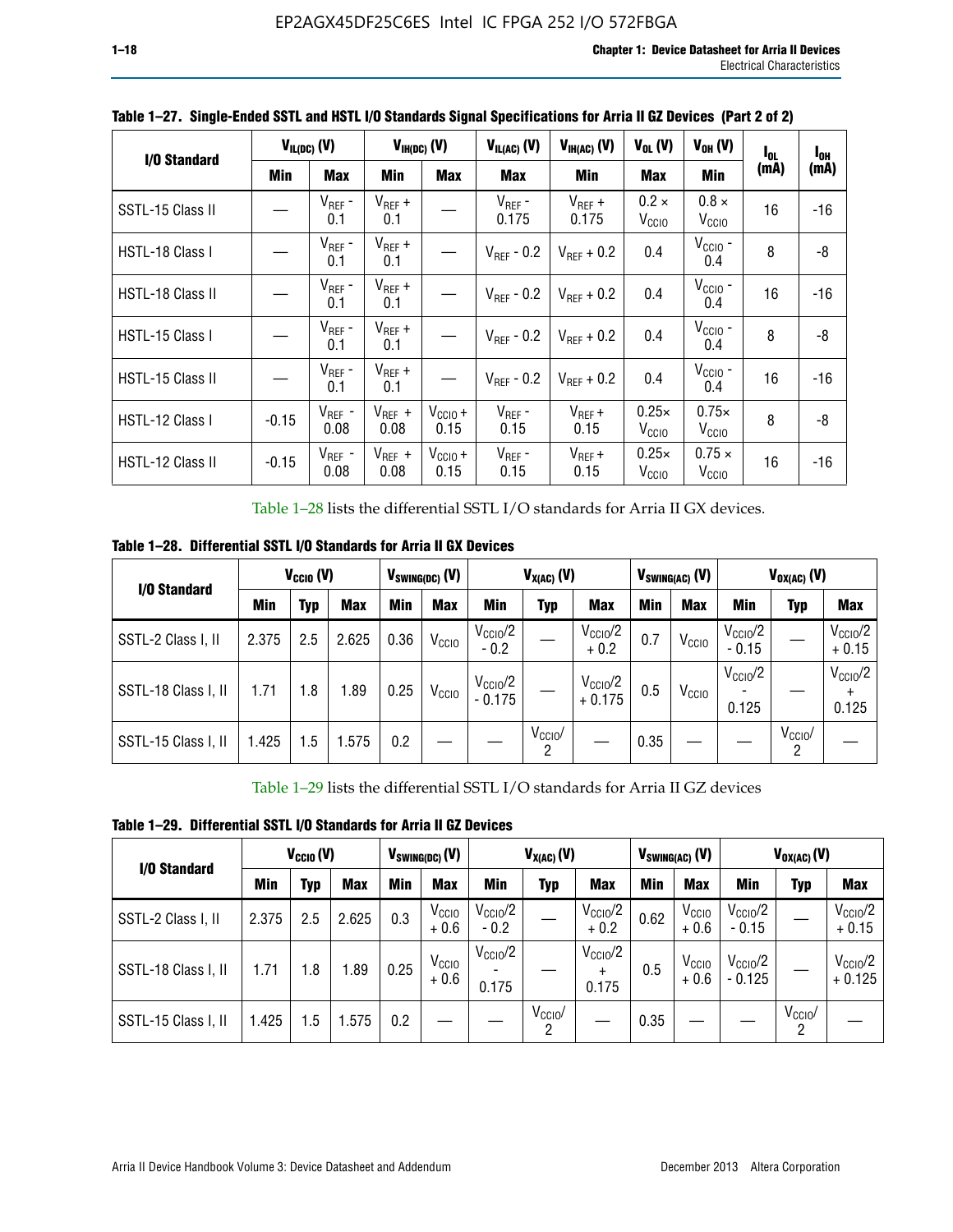Table 1–30 lists the HSTL I/O standards for Arria II GX devices.

| I/O Standard        | $V_{CGI0} (V)$ |            |            |      | $V_{\text{DIF(DC)}}$ (V)<br>$V_{X(AC)}(V)$ |            |                                   | $V_{CM(DC)}(V)$ |                                       |                                   | $V_{DIF(AC)}(V)$                   |     |            |
|---------------------|----------------|------------|------------|------|--------------------------------------------|------------|-----------------------------------|-----------------|---------------------------------------|-----------------------------------|------------------------------------|-----|------------|
|                     | <b>Min</b>     | Typ        | <b>Max</b> | Min  | <b>Max</b>                                 | <b>Min</b> | Typ                               | <b>Max</b>      | Min                                   | Typ                               | <b>Max</b>                         | Min | <b>Max</b> |
| HSTL-18 Class I     | 1.71           | . 8        | .89        | 0.2  | —                                          | 0.85       |                                   | 0.95            | 0.88                                  |                                   | 0.95                               | 0.4 |            |
| HSTL-15 Class I, II | l.425          | .5         | .575       | 0.2  |                                            | 0.71       |                                   | 0.79            | 0.71                                  |                                   | 0.79                               | 0.4 |            |
| HSTL-12 Class I, II | 1.14           | $\cdot$ .2 | .26        | 0.16 |                                            |            | $0.5 \times$<br>V <sub>CCIO</sub> |                 | 0.48<br>$\times$<br>V <sub>CCIO</sub> | $0.5 \times$<br>V <sub>CCIO</sub> | $0.52 \times$<br>V <sub>CCIO</sub> | 0.3 |            |

**Table 1–30. Differential HSTL I/O Standards for Arria II GX Devices**

Table 1–31 lists the HSTL I/O standards for Arria II GZ devices.

**Table 1–31. Differential HSTL I/O Standards for Arria II GZ Devices**

| I/O Standard        | $V_{\text{CCIO}}(V)$ |            |            |            | $V_{\text{DIF(DC)}}(V)$     | $V_{X(AC)}(V)$ |                                   |            |                                   | $V_{CM(DC)}$ (V)                  | $V_{DIF(AC)}$ (V)                 |     |                           |
|---------------------|----------------------|------------|------------|------------|-----------------------------|----------------|-----------------------------------|------------|-----------------------------------|-----------------------------------|-----------------------------------|-----|---------------------------|
|                     | Min                  | <b>Typ</b> | <b>Max</b> | <b>Min</b> | <b>Max</b>                  | Min            | Typ                               | <b>Max</b> | <b>Min</b>                        | <b>Typ</b>                        | <b>Max</b>                        | Min | <b>Max</b>                |
| HSTL-18 Class I     | 71. ا                | 1.8        | .89        | 0.2        |                             | 0.78           |                                   | 1.12       | 0.78                              |                                   | 1.12                              | 0.4 |                           |
| HSTL-15 Class I, II | .425                 | 5.،        | .575       | 0.2        | —                           | 0.68           |                                   | 0.9        | 0.68                              |                                   | 0.9                               | 0.4 |                           |
| HSTL-12 Class I, II | 1.14                 | 1.2        | .26        | 0.16       | V <sub>CCIO</sub><br>$+0.3$ |                | $0.5 \times$<br>V <sub>CCIO</sub> |            | $0.4 \times$<br>V <sub>CCIO</sub> | $0.5 \times$<br>V <sub>CCIO</sub> | $0.6 \times$<br>V <sub>CCIO</sub> | 0.3 | V <sub>CCIO</sub><br>0.48 |

Table 1–32 lists the differential I/O standard specifications for Arria II GX devices.

**Table 1–32. Differential I/O Standard Specifications for Arria II GX Devices** *(Note 1)*

| 1/0                  | $V_{CGI0} (V)$ |            |            |     | $V_{ID}$ (mV)       |            |      | $V_{IGM} (V)$ (2) |       | $V_{OD} (V)$ (3) |            |       | $V_{OCM} (V)$ |            |  |
|----------------------|----------------|------------|------------|-----|---------------------|------------|------|-------------------|-------|------------------|------------|-------|---------------|------------|--|
| <b>Standard</b>      | Min            | <b>Typ</b> | <b>Max</b> | Min | Cond.               | <b>Max</b> | Min  | <b>Max</b>        | Min   | <b>Typ</b>       | <b>Max</b> | Min   | <b>Typ</b>    | <b>Max</b> |  |
| 2.5V<br><b>LVDS</b>  | 2.375          | 2.5        | 2.625      | 100 | $V_{CM} =$<br>1.25V |            | 0.05 | 1.80              | 0.247 |                  | 0.6        | 1.125 | 1.25          | 1.375      |  |
| RSDS<br>(4)          | 2.375          | 2.5        | 2.625      |     |                     |            |      |                   | 0.1   | 0.2              | 0.6        | 0.5   | 1.2           | 1.4        |  |
| Mini-LVDS<br>(4)     | 2.375          | 2.5        | 2.625      |     |                     |            |      |                   | 0.25  |                  | 0.6        |       | 1.2           | 1.4        |  |
| <b>LVPECL</b><br>(5) | 2.375          | 2.5        | 2.625      | 300 |                     |            | 0.6  | 1.8               |       |                  |            |       |               |            |  |
| BLVDS $(6)$          | 2.375          | 2.5        | 2.625      | 100 |                     |            |      |                   |       |                  |            |       |               |            |  |

## **Notes to Table 1–32***:*

(1) The 1.5 V PCML transceiver I/O standard specifications are described in "Transceiver Performance Specifications" on page 1–21.

(2)  $V_{IN}$  range:  $0 \le V_{IN} \le 1.85$  V.

(3) R<sub>L</sub> range:  $90 \leq R$ L  $\leq 110 \Omega$ .

- (4) The RSDS and mini-LVDS I/O standards are only supported for differential outputs.
- (5) The LVPECL input standard is supported at the dedicated clock input pins (GCLK) only.
- (6) There are no fixed  $V_{ICM}$ ,  $V_{OD}$ , and  $V_{OCM}$  specifications for BLVDS. These specifications depend on the system topology.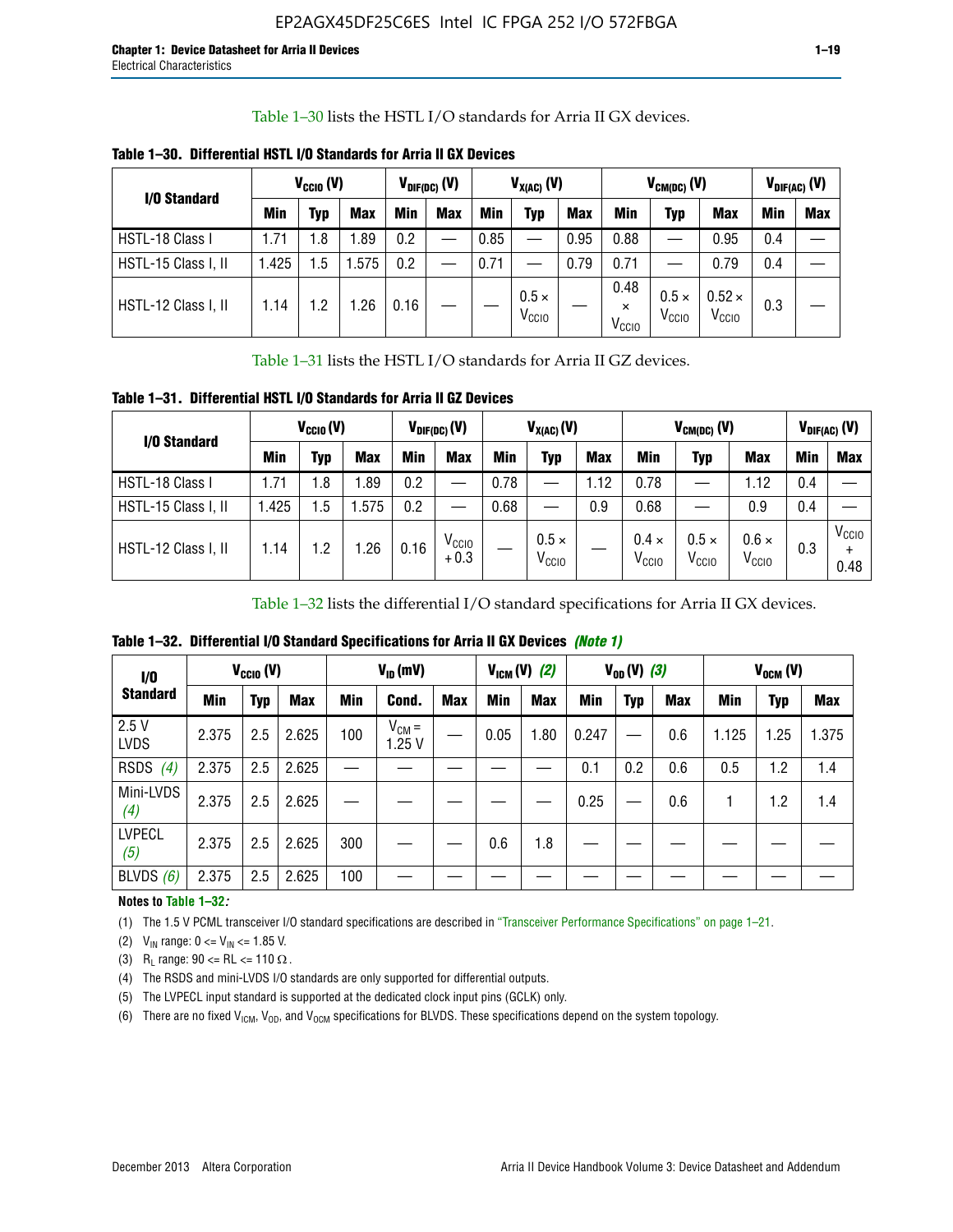Table 1–33 lists the differential I/O standard specifications for Arria II GZ devices.

| 1/0                          | $V_{\text{CCIO}}(V)$<br><b>Standard</b><br>Min<br><b>Typ</b><br>(2) |     | $V_{ID}$ (mV) |     |                     |            | $V_{ICM(DC)}$ (V) | $V_{0D} (V) (3)$ |       |            | $V_{OCM} (V) (3)$ |            |            |            |
|------------------------------|---------------------------------------------------------------------|-----|---------------|-----|---------------------|------------|-------------------|------------------|-------|------------|-------------------|------------|------------|------------|
|                              |                                                                     |     | <b>Max</b>    | Min | Cond.               | <b>Max</b> | <b>Min</b>        | <b>Max</b>       | Min   | <b>Typ</b> | Max               | <b>Min</b> | <b>Typ</b> | <b>Max</b> |
| 2.5V<br><b>LVDS</b><br>(HIO) | 2.375                                                               | 2.5 | 2.625         | 100 | $V_{CM} =$<br>1.25V |            | 0.05              | 1.8              | 0.247 |            | 0.6               | 1.125      | 1.25       | 1.375      |
| 2.5V<br><b>LVDS</b><br>(VIO) | 2.375                                                               | 2.5 | 2.625         | 100 | $V_{CM} =$<br>1.25V |            | 0.05              | 1.8              | 0.247 |            | 0.6               | 1          | 1.25       | 1.5        |
| <b>RSDS</b><br>(HIO)         | 2.375                                                               | 2.5 | 2.625         | 100 | $V_{CM} =$<br>1.25V |            | 0.3               | 1.4              | 0.1   | 0.2        | 0.6               | 0.5        | 1.2        | 1.4        |
| <b>RSDS</b><br>(VIO)         | 2.375                                                               | 2.5 | 2.625         | 100 | $V_{CM} =$<br>1.25V |            | 0.3               | 1.4              | 0.1   | 0.2        | 0.6               | 0.5        | 1.2        | 1.5        |
| Mini-LVDS<br>(HIO)           | 2.375                                                               | 2.5 | 2.625         | 200 |                     | 600        | 0.4               | 1.32<br>5        | 0.25  |            | 0.6               | 1          | 1.2        | 1.4        |
| Mini-LVDS<br>(VIO)           | 2.375                                                               | 2.5 | 2.625         | 200 |                     | 600        | 0.4               | 1.32<br>5        | 0.25  |            | 0.6               | 1          | 1.2        | 1.5        |
| <b>LVPECL</b>                | 2.375                                                               | 2.5 | 2.625         | 300 |                     |            | 0.6               | 1.8              |       |            |                   |            |            |            |
| BLVDS $(4)$                  | 2.375                                                               | 2.5 | 2.625         | 100 |                     |            |                   |                  |       |            |                   |            |            |            |

**Table 1–33. Differential I/O Standard Specifications for Arria II GZ Devices** *(Note 1)*

#### **Notes to Table 1–33***:*

(1) 1.4-V/1.5-V PCML transceiver I/O standard specifications are described in "Transceiver Performance Specifications" on page 1–21.

(2) Vertical I/O (VIO) is top and bottom I/Os; horizontal I/O (HIO) is left and right I/Os.

(3) R<sub>l</sub> range:  $90 \leq R L \leq 110 \Omega$ .

(4) There are no fixed  $V_{IGM}$ ,  $V_{OD}$ , and  $V_{OCM}$  specifications for BLVDS. These specifications depend on the system topology.

# **Power Consumption for the Arria II Device Family**

Altera offers two ways to estimate power for a design:

- Using the Microsoft Excel-based Early Power Estimator
- Using the Quartus<sup>®</sup> II PowerPlay Power Analyzer feature

The interactive Microsoft Excel-based Early Power Estimator is typically used prior to designing the FPGA in order to get a magnitude estimate of the device power. The Quartus II PowerPlay Power Analyzer provides better quality estimates based on the specifics of the design after place-and-route is complete. The PowerPlay Power Analyzer can apply a combination of user-entered, simulation-derived, and estimated signal activities which, when combined with detailed circuit models, can yield very accurate power estimates.

f For more information about power estimation tools, refer to the *[PowerPlay Early Power](http://www.altera.com/literature/ug/ug_epe.pdf?GSA_pos=5&WT.oss_r=1&WT.oss=powerplay early power estimator)  [Estimator User Guide](http://www.altera.com/literature/ug/ug_epe.pdf?GSA_pos=5&WT.oss_r=1&WT.oss=powerplay early power estimator)* and the *[PowerPlay Power Analysis](http://www.altera.com/literature/hb/qts/qts_qii53013.pdf)* chapter in volume 3 of the *Quartus II Handbook*.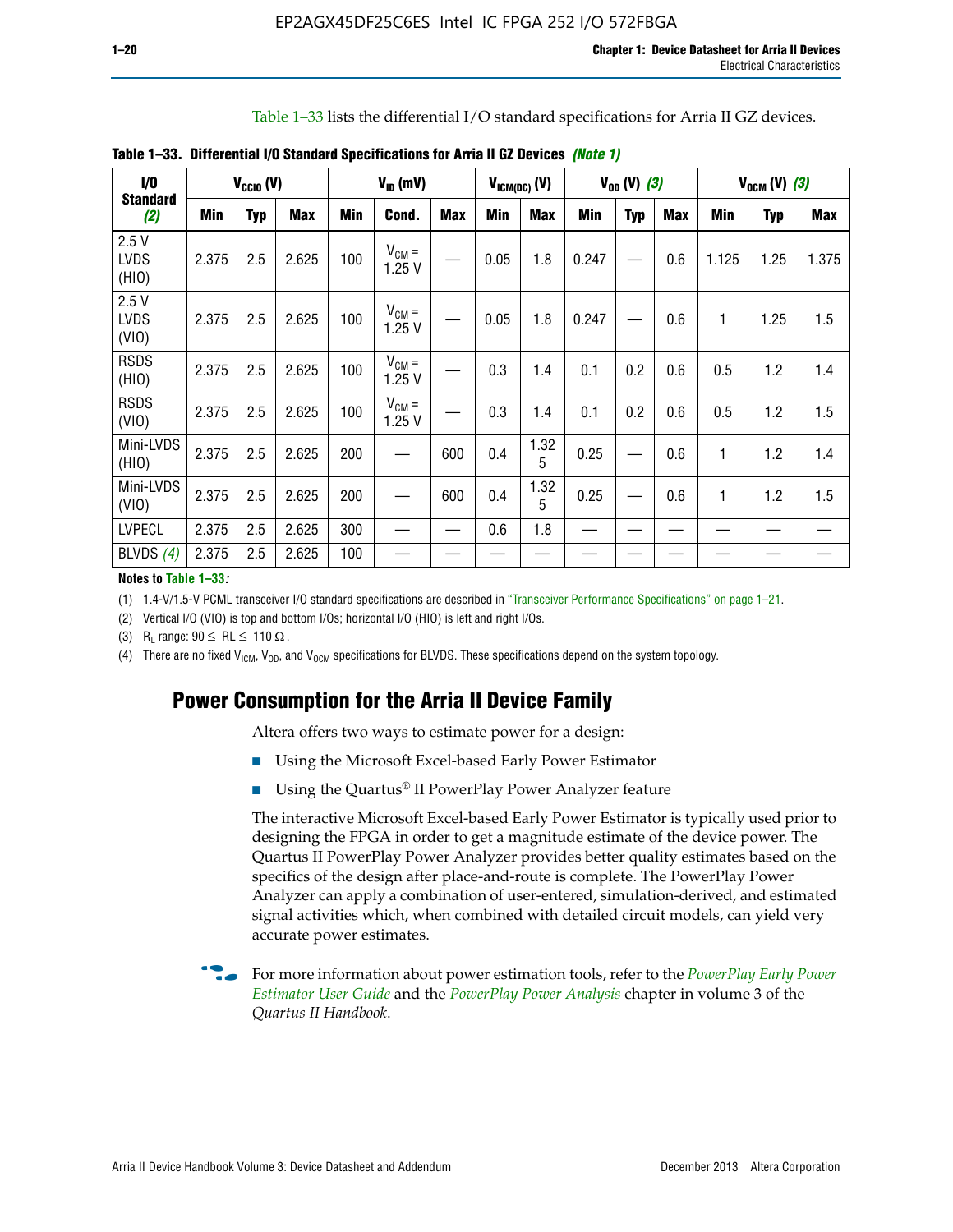# **Switching Characteristics**

This section provides performance characteristics of the Arria II GX and GZ core and periphery blocks for commercial grade devices. The following tables are considered final and are based on actual silicon characterization and testing. These numbers reflect the actual performance of the device under worst-case silicon process, voltage, and junction temperature conditions.

# **Transceiver Performance Specifications**

Table 1–34 lists the Arria II GX transceiver specifications.

## **Table 1–34. Transceiver Specifications for Arria II GX Devices** *(Note 1)* **(Part 1 of 7)**

| Symbol/                                          |                  |            | $\mathbf{13}$ |            |            | C <sub>4</sub>           |                                                                         |                          | <b>C5 and 15</b> |            |            | C <sub>6</sub>           |            |               |
|--------------------------------------------------|------------------|------------|---------------|------------|------------|--------------------------|-------------------------------------------------------------------------|--------------------------|------------------|------------|------------|--------------------------|------------|---------------|
| <b>Description</b>                               | <b>Condition</b> | <b>Min</b> | <b>Typ</b>    | <b>Max</b> | <b>Min</b> | <b>Typ</b>               | <b>Max</b>                                                              | <b>Min</b>               | <b>Typ</b>       | <b>Max</b> | <b>Min</b> | <b>Typ</b>               | <b>Max</b> | <b>Unit</b>   |
| <b>Reference Clock</b>                           |                  |            |               |            |            |                          |                                                                         |                          |                  |            |            |                          |            |               |
| Supported I/O<br><b>Standards</b>                |                  |            |               |            |            |                          | 1.2-V PCML, 1.5-V PCML, 2.5-V PCML, Differential LVPECL, LVDS, and HCSL |                          |                  |            |            |                          |            |               |
| Input frequency<br>from REFCLK<br>input pins     |                  | 50         |               | 622.08     | 50         |                          | 622.08                                                                  | 50                       | —                | 622.08     | 50         |                          | 622.08     | <b>MHz</b>    |
| Input frequency<br>from PLD input                |                  | 50         |               | 200        | 50         |                          | 200                                                                     | 50                       |                  | 200        | 50         |                          | 200        | MHz           |
| Absolute V <sub>MAX</sub><br>for a REFCLK pin    |                  |            |               | 2.2        |            |                          | 2.2                                                                     | —                        |                  | 2.2        |            |                          | 2.2        | $\mathsf{V}$  |
| Absolute V <sub>MIN</sub> for<br>a REFCLK pin    |                  | $-0.3$     |               |            | $-0.3$     |                          |                                                                         | $-0.3$                   | -                |            | $-0.3$     |                          | —          | $\mathsf{V}$  |
| Rise/fall time (2)                               |                  |            | —             | 0.2        | —          | —                        | 0.2                                                                     | $\overline{\phantom{0}}$ | —                | 0.2        | —          | $\overline{\phantom{0}}$ | 0.2        | UI            |
| Duty cycle                                       |                  | 45         |               | 55         | 45         | $\overline{\phantom{0}}$ | 55                                                                      | 45                       | —                | 55         | 45         |                          | 55         | $\frac{0}{0}$ |
| Peak-to-peak<br>differential input<br>voltage    |                  | 200        |               | 2000       | 200        |                          | 2000                                                                    | 200                      | —                | 2000       | 200        |                          | 2000       | mV            |
| Spread-spectrum<br>modulating clock<br>frequency | PCIe             | 30         |               | 33         | 30         |                          | 33                                                                      | 30                       |                  | 33         | 30         |                          | 33         | kHz           |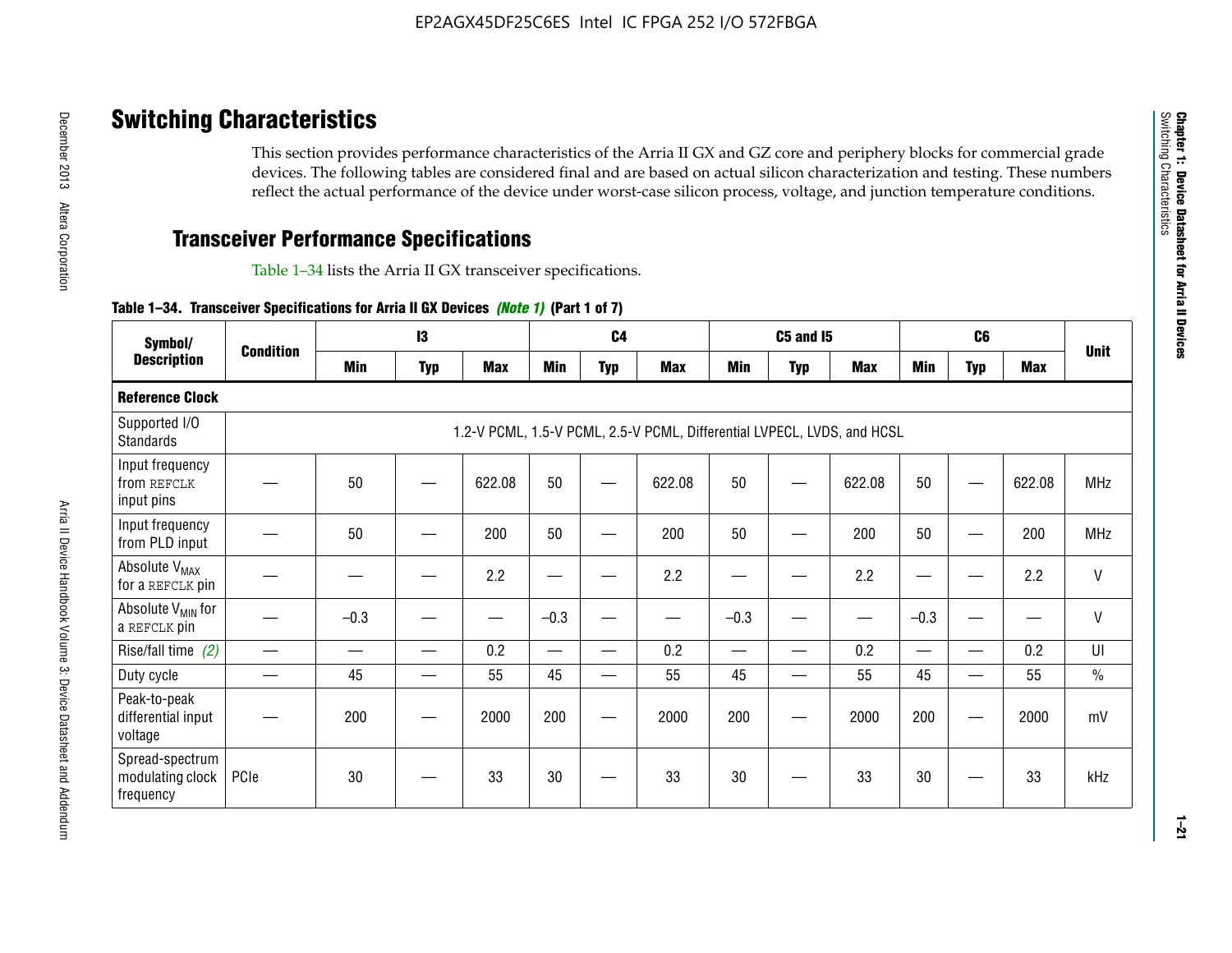# **Table 1–34. Transceiver Specifications for Arria II GX Devices** *(Note 1)* **(Part 2 of 7)**

| Symbol/                                                                                |                                                        | $\mathbf{13}$                 |                            |             | C <sub>4</sub>           |                            |            | C5 and I5                |                            |            |                          |                            |            |             |
|----------------------------------------------------------------------------------------|--------------------------------------------------------|-------------------------------|----------------------------|-------------|--------------------------|----------------------------|------------|--------------------------|----------------------------|------------|--------------------------|----------------------------|------------|-------------|
| <b>Description</b>                                                                     | <b>Condition</b>                                       | <b>Min</b>                    | <b>Typ</b>                 | <b>Max</b>  | <b>Min</b>               | <b>Typ</b>                 | <b>Max</b> | <b>Min</b>               | <b>Typ</b>                 | <b>Max</b> | <b>Min</b>               | <b>Typ</b>                 | <b>Max</b> | <b>Unit</b> |
| Spread-spectrum<br>downspread                                                          | PCIe                                                   |                               | 0 <sub>to</sub><br>$-0.5%$ |             |                          | 0 <sub>to</sub><br>$-0.5%$ |            |                          | 0 <sub>to</sub><br>$-0.5%$ |            |                          | 0 <sub>to</sub><br>$-0.5%$ |            |             |
| On-chip<br>termination<br>resistors                                                    |                                                        |                               | 100                        | —           |                          | 100                        |            |                          | 100                        |            |                          | 100                        | —          | $\Omega$    |
| V <sub>ICM</sub><br>(AC coupled)                                                       |                                                        |                               | $1100 \pm 5\%$             |             |                          | $1100 \pm 5\%$             |            |                          | $1100 \pm 5\%$             |            |                          | $1100 \pm 5\%$             |            | mV          |
| V <sub>ICM</sub><br>(DC coupled)                                                       | HCSL I/O<br>standard for<br>PCIe<br>reference<br>clock | 250                           |                            | 550         | 250                      | $\hspace{0.05cm}$          | 550        | 250                      | —                          | 550        | 250                      | —                          | 550        | mV          |
|                                                                                        | 10 Hz                                                  | $\overline{\phantom{0}}$      | $\overline{\phantom{0}}$   | $-50$       | $\equiv$                 |                            | $-50$      | $\overline{\phantom{0}}$ | $\equiv$                   | $-50$      | $\overline{\phantom{0}}$ |                            | $-50$      | dBc/Hz      |
|                                                                                        | 100 Hz                                                 | $\overline{\phantom{0}}$      | $\overline{\phantom{0}}$   | $-80$       | $\overline{\phantom{0}}$ | $\overline{\phantom{0}}$   | $-80$      | $\overline{\phantom{0}}$ |                            | $-80$      | $\overline{\phantom{0}}$ | $\overline{\phantom{0}}$   | $-80$      | dBc/Hz      |
| Transmitter<br><b>REFCLK Phase</b>                                                     | 1 KHz                                                  | —                             | $\overline{\phantom{0}}$   | $-110$      |                          | $\hspace{0.05cm}$          | $-110$     | $\overline{\phantom{0}}$ | $\qquad \qquad \qquad$     | $-110$     |                          | $\overline{\phantom{0}}$   | $-110$     | dBc/Hz      |
| Noise                                                                                  | 10 KHz                                                 | $\overbrace{\phantom{aaaaa}}$ | $\overline{\phantom{0}}$   | $-120$      | $\overline{\phantom{m}}$ |                            | $-120$     | $\overline{\phantom{0}}$ |                            | $-120$     |                          |                            | $-120$     | dBc/Hz      |
|                                                                                        | <b>100 KHz</b>                                         | $\overline{\phantom{0}}$      | $\equiv$                   | $-120$      |                          | $\equiv$                   | $-120$     | $\overline{\phantom{0}}$ | $\overline{\phantom{0}}$   | $-120$     | $\equiv$                 | $\overline{\phantom{0}}$   | $-120$     | dBc/Hz      |
|                                                                                        | $\geq 1$ MHz                                           | $\overline{\phantom{0}}$      | $\overline{\phantom{0}}$   | $-130$      |                          | $\overline{\phantom{m}}$   | $-130$     | $\overline{\phantom{0}}$ | $\qquad \qquad$            | $-130$     | $\overline{\phantom{0}}$ | $\equiv$                   | $-130$     | dBc/Hz      |
| Transmitter<br><b>REFCLK Phase</b><br>Jitter (rms) for<br><b>100 MHz</b><br>REFCLK (3) | 10 KHz to<br>20 MHz                                    |                               |                            | $\mathbf 3$ |                          |                            | 3          |                          |                            | 3          |                          |                            | 3          | ps          |
| $R_{ref}$                                                                              |                                                        |                               | 2000<br>± 1%               |             | $\hspace{0.05cm}$        | 2000<br>± 1%               |            |                          | 2000<br>± 1%               |            |                          | $2000 \pm$<br>$1\%$        |            | $\Omega$    |
| <b>Transceiver Clocks</b>                                                              |                                                        |                               |                            |             |                          |                            |            |                          |                            |            |                          |                            |            |             |
| <b>Calibration block</b><br>clock frequency<br>(cal blk clk)                           |                                                        | 10                            |                            | 125         | 10                       |                            | 125        | 10                       |                            | 125        | 10                       |                            | 125        | <b>MHz</b>  |

December 2013 Altera Corporation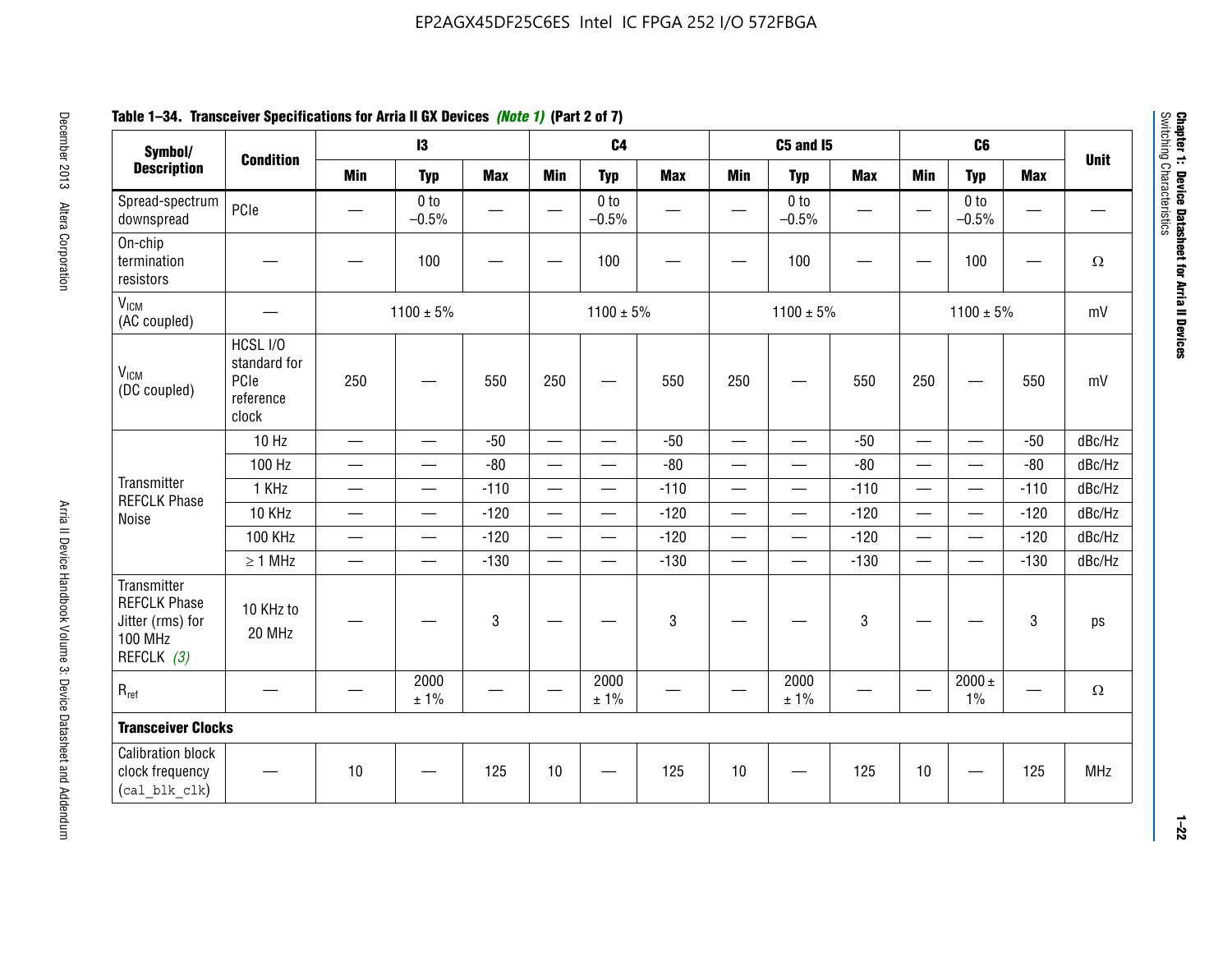| Symbol/                                                       |                                            |                     | $\mathbf{13}$ |                |                     | C <sub>4</sub>           |                                                                  |                     | <b>C5 and 15</b>         |                |                          | C <sub>6</sub>  |                |              |
|---------------------------------------------------------------|--------------------------------------------|---------------------|---------------|----------------|---------------------|--------------------------|------------------------------------------------------------------|---------------------|--------------------------|----------------|--------------------------|-----------------|----------------|--------------|
| <b>Description</b>                                            | <b>Condition</b>                           | <b>Min</b>          | <b>Typ</b>    | <b>Max</b>     | Min                 | <b>Typ</b>               | <b>Max</b>                                                       | <b>Min</b>          | <b>Typ</b>               | <b>Max</b>     | <b>Min</b>               | <b>Typ</b>      | <b>Max</b>     | <b>Unit</b>  |
| fixedclk Clock<br>frequency                                   | PCIe<br>Receiver<br>Detect                 |                     | 125           |                |                     | 125                      |                                                                  |                     | 125                      |                | $\frac{1}{2}$            | 125             |                | <b>MHz</b>   |
| reconfig<br>clk clock<br>frequency                            | Dynamic<br>reconfig.<br>clock<br>frequency | 2.5/<br>37.5<br>(4) |               | 50             | 2.5/<br>37.5<br>(4) |                          | 50                                                               | 2.5/<br>37.5<br>(4) |                          | 50             | 2.5/<br>37.5<br>(4)      |                 | 50             | <b>MHz</b>   |
| Delta time<br>between<br>reconfig<br>clks $(5)$               |                                            |                     |               | $\overline{2}$ |                     |                          | $\overline{2}$                                                   |                     |                          | $\overline{c}$ |                          |                 | $\overline{2}$ | ms           |
| Transceiver block<br>minimum<br>power-down<br>pulse width     |                                            |                     | $\mathbf{1}$  |                |                     | 1                        |                                                                  |                     | 1                        |                |                          | $\mathbf{1}$    |                | $\mu s$      |
| <b>Receiver</b>                                               |                                            |                     |               |                |                     |                          |                                                                  |                     |                          |                |                          |                 |                |              |
| Supported I/O<br><b>Standards</b>                             |                                            |                     |               |                |                     |                          | 1.4-V PCML, 1.5-V PCML, 2.5-V PCML, 2.5-V PCML, LVPECL, and LVDS |                     |                          |                |                          |                 |                |              |
| Data rate (13)                                                | $\overline{\phantom{0}}$                   | 600                 | $\equiv$      | 6375           | 600                 | $\overline{\phantom{0}}$ | 3750                                                             | 600                 | $\overline{\phantom{0}}$ | 3750           | 600                      | $\qquad \qquad$ | 3125           | <b>Mbps</b>  |
| Absolute V <sub>MAX</sub><br>for a receiver pin<br>(6)        |                                            |                     |               | 1.5            |                     |                          | 1.5                                                              |                     |                          | 1.5            |                          |                 | 1.5            | $\mathsf{V}$ |
| Absolute V <sub>MIN</sub> for<br>a receiver pin               |                                            | $-0.4$              |               |                | $-0.4$              |                          |                                                                  | $-0.4$              |                          |                | $-0.4$                   |                 |                | V            |
| Maximum<br>peak-to-peak                                       | $V_{IGM} = 0.82 V$<br>setting              |                     |               | 2.7            |                     |                          | 2.7                                                              |                     |                          | 2.7            | $\overline{\phantom{m}}$ | —               | 2.7            | V            |
| differential input<br>voltage V <sub>ID</sub> (diff<br>$p-p)$ | $V_{IGM} = 1.1 V$<br>setting $(7)$         |                     |               | 1.6            |                     |                          | 1.6                                                              |                     |                          | 1.6            |                          |                 | 1.6            | V            |

# **Table 1–34. Transceiver Specifications for Arria II GX Devices** *(Note 1)* **(Part 3 of 7)**

**Chapter 1: Device Datasheet for Arria II Devices**

Chapter 1: Device Datasheet for Arria II Devices<br>Switching Characteristics

Switching Characteristics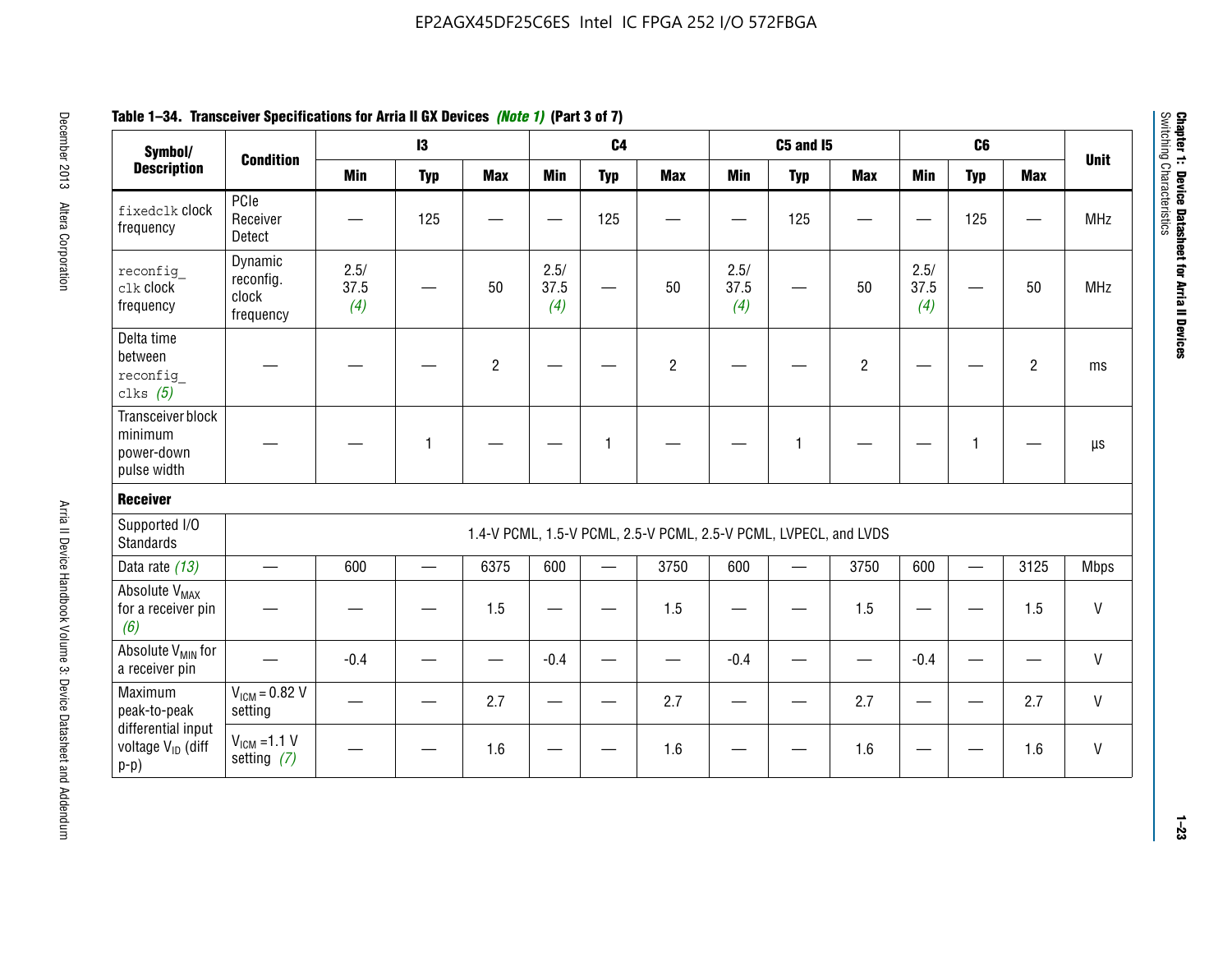| Symbol/                                                                                  | <b>Condition</b>                  |                           | 13         |                          |                          | C <sub>4</sub>           |                                               |            | <b>C5 and I5</b> |                           |                          | C6              |                | <b>Unit</b> |
|------------------------------------------------------------------------------------------|-----------------------------------|---------------------------|------------|--------------------------|--------------------------|--------------------------|-----------------------------------------------|------------|------------------|---------------------------|--------------------------|-----------------|----------------|-------------|
| <b>Description</b>                                                                       |                                   | <b>Min</b>                | <b>Typ</b> | <b>Max</b>               | <b>Min</b>               | <b>Typ</b>               | <b>Max</b>                                    | <b>Min</b> | <b>Typ</b>       | <b>Max</b>                | Min                      | <b>Typ</b>      | <b>Max</b>     |             |
| Minimum<br>peak-to-peak<br>differential input<br>voltage V <sub>ID</sub> (diff<br>$p-p)$ |                                   | 100                       |            |                          | 100                      |                          |                                               | 100        |                  |                           | 100                      |                 |                |             |
| V <sub>ICM</sub>                                                                         | $V_{IGM} = 0.82 V$<br>setting     |                           | 820        |                          |                          | 820                      |                                               |            | 820              |                           | $\overline{\phantom{0}}$ | 820             |                |             |
|                                                                                          | $V_{ICM}$ =1.1 V<br>setting $(7)$ |                           | 1100       |                          | —                        | 1100                     |                                               |            | 1100             |                           | $\overline{\phantom{m}}$ | 1100            |                |             |
| Differential<br>on-chip<br>termination<br>resistors                                      | 100 $-\Omega$<br>setting          |                           | 100        |                          |                          | 100                      |                                               |            | 100              |                           |                          | 100             |                |             |
| PCle<br>Return loss                                                                      |                                   |                           |            |                          |                          |                          |                                               |            |                  | 50 MHz to 1.25 GHz: -10dB |                          |                 |                |             |
| differential mode                                                                        | XAUI                              | 100 MHz to 2.5 GHz: -10dB |            |                          |                          |                          |                                               |            |                  |                           |                          |                 |                |             |
| Return loss                                                                              | PCIe                              |                           |            |                          |                          |                          |                                               |            |                  | 50 MHz to 1.25 GHz: -6dB  |                          |                 |                |             |
| common mode                                                                              | XAUI                              |                           |            |                          |                          |                          |                                               |            |                  | 100 MHz to 2.5 GHz: -6dB  |                          |                 |                |             |
| Programmable<br>PPM detector<br>(8)                                                      |                                   |                           |            |                          |                          |                          | ± 62.5, 100, 125, 200,<br>250, 300, 500, 1000 |            |                  |                           |                          |                 |                | ppm         |
| Run length                                                                               | $\equiv$                          | $\overline{\phantom{0}}$  | 80         | $\overline{\phantom{0}}$ | —                        | 80                       |                                               | $\equiv$   | 80               | $\overline{\phantom{0}}$  | $\qquad \qquad$          | 80              |                |             |
| Programmable<br>equalization                                                             |                                   |                           |            | $\overline{7}$           |                          |                          | $\overline{7}$                                |            |                  | $\overline{7}$            |                          |                 | $\overline{7}$ |             |
| Signal<br>detect/loss<br>threshold                                                       | PCIe Mode                         | 65                        | —          | 175                      | 65                       | $\overline{\phantom{0}}$ | 175                                           | 65         | —                | 175                       | 65                       |                 | 175            |             |
| <b>CDR LTR time</b><br>(9)                                                               |                                   |                           |            | 75                       | $\overline{\phantom{0}}$ | —                        | 75                                            | —          |                  | 75                        | $\qquad \qquad$          | $\qquad \qquad$ | 75             |             |
| CDR minimum<br>T <sub>1</sub> b $(10)$                                                   |                                   | 15                        |            |                          | 15                       |                          |                                               | 15         |                  |                           | 15                       |                 |                |             |

# **Table 1–34. Transceiver Specifications for Arria II GX Devices** *(Note 1)* **(Part 4 of 7)**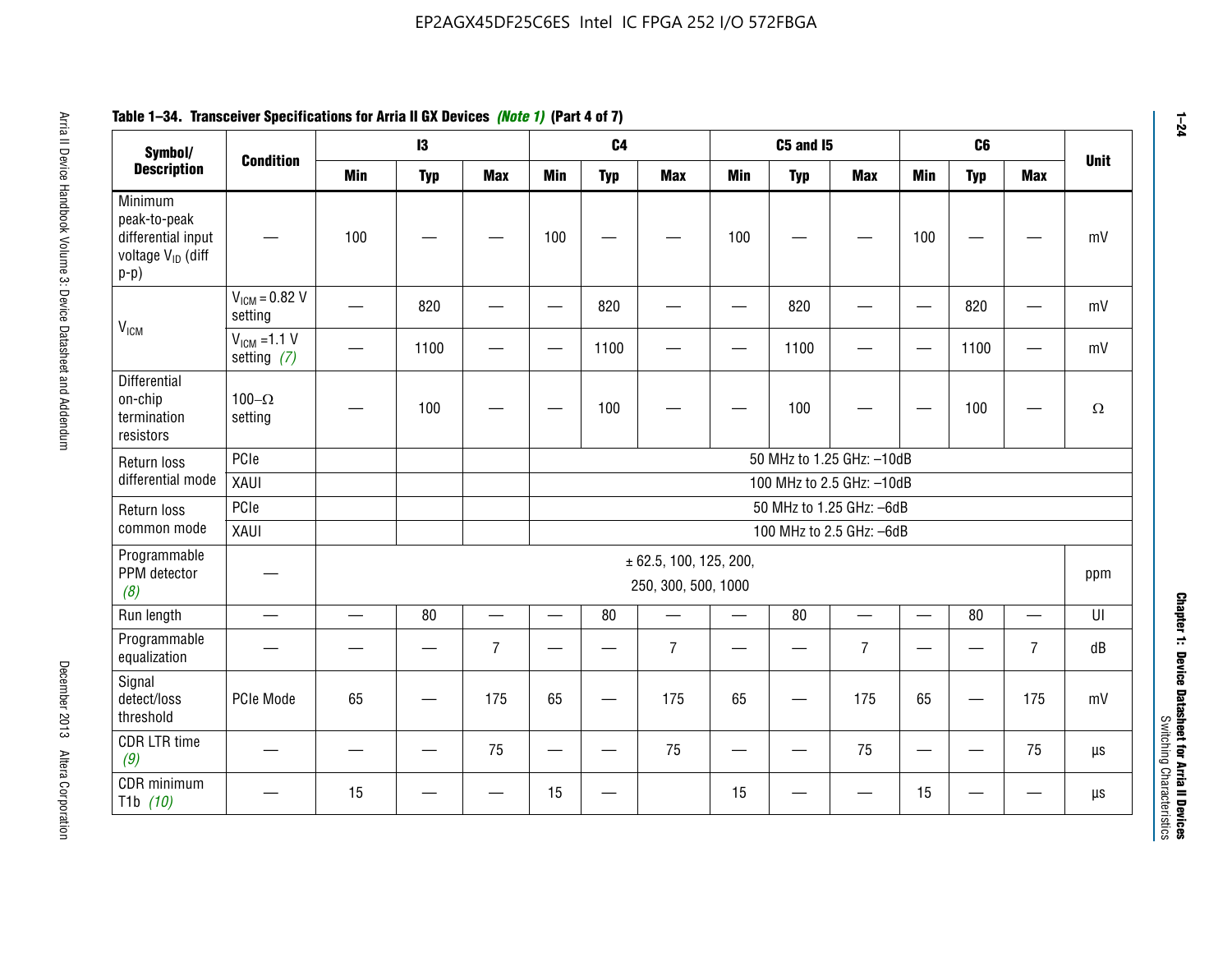| Symbol/                                                    |                          |                                                                       | $\mathbf{13}$            |            |              | C <sub>4</sub>           |                           |            | <b>C5 and I5</b> |            |                          | C6                       |                          |                         |
|------------------------------------------------------------|--------------------------|-----------------------------------------------------------------------|--------------------------|------------|--------------|--------------------------|---------------------------|------------|------------------|------------|--------------------------|--------------------------|--------------------------|-------------------------|
| <b>Description</b>                                         | <b>Condition</b>         | <b>Min</b>                                                            | <b>Typ</b>               | <b>Max</b> | <b>Min</b>   | <b>Typ</b>               | <b>Max</b>                | <b>Min</b> | <b>Typ</b>       | <b>Max</b> | <b>Min</b>               | <b>Typ</b>               | <b>Max</b>               | <b>Unit</b>             |
| LTD lock time<br>(11)                                      |                          | $\bf{0}$                                                              | 100                      | 4000       | $\mathbf{0}$ | 100                      | 4000                      | 0          | 100              | 4000       | $\Omega$                 | 100                      | 4000                     | ns                      |
| Data lock time<br>from rx<br>freqlocked<br>(12)            |                          |                                                                       |                          | 4000       |              |                          | 4000                      |            |                  | 4000       |                          |                          | 4000                     | $\operatorname{\sf ns}$ |
|                                                            | DC Gain<br>Setting $= 0$ |                                                                       | $\mathbf 0$              |            |              | $\mathbf 0$              |                           |            | $\mathbf 0$      |            | $\overline{\phantom{0}}$ | $\mathbf 0$              | —                        | dB                      |
| Programmable<br>DC gain                                    | DC Gain<br>Setting $= 1$ |                                                                       | $\sqrt{3}$               |            |              | $\mathbf 3$              |                           |            | $\sqrt{3}$       |            |                          | 3                        | $\overline{\phantom{0}}$ | dB                      |
|                                                            | DC Gain<br>Setting $= 2$ |                                                                       | 6                        |            |              | $\,6\,$                  |                           |            | $\,6\,$          |            |                          | 6                        |                          | dB                      |
| <b>Transmitter</b>                                         |                          |                                                                       |                          |            |              |                          |                           |            |                  |            |                          |                          |                          |                         |
| Supported I/O<br><b>Standards</b>                          |                          |                                                                       |                          |            |              |                          | 1.5-V PCML                |            |                  |            |                          |                          |                          |                         |
| Data rate                                                  | $\overline{\phantom{0}}$ | 600                                                                   |                          | 6375       | 600          |                          | 3750                      | 600        |                  | 3750       | 600                      | $\overline{\phantom{0}}$ | 3125                     | <b>Mbps</b>             |
| V <sub>OCM</sub>                                           | 0.65V<br>setting         |                                                                       | 650                      | –          |              | 650                      |                           | —          | 650              |            |                          | 650                      | —                        | mV                      |
| <b>Differential</b><br>on-chip<br>termination<br>resistors | 100 $-\Omega$<br>setting |                                                                       | 100                      |            |              | 100                      |                           |            | 100              |            |                          | 100                      |                          | $\Omega$                |
| Return loss                                                | PCIe                     |                                                                       |                          |            |              |                          | 50 MHz to 1.25 GHz: -10dB |            |                  |            |                          |                          |                          |                         |
| differential mode                                          | XAUI                     | 312 MHz to 625 MHz: -10dB<br>625 MHz to 3.125 GHz: -10dB/decade slope |                          |            |              |                          |                           |            |                  |            |                          |                          |                          |                         |
| Return loss<br>common mode                                 | PCle                     | 50 MHz to 1.25 GHz: -6dB                                              |                          |            |              |                          |                           |            |                  |            |                          |                          |                          |                         |
| Rise time $(2)$                                            | $\overline{\phantom{0}}$ | 50                                                                    | $\overline{\phantom{0}}$ | 200        | 50           | $\overline{\phantom{0}}$ | 200                       | 50         |                  | 200        | 50                       | $\overline{\phantom{0}}$ | 200                      | ps                      |
| Fall time                                                  | —                        | 50                                                                    |                          | 200        | 50           | $\overline{\phantom{0}}$ | 200                       | 50         | —                | 200        | 50                       | $\overline{\phantom{0}}$ | 200                      | ps                      |

# **Table 1–34. Transceiver Specifications for Arria II GX Devices** *(Note 1)* **(Part 5 of 7)**

**Chapter 1: Device Datasheet for Arria II Devices**

Chapter 1: Device Datasheet for Arria II Devices<br>Switching Characteristics

Switching Characteristics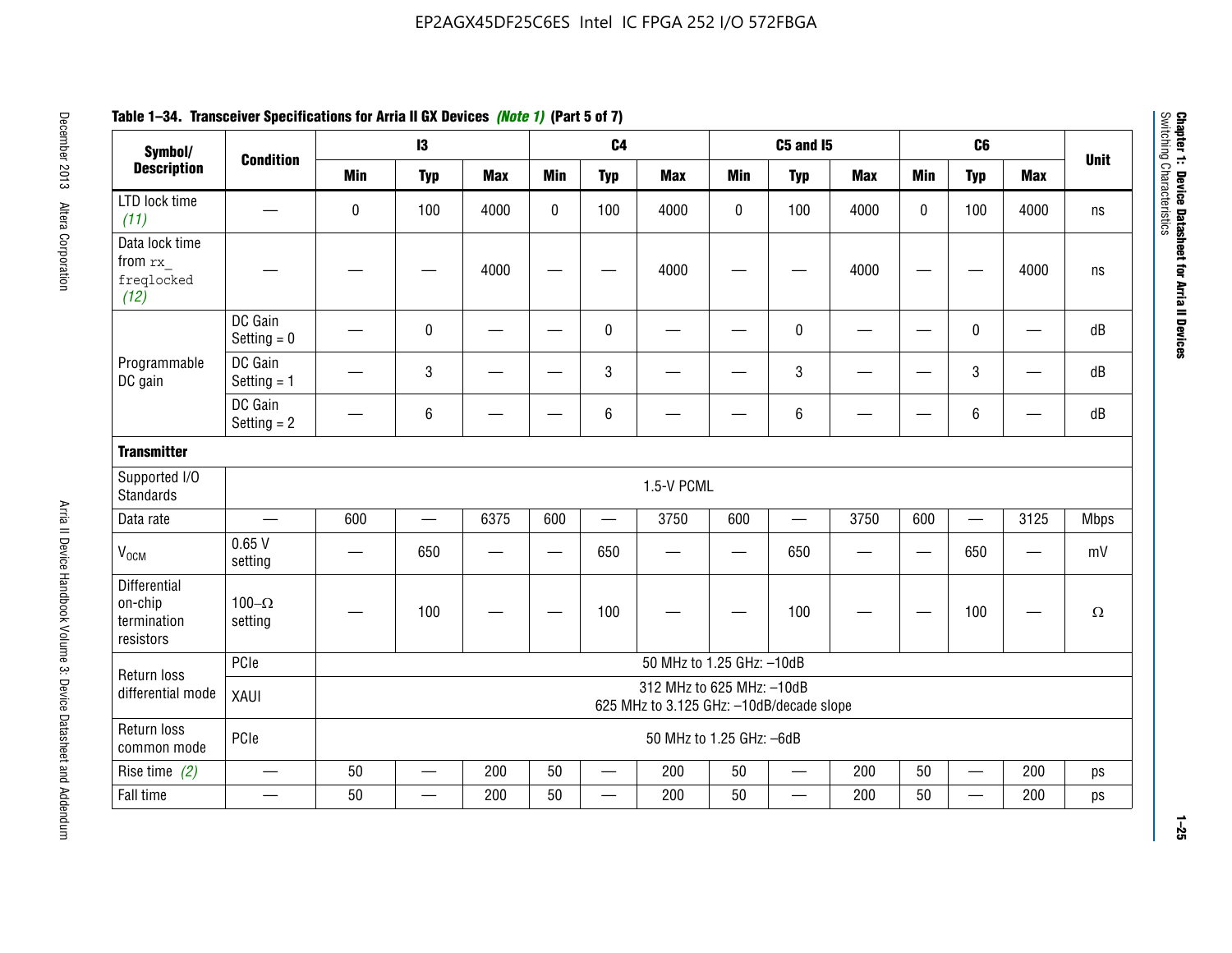| Symbol/                                                            |                  |            | $\mathbf{I}3$     |            |                          | C <sub>4</sub>    |            |                   | <b>C5 and 15</b>                 |            |                                   | C6                               |            | <b>Unit</b>   |
|--------------------------------------------------------------------|------------------|------------|-------------------|------------|--------------------------|-------------------|------------|-------------------|----------------------------------|------------|-----------------------------------|----------------------------------|------------|---------------|
| <b>Description</b>                                                 | <b>Condition</b> | <b>Min</b> | <b>Typ</b>        | <b>Max</b> | <b>Min</b>               | <b>Typ</b>        | <b>Max</b> | <b>Min</b>        | <b>Typ</b>                       | <b>Max</b> | <b>Min</b>                        | <b>Typ</b>                       | <b>Max</b> |               |
| Intra-<br>differential pair<br>skew                                |                  |            |                   | 15         |                          | —                 | 15         | $\qquad \qquad$   | $\qquad \qquad$                  | 15         | $\overbrace{\phantom{123221111}}$ | $\overline{\phantom{m}}$         | 15         |               |
| Intra-transceiver<br>block skew                                    | PCIe ×4          |            | $\hspace{0.05cm}$ | 120        | $\hspace{0.05cm}$        | $\hspace{0.05cm}$ | 120        | $\hspace{0.05cm}$ | $\hspace{0.05cm}$                | 120        |                                   | $\hspace{0.05cm}$                | 120        |               |
| Inter-transceiver<br>block skew                                    | $PCle \times 8$  |            | -                 | 300        |                          | -                 | 300        |                   | -                                | 300        | —                                 | —                                | 300        |               |
| <b>CMU PLLO and CMU PLL1</b>                                       |                  |            |                   |            |                          |                   |            |                   |                                  |            |                                   |                                  |            |               |
| <b>CMU PLL lock</b><br>time from<br>CMUPLL<br>reset<br>deassertion |                  |            |                   | 100        | $\overline{\phantom{m}}$ |                   | 100        |                   |                                  | 100        |                                   | $\overbrace{\phantom{12322111}}$ | 100        | $\mu\text{S}$ |
| <b>PLD-Transceiver Interface</b>                                   |                  |            |                   |            |                          |                   |            |                   |                                  |            |                                   |                                  |            |               |
| Interface speed                                                    |                  | 25         | $\qquad \qquad -$ | 320        | 25                       |                   | 240        | 25                | $\overbrace{\phantom{12322111}}$ | 240        | 25                                | $\overline{\phantom{0}}$         | 200        | <b>MHz</b>    |
|                                                                    |                  |            |                   |            |                          |                   |            |                   |                                  |            |                                   |                                  |            |               |
|                                                                    |                  |            |                   |            |                          |                   |            |                   |                                  |            |                                   |                                  |            |               |
|                                                                    |                  |            |                   |            |                          |                   |            |                   |                                  |            |                                   |                                  |            |               |

# **Table 1–34. Transceiver Specifications for Arria II GX Devices** *(Note 1)* **(Part 6 of 7)**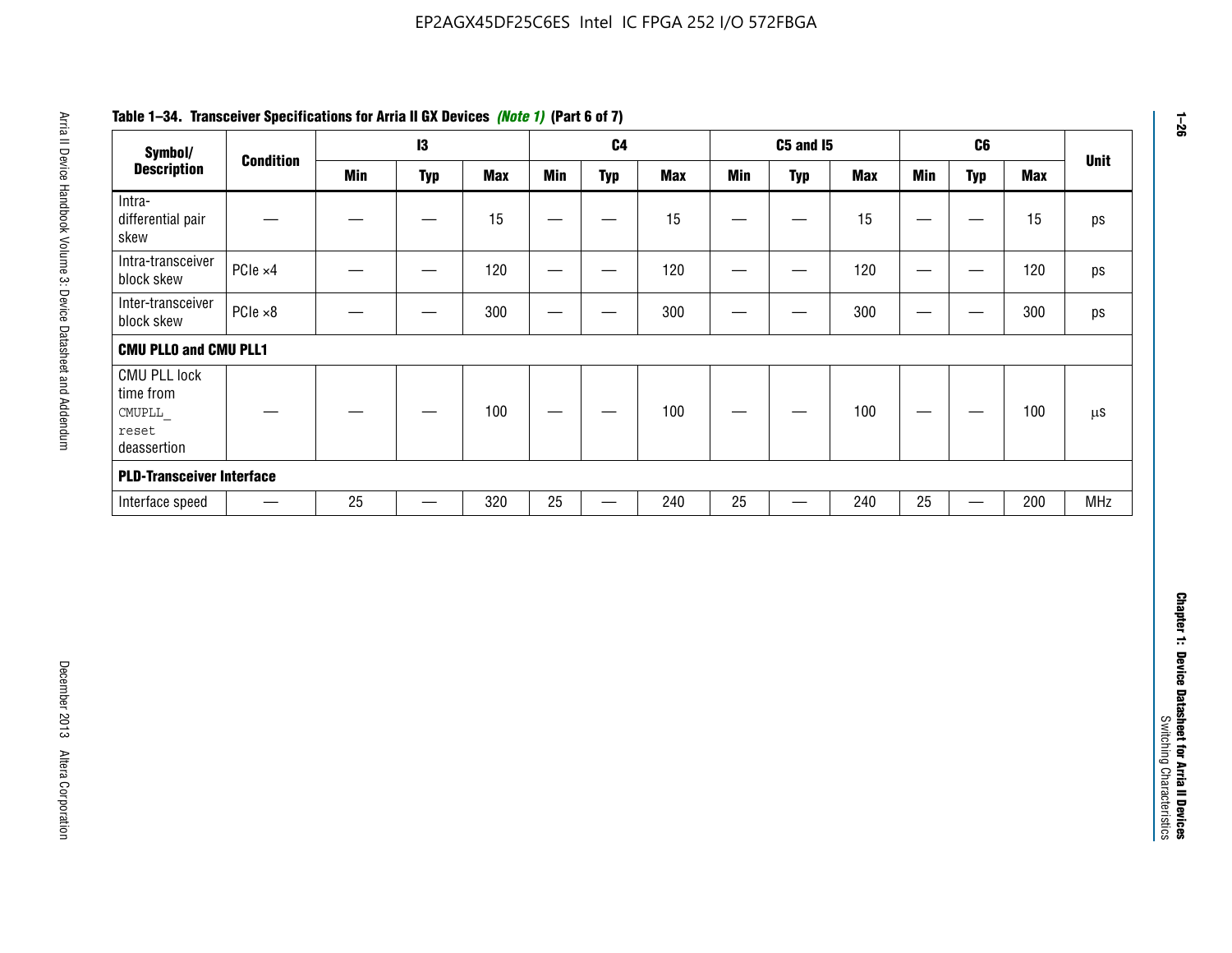# **Table 1–34. Transceiver Specifications for Arria II GX Devices** *(Note 1)* **(Part 7 of 7)**

| Symbol/<br><b>Description</b> | <b>Condition</b>  |            | 13         |            | C4  |            |                                    | C5 and I5  |            |            | C <sub>6</sub> |            |            | <b>Unit</b> |
|-------------------------------|-------------------|------------|------------|------------|-----|------------|------------------------------------|------------|------------|------------|----------------|------------|------------|-------------|
|                               |                   | <b>Min</b> | <b>Typ</b> | <b>Max</b> | Min | <b>Typ</b> | <b>Max</b>                         | <b>Min</b> | <b>Typ</b> | <b>Max</b> | Min            | <b>Typ</b> | <b>Max</b> |             |
| Digital reset<br>pulse width  | $\hspace{0.05cm}$ |            |            |            |     |            | Minimum is 2 parallel clock cycles |            |            |            |                |            |            |             |

## **Notes to Table 1–34:**

- (1) For AC-coupled links, the on-chip biasing circuit is switched off before and during configuration. Ensure that input specifications are not violated during this period.
- (2) The rise/fall time is specified from 20% to 80%.
- (3) To calculate the REFCLK rms phase jitter requirement at reference clock frequencies other than 100 MHz, use the following formula: REFCLK rms phase jitter at f (MHz) = REFCLK rms phase jitter at 100 MHz \* 100/f.
- (4) The minimum reconfig clk frequency is 2.5 MHz if the transceiver channel is configured in **Transmitter only** mode. The minimum reconfig clk frequency is 37.5 MHz if the transceiver channel is configured in **Receiver only** or **Receiver and Transmitter** mode. For more information, refer to *AN [558: Implementing Dynamic Reconfiguration in Arria II Devices](www.altera.com/literature/hb/arria-ii-gx/an558.pdf)*.
- (5) If your design uses more than one dynamic reconfiguration controller instances (altgx reconfig) to control the transceiver channels (altgx) physically located on the same side of the device, and if you use different reconfig clk sources for these altgx reconfig instances, the delta time between any two of these reconfig clk sources becoming stable must not exceed the maximum specification listed.
- (6) The device cannot tolerate prolonged operation at this absolute maximum.
- (7) You must use the 1.1-V RX  $V_{ICM}$  setting if the input serial data standard is LVDS and the link is DC-coupled.
- (8) The rate matcher supports only up to  $\pm 300$  parts per million (ppm).
- (9) Time taken to rx\_pll\_locked goes high from rx\_analogreset de-assertion. Refer to Figure 1–1.
- (10) The time in which the CDR must be kept in lock-to-reference mode after rx pll locked goes high and before rx locktodata is asserted in manual mode. Refer to Figure 1-1.
- (11) The time taken to recover valid data after the  $rx$  locktodata signal is asserted in manual mode. Refer to Figure 1–1.
- (12) The time taken to recover valid data after the  $rx$  freqlocked signal goes high in automatic mode. Refer to Figure 1–2.
- (13) To support data rates lower than the minimum specification through oversampling, use the CDR in LTR mode only.

**Chapter 1: Device Datasheet for Arria II Devices**

**Device Datasheet for Arria II Devices** 

Switching Characteristics

Chapter 1: Device Datas<br>Switching Characteristics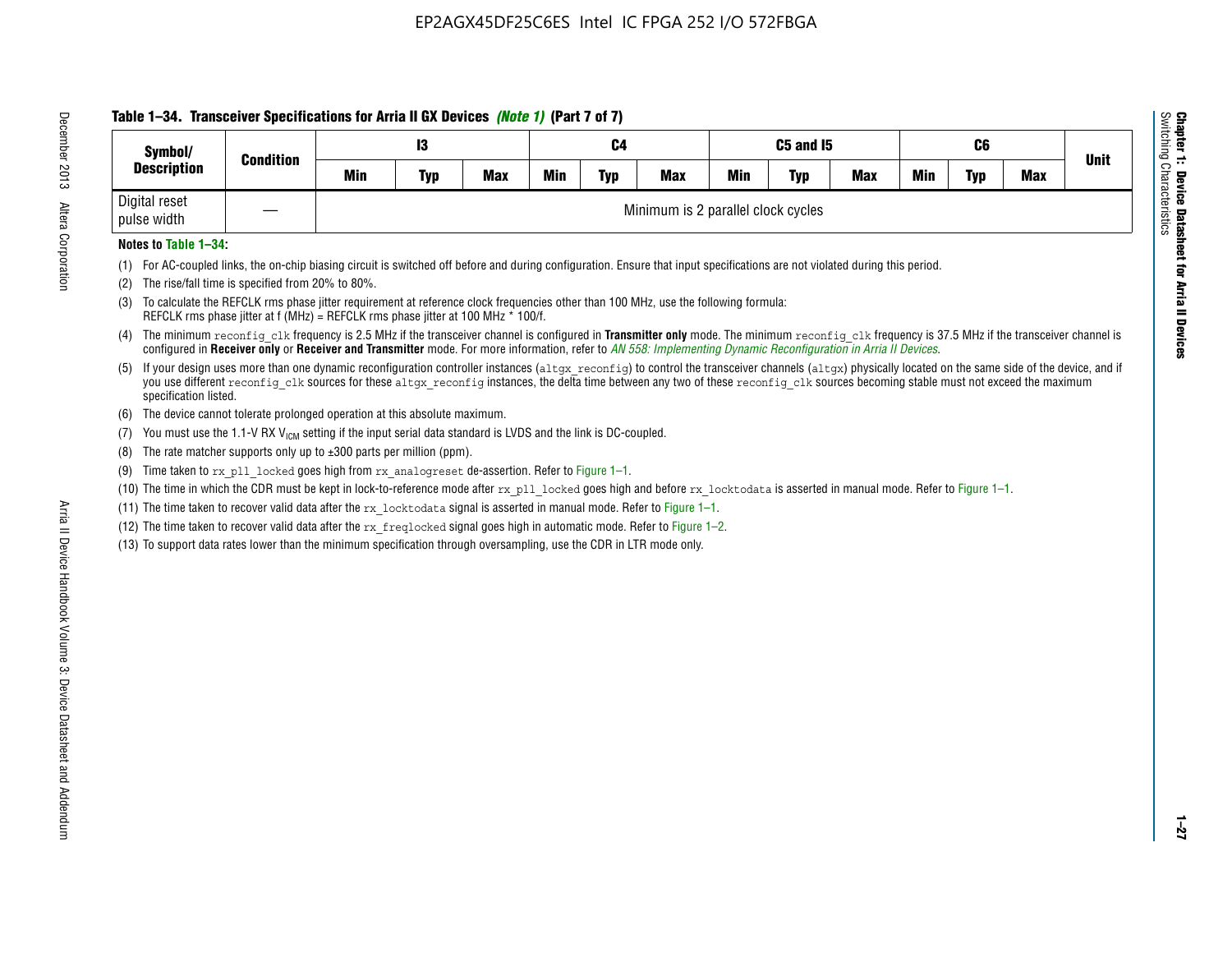Table 1–35 lists the transceiver specifications for Arria II GZ devices.

|  | Table 1-35. Transceiver Specifications for Arria II GZ Devices (Part 1 of 5) |  |
|--|------------------------------------------------------------------------------|--|
|  |                                                                              |  |

| Symbol/                                                                   |                                                                         |                          | $-C3$ and $-13$ (1)        |            |                          | $-C4$ and $-I4$            |            |               |
|---------------------------------------------------------------------------|-------------------------------------------------------------------------|--------------------------|----------------------------|------------|--------------------------|----------------------------|------------|---------------|
| <b>Description</b>                                                        | <b>Conditions</b>                                                       | Min                      | <b>Typ</b>                 | <b>Max</b> | <b>Min</b>               | <b>Typ</b>                 | <b>Max</b> | <b>Unit</b>   |
| <b>Reference Clock</b>                                                    |                                                                         |                          |                            |            |                          |                            |            |               |
| Supported I/O Standards                                                   | 1.2-V PCML, 1.5-V PCML, 2.5-V PCML, Differential LVPECL, LVDS, and HCSL |                          |                            |            |                          |                            |            |               |
| Input frequency from<br>REFCLK input pins                                 |                                                                         | 50                       |                            | 697        | 50                       |                            | 637.5      | <b>MHz</b>    |
| Phase frequency detector<br>(CMU PLL and receiver<br>CDR)                 |                                                                         | 50                       |                            | 325        | 50                       |                            | 325        | <b>MHz</b>    |
| Absolute V <sub>MAX</sub> for a REFCLK<br>pin                             |                                                                         |                          |                            | 1.6        |                          |                            | 1.6        | V             |
| Operational V <sub>MAX</sub> for a<br>REFCLK pin                          |                                                                         |                          |                            | 1.5        |                          |                            | 1.5        | V             |
| Absolute V <sub>MIN</sub> for a REFCLK<br>pin                             |                                                                         | $-0.4$                   |                            |            | $-0.4$                   |                            |            | V             |
| Rise/fall time (2)                                                        |                                                                         | $\equiv$                 | $\overline{\phantom{0}}$   | 0.2        | $\overline{\phantom{0}}$ | $\overline{\phantom{0}}$   | 0.2        | UI            |
| Duty cycle                                                                |                                                                         | 45                       |                            | 55         | 45                       |                            | 55         | $\frac{0}{0}$ |
| Peak-to-peak differential<br>input voltage                                |                                                                         | 200                      |                            | 1600       | 200                      |                            | 1600       | mV            |
| Spread-spectrum<br>modulating clock frequency                             | PCIe                                                                    | 30                       |                            | 33         | 30                       |                            | 33         | kHz           |
| Spread-spectrum<br>downspread                                             | PCIe                                                                    |                          | 0 <sub>to</sub><br>$-0.5%$ |            |                          | 0 <sub>to</sub><br>$-0.5%$ |            |               |
| On-chip termination<br>resistors                                          |                                                                         |                          | 100                        |            |                          | 100                        |            | Ω             |
| $V_{IGM}$ (AC coupled)                                                    |                                                                         |                          | $1100 \pm 10\%$            |            |                          | $1100 \pm 10\%$            |            | mV            |
| V <sub>ICM</sub> (DC coupled)                                             | HCSL I/O standard<br>for PCIe reference<br>clock                        | 250                      |                            | 550        | 250                      |                            | 550        | mV            |
|                                                                           | 10 Hz                                                                   | $\overline{\phantom{0}}$ |                            | $-50$      | $\overline{\phantom{0}}$ |                            | $-50$      | dBc/Hz        |
|                                                                           | 100 Hz                                                                  |                          |                            | $-80$      |                          |                            | $-80$      | dBc/Hz        |
| Transmitter REFCLK Phase                                                  | 1 KHz                                                                   | —                        | —                          | $-110$     | $\overline{\phantom{0}}$ | $\overline{\phantom{0}}$   | $-110$     | dBc/Hz        |
| Noise                                                                     | 10 KHz                                                                  |                          |                            | $-120$     |                          |                            | $-120$     | dBc/Hz        |
|                                                                           | <b>100 KHz</b>                                                          |                          |                            | $-120$     | $\overline{\phantom{0}}$ | —                          | $-120$     | dBc/Hz        |
|                                                                           | $\geq 1$ MHz                                                            |                          | $\overline{\phantom{0}}$   | $-130$     | $\overline{\phantom{0}}$ | —                          | $-130$     | dBc/Hz        |
| <b>Transmitter REFCLK Phase</b><br>Jitter (rms) for 100 MHz<br>REFCLK (3) | 10 KHz to 20 MHz                                                        |                          |                            | 3          |                          |                            | 3          | ps            |
| $R_{\tiny\mbox{REF}}$                                                     |                                                                         |                          | $2000 \pm$<br>$1\%$        |            |                          | 2000 $\pm$<br>$1\%$        |            | $\Omega$      |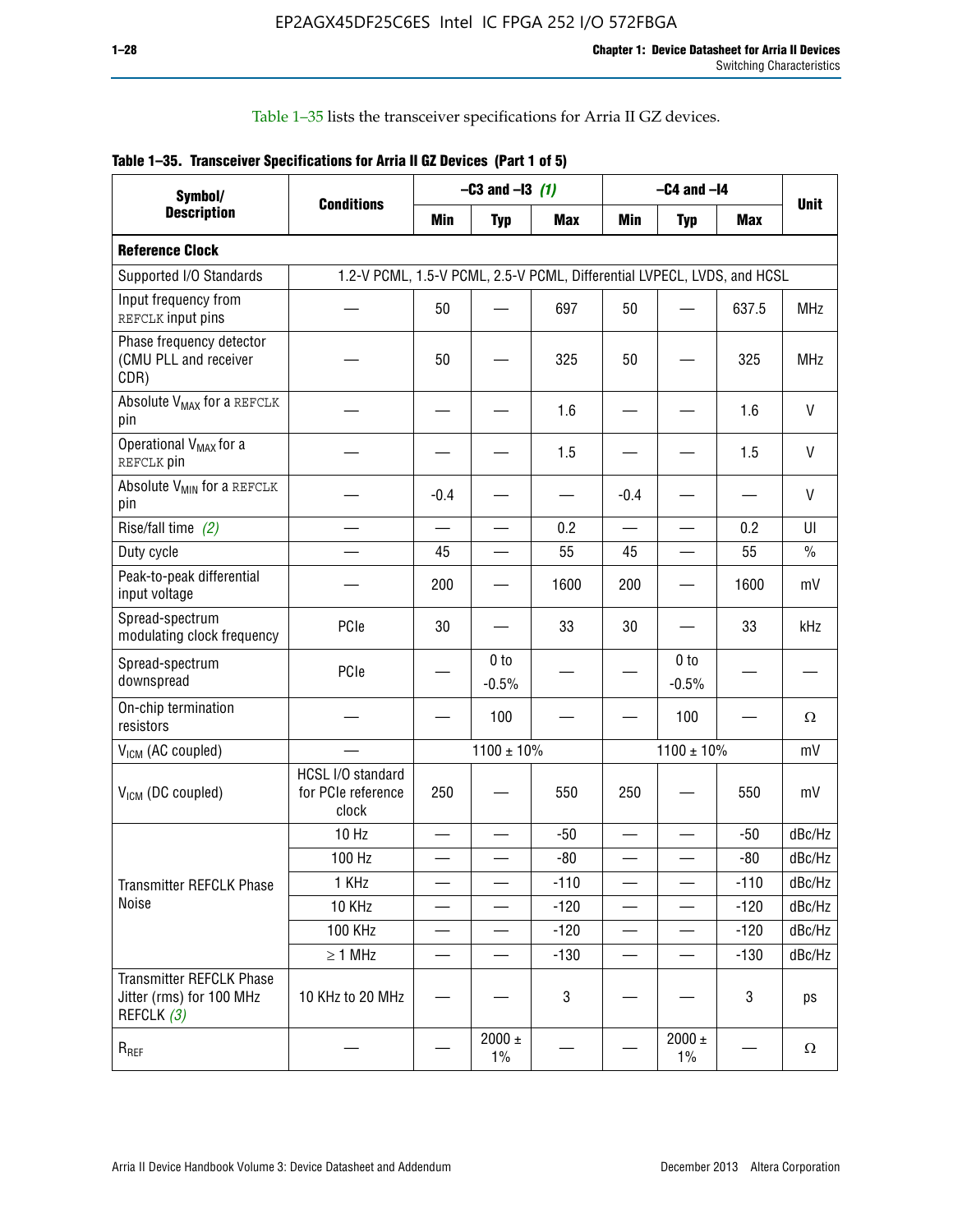|  |  | Table 1–35. Transceiver Specifications for Arria II GZ Devices (Part 2 of 5) |  |  |  |
|--|--|------------------------------------------------------------------------------|--|--|--|
|--|--|------------------------------------------------------------------------------|--|--|--|

| Symbol/<br><b>Description</b>                                                                                   |                                                                                |                     | $-C3$ and $-13$ (1) |                                                      |                     | $-C4$ and $-I4$ |                |              |
|-----------------------------------------------------------------------------------------------------------------|--------------------------------------------------------------------------------|---------------------|---------------------|------------------------------------------------------|---------------------|-----------------|----------------|--------------|
|                                                                                                                 | <b>Conditions</b>                                                              | Min                 | <b>Typ</b>          | <b>Max</b>                                           | Min                 | <b>Typ</b>      | <b>Max</b>     | <b>Unit</b>  |
| <b>Transceiver Clocks</b>                                                                                       |                                                                                |                     |                     |                                                      |                     |                 |                |              |
| <b>Calibration block clock</b><br>frequency (cal blk clk)                                                       |                                                                                | 10                  |                     | 125                                                  | 10                  |                 | 125            | <b>MHz</b>   |
| fixedclk clock frequency                                                                                        | <b>PCIe Receiver</b><br>Detect                                                 |                     | 125                 |                                                      |                     | 125             |                | MHz          |
| reconfig clk Clock<br>frequency                                                                                 | Dynamic<br>reconfiguration<br>clock frequency                                  | 2.5/<br>37.5<br>(4) |                     | 50                                                   | 2.5/<br>37.5<br>(4) |                 | 50             | <b>MHz</b>   |
| Delta time between<br>reconfig clks $(5)$                                                                       |                                                                                |                     |                     | $\overline{2}$                                       |                     |                 | $\overline{2}$ | ms           |
| Transceiver block minimum<br>power-down<br>(gxb powerdown) pulse<br>width                                       |                                                                                | 1                   |                     |                                                      | 1                   |                 |                | μs           |
| <b>Receiver</b>                                                                                                 |                                                                                |                     |                     |                                                      |                     |                 |                |              |
| Supported I/O Standards                                                                                         |                                                                                |                     |                     | 1.4-V PCML, 1.5-V PCML, 2.5-V PCML, LVPECL, and LVDS |                     |                 |                |              |
| Data rate (16)                                                                                                  |                                                                                | 600                 |                     | 6375                                                 | 600                 |                 | 3750           | <b>Mbps</b>  |
| Absolute V <sub>MAX</sub> for a receiver<br>pin $(6)$                                                           |                                                                                |                     |                     | 1.6                                                  |                     |                 | 1.6            | V            |
| Operational V <sub>MAX</sub> for a<br>receiver pin                                                              |                                                                                |                     |                     | 1.5                                                  |                     |                 | 1.5            | $\mathsf{V}$ |
| Absolute V <sub>MIN</sub> for a receiver<br>pin                                                                 |                                                                                | $-0.4$              |                     |                                                      | $-0.4$              |                 |                | V            |
| Maximum peak-to-peak<br>differential input voltage $V_{\text{ID}}$<br>(diff p-p) before device<br>configuration |                                                                                |                     |                     | 1.6                                                  |                     |                 | 1.6            | $\mathsf{V}$ |
| Maximum peak-to-peak<br>differential input voltage $V_{ID}$                                                     | $V_{ICM} = 0.82 V$<br>setting                                                  |                     |                     | 2.7                                                  |                     |                 | 2.7            | $\mathsf{V}$ |
| (diff p-p) after device<br>configuration                                                                        | $V_{ICM}$ =1.1 V setting<br>(7)                                                |                     |                     | 1.6                                                  |                     |                 | 1.6            | V            |
| Minimum differential eye<br>opening at receiver serial                                                          | Data Rate =<br>600 Mbps to<br>5 Gbps<br>Equalization = $0$<br>DC gain = $0$ dB | 100                 |                     |                                                      | 165                 |                 |                | mV           |
| input pins $(8)$                                                                                                | Data Rate > 5 Gbps<br>Equalization = $0$<br>DC gain = $0$ dB                   | 165                 |                     |                                                      | 165                 |                 |                | mV           |
| <b>V<sub>ICM</sub></b>                                                                                          | $V_{ICM} = 0.82 V$<br>setting                                                  |                     | $820 \pm 10\%$      |                                                      |                     | $820 \pm 10\%$  |                | mV           |
|                                                                                                                 | $V_{IGM} = 1.1 V$ setting<br>(7)                                               |                     | $1100 \pm 10\%$     |                                                      |                     | $1100 \pm 10\%$ |                | mV           |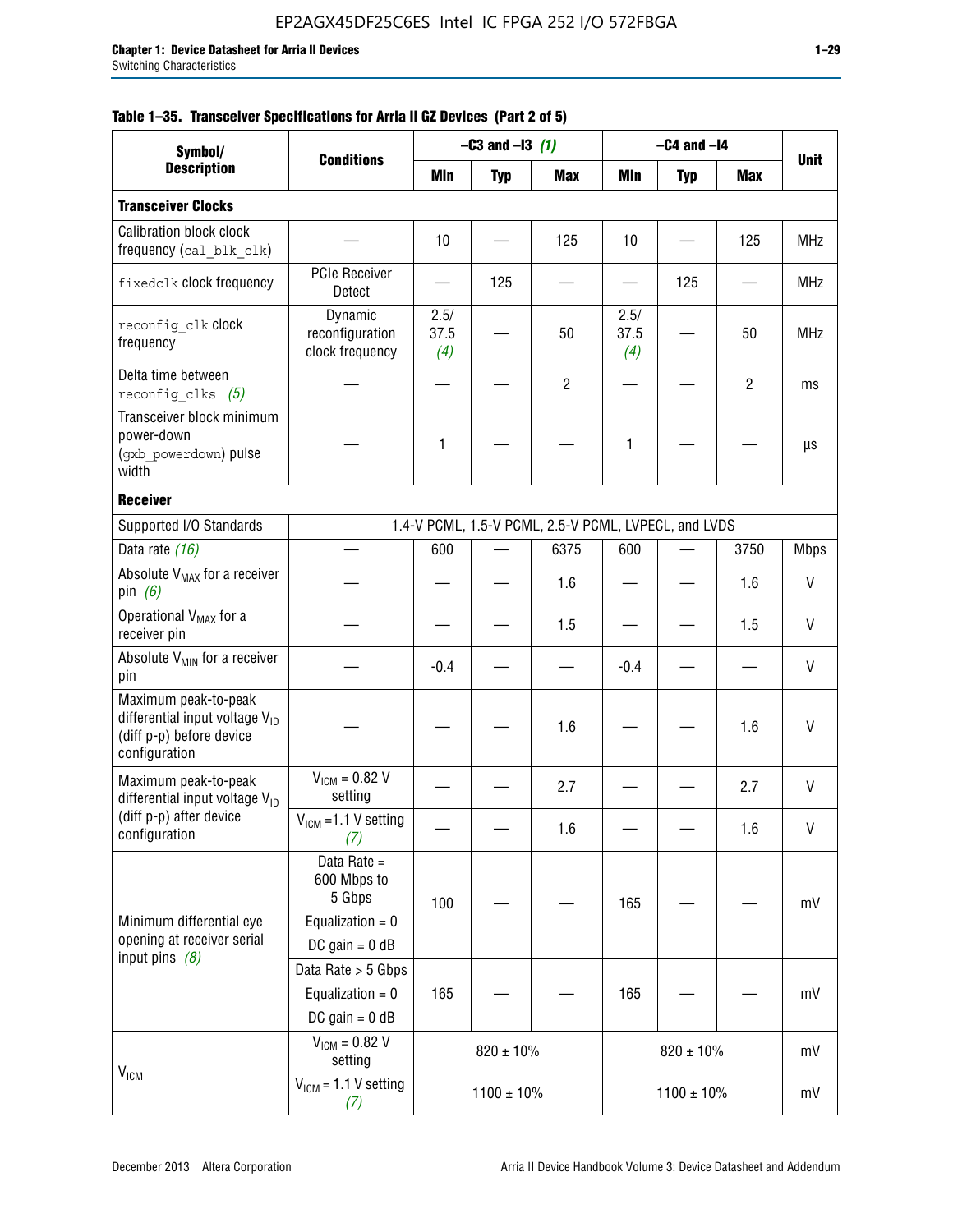| Symbol/<br><b>Description</b>                                        |                                                                                                                     |                          | $-C3$ and $-13$ (1) |                                                                                                                                                  |     | $-C4$ and $-I4$          |            |                                |
|----------------------------------------------------------------------|---------------------------------------------------------------------------------------------------------------------|--------------------------|---------------------|--------------------------------------------------------------------------------------------------------------------------------------------------|-----|--------------------------|------------|--------------------------------|
|                                                                      | <b>Conditions</b>                                                                                                   | <b>Min</b>               | <b>Typ</b>          | <b>Max</b>                                                                                                                                       | Min | <b>Typ</b>               | <b>Max</b> | <b>Unit</b>                    |
| Receiver DC Coupling<br>Support                                      |                                                                                                                     | Devices chapter.         |                     | For more information about receiver DC coupling support, refer to the<br>"DC-Coupled Links" section in the Transceiver Architecture for Arria II |     |                          |            |                                |
|                                                                      | $85-\Omega$ setting                                                                                                 |                          | $85 \pm 20\%$       |                                                                                                                                                  |     | $85 \pm 20\%$            |            | $\Omega$                       |
| Differential on-chip                                                 | $100-\Omega$ setting                                                                                                |                          | $100 \pm 20\%$      |                                                                                                                                                  |     | $100 \pm 20\%$           |            | $\Omega$                       |
| termination resistors                                                | $120-\Omega$ setting                                                                                                |                          | $120 \pm 20\%$      |                                                                                                                                                  |     | $120 \pm 20\%$           |            | $\Omega$                       |
|                                                                      | 150- $\Omega$ setting                                                                                               |                          | $150 \pm 20\%$      |                                                                                                                                                  |     | $150 \pm 20\%$           |            | $\Omega$                       |
| Differential and common<br>mode return loss                          | PCIe (Gen 1 and<br>Gen 2),<br>XAUI,<br>HiGig+,<br>CEI SR/LR,<br>SRIO SR/LR,<br>CPRI LV/HV,<br>OBSAI,<br><b>SATA</b> |                          |                     | Compliant                                                                                                                                        |     |                          |            |                                |
| Programmable PPM<br>detector $(9)$                                   |                                                                                                                     |                          |                     | $\pm$ 62.5, 100, 125, 200, 250, 300, 500, 1,000                                                                                                  |     |                          |            | ppm                            |
| Run length                                                           |                                                                                                                     |                          |                     | 200                                                                                                                                              |     |                          | 200        | UI                             |
| Programmable equalization                                            |                                                                                                                     |                          |                     | 16                                                                                                                                               |     |                          | 16         | dB                             |
| $t_{LTR}$ (10)                                                       |                                                                                                                     |                          |                     | 75                                                                                                                                               |     | $\overline{\phantom{a}}$ | 75         | μs                             |
| $t_{\text{LTR\_LTD\_Manual}}$ (11)                                   |                                                                                                                     | 15                       |                     |                                                                                                                                                  | 15  |                          |            | μs                             |
| $t_{LTD\_Manual}$ (12)                                               |                                                                                                                     |                          |                     | 4000                                                                                                                                             |     | $\overline{\phantom{0}}$ | 4000       | ns                             |
| $t_{LTD\_Auto}$ (13)                                                 |                                                                                                                     |                          |                     | 4000                                                                                                                                             |     |                          | 4000       | ns                             |
|                                                                      | PCIe Gen1                                                                                                           |                          |                     | $2.0 - 3.5$                                                                                                                                      |     |                          |            | <b>MHz</b>                     |
|                                                                      | PCIe Gen2                                                                                                           |                          |                     | $40 - 65$                                                                                                                                        |     |                          |            | <b>MHz</b>                     |
|                                                                      | (OIF) CEI PHY at<br>6.375 Gbps                                                                                      |                          |                     | $20 - 35$                                                                                                                                        |     |                          |            | <b>MHz</b>                     |
| <b>Receiver CDR</b>                                                  | XAUI                                                                                                                |                          |                     | $10 - 18$                                                                                                                                        |     |                          |            | <b>MHz</b>                     |
| 3 dB Bandwidth in                                                    | <b>SRIO 1.25 Gbps</b>                                                                                               |                          |                     | $10 - 18$                                                                                                                                        |     |                          |            | <b>MHz</b>                     |
| lock-to-data (LTD) mode                                              | SRIO 2.5 Gbps                                                                                                       |                          |                     | $10 - 18$                                                                                                                                        |     |                          |            | <b>MHz</b>                     |
|                                                                      | <b>SRIO 3.125 Gbps</b>                                                                                              |                          |                     | $6 - 10$                                                                                                                                         |     |                          |            | <b>MHz</b>                     |
|                                                                      | GIGE                                                                                                                |                          |                     | $6 - 10$                                                                                                                                         |     |                          |            | <b>MHz</b>                     |
|                                                                      | SONET OC12                                                                                                          |                          |                     | $3 - 6$                                                                                                                                          |     |                          |            | <b>MHz</b>                     |
|                                                                      | SONET OC48                                                                                                          |                          |                     | $14 - 19$                                                                                                                                        |     |                          |            | <b>MHz</b>                     |
| Receiver buffer and CDR<br>offset cancellation time (per<br>channel) |                                                                                                                     |                          |                     | 17000                                                                                                                                            |     |                          | 17000      | recon<br>fig_<br>clk<br>cycles |
|                                                                      | DC Gain Setting $= 0$                                                                                               |                          | 0                   |                                                                                                                                                  |     | $\mathbf 0$              |            | dB                             |
| Programmable DC gain                                                 | DC Gain Setting $= 1$                                                                                               | $\overline{\phantom{0}}$ | 3                   |                                                                                                                                                  |     | 3                        | —          | dB                             |
|                                                                      | DC Gain Setting $= 2$                                                                                               |                          | $\,6\,$             |                                                                                                                                                  |     | 6                        |            | dB                             |

## **Table 1–35. Transceiver Specifications for Arria II GZ Devices (Part 3 of 5)**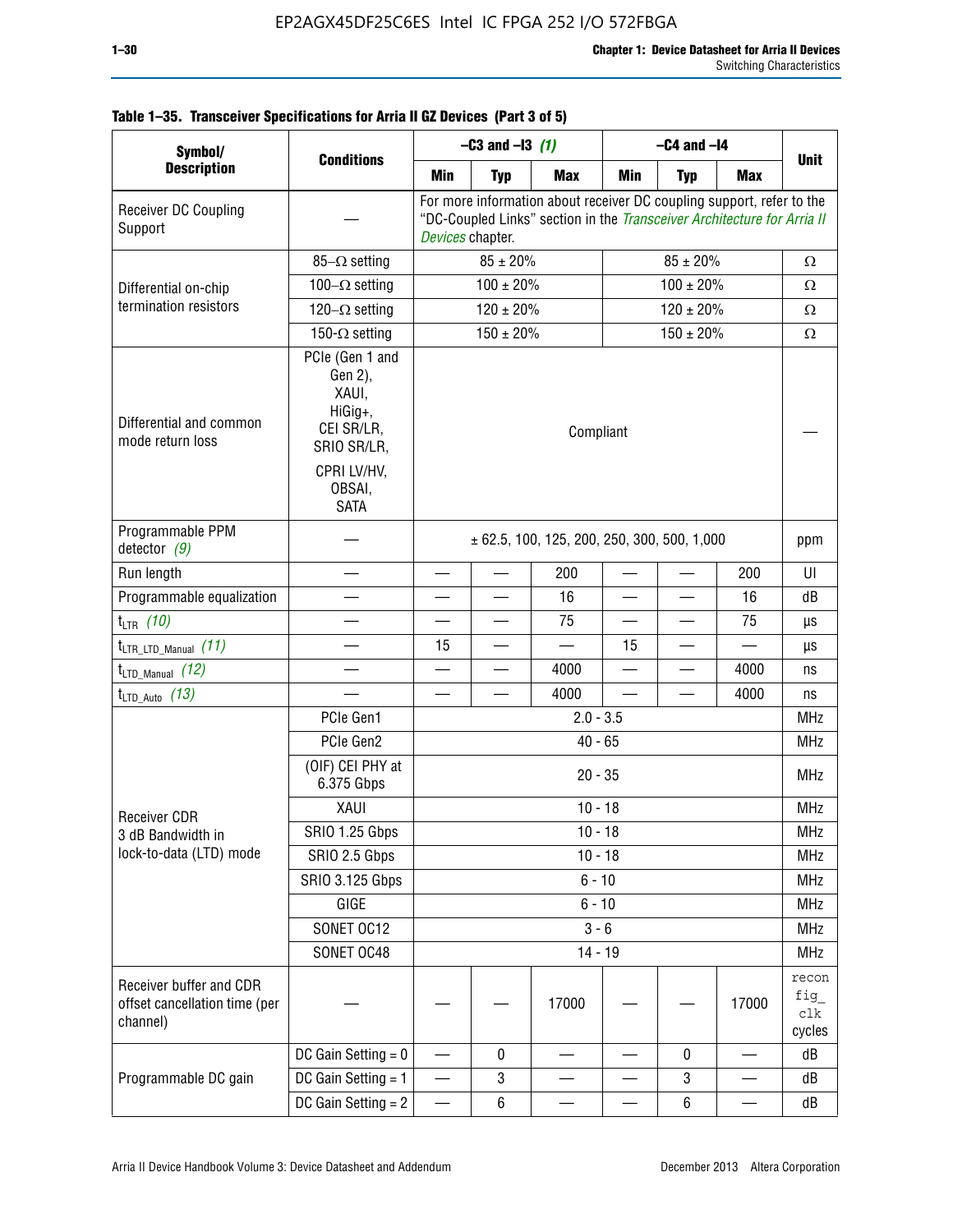| Symbol/                                                           | <b>Conditions</b>                                                                                                                                                                                                                                                                            |           | $-C3$ and $-13$ (1) |            | $-C4$ and $-I4$          |            |            |             |  |
|-------------------------------------------------------------------|----------------------------------------------------------------------------------------------------------------------------------------------------------------------------------------------------------------------------------------------------------------------------------------------|-----------|---------------------|------------|--------------------------|------------|------------|-------------|--|
| <b>Description</b>                                                |                                                                                                                                                                                                                                                                                              | Min       | <b>Typ</b>          | <b>Max</b> | Min                      | <b>Typ</b> | <b>Max</b> | <b>Unit</b> |  |
| <b>Transmitter</b>                                                |                                                                                                                                                                                                                                                                                              |           |                     |            |                          |            |            |             |  |
| Supported I/O Standards                                           | 1.5-V PCML                                                                                                                                                                                                                                                                                   |           |                     |            |                          |            |            |             |  |
| Data rate (14)                                                    |                                                                                                                                                                                                                                                                                              | 600       |                     | 6375       | 600                      |            | 3750       | <b>Mbps</b> |  |
| V <sub>OCM</sub>                                                  | 0.65 V setting                                                                                                                                                                                                                                                                               |           | 650                 |            |                          | 650        |            | mV          |  |
|                                                                   | 85- $\Omega$ setting                                                                                                                                                                                                                                                                         |           | $85 \pm 15\%$       |            |                          | Ω          |            |             |  |
| Differential on-chip                                              | 100 $-\Omega$ setting                                                                                                                                                                                                                                                                        |           | $100 \pm 15\%$      |            | $100 \pm 15%$            |            |            | Ω           |  |
| termination resistors                                             | 120 $-\Omega$ setting                                                                                                                                                                                                                                                                        |           | $120 \pm 15%$       |            | $120 \pm 15\%$           |            |            | Ω           |  |
|                                                                   | 150- $\Omega$ setting                                                                                                                                                                                                                                                                        |           | $150 \pm 15\%$      |            | $150 \pm 15\%$           |            |            | Ω           |  |
| Differential and common<br>mode return loss                       | PCIe Gen1 and<br>Gen2 (TX $V_{OD} = 4$ ),<br>XAUI (TX $V_{OD} = 6$ ),<br>HiGig+<br>$(TX V_{OD} = 6)$ ,<br>CEI SR/LR<br>$(TX V_{OD} = 8),$<br>SRIO SR $(V_{OD}=6)$ ,<br>SRIO LR $(V_{OD} = 8)$ ,<br>CPRI LV $(V_{OD}=6)$ ,<br>CPRI HV $(V_{OD}=2)$ ,<br>OBSAI $(VOD=6)$ ,<br>SATA $(VOD=4)$ , | Compliant |                     |            |                          |            |            |             |  |
| Rise time (15)                                                    |                                                                                                                                                                                                                                                                                              | 50        |                     | 200        | 50                       |            | 200        | ps          |  |
| Fall time $(15)$                                                  |                                                                                                                                                                                                                                                                                              | 50        |                     | 200        | 50                       |            | 200        | ps          |  |
| Intra-differential pair skew                                      |                                                                                                                                                                                                                                                                                              |           |                     | 15         | $\overline{\phantom{a}}$ |            | 15         | ps          |  |
| Intra-transceiver block<br>transmitter<br>channel-to-channel skew | x4 PMA and PCS<br>bonded mode<br>Example: XAUI,<br>PCIe ×4, Basic ×4                                                                                                                                                                                                                         |           |                     | 120        |                          |            | 120        | ps          |  |
| Inter-transceiver block<br>transmitter<br>channel-to-channel skew | ×8 PMA and PCS<br>bonded mode<br>Example: PCle ×8,<br>Basic ×8                                                                                                                                                                                                                               |           |                     | 500        |                          |            | 500        | ps          |  |
| <b>CMUO PLL and CMU1 PLL</b>                                      |                                                                                                                                                                                                                                                                                              |           |                     |            |                          |            |            |             |  |
| Supported Data Range                                              |                                                                                                                                                                                                                                                                                              | 600       |                     | 6375       | 600                      |            | 3750       | <b>Mbps</b> |  |
| pll powerdown minimum<br>pulse width<br>(tpll_powerdown)          |                                                                                                                                                                                                                                                                                              | 1         |                     | 1          |                          |            | μS         |             |  |
| CMU PLL lock time from<br>pll powerdown<br>de-assertion           |                                                                                                                                                                                                                                                                                              |           |                     | 100        |                          |            | 100        | μS          |  |

# **Table 1–35. Transceiver Specifications for Arria II GZ Devices (Part 4 of 5)**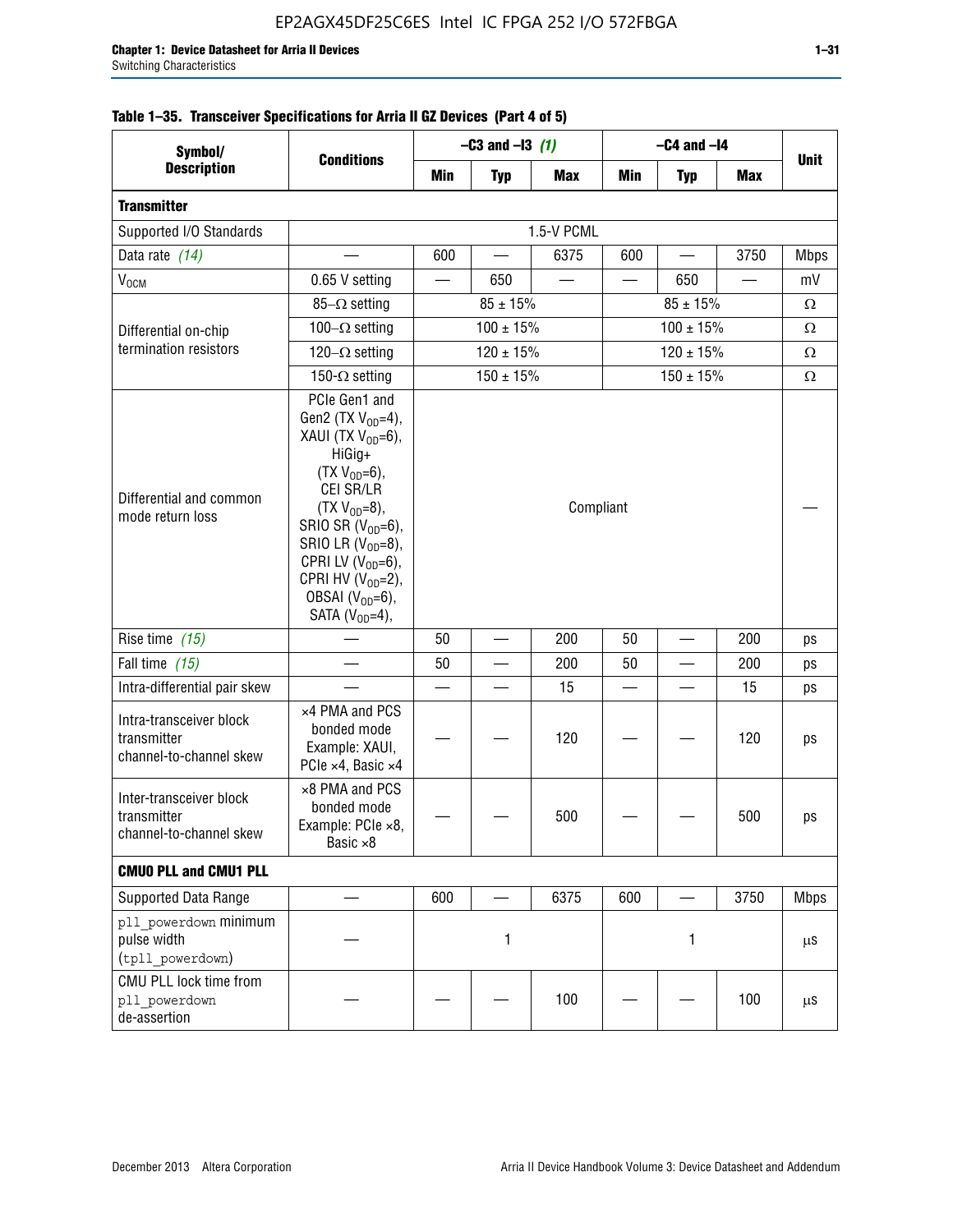| Symbol/                                  | <b>Conditions</b>              | $-C3$ and $-13$ (1)                  |          |            | $-C4$ and $-I4$ |            |            |             |  |
|------------------------------------------|--------------------------------|--------------------------------------|----------|------------|-----------------|------------|------------|-------------|--|
| <b>Description</b>                       |                                | Min                                  | Typ      | <b>Max</b> | Min             | <b>Typ</b> | <b>Max</b> | <b>Unit</b> |  |
| -3 dB Bandwidth                          | PCIe Gen1                      | $2.5 - 3.5$                          |          |            |                 |            |            | <b>MHz</b>  |  |
|                                          | PCIe Gen2                      | $6 - 8$                              |          |            |                 |            |            | <b>MHz</b>  |  |
|                                          | (OIF) CEI PHY at<br>4.976 Gbps | $7 - 11$                             |          |            |                 |            |            |             |  |
|                                          | (OIF) CEI PHY at<br>6.375 Gbps |                                      | $5 - 10$ |            |                 |            |            |             |  |
|                                          | XAUI                           | $2 - 4$                              |          |            |                 |            |            | <b>MHz</b>  |  |
|                                          | SRIO 1.25 Gbps                 | $3 - 5.5$                            |          |            |                 |            |            | MHz         |  |
|                                          | SRIO 2.5 Gbps                  | $3 - 5.5$                            |          |            |                 |            |            | <b>MHz</b>  |  |
|                                          | <b>SRIO 3.125 Gbps</b>         | $2 - 4$                              |          |            |                 |            |            | <b>MHz</b>  |  |
|                                          | GIGE                           | $2.5 - 4.5$                          |          |            |                 |            |            | <b>MHz</b>  |  |
|                                          | SONET OC12                     | $1.5 - 2.5$                          |          |            |                 |            |            | <b>MHz</b>  |  |
|                                          | SONET OC48                     | $3.5 - 6$                            |          |            |                 |            |            | <b>MHz</b>  |  |
| <b>Transceiver-FPGA Fabric Interface</b> |                                |                                      |          |            |                 |            |            |             |  |
| Interface speed                          |                                | 25                                   |          | 325        | 25              |            | 250        | <b>MHz</b>  |  |
| Digital reset pulse width                |                                | Minimum is two parallel clock cycles |          |            |                 |            |            |             |  |

#### **Table 1–35. Transceiver Specifications for Arria II GZ Devices (Part 5 of 5)**

#### **Notes to Table 1–35:**

(1) The 3x speed grade is the fastest speed grade offered in the following Arria II GZ devices: EP2AGZ225, EP2AGZ300, and EP2AGZ350.

- (2) The rise and fall time transition is specified from 20% to 80%.
- (3) To calculate the REFCLK rms phase jitter requirement at reference clock frequencies other than 100 MHz, use the following formula: REFCLK rms phase jitter at f (MHz) = REFCLK rms phase jitter at 100 MHz  $*$  100/f.
- (4) The minimum reconfig clk frequency is 2.5 MHz if the transceiver channel is configured in **Transmitter only** mode. The minimum reconfig clk frequency is 37.5 MHz if the transceiver channel is configured in **Receiver only** or **Receiver and Transmitter** mode.
- (5) If your design uses more than one dynamic reconfiguration controller ( $\text{altgx\_reconfig}$ ) instances to control the transceiver ( $\text{altgx}$ ) channels physically located on the same side of the device AND if you use different reconfig clk sources for these altgx reconfig instances, the delta time between any two of these reconfig clk sources becoming stable must not exceed the maximum specification listed.
- (6) The device cannot tolerate prolonged operation at this absolute maximum.
- (7) You must use the 1.1-V RX  $V_{ICM}$  setting if the input serial data standard is LVDS.
- (8) The differential eye opening specification at the receiver input pins assumes that Receiver Equalization is disabled. If you enable Receiver Equalization, the receiver circuitry can tolerate a lower minimum eye opening, depending on the equalization level. Use H-Spice simulation to derive the minimum eye opening requirement with Receiver Equalization enabled.
- (9) The rate matcher supports only up to  $\pm$  300 ppm.
- (10) Time taken to rx\_pll\_locked goes high from rx\_analogreset de-assertion. Refer to Figure 1–1 on page 1–33.
- (11) Time for which the CDR must be kept in lock-to-reference mode after rx pll\_locked goes high and before rx\_locktodata is asserted in manual mode. Refer to Figure 1–1 on page 1–33.
- (12) Time taken to recover valid data after the rx locktodata signal is asserted in manual mode. Refer to Figure 1–1 on page 1–33.
- (13) Time taken to recover valid data after the rx\_freqlocked signal goes high in automatic mode. Refer to Figure 1–2 on page 1–33.
- (14) A GPLL may be required to meet the PMA-FPGA fabric interface timing above certain data rates. For more information, refer to the *[Transceiver](http://www.altera.com/literature/hb/arria-ii-gx/aiigx_52002.pdf)  [Clocking for Arria II Devices](http://www.altera.com/literature/hb/arria-ii-gx/aiigx_52002.pdf)* chapter.
- (15) The Quartus II software automatically selects the appropriate slew rate depending on the configured data rate or functional mode.
- (16) To support data rates lower than the minimum specification through oversampling, use the CDR in LTR mode only.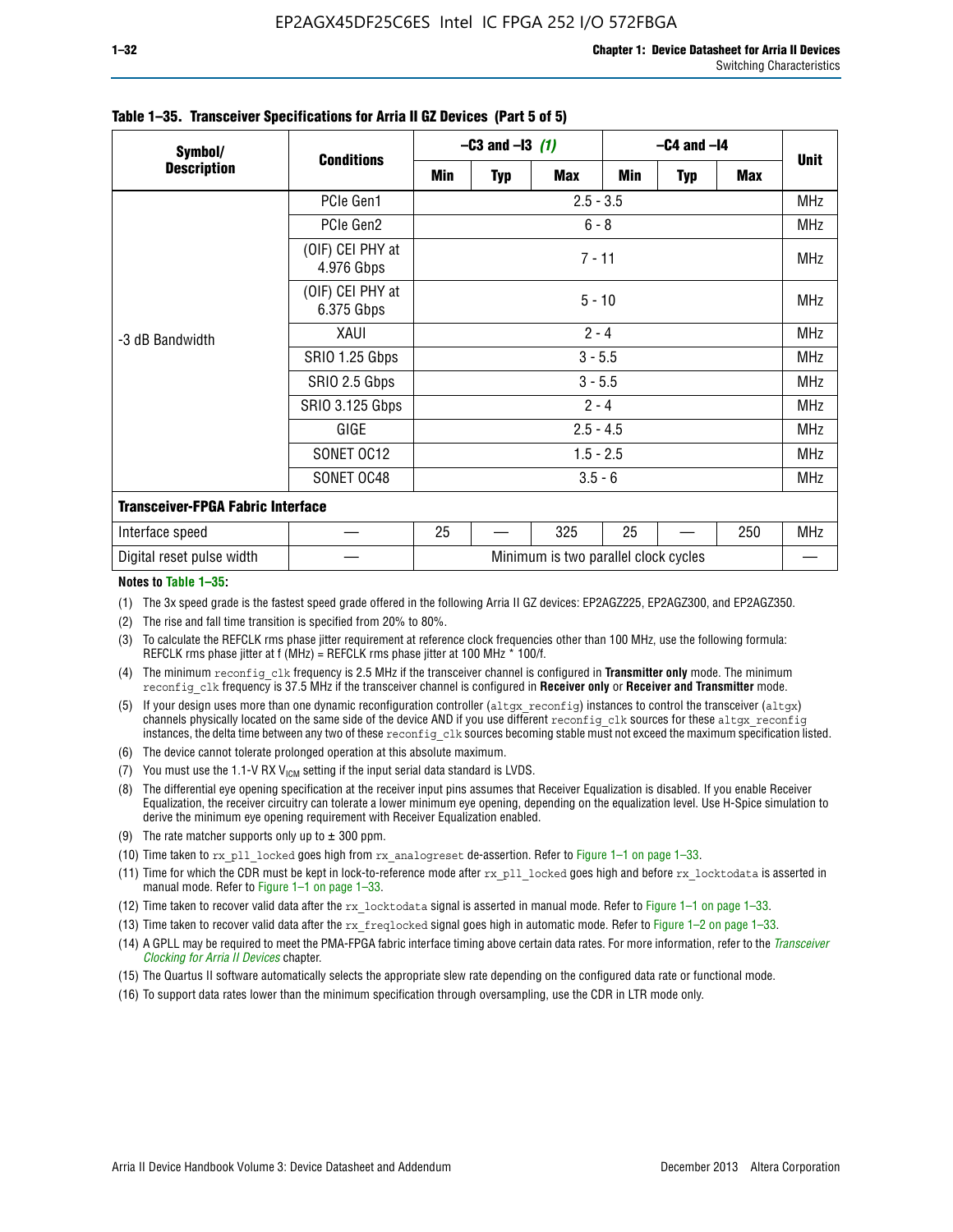Figure 1–1 shows the lock time parameters in manual mode.

 $\Box$  LTD = lock-to-data. LTR = lock-to-reference.





Figure 1–2 shows the lock time parameters in automatic mode.

**Figure 1–2. Lock Time Parameters for Automatic Mode**

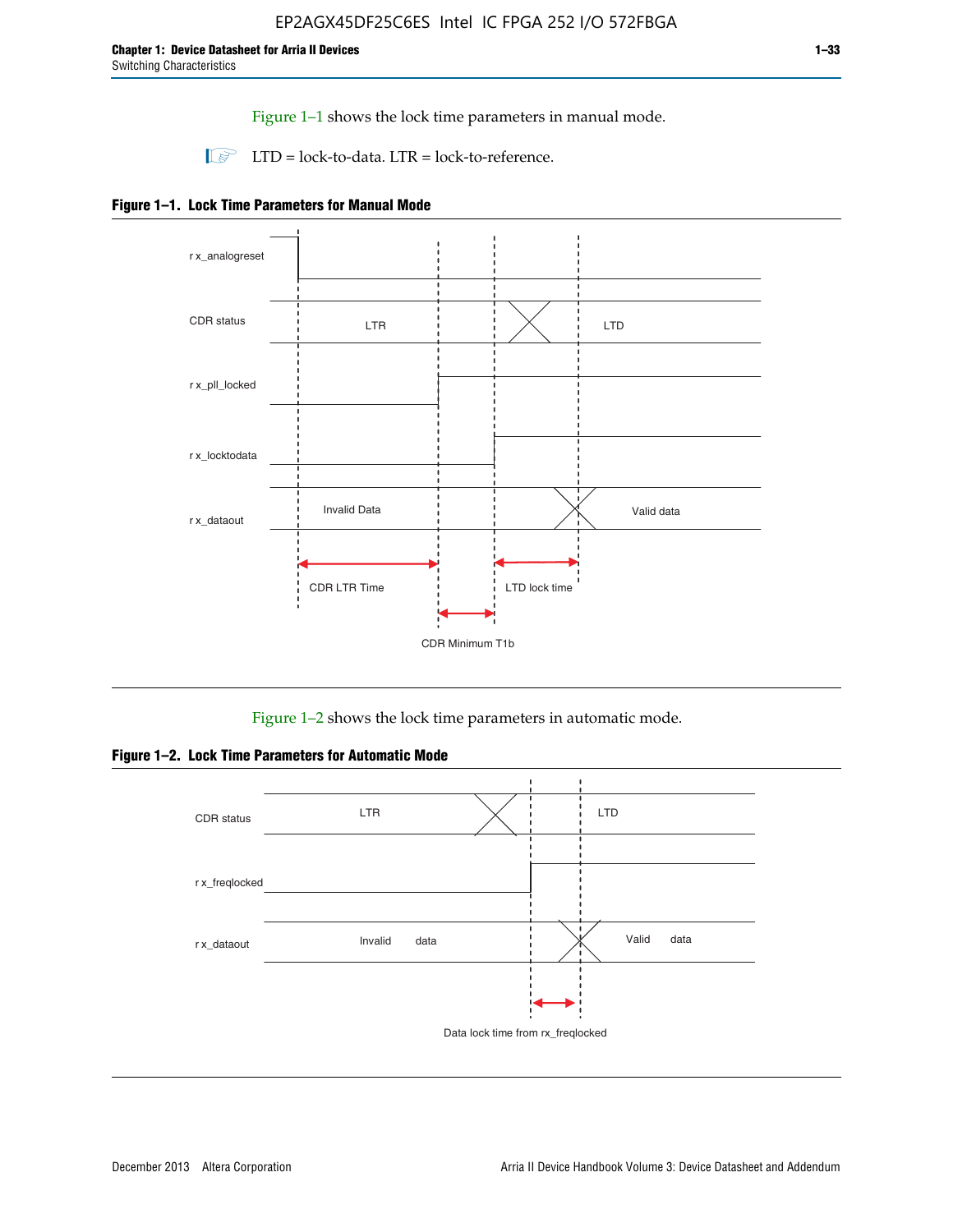### Figure 1–3 shows the differential receiver input waveform.





Figure 1–4 shows the transmitter output waveform.





Table 1–36 lists the typical V<sub>OD</sub> for TX term that equals 85  $\Omega$  for Arria II GZ devices.

|  |  |  | Table 1–36. Typical V <sub>op</sub> Setting, TX Term = 85 $\Omega$ for Arria II GZ Devices |
|--|--|--|--------------------------------------------------------------------------------------------|
|--|--|--|--------------------------------------------------------------------------------------------|

|                                                    | $V_{0D}$ Setting (mV) |                  |                  |                  |                  |                  |                  |                   |  |
|----------------------------------------------------|-----------------------|------------------|------------------|------------------|------------------|------------------|------------------|-------------------|--|
| <b>Symbol</b>                                      |                       |                  |                  | 2<br>J           |                  | 5                |                  |                   |  |
| $V_{OD}$ differential<br>peak-to-peak Typical (mV) | $170 \pm$<br>20%      | $340 \pm$<br>20% | 510 $\pm$<br>20% | 595 $\pm$<br>20% | 680 $\pm$<br>20% | $765 \pm$<br>20% | $850 \pm$<br>20% | $1020 \pm$<br>20% |  |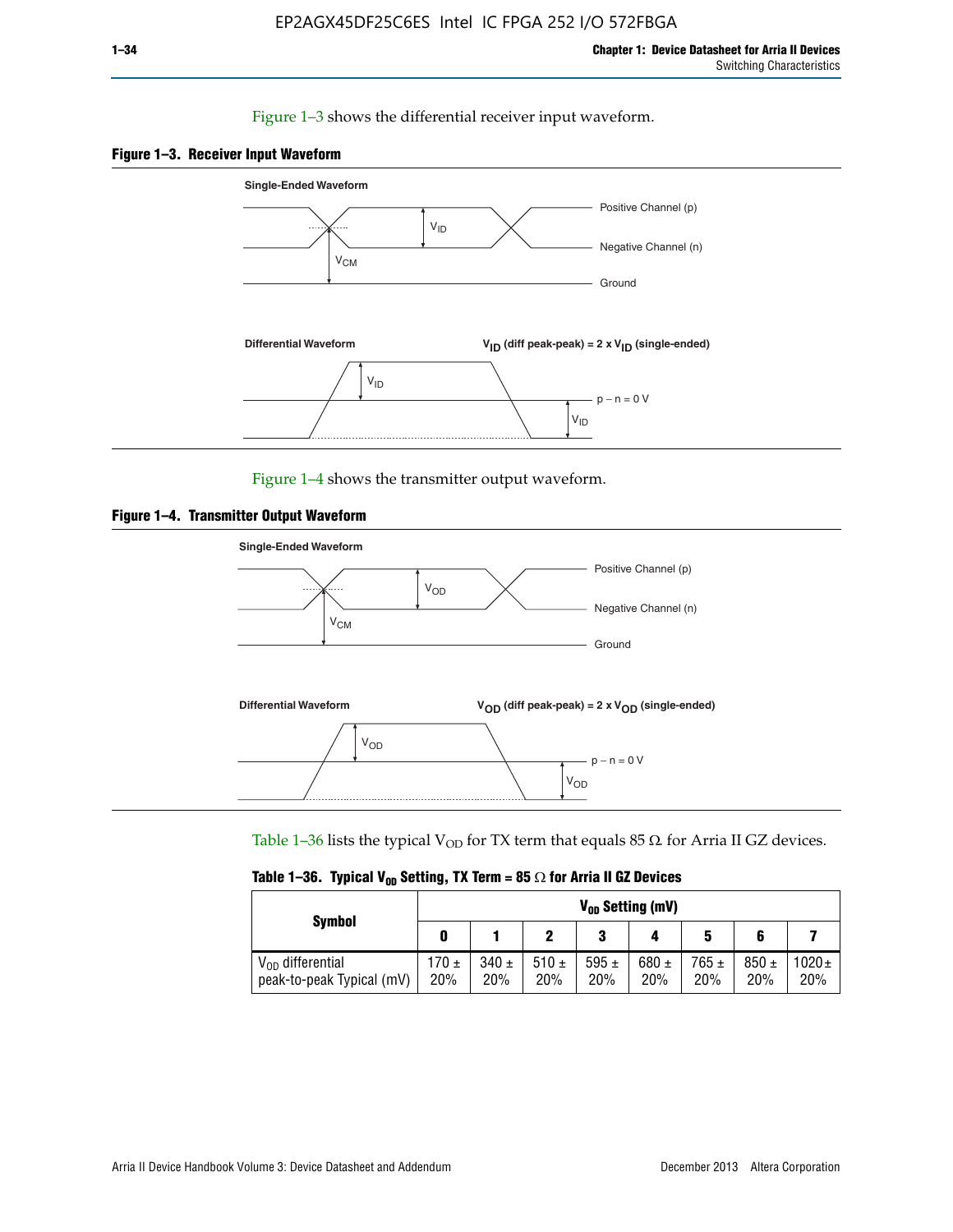Table 1–37 lists the typical  $V_{OD}$  for TX term that equals 100  $\Omega$  for Arria II GX and GZ devices.

| <b>Quartus II Setting</b> | V <sub>OD</sub> Setting (mV) |
|---------------------------|------------------------------|
|                           | 400                          |
| າ                         | 600                          |
| 3 (Arria II GZ)           | 700                          |
|                           | 800                          |
| 5                         | 900                          |
| 6                         | 1000                         |
|                           | 1200                         |

**Table 1–37. Typical V<sub>OD</sub> Setting, TX Termination = 100**  $\Omega$  for Arria II Devices

Table 1–38 lists the typical transmitter pre-emphasis levels in dB for the first post tap under the following conditions: low-frequency data pattern (five 1s and five 0s) at 6.375 Gbps. The levels listed in Table 1–38 are a representation of possible pre-emphasis levels under these specified conditions only, the pre-emphasis levels may change with data pattern and data rate.

To predict the pre-emphasis level for your specific data rate and pattern, run simulations using the Arria II GX HSSI HSPICE models.

| Arria II GX                                                         | Arria II GX (Quartus II Software) VOD Setting |     |          |     |     |     |             |  |  |  |
|---------------------------------------------------------------------|-----------------------------------------------|-----|----------|-----|-----|-----|-------------|--|--|--|
| (Quartus II<br>Software)<br><b>First Post Tap</b><br><b>Setting</b> |                                               | 2   | 4        | 5   | 6   |     | <b>Unit</b> |  |  |  |
| $0$ (off)                                                           | 0                                             |     | $\Omega$ |     |     |     |             |  |  |  |
|                                                                     | 0.7                                           | O   | $\Omega$ |     |     | 0   | dB          |  |  |  |
| 2                                                                   | 2.7                                           | 1.2 | 0.3      |     |     |     | dB          |  |  |  |
| 3                                                                   | 4.9                                           | 2.4 | 1.2      | 0.8 | 0.5 | 0.2 | dB          |  |  |  |
| 4                                                                   | 7.5                                           | 3.8 | 2.1      | 1.6 | 1.2 | 0.6 | dB          |  |  |  |
| 5                                                                   |                                               | 5.3 | 3.1      | 2.4 | 1.8 | 1.1 | dB          |  |  |  |
| 6                                                                   |                                               |     | 4.3      | 3.3 | 2.7 | 1.7 | dB          |  |  |  |

**Table 1–38. Transmitter Pre-Emphasis Levels for Arria II GX Devices**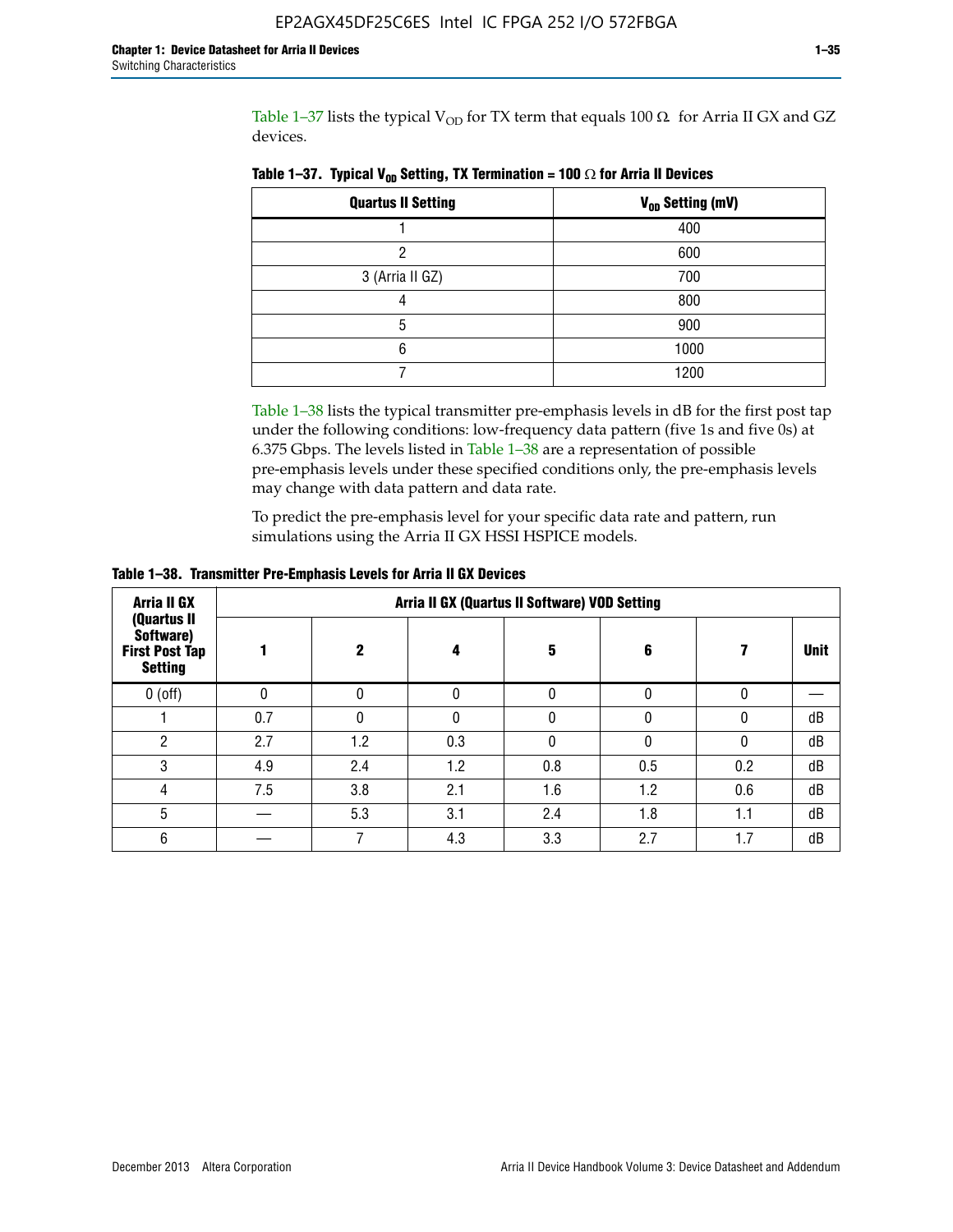Table 1–39 lists typical transmitter pre-emphasis levels for Arria II GZ devices (in dB) for the first post tap under the following conditions (low-frequency data pattern [five 1s and five 0s] at 6.25 Gbps). The levels listed in Table 1–39 are a representation of possible pre-emphasis levels under the specified conditions only and that the preemphasis levels may change with data pattern and data rate.

**follow** To predict the pre-emphasis level for your specific data rate and pattern, run simulations using the [Arria II HSSI HSPICE](http://www.altera.com/support/software/download/hspice/hsp-index.html) models.

| Pre-                                                 |           |                |                  |                | V <sub>op</sub> Setting |              |                |                         |
|------------------------------------------------------|-----------|----------------|------------------|----------------|-------------------------|--------------|----------------|-------------------------|
| <b>Emphasis</b><br>1st<br>Post-Tap<br><b>Setting</b> | $\pmb{0}$ | 1              | $\boldsymbol{2}$ | $\bf{3}$       | 4                       | 5            | 6              | $\overline{\mathbf{z}}$ |
| $\pmb{0}$                                            | $\pmb{0}$ | $\pmb{0}$      | $\pmb{0}$        | $\pmb{0}$      | $\pmb{0}$               | $\pmb{0}$    | $\pmb{0}$      | $\pmb{0}$               |
| $\mathbf{1}$                                         | N/A       | 0.7            | $\pmb{0}$        | $\pmb{0}$      | $\pmb{0}$               | $\pmb{0}$    | 0              | $\pmb{0}$               |
| $\overline{2}$                                       | N/A       | $\mathbf{1}$   | 0.3              | $\pmb{0}$      | $\pmb{0}$               | $\pmb{0}$    | $\pmb{0}$      | $\pmb{0}$               |
| $\sqrt{3}$                                           | N/A       | 1.5            | 0.6              | $\pmb{0}$      | $\pmb{0}$               | $\pmb{0}$    | $\pmb{0}$      | $\pmb{0}$               |
| $\overline{\mathbf{4}}$                              | N/A       | $\overline{2}$ | 0.7              | 0.3            | $\mathbf 0$             | $\pmb{0}$    | $\pmb{0}$      | $\pmb{0}$               |
| $\overline{5}$                                       | N/A       | 2.7            | 1.2              | 0.5            | 0.3                     | $\pmb{0}$    | $\pmb{0}$      | $\pmb{0}$               |
| $\,6\,$                                              | N/A       | 3.1            | 1.3              | 0.8            | 0.5                     | 0.2          | $\mathbf 0$    | $\pmb{0}$               |
| $\overline{7}$                                       | N/A       | 3.7            | 1.8              | 1.1            | 0.7                     | 0.4          | 0.2            | $\pmb{0}$               |
| 8                                                    | N/A       | 4.2            | 2.1              | 1.3            | 0.9                     | 0.6          | 0.3            | $\pmb{0}$               |
| $\boldsymbol{9}$                                     | N/A       | 4.9            | 2.4              | 1.6            | 1.2                     | 0.8          | 0.5            | 0.2                     |
| 10                                                   | N/A       | 5.4            | 2.8              | 1.9            | 1.4                     | $\mathbf{1}$ | 0.7            | 0.3                     |
| 11                                                   | N/A       | $\,6\,$        | 3.2              | 2.2            | 1.7                     | 1.2          | 0.9            | 0.4                     |
| 12                                                   | N/A       | 6.8            | 3.5              | 2.6            | 1.9                     | 1.4          | 1.1            | 0.6                     |
| 13                                                   | N/A       | 7.5            | 3.8              | 2.8            | 2.1                     | 1.6          | 1.2            | 0.6                     |
| 14                                                   | N/A       | 8.1            | 4.2              | 3.1            | 2.3                     | 1.7          | 1.3            | 0.7                     |
| 15                                                   | N/A       | 8.8            | 4.5              | 3.4            | 2.6                     | 1.9          | 1.5            | 0.8                     |
| 16                                                   | N/A       | N/A            | 4.9              | 3.7            | 2.9                     | 2.2          | 1.7            | 0.9                     |
| 17                                                   | N/A       | N/A            | 5.3              | $\overline{4}$ | 3.1                     | 2.4          | 1.8            | 1.1                     |
| 18                                                   | N/A       | N/A            | 5.7              | 4.4            | 3.4                     | 2.6          | $\overline{2}$ | 1.2                     |
| 19                                                   | N/A       | N/A            | 6.1              | 4.7            | 3.6                     | 2.8          | 2.2            | 1.4                     |
| 20                                                   | N/A       | N/A            | 6.6              | 5.1            | $\overline{4}$          | 3.1          | 2.4            | 1.5                     |
| 21                                                   | N/A       | N/A            | $\overline{7}$   | 5.4            | 4.3                     | 3.3          | 2.7            | 1.7                     |
| 22                                                   | N/A       | N/A            | 8                | 6.1            | 4.8                     | 3.8          | 3              | $\overline{2}$          |
| 23                                                   | N/A       | N/A            | $\boldsymbol{9}$ | 6.8            | 5.4                     | 4.3          | 3.4            | 2.3                     |
| 24                                                   | N/A       | N/A            | 10               | 7.6            | $\,6\,$                 | 4.8          | 3.9            | 2.6                     |
| 25                                                   | N/A       | N/A            | 11.4             | 8.4            | 6.8                     | 5.4          | 4.4            | $\overline{3}$          |
| 26                                                   | N/A       | N/A            | 12.6             | 9.4            | 7.4                     | 5.9          | 4.9            | 3.3                     |
| 27                                                   | N/A       | N/A            | N/A              | 10.3           | 8.1                     | 6.4          | 5.3            | 3.6                     |
| 28                                                   | N/A       | N/A            | N/A              | 11.3           | 8.8                     | 7.1          | 5.8            | $\overline{4}$          |

**Table 1–39. Transmitter Pre-Emphasis Levels for Arria II GZ Devices (Part 1 of 2)**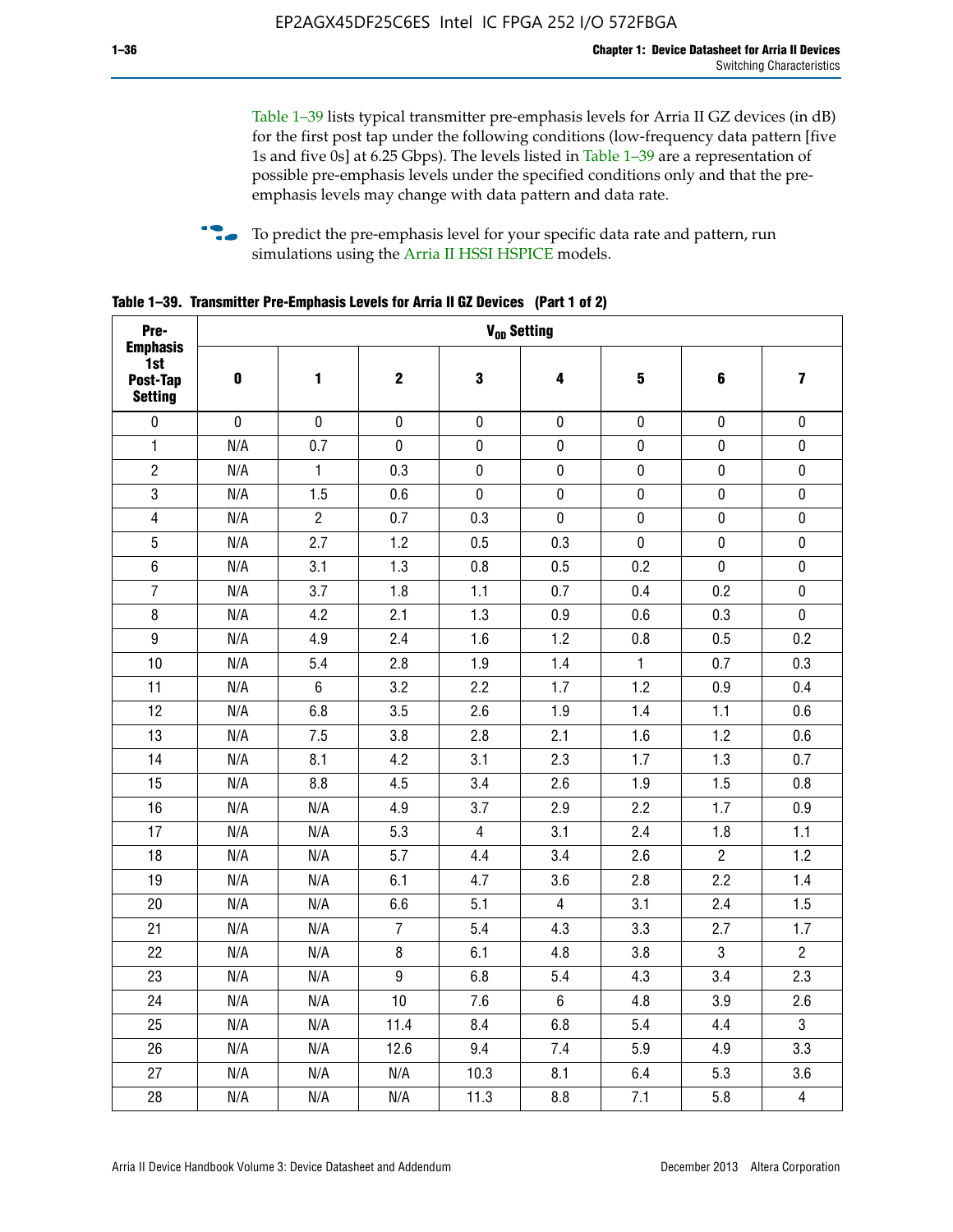| Pre-                                                 |     |     |     |      | V <sub>op</sub> Setting |     |     |     |
|------------------------------------------------------|-----|-----|-----|------|-------------------------|-----|-----|-----|
| <b>Emphasis</b><br>1st<br>Post-Tap<br><b>Setting</b> | 0   |     | 2   | 3    | 4                       | 5   | 6   |     |
| 29                                                   | N/A | N/A | N/A | 12.5 | 9.6                     | 7.7 | 6.3 | 4.3 |
| 30                                                   | N/A | N/A | N/A | N/A  | 11.4                    | 9   | 7.4 | N/A |
| 31                                                   | N/A | N/A | N/A | N/A  | 12.9                    | 10  | 8.2 | N/A |

# **Table 1–39. Transmitter Pre-Emphasis Levels for Arria II GZ Devices (Part 2 of 2)**

Table 1–40 lists the transceiver jitter specifications for all supported protocols for Arria II GX devices.

# **Table 1–40. Transceiver Block Jitter Specifications for Arria II GX Devices** *(Note 1)* **(Part 1 of 10)**

| Symbol/                                   |                                                                |     | 13         |            |     | C <sub>4</sub> |            |     | C5, I5     |            |     | C <sub>6</sub> |            |              |
|-------------------------------------------|----------------------------------------------------------------|-----|------------|------------|-----|----------------|------------|-----|------------|------------|-----|----------------|------------|--------------|
| <b>Description</b>                        | <b>Conditions</b>                                              | Min | <b>Typ</b> | <b>Max</b> | Min | <b>Typ</b>     | <b>Max</b> | Min | <b>Typ</b> | <b>Max</b> | Min | <b>Typ</b>     | <b>Max</b> | <b>Unit</b>  |
|                                           | <b>SONET/SDH Transmit Jitter Generation (2)</b>                |     |            |            |     |                |            |     |            |            |     |                |            |              |
| Peak-to-peak<br>jitter at<br>622.08 Mbps  | Pattern $=$<br>PRBS15                                          |     |            | 0.1        |     |                | 0.1        |     |            | 0.1        |     |                | 0.1        | UI           |
| RMS jitter at<br>622.08 Mbps              | Pattern $=$<br>PRBS15                                          |     |            | 0.01       |     |                | 0.01       |     |            | 0.01       |     |                | 0.01       | UI           |
| Peak-to-peak<br>jitter at<br>2488.32 Mbps | Pattern $=$<br>PRBS15                                          |     |            | 0.1        |     |                | 0.1        |     |            | 0.1        |     |                | 0.1        | UI           |
| RMS jitter at<br>2488.32 Mbps             | Pattern $=$<br>PRBS15                                          |     |            | 0.01       |     |                | 0.01       |     |            | 0.01       |     |                | 0.01       | UI           |
|                                           | <b>SONET/SDH Receiver Jitter Tolerance (2)</b>                 |     |            |            |     |                |            |     |            |            |     |                |            |              |
|                                           | Jitter frequency $=$<br>$0.03$ KHz<br>Pattern = PRBS15         |     | >15        |            |     | >15            |            |     | >15        |            |     | >15            |            | $\mathbf{U}$ |
| Jitter tolerance at<br>622.08 Mbps        | Jitter frequency $=$<br>25 KH <sub>7</sub><br>Pattern = PRBS15 |     | > 1.5      |            |     | > 1.5          |            |     | > 1.5      |            |     | > 1.5          |            | $\mathbf{U}$ |
|                                           | Jitter frequency $=$<br>250 KHz<br>Pattern = PRBS15            |     | > 0.15     |            |     | > 0.15         |            |     | > 0.15     |            |     | > 0.15         |            | $\mathbf{U}$ |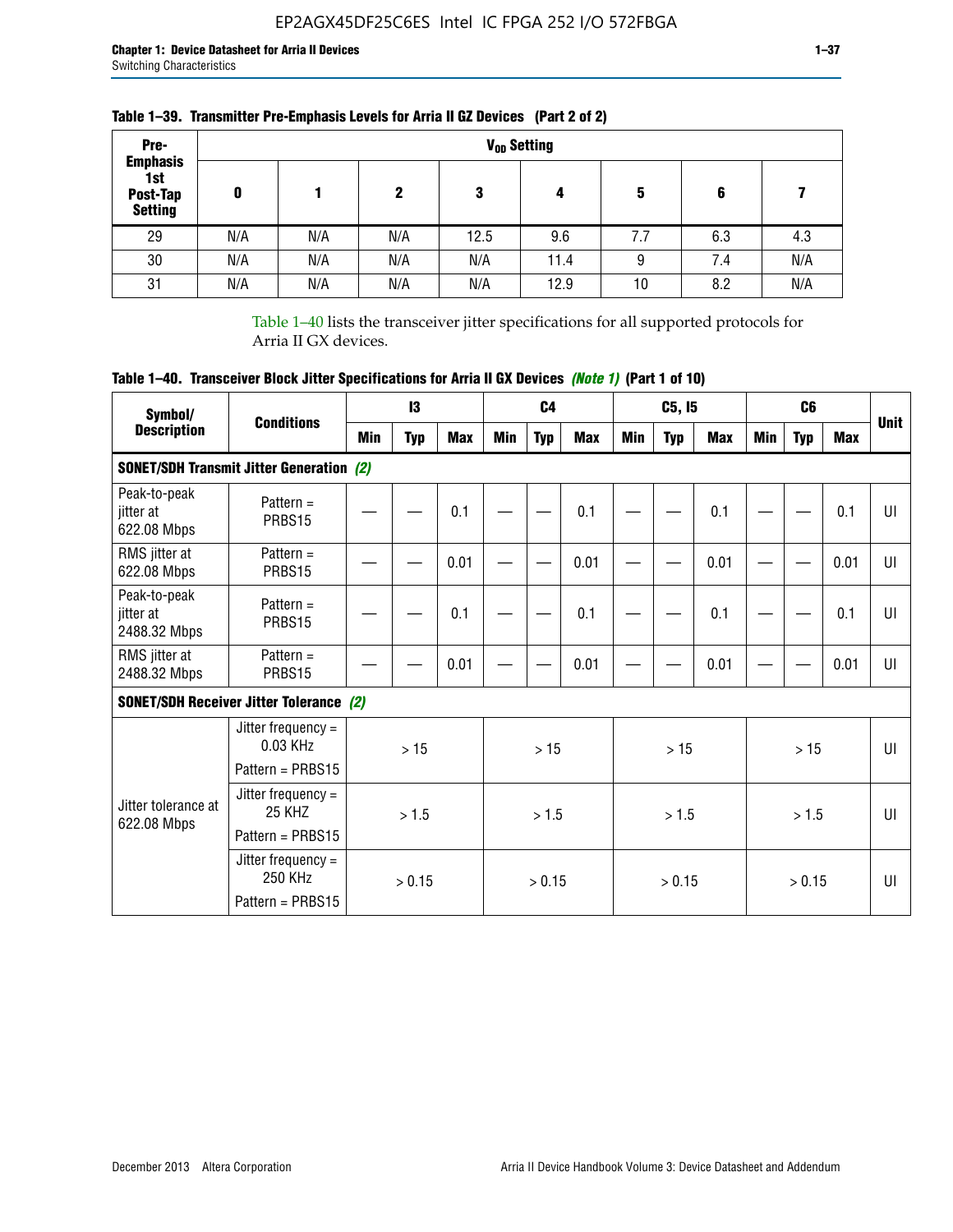| Symbol/                                    |                                        |            | $\mathbf{13}$ |            |            | C <sub>4</sub> |            |            | C5, I5     |            |            | C <sub>6</sub> |            |             |
|--------------------------------------------|----------------------------------------|------------|---------------|------------|------------|----------------|------------|------------|------------|------------|------------|----------------|------------|-------------|
| <b>Description</b>                         | <b>Conditions</b>                      | <b>Min</b> | <b>Typ</b>    | <b>Max</b> | <b>Min</b> | <b>Typ</b>     | <b>Max</b> | <b>Min</b> | <b>Typ</b> | <b>Max</b> | <b>Min</b> | <b>Typ</b>     | <b>Max</b> | <b>Unit</b> |
|                                            | Jitter frequency $=$<br>0.06 KHz       |            | $>15$         |            |            | $>15$          |            |            | $>15$      |            |            | >15            |            | UL          |
|                                            | Pattern = PRBS15                       |            |               |            |            |                |            |            |            |            |            |                |            |             |
|                                            | Jitter frequency $=$<br><b>100 KHZ</b> |            | > 1.5         |            |            | > 1.5          |            |            | >1.5       |            |            | >1.5           |            | Ш           |
| Jitter tolerance at                        | Pattern = PRBS15                       |            |               |            |            |                |            |            |            |            |            |                |            |             |
| 2488.32 Mbps                               | Jitter frequency =<br>1 MHz            |            | > 0.15        |            |            | > 0.15         |            |            | > 0.15     |            |            | > 0.15         |            | Ш           |
|                                            | Pattern = PRBS15                       |            |               |            |            |                |            |            |            |            |            |                |            |             |
|                                            | Jitter frequency $=$<br>10 MHz         |            | > 0.15        |            |            | > 0.15         |            |            | > 0.15     |            |            | > 0.15         |            | $U\Gamma$   |
|                                            | Pattern = PRBS15                       |            |               |            |            |                |            |            |            |            |            |                |            |             |
| XAUI Transmit Jitter Generation (3)        |                                        | 0.3        |               |            |            |                |            |            |            |            |            |                |            |             |
| Total jitter at<br>3.125 Gbps              | Pattern = CJPAT                        |            |               |            |            |                | 0.3        |            |            | 0.3        |            |                | 0.3        | $U\Gamma$   |
| Deterministic<br>jitter at<br>3.125 Gbps   | Pattern = CJPAT                        |            |               | 0.17       |            |                | 0.17       |            |            | 0.17       |            |                | 0.17       | Ш           |
| XAUI Receiver Jitter Tolerance (3)         |                                        |            |               |            |            |                |            |            |            |            |            |                |            |             |
| <b>Total jitter</b>                        |                                        |            | > 0.65        |            |            | > 0.65         |            |            | > 0.65     |            |            | > 0.65         |            | U           |
| Deterministic<br>jitter                    |                                        |            | > 0.37        |            |            | > 0.37         |            |            | > 0.37     |            |            | > 0.37         |            | UI          |
| Peak-to-peak<br>jitter                     | Jitter frequency =<br>22.1 KHz         |            | > 8.5         |            |            | > 8.5          |            |            | > 8.5      |            |            | > 8.5          |            | UI          |
| Peak-to-peak<br>jitter                     | Jitter frequency =<br>1.875 MHz        |            | > 0.1         |            |            | > 0.1          |            |            | > 0.1      |            |            | > 0.1          |            | UI          |
| Peak-to-peak<br>jitter                     | Jitter frequency =<br>20 MHz           | > 0.1      |               |            |            | > 0.1          |            |            | > 0.1      |            |            | > 0.1          |            | $U\Gamma$   |
| <b>PCIe Transmit Jitter Generation (4)</b> |                                        |            |               |            |            |                |            |            |            |            |            |                |            |             |
| Total jitter at<br>2.5 Gbps (Gen1)         | Compliance<br>pattern                  |            |               | 0.25       |            |                | 0.25       |            |            | 0.25       |            |                | 0.25       | $U\Gamma$   |

### **Table 1–40. Transceiver Block Jitter Specifications for Arria II GX Devices** *(Note 1)* **(Part 2 of 10)**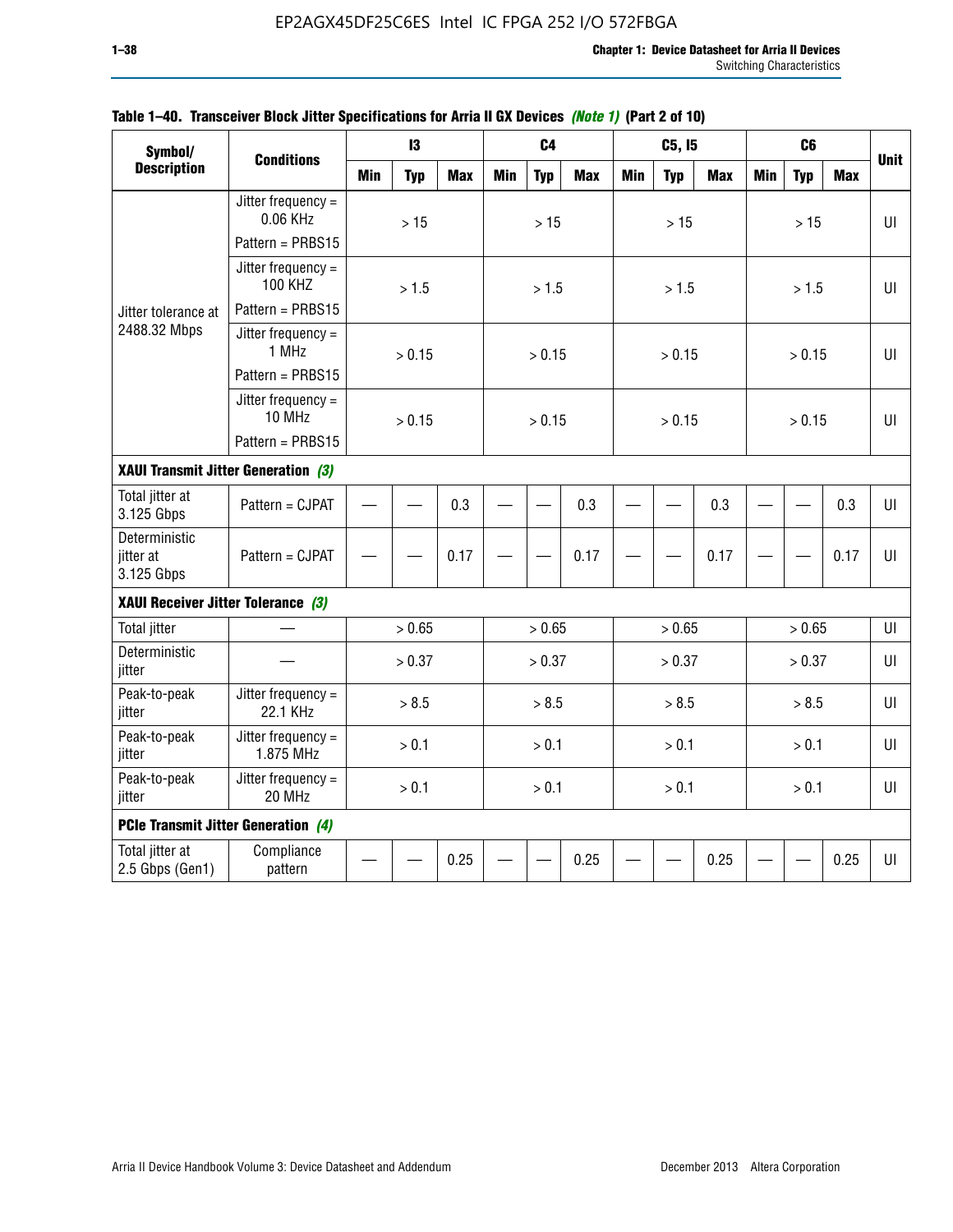## **Table 1–40. Transceiver Block Jitter Specifications for Arria II GX Devices** *(Note 1)* **(Part 3 of 10)**

| Symbol/                                             |                                                                           |            | 13         |            |     | C <sub>4</sub> |            |            | C5, I5     |            |            | C <sub>6</sub> |            |             |
|-----------------------------------------------------|---------------------------------------------------------------------------|------------|------------|------------|-----|----------------|------------|------------|------------|------------|------------|----------------|------------|-------------|
| <b>Description</b>                                  | <b>Conditions</b>                                                         | <b>Min</b> | <b>Typ</b> | <b>Max</b> | Min | <b>Typ</b>     | <b>Max</b> | <b>Min</b> | <b>Typ</b> | <b>Max</b> | <b>Min</b> | <b>Typ</b>     | <b>Max</b> | <b>Unit</b> |
| PCIe Receiver Jitter Tolerance (4)                  |                                                                           |            |            |            |     |                |            |            |            |            |            |                |            |             |
| Total jitter at<br>2.5 Gbps (Gen1)                  | Compliance<br>pattern                                                     |            | $> 0.6$    |            |     | > 0.6          |            |            | > 0.6      |            |            | > 0.6          |            | UI          |
|                                                     | PCIe (Gen 1) Electrical Idle Detect Threshold (9)                         |            |            |            |     |                |            |            |            |            |            |                |            |             |
| VRX-IDLE-<br>DETDIFF (p-p)                          | Compliance<br>pattern                                                     | 65         |            | 175        | 65  |                | 175        | 65         |            | 175        | 65         |                | 175        | mV          |
|                                                     | Serial RapidIO <sup>®</sup> (SRIO) Transmit Jitter Generation (5)         |            |            |            |     |                |            |            |            |            |            |                |            |             |
| Deterministic<br>jitter                             | Data Rate = $1.25$ ,<br>2.5, 3.125 Gbps<br>Pattern = CJPAT                |            |            | 0.17       |     |                | 0.17       |            |            | 0.17       |            |                | 0.17       | UI          |
| (peak-to-peak)                                      | Data Rate = $1.25$ ,                                                      |            |            |            |     |                |            |            |            |            |            |                |            |             |
| <b>Total jitter</b>                                 | 2.5, 3.125 Gbps                                                           |            |            | 0.35       |     |                | 0.35       |            |            | 0.35       |            |                | 0.35       | UI          |
| (peak-to-peak)                                      | Pattern = CJPAT                                                           |            |            |            |     |                |            |            |            |            |            |                |            |             |
| <b>SRIO Receiver Jitter Tolerance (5)</b>           |                                                                           |            |            |            |     |                |            |            |            |            |            |                |            |             |
| Deterministic<br>jitter tolerance<br>(peak-to-peak) | Data Rate = $1.25$ ,<br>2.5, 3.125 Gbps<br>Pattern = CJPAT                | > 0.37     |            |            |     | > 0.37         |            |            | > 0.37     |            |            | > 0.37         |            | UI          |
| Combined<br>deterministic and<br>random jitter      | Data Rate = $1.25$ ,<br>2.5, 3.125 Gbps                                   | > 0.55     |            |            |     | > 0.55         |            |            | > 0.55     |            |            | > 0.55         |            | U           |
| tolerance<br>(peak-to-peak)                         | Pattern = CJPAT                                                           |            |            |            |     |                |            |            |            |            |            |                |            |             |
|                                                     | Jitter frequency =<br>22.1 KHz<br>Data rate = $1.25$ .<br>2.5, 3.125 Gbps |            | > 8.5      |            |     | > 8.5          |            |            | > 8.5      |            |            | > 8.5          |            | UI          |
|                                                     | Pattern = CJPAT                                                           |            |            |            |     |                |            |            |            |            |            |                |            |             |
| Sinusoidal jitter                                   | Jitter frequency $=$<br>1.875 MHz                                         |            |            |            |     |                |            |            |            |            |            |                |            |             |
| tolerance<br>(peak-to-peak)                         | Data rate = $1.25$ ,<br>2.5, 3.125 Gbps                                   |            | > 0.1      |            |     | > 0.1          |            |            | > 0.1      |            |            | $> 0.1$        |            | UI          |
|                                                     | Pattern = CJPAT                                                           |            |            |            |     |                |            |            |            |            |            |                |            |             |
|                                                     | Jitter frequency =<br>20 MHz                                              |            |            |            |     |                |            |            |            |            |            |                |            |             |
|                                                     | Data rate = $1.25$ ,<br>2.5, 3.125 Gbps                                   | $> 0.1$    |            |            |     | > 0.1          |            |            | > 0.1      |            |            | $> 0.1$        |            | UI          |
|                                                     | Pattern = CJPAT                                                           |            |            |            |     |                |            |            |            |            |            |                |            |             |
| <b>GIGE Transmit Jitter Generation (6)</b>          |                                                                           |            |            |            |     |                |            |            |            |            |            |                |            |             |
| Deterministic<br>jitter<br>(peak-to-peak)           | Pattern = CRPAT                                                           |            |            | 0.14       |     |                | 0.14       |            |            | 0.14       |            |                | 0.14       | UI          |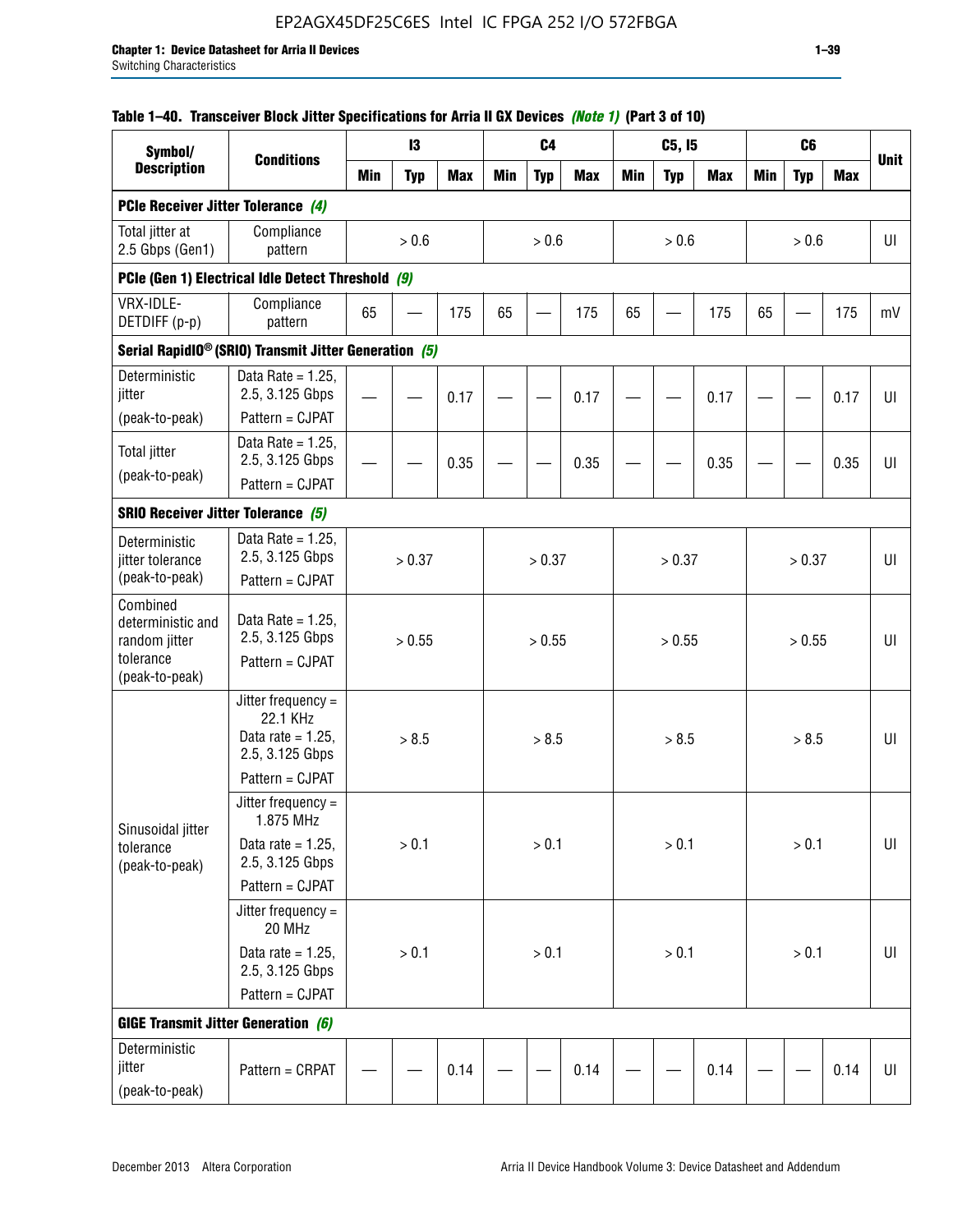| Symbol/<br><b>Description</b>                                                 |                                               |            | 13         |            |            | C <sub>4</sub> |            |            | C5, I5     |            |            | C <sub>6</sub> |            |             |
|-------------------------------------------------------------------------------|-----------------------------------------------|------------|------------|------------|------------|----------------|------------|------------|------------|------------|------------|----------------|------------|-------------|
|                                                                               | <b>Conditions</b>                             | <b>Min</b> | <b>Typ</b> | <b>Max</b> | <b>Min</b> | <b>Typ</b>     | <b>Max</b> | <b>Min</b> | <b>Typ</b> | <b>Max</b> | <b>Min</b> | <b>Typ</b>     | <b>Max</b> | <b>Unit</b> |
| <b>Total jitter</b>                                                           | Pattern = CRPAT                               |            |            | 0.27       |            |                | 0.279      |            |            | 0.279      |            |                | 0.279      | UI          |
| (peak-to-peak)                                                                |                                               |            |            | 9          |            |                |            |            |            |            |            |                |            |             |
| GIGE Receiver Jitter Tolerance (6)                                            |                                               |            |            |            |            |                |            |            |            |            |            |                |            |             |
| Deterministic<br>jitter tolerance<br>(peak-to-peak)                           | Pattern = CJPAT                               |            | > 0.4      |            |            | > 0.4          |            |            | > 0.4      |            |            | > 0.4          |            | UI          |
| Combined<br>deterministic and<br>random jitter<br>tolerance<br>(peak-to-peak) | Pattern = CJPAT                               |            | > 0.66     |            |            | > 0.66         |            |            | > 0.66     |            |            | > 0.66         |            | UI          |
|                                                                               | <b>HiGig Transmit Jitter Generation (7)</b>   |            |            |            |            |                |            |            |            |            |            |                |            |             |
| Deterministic<br>jitter                                                       | Data rate $=$<br>3.75 Gbps                    |            |            | 0.17       |            |                | 0.17       |            |            |            |            |                |            | UI          |
| (peak-to-peak)                                                                | Pattern = CJPAT                               |            |            |            |            |                |            |            |            |            |            |                |            |             |
| <b>Total jitter</b><br>(peak-to-peak)                                         | Data rate $=$<br>3.75 Gbps                    |            |            | 0.35       |            |                | 0.35       |            |            |            |            |                |            | UI          |
|                                                                               | Pattern = CJPAT                               |            |            |            |            |                |            |            |            |            |            |                |            |             |
| <b>HiGig Receiver Jitter Tolerance (7)</b>                                    |                                               |            |            |            |            |                |            |            |            |            |            |                |            |             |
| Deterministic<br>jitter tolerance                                             | Data rate $=$<br>3.75 Gbps                    |            | > 0.37     |            |            | > 0.37         |            |            |            |            |            |                |            | UI          |
| (peak-to-peak)                                                                | Pattern = CJPAT                               |            |            |            |            |                |            |            |            |            |            |                |            |             |
| Combined<br>deterministic and<br>random jitter<br>tolerance                   | Data rate $=$<br>3.75 Gbps<br>Pattern = CJPAT |            | > 0.65     |            |            | > 0.65         |            |            |            |            |            |                |            | UI          |
| (peak-to-peak)                                                                |                                               |            |            |            |            |                |            |            |            |            |            |                |            |             |
|                                                                               | Jitter frequency =<br>22.1 KHz                |            |            |            |            |                |            |            |            |            |            |                |            |             |
|                                                                               | Data rate $=$<br>3.75 Gbps                    |            | > 8.5      |            |            | > 8.5          |            |            |            |            |            |                |            | UI          |
|                                                                               | Pattern = CJPAT                               |            |            |            |            |                |            |            |            |            |            |                |            |             |
| Sinusoidal jitter                                                             | Jitter frequency =<br>1.875MHz                |            |            |            |            |                |            |            |            |            |            |                |            |             |
| tolerance<br>(peak-to-peak)                                                   | Data rate $=$<br>3.75 Gbps                    |            | > 0.1      |            |            | > 0.1          |            |            |            |            |            |                |            | UI          |
|                                                                               | Pattern = CJPAT                               |            |            |            |            |                |            |            |            |            |            |                |            |             |
|                                                                               | Jitter frequency $=$<br>20 MHz                |            |            |            |            |                |            |            |            |            |            |                |            |             |
|                                                                               | Data rate $=$<br>3.75 Gbps                    |            | > 0.1      |            |            | > 0.1          |            |            |            |            |            |                |            | UI          |
|                                                                               | Pattern = CJPAT                               |            |            |            |            |                |            |            |            |            |            |                |            |             |

# **Table 1–40. Transceiver Block Jitter Specifications for Arria II GX Devices** *(Note 1)* **(Part 4 of 10)**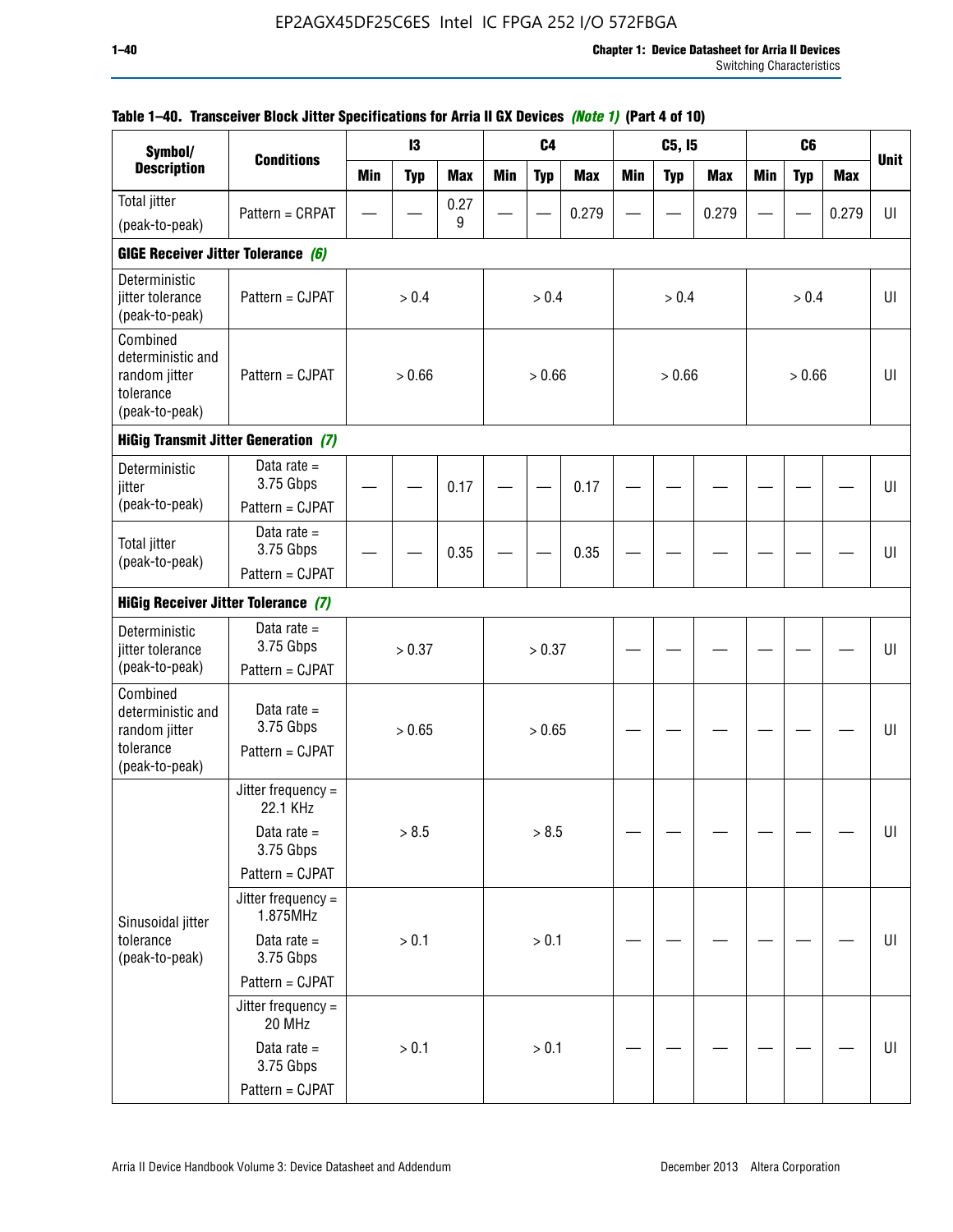# EP2AGX45DF25C6ES Intel IC FPGA 252 I/O 572FBGA

# **Table 1–40. Transceiver Block Jitter Specifications for Arria II GX Devices** *(Note 1)* **(Part 5 of 10)**

| Symbol/<br><b>Description</b>                    |                                                                                                      |     | 13         |            |            | C <sub>4</sub> |            |            | C5, I5     |            |            | C6         |            |             |
|--------------------------------------------------|------------------------------------------------------------------------------------------------------|-----|------------|------------|------------|----------------|------------|------------|------------|------------|------------|------------|------------|-------------|
|                                                  | <b>Conditions</b>                                                                                    | Min | <b>Typ</b> | <b>Max</b> | <b>Min</b> | <b>Typ</b>     | <b>Max</b> | <b>Min</b> | <b>Typ</b> | <b>Max</b> | <b>Min</b> | <b>Typ</b> | <b>Max</b> | <b>Unit</b> |
|                                                  | <b>SDI Transmitter Jitter Generation (8)</b>                                                         |     |            |            |            |                |            |            |            |            |            |            |            |             |
| Alignment jitter                                 | Data rate $=$<br>1.485 Gbps (HD)<br>pattern = Color<br>Bar Low-<br>frequency Roll-off<br>$= 100$ KHz | 0.2 |            |            | 0.2        |                |            | 0.2        |            |            | 0.2        |            |            | UI          |
| (peak-to-peak)                                   | Data rate $=$<br>2.97 Gbps (3G)<br>pattern = Color<br>bar Low-<br>frequency Roll-off<br>$= 100$ KHz  | 0.3 |            |            | 0.3        |                |            | 0.3        |            |            | 0.3        |            |            | UI          |
| SDI Receiver Jitter Tolerance (8)                |                                                                                                      |     |            |            |            |                |            |            |            |            |            |            |            |             |
|                                                  | Jitter frequency =<br>15 KHz                                                                         |     |            |            |            |                |            |            |            |            |            |            |            |             |
|                                                  | Data rate $=$<br>2.97 Gbps (3G)<br>$Pattern = single$<br>line scramble<br>color bar                  |     | > 2        |            |            | > 2            |            |            | >2         |            |            | >2         |            | U           |
|                                                  | Jitter frequency =<br>100 KHz                                                                        |     |            |            |            |                |            |            |            |            |            |            |            |             |
| Sinusoidal jitter<br>tolerance<br>(peak-to-peak) | Data rate $=$<br>2.97 Gbps (3G)<br>$Pattern = single$<br>line scramble<br>color bar                  |     | > 0.3      |            |            | > 0.3          |            |            | > 0.3      |            |            | > 0.3      |            | U           |
|                                                  | Jitter frequency =<br>148.5 MHz                                                                      |     |            |            |            |                |            |            |            |            |            |            |            |             |
|                                                  | Data rate $=$<br>2.97 Gbps (3G)<br>$Pattern = single$<br>line scramble<br>color bar                  |     | > 0.3      |            |            | > 0.3          |            |            | > 0.3      |            |            | > 0.3      |            | UI          |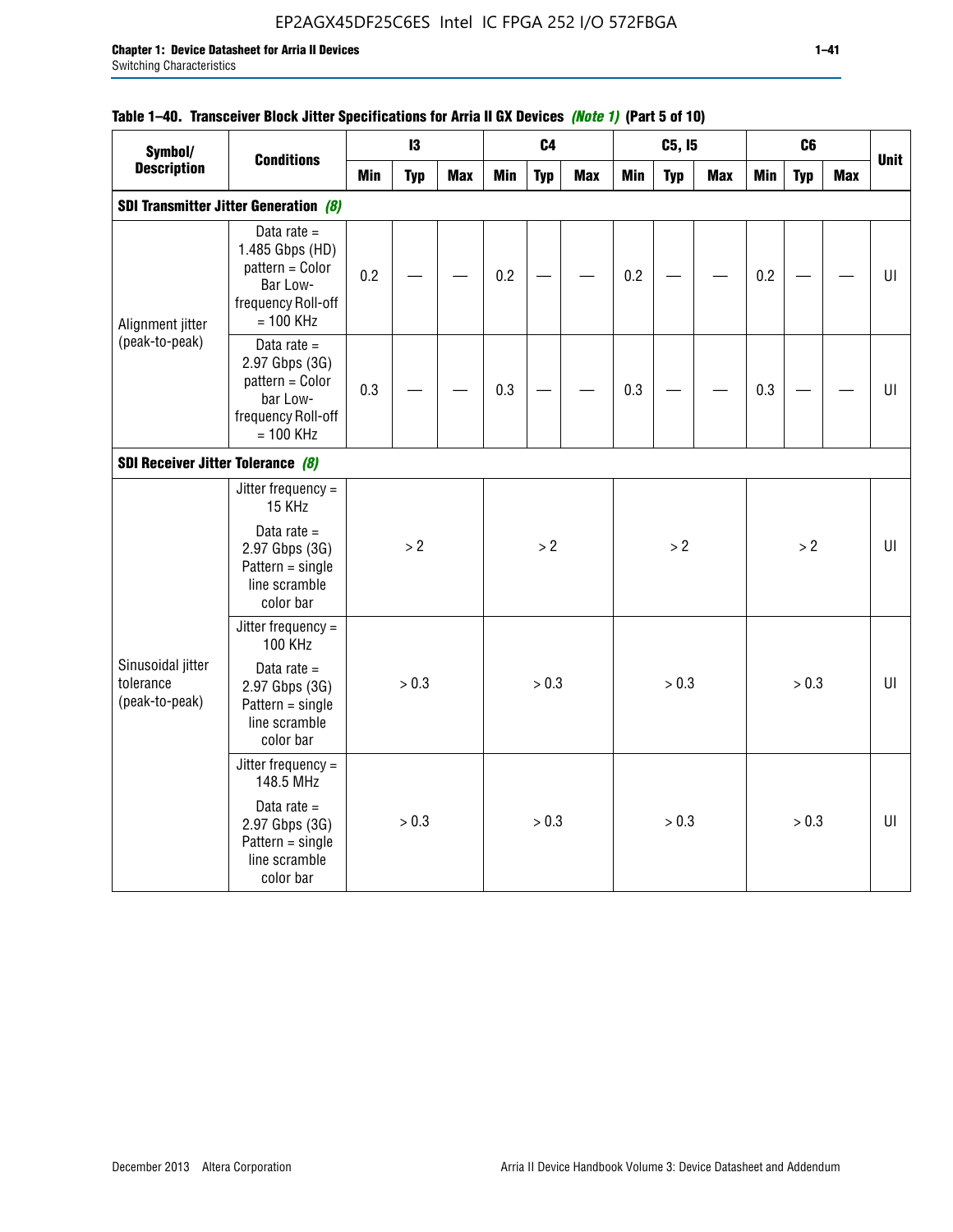| Symbol/                                                  |                                                                                                            |               | 13         |            |            | C <sub>4</sub> |            |            | C5, I5     |            |            | C <sub>6</sub> |            |             |
|----------------------------------------------------------|------------------------------------------------------------------------------------------------------------|---------------|------------|------------|------------|----------------|------------|------------|------------|------------|------------|----------------|------------|-------------|
| <b>Description</b>                                       | <b>Conditions</b>                                                                                          | Min           | <b>Typ</b> | <b>Max</b> | <b>Min</b> | <b>Typ</b>     | <b>Max</b> | <b>Min</b> | <b>Typ</b> | <b>Max</b> | <b>Min</b> | <b>Typ</b>     | <b>Max</b> | <b>Unit</b> |
|                                                          | Jitter frequency =<br>20 KHz                                                                               |               |            |            |            |                |            |            |            |            |            |                |            |             |
|                                                          | Data rate $=$<br>1.485 Gbps (HD)<br>Pattern = $75%$<br>color bar                                           |               | >1         |            |            | >1             |            |            | >1         |            |            | >1             |            | UI          |
| Sinusoidal jitter<br>tolerance<br>(peak-to-peak)         | Jitter frequency $=$<br><b>100 KHz</b><br>Data rate = $1.485$<br>Gbps (HD)<br>Pattern = $75%$<br>color bar |               | > 0.2      |            |            | > 0.2          |            |            | > 0.2      |            |            | > 0.2          |            | UI          |
|                                                          | Jitter frequency $=$<br>148.5 MHz                                                                          |               |            |            |            |                |            |            |            |            |            |                |            |             |
|                                                          | Data rate $=$<br>1.485 Gbps (HD)<br>Pattern =75%<br>color bar                                              | > 0.2<br>0.55 |            |            |            | > 0.2          |            |            | > 0.2      |            |            | > 0.2          |            | U           |
|                                                          | <b>SATA Transmit Jitter Generation (10)</b>                                                                |               |            |            |            |                |            |            |            |            |            |                |            |             |
| Total jitter at<br>$1.5$ Gbps $(G1)$                     | Compliance<br>pattern                                                                                      |               |            |            |            |                | 0.55       |            |            | 0.55       |            |                | 0.55       | UI          |
| Deterministic<br>jitter at 1.5 Gbps<br>(G1)              | Compliance<br>pattern                                                                                      |               |            | 0.35       |            |                | 0.35       |            |            | 0.35       |            |                | 0.35       | UI          |
| Total jitter at<br>3.0 Gbps (G2)                         | Compliance<br>pattern                                                                                      |               |            | 0.55       |            |                | 0.55       |            |            | 0.55       |            |                | 0.55       | UI          |
| Deterministic<br>jitter at 3.0 Gbps<br>(G2)              | Compliance<br>pattern                                                                                      |               |            | 0.35       |            |                | 0.35       |            |            | 0.35       |            |                | 0.35       | UI          |
| Total jitter at<br>6.0 Gbps (G3)                         | Compliance<br>pattern                                                                                      |               |            | 0.52       |            |                |            |            |            |            |            |                |            | UI          |
| Random jitter at<br>6.0 Gbps (G3)                        | Compliance<br>pattern                                                                                      |               |            | 0.18       |            |                |            |            |            |            |            |                |            | UI          |
|                                                          | <b>SATA Receiver Jitter Tolerance</b> (10)                                                                 |               |            |            |            |                |            |            |            |            |            |                |            |             |
| <b>Total jitter</b><br>tolerance at<br>$1.5$ Gbps $(G1)$ | Compliance<br>pattern                                                                                      | > 0.65        |            |            |            | > 0.65         |            |            | > 0.65     |            |            | > 0.65         |            | $U\vert$    |
| Deterministic<br>jitter tolerance at<br>1.5 Gbps $(G1)$  | Compliance<br>pattern                                                                                      |               | > 0.35     |            |            | > 0.35         |            |            | > 0.35     |            |            | > 0.35         |            | UI          |
| SSC modulation<br>frequency at<br>$1.5$ Gbps $(G1)$      | Compliance<br>pattern                                                                                      |               | 33         |            |            | 33             |            |            | 33         |            |            | 33             |            | kHz         |

# **Table 1–40. Transceiver Block Jitter Specifications for Arria II GX Devices** *(Note 1)* **(Part 6 of 10)**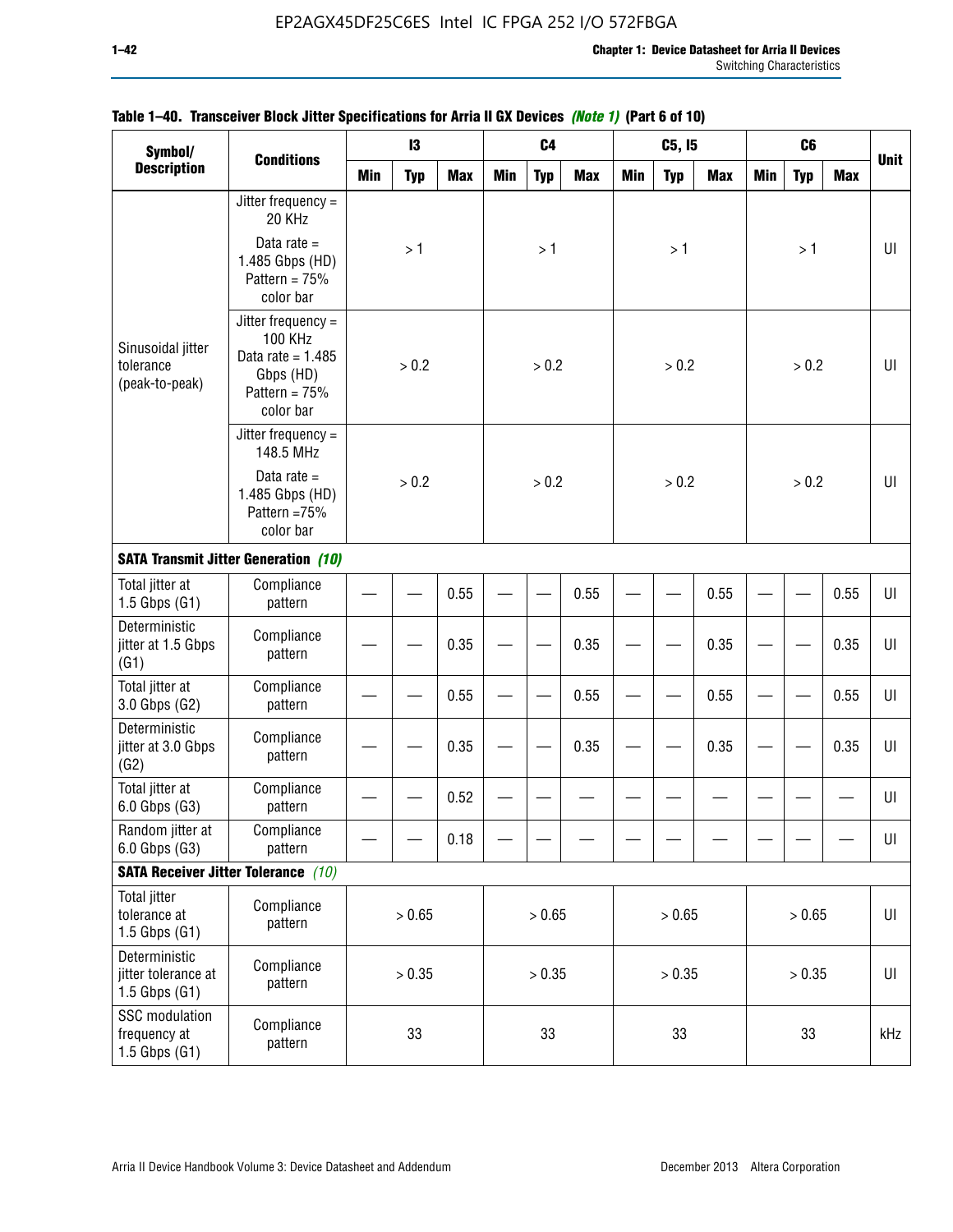| Symbol/                                                |                       |            | $\mathbf{I}3$ |            |            | C <sub>4</sub> |            |            | C5, I5     |            |            | C <sub>6</sub> |            |             |
|--------------------------------------------------------|-----------------------|------------|---------------|------------|------------|----------------|------------|------------|------------|------------|------------|----------------|------------|-------------|
| <b>Description</b>                                     | <b>Conditions</b>     | <b>Min</b> | <b>Typ</b>    | <b>Max</b> | <b>Min</b> | <b>Typ</b>     | <b>Max</b> | <b>Min</b> | <b>Typ</b> | <b>Max</b> | <b>Min</b> | <b>Typ</b>     | <b>Max</b> | <b>Unit</b> |
| SSC modulation<br>deviation at<br>$1.5$ Gbps $(G1)$    | Compliance<br>pattern |            | 5700          |            |            | 5700           |            |            | 5700       |            |            | 5700           |            | ppm         |
| RX differential<br>skew at 1.5 Gbps<br>(G1)            | Compliance<br>pattern |            | 80            |            |            | 80             |            |            | 80         |            |            | 80             |            | ps          |
| RX AC common<br>mode voltage at<br>$1.5$ Gbps $(G1)$   | Compliance<br>pattern |            | 150           |            |            | 150            |            |            | 150        |            |            | 150            |            | mV          |
| Total jitter<br>tolerance at<br>3.0 Gbps (G2)          | Compliance<br>pattern |            | > 0.65        |            |            | > 0.65         |            |            | > 0.65     |            |            | > 0.65         |            | UI          |
| Deterministic<br>jitter tolerance at<br>3.0 Gbps (G2)  | Compliance<br>pattern |            | > 0.35        |            |            | > 0.35         |            |            | > 0.35     |            |            | > 0.35         |            | UI          |
| <b>SSC</b> modulation<br>frequency at<br>3.0 Gbps (G2) | Compliance<br>pattern |            | 33            |            |            | 33             |            |            | 33         |            |            | 33             |            | kHz         |
| SSC modulation<br>deviation at<br>3.0 Gbps (G2)        | Compliance<br>pattern |            | 5700          |            |            | 5700           |            |            | 5700       |            |            | 5700           |            | ppm         |
| RX differential<br>skew at 3.0 Gbps<br>(G2)            | Compliance<br>pattern |            | 75            |            |            | 75             |            |            | 75         |            |            | 75             |            | ps          |
| RX AC common<br>mode voltage at<br>3.0 Gbps (G2)       | Compliance<br>pattern |            | 150           |            |            | 150            |            |            | 150        |            |            | 150            |            | mV          |
| <b>Total jitter</b><br>tolerance at<br>6.0 Gbps (G3)   | Compliance<br>pattern |            | > 0.60        |            |            | > 0.60         |            |            | > 0.60     |            |            | > 0.60         |            | U           |
| Random jitter<br>tolerance at<br>6.0 Gbps (G3)         | Compliance<br>pattern |            | > 0.18        |            |            | > 0.18         |            |            | > 0.18     |            |            | > 0.18         |            | UI          |
| <b>SSC</b> modulation<br>frequency at<br>6.0 Gbps (G3) | Compliance<br>pattern |            | 33            |            |            | 33             |            |            | 33         |            |            | 33             |            | kHz         |
| SSC modulation<br>deviation at<br>6.0 Gbps (G3)        | Compliance<br>pattern |            |               |            | 5700       |                |            | 5700       |            |            | 5700       |                | ppm        |             |
| RX differential<br>skew at 6.0 Gbps<br>(G3)            | Compliance<br>pattern |            | 30            |            |            | 30             |            |            | $30\,$     |            |            | 30             |            | ps          |
| RX AC common<br>mode voltage at<br>6.0 Gbps (G3)       | Compliance<br>pattern |            | 100           |            |            | 100            |            |            | 100        |            |            | 100            |            | mV          |

| Table 1–40. Transceiver Block Jitter Specifications for Arria II GX Devices <i>(Note 1)</i> (Part 7 of 10) |  |  |
|------------------------------------------------------------------------------------------------------------|--|--|
|                                                                                                            |  |  |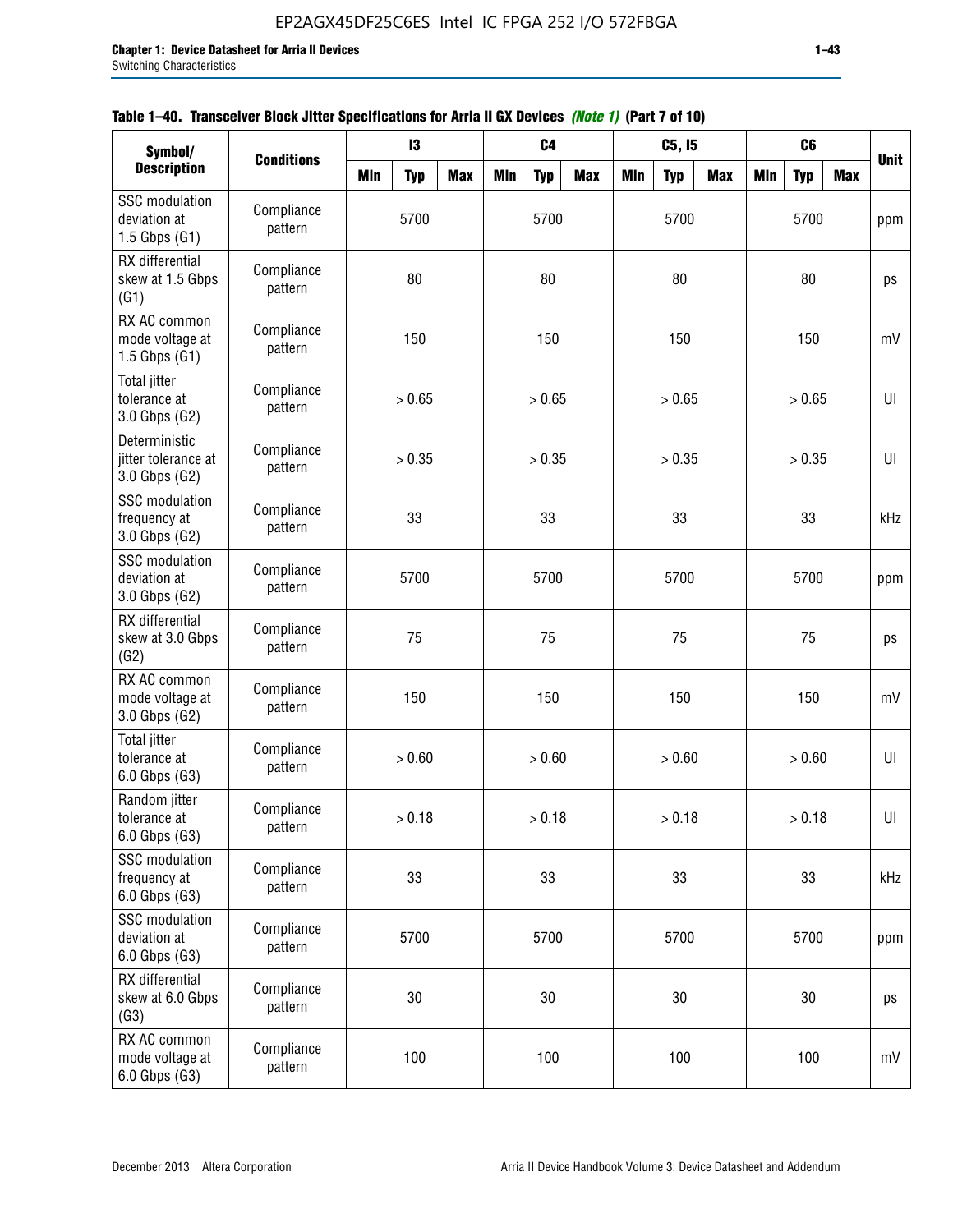| Symbol/                                                                |                                                          |            | 13         |            |        | C4         |            |            | C5, I5     |            |            | C <sub>6</sub> |            |             |
|------------------------------------------------------------------------|----------------------------------------------------------|------------|------------|------------|--------|------------|------------|------------|------------|------------|------------|----------------|------------|-------------|
| <b>Description</b>                                                     | <b>Conditions</b>                                        | <b>Min</b> | <b>Typ</b> | <b>Max</b> | Min    | <b>Typ</b> | <b>Max</b> | <b>Min</b> | <b>Typ</b> | <b>Max</b> | <b>Min</b> | <b>Typ</b>     | <b>Max</b> | <b>Unit</b> |
|                                                                        | <b>CPRI Transmit Jitter Generation</b> (11)              |            |            |            |        |            |            |            |            |            |            |                |            |             |
|                                                                        | E.6.HV, E.12.HV                                          |            |            | 0.27       |        |            |            |            |            |            |            |                |            |             |
|                                                                        | Pattern = CJPAT                                          |            |            | 9          |        |            | 0.279      |            |            | 0.279      |            |                | 0.279      | $U\vert$    |
| <b>Total jitter</b>                                                    | E.6.LV, E.12.LV,<br>E.24.LV, E.30.LV                     |            |            | 0.35       |        |            | 0.35       |            |            | 0.35       |            |                | 0.35       | UI          |
|                                                                        | Pattern = CJTPAT                                         |            |            |            |        |            |            |            |            |            |            |                |            |             |
|                                                                        | E.6.HV, E.12.HV                                          |            |            |            |        |            |            |            |            |            |            |                |            | U           |
|                                                                        | Pattern = CJPAT                                          |            |            | 0.14       |        |            | 0.14       |            |            | 0.14       |            |                | 0.14       |             |
| Deterministic<br>jitter                                                | E.6.LV, E.12.LV,<br>E.24.LV, E.30.LV                     |            |            | 0.17       |        |            | 0.17       |            |            | 0.17       |            |                | 0.17       | UI          |
|                                                                        | Pattern = CJTPAT                                         |            |            |            |        |            |            |            |            |            |            |                |            |             |
|                                                                        | <b>CPRI Receiver Jitter Tolerance (11)</b>               |            |            |            |        |            |            |            |            |            |            |                |            |             |
| <b>Total jitter</b>                                                    | E.6.HV, E.12.HV                                          |            | > 0.66     |            |        |            |            |            | > 0.66     |            |            | > 0.66         |            | UI          |
| tolerance                                                              | Pattern = CJPAT                                          |            |            |            |        | > 0.66     |            |            |            |            |            |                |            |             |
| Deterministic                                                          | E.6.HV, E.12.HV                                          |            | > 0.4      |            |        | > 0.4      |            |            | > 0.4      |            |            | > 0.4          |            | U           |
| jitter tolerance                                                       | Pattern = CJPAT                                          |            |            |            |        |            |            |            |            |            |            |                |            |             |
|                                                                        | E.6.LV, E.12.LV,<br>E.24.LV, E.30.LV                     | > 0.65     |            |            | > 0.65 |            |            | > 0.65     |            |            | > 0.65     |                | UI         |             |
| <b>Total jitter</b><br>tolerance                                       | Pattern = CJTPAT                                         |            |            |            |        |            |            |            |            |            |            |                |            |             |
|                                                                        | E.60.LV<br>Pattern = PRBS31                              |            | $> 0.6$    |            |        |            |            |            |            |            |            |                |            | UI          |
| Deterministic                                                          | E.6.LV, E.12.LV,<br>E.24.LV, E.30.LV<br>Pattern = CJTPAT |            | > 0.37     |            |        | > 0.37     |            |            | > 0.37     |            |            | > 0.37         |            | UI          |
| jitter tolerance                                                       | E.60.LV<br>Pattern = PRBS31                              |            | > 0.45     |            |        |            |            |            |            |            |            |                |            | UI          |
| Combined<br>deterministic and<br>random jitter<br>tolerance            | E.6.LV, E.12.LV,<br>E.24.LV, E.30.LV<br>Pattern = CJTPAT |            | > 0.55     |            |        | > 0.55     |            |            | > 0.55     |            |            | > 0.55         |            | UI          |
|                                                                        | <b>OBSAI Transmit Jitter Generation</b> (12)             |            |            |            |        |            |            |            |            |            |            |                |            |             |
| Total jitter at<br>768 Mbps,<br>1536 Mbps, and<br>3072 Mbps            | $REFCLK =$<br>153.6 MHz<br>Pattern = CJPAT               |            |            | 0.35       |        |            | 0.35       |            |            | 0.35       |            |                | 0.35       | UI          |
| Deterministic<br>jitter at<br>768 Mbps,<br>1536 Mbps, and<br>3072 Mbps | $REFCLK =$<br>153.6 MHz<br>Pattern = CJPAT               |            |            | 0.17       |        |            | 0.17       |            |            | 0.17       |            |                | 0.17       | UI          |

# **Table 1–40. Transceiver Block Jitter Specifications for Arria II GX Devices** *(Note 1)* **(Part 8 of 10)**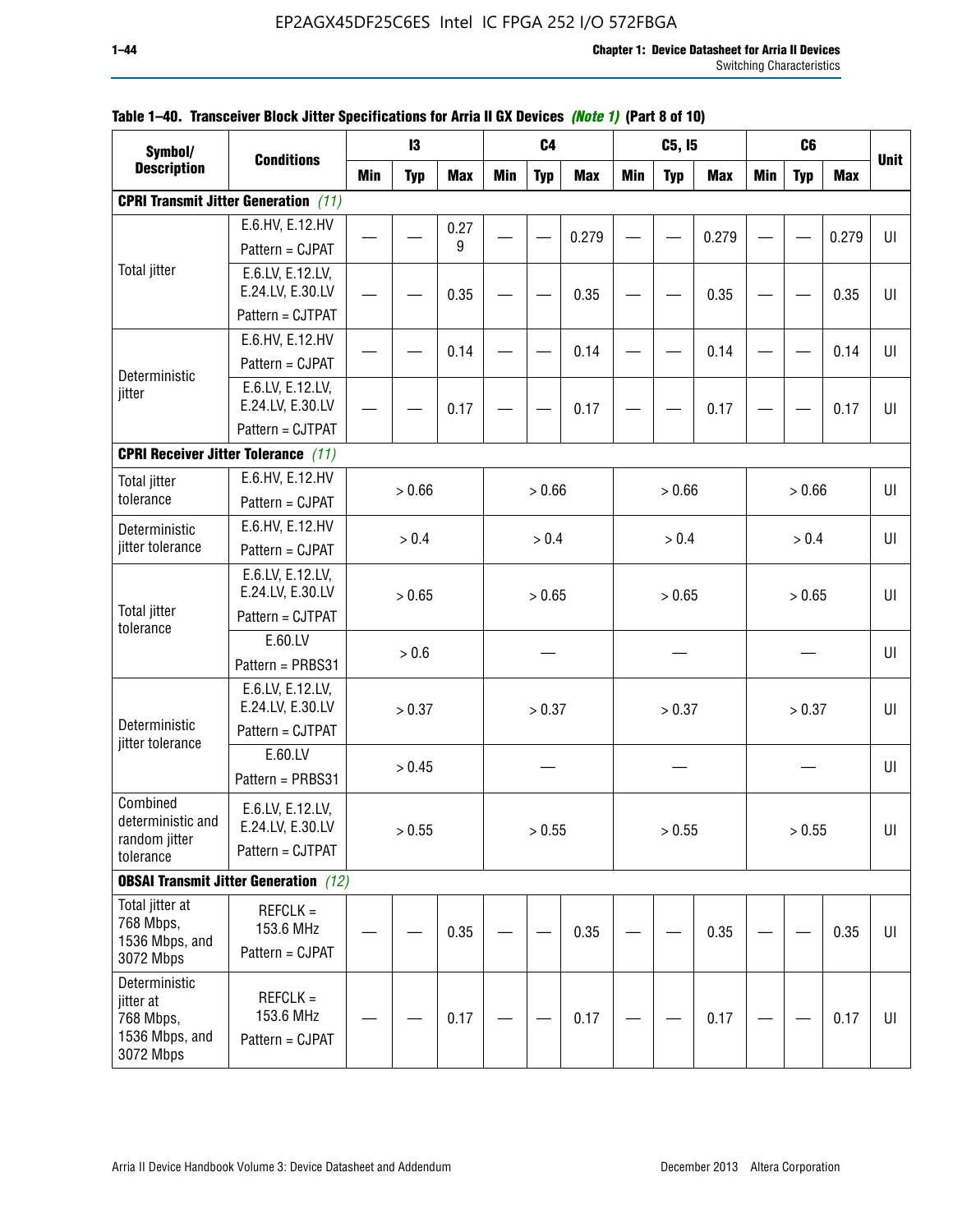# **Table 1–40. Transceiver Block Jitter Specifications for Arria II GX Devices** *(Note 1)* **(Part 9 of 10)**

| Symbol/                                                                                                    | <b>Conditions</b>                                     |            | 13         |            |     | C <sub>4</sub> |            |     | C5, I5     |            |     | C <sub>6</sub> |            |             |
|------------------------------------------------------------------------------------------------------------|-------------------------------------------------------|------------|------------|------------|-----|----------------|------------|-----|------------|------------|-----|----------------|------------|-------------|
| <b>Description</b>                                                                                         |                                                       | <b>Min</b> | <b>Typ</b> | <b>Max</b> | Min | <b>Typ</b>     | <b>Max</b> | Min | <b>Typ</b> | <b>Max</b> | Min | <b>Typ</b>     | <b>Max</b> | <b>Unit</b> |
|                                                                                                            | <b>OBSAI Receiver Jitter Tolerance</b> (12)           |            |            |            |     |                |            |     |            |            |     |                |            |             |
| Deterministic<br>jitter tolerance at<br>768 Mbps,<br>1536 Mbps, and<br>3072 Mbps                           | Pattern = CJPAT                                       |            | > 0.37     |            |     | > 0.37         |            |     | > 0.37     |            |     | > 0.37         |            | UI          |
| Combined<br>deterministic and<br>random jitter<br>tolerance at<br>768 Mbps,<br>1536 Mbps, and<br>3072 Mbps | Pattern = CJPAT                                       |            | > 0.55     |            |     | > 0.55         |            |     | > 0.55     |            |     | > 0.55         |            | UI          |
|                                                                                                            | Jitter frequency $=$<br>5.4 KHz                       |            | > 8.5      |            |     | > 8.5          |            |     | > 8.5      |            |     | > 8.5          |            | UI          |
| Sinusoidal jitter                                                                                          | Pattern = CJPAT                                       |            |            |            |     |                |            |     |            |            |     |                |            |             |
| tolerance at<br>768 Mbps                                                                                   | Jitter frequency $=$<br>460.8 KHz to 20<br><b>MHz</b> |            | > 0.1      |            |     | > 0.1          |            |     | > 0.1      |            |     | > 0.1          |            | UI          |
|                                                                                                            | Pattern = CJPAT                                       |            |            |            |     |                |            |     |            |            |     |                |            |             |
|                                                                                                            | Jitter frequency $=$<br>10.9 KHz                      |            | > 8.5      |            |     | > 8.5          |            |     | > 8.5      |            |     | > 8.5          |            | UI          |
| Sinusoidal jitter                                                                                          | Pattern = CJPAT                                       |            |            |            |     |                |            |     |            |            |     |                |            |             |
| tolerance at<br>1536 Mbps                                                                                  | Jitter frequency $=$<br>921.6 KHz to 20<br><b>MHz</b> |            | > 0.1      |            |     | > 0.1          |            |     | > 0.1      |            |     | > 0.1          |            | UI          |
|                                                                                                            | Pattern = CJPAT                                       |            |            |            |     |                |            |     |            |            |     |                |            |             |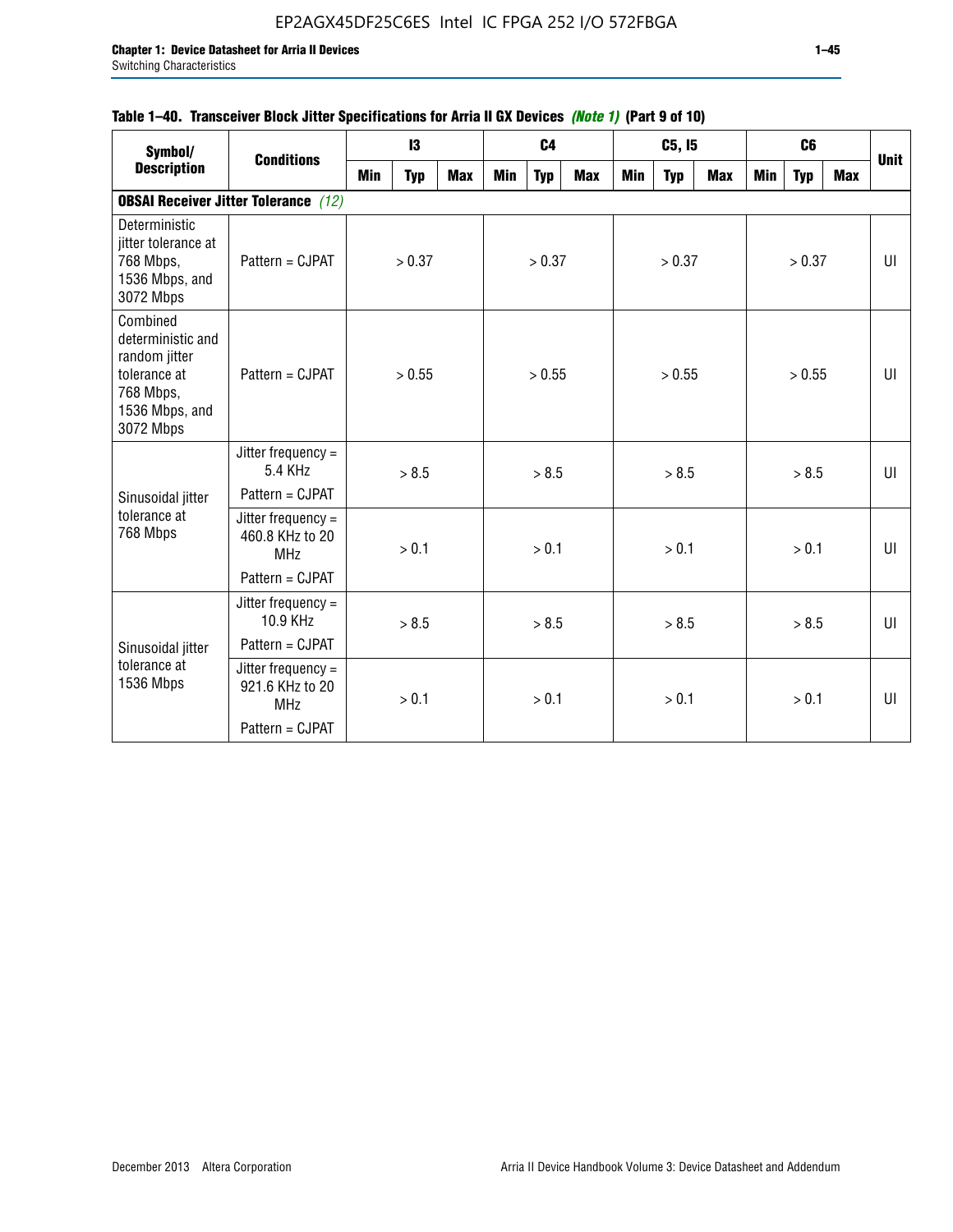| Symbol/                   | <b>Conditions</b>                                    | 13  |       | C4         |     | C5, I5     |            |            | C6         |     |     | <b>Unit</b> |     |    |
|---------------------------|------------------------------------------------------|-----|-------|------------|-----|------------|------------|------------|------------|-----|-----|-------------|-----|----|
| <b>Description</b>        |                                                      | Min | Typ   | <b>Max</b> | Min | <b>Typ</b> | <b>Max</b> | <b>Min</b> | <b>Typ</b> | Max | Min | <b>Typ</b>  | Max |    |
|                           | Jitter frequency =<br>21.8 KHz                       |     | > 8.5 |            |     | > 8.5      |            |            | > 8.5      |     |     | > 8.5       |     | UI |
| Sinusoidal jitter         | Pattern = CJPAT                                      |     |       |            |     |            |            |            |            |     |     |             |     |    |
| tolerance at<br>3072 Mbps | Jitter frequency =<br>1843.2 KHz to 20<br><b>MHz</b> |     | > 0.1 |            |     | > 0.1      |            |            | > 0.1      |     |     | > 0.1       |     | UI |
|                           | Pattern = CJPAT                                      |     |       |            |     |            |            |            |            |     |     |             |     |    |

### **Table 1–40. Transceiver Block Jitter Specifications for Arria II GX Devices** *(Note 1)* **(Part 10 of 10)**

**Notes to Table 1–40:**

(1) Dedicated refclk pins are used to drive the input reference clocks. The jitter numbers are valid for the stated conditions only.

(2) The jitter numbers for SONET/SDH are compliant to the GR-253-CORE Issue 3 Specification.

(3) The jitter numbers for XAUI are compliant to the IEEE802.3ae-2002 Specification.

(4) The jitter numbers for PCIe are compliant to the PCIe Base Specification 2.0.

(5) The jitter numbers for SRIO are compliant to the RapidIO Specification 1.3.

(6) The jitter numbers for GIGE are compliant to the IEEE802.3-2002 Specification.

(7) The jitter numbers for HiGig are compliant to the IEEE802.3ae-2002 Specification.

(8) The HD-SDI and 3G-SDI jitter numbers are compliant to the SMPTE292M and SMPTE424M Specifications.

(9) Arria II PCIe receivers are compliant to this specification provided the VTX\_CM-DC-ACTIVEIDLE-DELTA of the upstream transmitter is less than 50 mV.

(10) The jitter numbers for Serial Advanced Technology Attachment (SATA) are compliant to the Serial ATA Revision 3.0 Specification.

(11) The jitter numbers for Common Public Radio Interface (CPRI) are compliant to the CPRI Specification V3.0.

(12) The jitter numbers for Open Base Station Architecture Initiative (OBSAI) are compliant to the OBSAI RP3 Specification V4.1.

Table 1–41 lists the transceiver jitter specifications for all supported protocols for Arria II GZ devices.

### **Table 1–41. Transceiver Block Jitter Specifications for Arria II GZ Devices** *(Note 1)***,** *(2)* **(Part 1 of 7)**

| Symbol/                                         | <b>Conditions</b>             | $-C3$ and $-I3$ |            |      | $-C4$ and $-I4$ | <b>Unit</b> |            |    |
|-------------------------------------------------|-------------------------------|-----------------|------------|------|-----------------|-------------|------------|----|
| <b>Description</b>                              |                               | Min             | <b>Typ</b> | Max  | Min             | <b>Typ</b>  | <b>Max</b> |    |
| <b>SONET/SDH Transmit Jitter Generation (3)</b> |                               |                 |            |      |                 |             |            |    |
| Peak-to-peak jitter at<br>622.08 Mbps           | Pattern = $PRBS15$            |                 |            | 0.1  |                 |             | 0.1        | UI |
| RMS jitter at 622.08 Mbps                       | Pattern = $PRBS15$            |                 |            | 0.01 |                 |             | 0.01       | UI |
| Peak-to-peak jitter at 2488.32<br><b>Mbps</b>   | Pattern = $PRBS15$            |                 |            | 0.1  |                 |             | 0.1        | UI |
| RMS jitter at 2488.32 Mbps                      | Pattern = $PRBS15$            |                 |            | 0.01 |                 |             | 0.01       | UI |
| <b>SONET/SDH Receiver Jitter Tolerance (3)</b>  |                               |                 |            |      |                 |             |            |    |
|                                                 | Jitter frequency = $0.03$ KHz |                 | >15        |      | >15             |             |            | UI |
|                                                 | Pattern = $PRBS15$            |                 |            |      |                 |             |            |    |
| Jitter tolerance at 622.08 Mbps                 | Jitter frequency =<br>25 KHZ  |                 | > 1.5      |      | > 1.5           |             |            | UI |
|                                                 | Pattern = $PRBS15$            |                 |            |      |                 |             |            |    |
|                                                 | Jitter frequency = $250$ KHz  |                 | > 0.15     |      |                 | > 0.15      |            | UI |
|                                                 | Pattern = $PRBS15$            |                 |            |      |                 |             |            |    |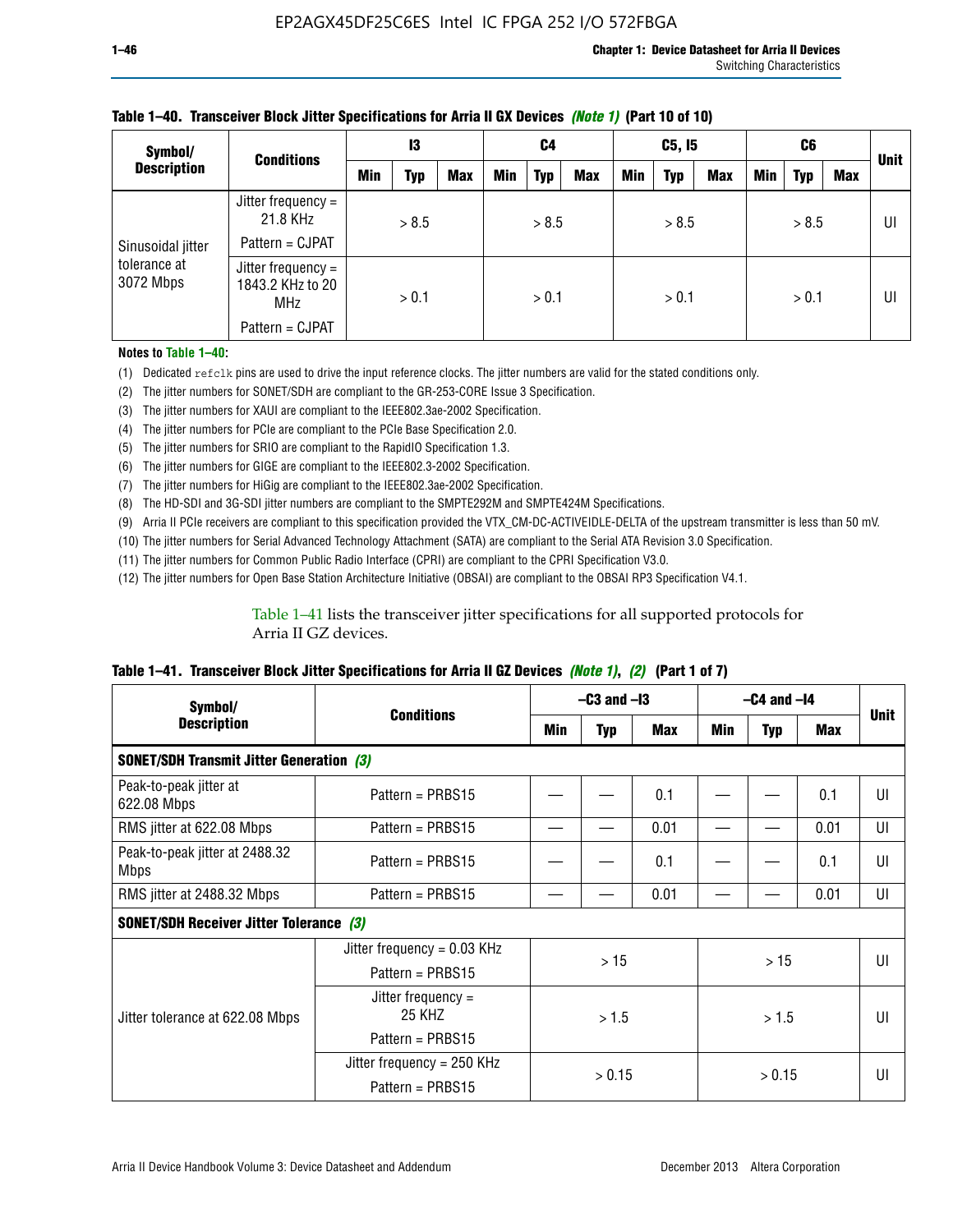| Symbol/                                           |                               |      | $-C3$ and $-I3$          |            |            | $-C4$ and $-I4$          |            |             |
|---------------------------------------------------|-------------------------------|------|--------------------------|------------|------------|--------------------------|------------|-------------|
| <b>Description</b>                                | <b>Conditions</b>             | Min  | <b>Typ</b>               | <b>Max</b> | <b>Min</b> | <b>Typ</b>               | <b>Max</b> | <b>Unit</b> |
|                                                   | Jitter frequency = $0.06$ KHz |      |                          |            |            |                          |            |             |
|                                                   | Pattern = PRBS15              |      | $>15$                    |            |            | $>15$                    |            | UI          |
|                                                   | Jitter frequency = 100 KHZ    |      |                          |            |            |                          |            |             |
|                                                   | Pattern = PRBS15              |      | > 1.5                    |            |            | > 1.5                    |            | UI          |
| Jitter tolerance at 2488.32 Mbps                  | Jitter frequency =<br>1 MHz   |      | > 0.15                   |            |            | > 0.15                   |            |             |
|                                                   | Pattern = PRBS15              |      |                          |            |            |                          |            |             |
|                                                   | Jitter frequency = 10 MHz     |      | > 0.15                   |            |            | UI                       |            |             |
|                                                   | Pattern = PRBS15              |      |                          |            |            | > 0.15                   |            |             |
| Fibre Channel Transmit Jitter Generation (4), (5) |                               |      |                          |            |            |                          |            |             |
| Total jitter FC-1                                 | Pattern = CRPAT               |      | $\overline{\phantom{0}}$ | 0.23       |            | $\overline{\phantom{0}}$ | 0.23       | UI          |
| Deterministic jitter FC-1                         | Pattern = CRPAT               |      |                          | 0.11       |            |                          | 0.11       | UI          |
| Total jitter FC-2                                 | Pattern = CRPAT               |      |                          | 0.33       |            |                          | 0.33       | UI          |
| Deterministic jitter FC-2                         | Pattern = CRPAT               |      |                          | 0.2        |            |                          | 0.2        | UI          |
| Total jitter FC-4                                 | Pattern = CRPAT               |      |                          | 0.52       |            |                          | 0.52       | UI          |
| Deterministic jitter FC-4                         | Pattern = CRPAT               | 0.33 |                          |            |            | 0.33                     | UI         |             |
| Fibre Channel Receiver Jitter Tolerance (4), (6)  |                               |      |                          |            |            |                          |            |             |
| Deterministic jitter FC-1                         | Pattern = CJTPAT              |      | > 0.37                   |            |            | > 0.37                   |            | UI          |
| Random jitter<br>$FC-1$                           | Pattern = CJTPAT              |      | > 0.31                   |            | > 0.31     |                          |            | UI          |
| Sinusoidal jitter FC-1                            | Fc/25000                      |      | > 1.5                    |            | > 1.5      |                          |            | UI          |
|                                                   | Fc/1667                       |      | > 0.1                    |            |            | > 0.1                    |            | UI          |
| Deterministic jitter FC-2                         | Pattern = CJTPAT              |      | > 0.33                   |            |            | > 0.33                   |            | UI          |
| Random jitter<br>$FC-2$                           | Pattern = CJTPAT              |      | > 0.29                   |            |            | > 0.29                   |            | UI          |
| Sinusoidal jitter FC-2                            | Fc/25000                      |      | > 1.5                    |            |            | > 1.5                    |            | UI          |
|                                                   | Fc/1667                       |      | > 0.1                    |            |            | > 0.1                    |            | $\sf{UI}$   |
| Deterministic jitter FC-4                         | Pattern = CJTPAT              |      | > 0.33                   |            |            | > 0.33                   |            | UI          |
| Random jitter FC-4                                | Pattern = CJTPAT              |      | > 0.29                   |            |            | > 0.29                   |            | UI          |
| Sinusoidal jitter FC-4                            | Fc/25000                      |      | > 1.5                    |            |            | > 1.5                    |            | UI          |
|                                                   | Fc/1667                       |      | > 0.1                    |            |            | > 0.1                    |            | UI          |
| XAUI Transmit Jitter Generation (7)               |                               |      |                          |            |            |                          |            |             |
| Total jitter at 3.125 Gbps                        | Pattern = CJPAT               |      |                          | 0.3        |            |                          | 0.3        | UI          |
| Deterministic jitter at<br>3.125 Gbps             | Pattern = CJPAT               |      |                          | 0.17       |            |                          | 0.17       | UI          |
| XAUI Receiver Jitter Tolerance (7)                |                               |      |                          |            |            |                          |            |             |
| <b>Total jitter</b>                               |                               |      | > 0.65                   |            |            | > 0.65                   |            | UI          |
| Deterministic jitter                              |                               |      | > 0.37                   |            |            | > 0.37                   |            | UI          |

# **Table 1–41. Transceiver Block Jitter Specifications for Arria II GZ Devices** *(Note 1)***,** *(2)* **(Part 2 of 7)**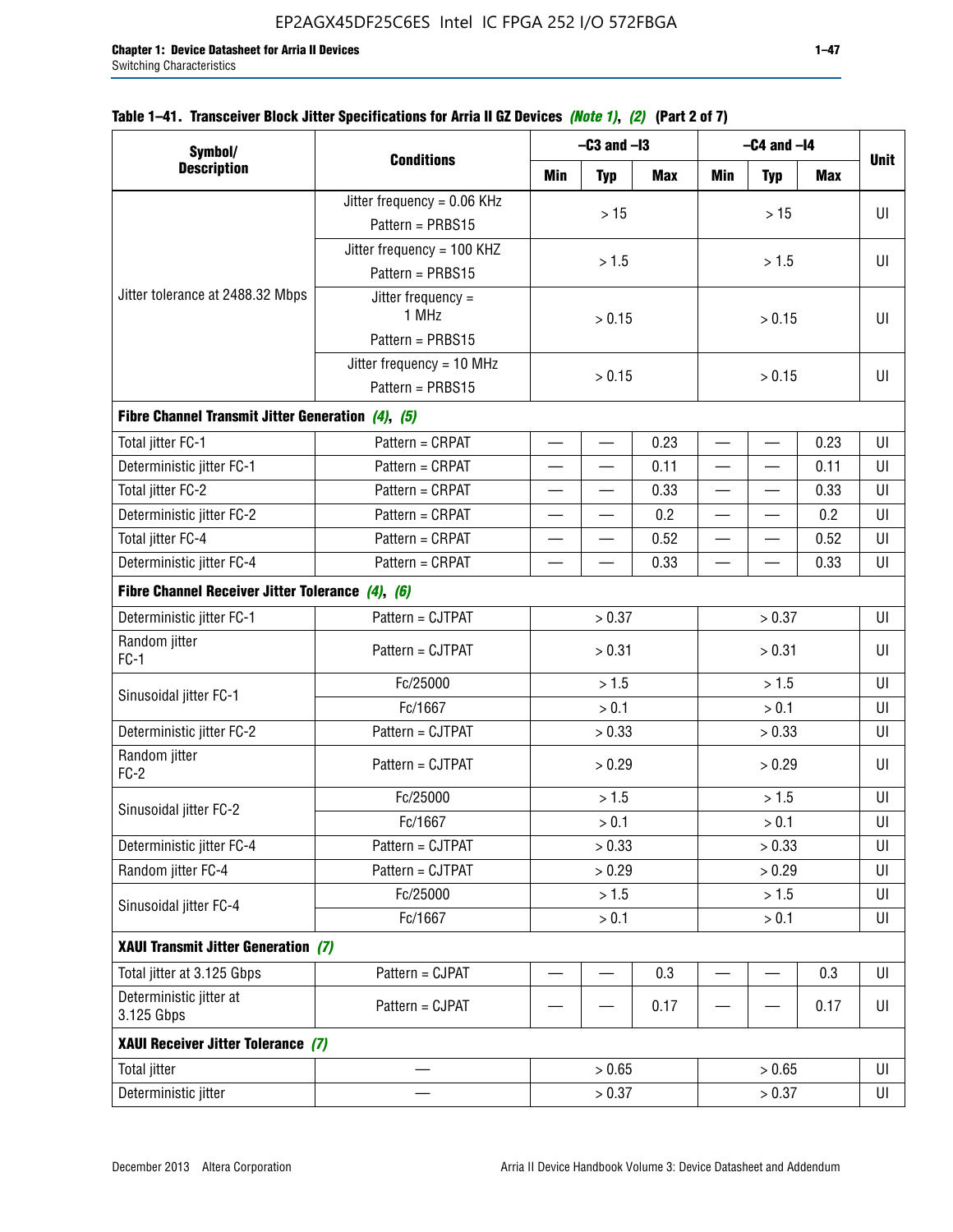| Symbol/                                                                  |                                                                                           |       | $-C3$ and $-I3$ |            |            | $-C4$ and $-I4$ |       |             |
|--------------------------------------------------------------------------|-------------------------------------------------------------------------------------------|-------|-----------------|------------|------------|-----------------|-------|-------------|
| <b>Description</b>                                                       | <b>Conditions</b>                                                                         | Min   | <b>Typ</b>      | <b>Max</b> | <b>Min</b> | <b>Typ</b>      | Max   | <b>Unit</b> |
| Peak-to-peak jitter                                                      | Jitter frequency = 22.1 KHz                                                               |       | > 8.5           |            |            | > 8.5           |       | UI          |
| Peak-to-peak jitter                                                      | Jitter frequency =<br>1.875 MHz                                                           |       | > 0.1           |            |            | > 0.1           |       | UI          |
| Peak-to-peak jitter                                                      | Jitter frequency = $20$ MHz                                                               | > 0.1 |                 |            | > 0.1      |                 |       | UI          |
| <b>PCIe Transmit Jitter Generation (8)</b>                               |                                                                                           |       |                 |            |            |                 |       |             |
| Total jitter at 2.5 Gbps (Gen1)-<br>x1, x4, and x8                       | Compliance pattern                                                                        |       |                 | 0.25       |            |                 | 0.25  | UI          |
| Total jitter at 5 Gbps (Gen2)-<br>x1, x4, and x8                         | Compliance pattern                                                                        |       |                 | 0.25       |            |                 |       | UI          |
| PCIe Receiver Jitter Tolerance (8)                                       |                                                                                           |       |                 |            |            |                 |       |             |
| Total jitter at 2.5 Gbps (Gen1)                                          | Compliance pattern                                                                        |       | > 0.6           |            |            | > 0.6           |       | UI          |
| Total jitter at 5 Gbps (Gen2)                                            | Compliance pattern                                                                        |       | Not supported   |            |            | Not supported   |       | UI          |
| PCIe (Gen 1) Electrical Idle Detect Threshold                            |                                                                                           |       |                 |            |            |                 |       |             |
| $V_{\text{RX-IDLE-DEFp-p}}(9)$                                           | Compliance pattern                                                                        | 65    |                 | 175        | 65         |                 | 175   | UI          |
| <b>SRIO Transmit Jitter Generation (10)</b>                              |                                                                                           |       |                 |            |            |                 |       |             |
| Deterministic jitter                                                     | Data rate = 1.25, 2.5, 3.125 Gbps                                                         |       |                 |            |            |                 |       | UI          |
| (peak-to-peak)                                                           | Pattern = CJPAT                                                                           |       |                 | 0.17       |            |                 | 0.17  |             |
| Total jitter (peak-to-peak)                                              | Data rate = $1.25$ , 2.5, 3.125 Gbps<br>Pattern = CJPAT                                   |       |                 | 0.35       |            |                 | 0.35  | UI          |
| <b>SRIO Receiver Jitter Tolerance (10)</b>                               |                                                                                           |       |                 |            |            |                 |       |             |
| Deterministic jitter tolerance<br>(peak-to-peak)                         | Data rate = $1.25$ , 2.5, 3.125 Gbps<br>Pattern = CJPAT                                   |       | > 0.37          |            |            | > 0.37          |       | UI          |
| Combined deterministic and<br>random jitter tolerance (peak-to-<br>peak) | Data rate = $1.25$ , 2.5, 3.125 Gbps<br>Pattern = CJPAT                                   |       | > 0.55          |            |            | > 0.55          |       | UI          |
|                                                                          | Jitter frequency = $22.1$ KHz<br>Data rate = 1.25, 2.5, 3.125 Gbps<br>Pattern = CJPAT     |       | > 8.5           |            |            | > 8.5           |       | U           |
| Sinusoidal jitter tolerance (peak-<br>to-peak)                           | Jitter frequency = $1.875$ MHz<br>Data rate = $1.25$ , 2.5, 3.125 Gbps<br>Pattern = CJPAT |       | > 0.1           |            |            | > 0.1           |       | UI          |
|                                                                          | Jitter frequency = $20$ MHz<br>Data rate = 1.25, 2.5, 3.125 Gbps<br>Pattern = CJPAT       | > 0.1 |                 |            | > 0.1      |                 |       | UI          |
| <b>GIGE Transmit Jitter Generation (11)</b>                              |                                                                                           |       |                 |            |            |                 |       |             |
| Deterministic jitter<br>(peak-to-peak)                                   | Pattern = CRPAT                                                                           |       |                 | 0.14       |            |                 | 0.14  | UI          |
| Total jitter (peak-to-peak)                                              | Pattern = CRPAT                                                                           |       |                 | 0.279      |            |                 | 0.279 | UI          |

# **Table 1–41. Transceiver Block Jitter Specifications for Arria II GZ Devices** *(Note 1)***,** *(2)* **(Part 3 of 7)**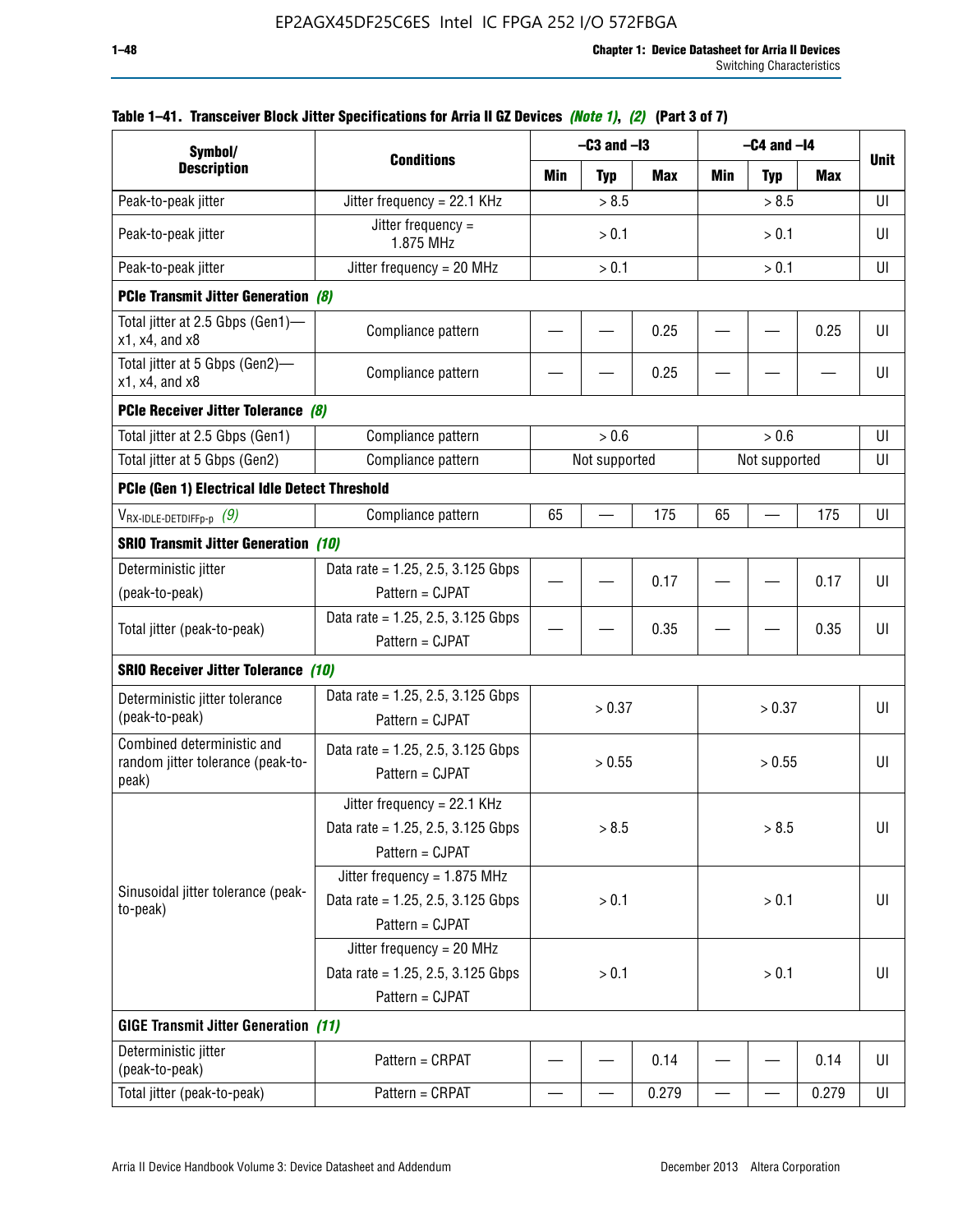| Symbol/                                                                  |                                                                             |         | $-C3$ and $-I3$ |      |        | $-C4$ and $-I4$ |            |             |
|--------------------------------------------------------------------------|-----------------------------------------------------------------------------|---------|-----------------|------|--------|-----------------|------------|-------------|
| <b>Description</b>                                                       | <b>Conditions</b>                                                           | Min     | <b>Typ</b>      | Max  | Min    | <b>Typ</b>      | <b>Max</b> | <b>Unit</b> |
| <b>GIGE Receiver Jitter Tolerance (11)</b>                               |                                                                             |         |                 |      |        |                 |            |             |
| Deterministic jitter tolerance<br>(peak-to-peak)                         | Pattern = CJPAT                                                             |         | > 0.4           |      |        | > 0.4           |            | UI          |
| Combined deterministic and<br>random jitter tolerance (peak-to-<br>peak) | Pattern = CJPAT                                                             | > 0.66  |                 |      | > 0.66 |                 |            | UI          |
| <b>HiGig Transmit Jitter Generation</b>                                  |                                                                             |         |                 |      |        |                 |            |             |
| Deterministic jitter<br>(peak-to-peak)                                   | Data rate = $3.75$ Gbps<br>Pattern = CJPAT                                  |         |                 | 0.17 |        |                 |            | UI          |
| Total jitter (peak-to-peak)                                              | Data rate = $3.75$ Gbps<br>Pattern = CJPAT                                  |         |                 | 0.35 |        |                 |            | UI          |
| <b>HiGig Receiver Jitter Tolerance</b>                                   |                                                                             |         |                 |      |        |                 |            |             |
| Deterministic jitter tolerance<br>(peak-to-peak)                         | Data rate = $3.75$ Gbps<br>Pattern = CJPAT                                  | > 0.37  |                 |      |        |                 |            | UI          |
| Combined deterministic and<br>random jitter tolerance (peak-to-<br>peak) | Data rate $= 3.75$ Gbps<br>Pattern = CJPAT                                  | > 0.65  |                 |      |        |                 |            | UI          |
|                                                                          | Jitter frequency = $22.1$ KHz<br>Data rate = $3.75$ Gbps<br>Pattern = CJPAT | > 8.5   |                 |      |        |                 | UI         |             |
| Sinusoidal jitter tolerance (peak-<br>to-peak)                           | Jitter frequency = 22.1 KHz<br>Data rate $= 3.75$ Gbps<br>Pattern = CJPAT   |         | > 0.1           |      |        |                 |            | UI          |
|                                                                          | Jitter frequency = 22.1 KHz<br>Data rate = $3.75$ Gbps<br>Pattern = CJPAT   |         | > 0.1           |      |        |                 |            | UI          |
| (OIF) CEI Transmitter Jitter Generation                                  |                                                                             |         |                 |      |        |                 |            |             |
| Total jitter (peak-to-peak)                                              | Data rate = $6.375$ Gbps<br>Pattern = PRBS15 BER = $10^{-12}$               |         |                 | 0.3  |        |                 | 0.3        | UI          |
| (OIF) CEI Receiver Jitter Tolerance                                      |                                                                             |         |                 |      |        |                 |            |             |
| Deterministic jitter tolerance<br>(peak-to-peak)                         | Data rate = $6.375$ Gbps<br>Pattern = PRBS31 BER = $10^{-12}$               | > 0.675 |                 |      |        |                 | UI         |             |
| Combined deterministic and<br>random jitter tolerance (peak-to-<br>peak) | Data rate = $6.375$ Gbps<br>Pattern = PRBS31 BER = $10^{-12}$               |         | > 0.988         |      |        |                 |            | UI          |

# **Table 1–41. Transceiver Block Jitter Specifications for Arria II GZ Devices** *(Note 1)***,** *(2)* **(Part 4 of 7)**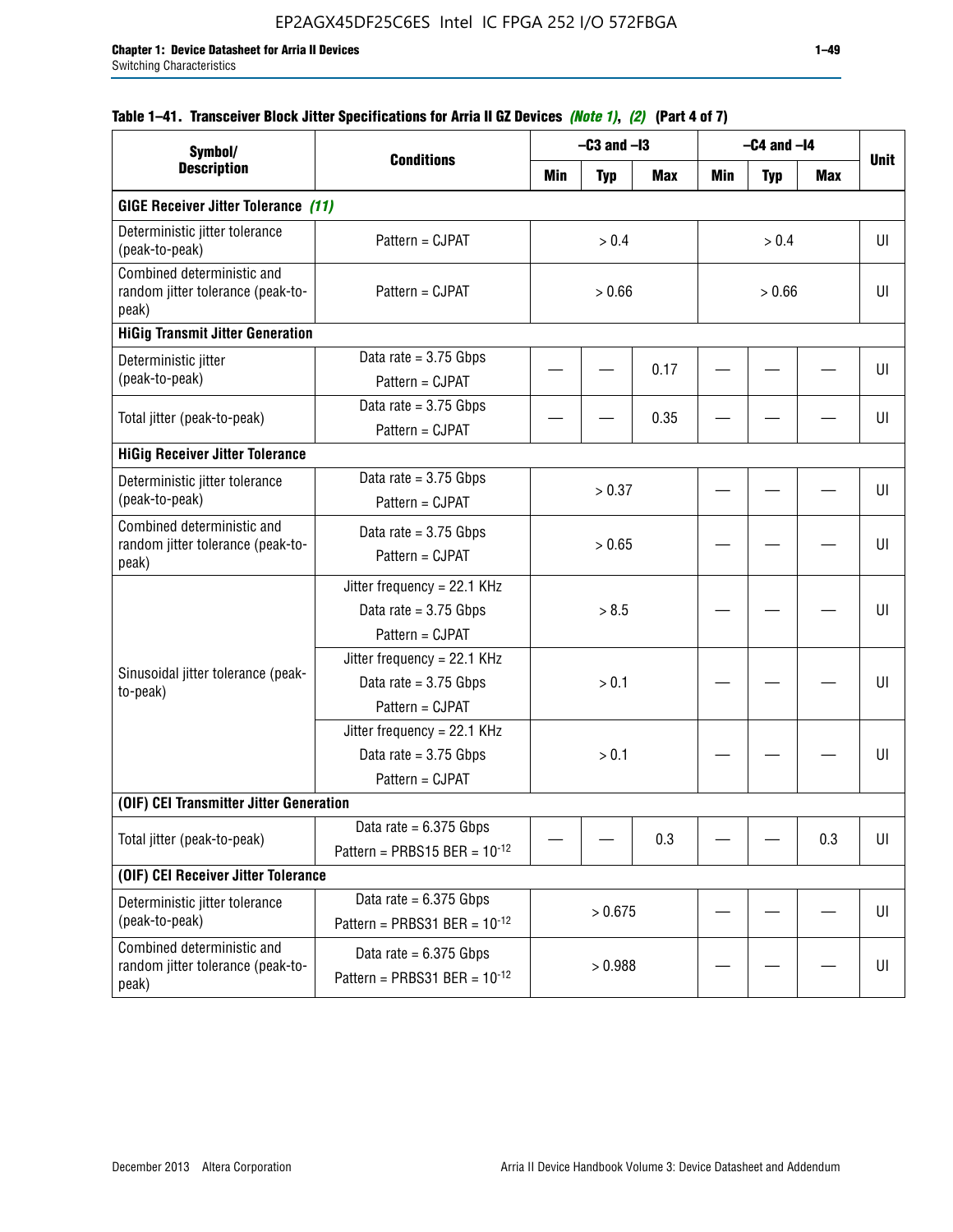| Symbol/                                                                                                                                                                                                                                                                                                                                                                                                                                                                                                                                                                                                                                       |                                                                        |                          | $-C3$ and $-I3$ |            |                          | $-C4$ and $-I4$          |            |             |
|-----------------------------------------------------------------------------------------------------------------------------------------------------------------------------------------------------------------------------------------------------------------------------------------------------------------------------------------------------------------------------------------------------------------------------------------------------------------------------------------------------------------------------------------------------------------------------------------------------------------------------------------------|------------------------------------------------------------------------|--------------------------|-----------------|------------|--------------------------|--------------------------|------------|-------------|
| <b>Description</b>                                                                                                                                                                                                                                                                                                                                                                                                                                                                                                                                                                                                                            | <b>Conditions</b>                                                      | Min                      | <b>Typ</b>      | <b>Max</b> | Min                      | <b>Typ</b>               | <b>Max</b> | <b>Unit</b> |
|                                                                                                                                                                                                                                                                                                                                                                                                                                                                                                                                                                                                                                               | Jitter Frequency = 38.2 KHz                                            |                          |                 |            |                          |                          |            |             |
|                                                                                                                                                                                                                                                                                                                                                                                                                                                                                                                                                                                                                                               | Data rate = $6.375$ Gbps                                               |                          | > 0.5           |            |                          |                          |            | UI          |
|                                                                                                                                                                                                                                                                                                                                                                                                                                                                                                                                                                                                                                               | Pattern = PRBS31 BER = $10^{-12}$                                      |                          |                 |            |                          |                          |            |             |
|                                                                                                                                                                                                                                                                                                                                                                                                                                                                                                                                                                                                                                               | Jitter Frequency = 3.82 MHz                                            |                          |                 |            |                          |                          |            |             |
|                                                                                                                                                                                                                                                                                                                                                                                                                                                                                                                                                                                                                                               | Data rate = $6.375$ Gbps                                               |                          | > 0.05          |            |                          |                          |            | UI          |
|                                                                                                                                                                                                                                                                                                                                                                                                                                                                                                                                                                                                                                               | Pattern = PRBS31 BER = $10^{-12}$                                      |                          |                 |            |                          |                          |            |             |
|                                                                                                                                                                                                                                                                                                                                                                                                                                                                                                                                                                                                                                               | Jitter Frequency = 20 MHz                                              |                          |                 |            |                          |                          |            |             |
|                                                                                                                                                                                                                                                                                                                                                                                                                                                                                                                                                                                                                                               | Data rate = $6.375$ Gbps                                               |                          | > 0.05          |            |                          |                          |            | UI          |
|                                                                                                                                                                                                                                                                                                                                                                                                                                                                                                                                                                                                                                               | Pattern = PRBS31 BER = $10^{-12}$                                      |                          |                 |            |                          |                          |            |             |
|                                                                                                                                                                                                                                                                                                                                                                                                                                                                                                                                                                                                                                               |                                                                        |                          |                 |            |                          |                          |            |             |
|                                                                                                                                                                                                                                                                                                                                                                                                                                                                                                                                                                                                                                               | Data rate = $1.485$ Gbps (HD)                                          |                          |                 |            |                          |                          |            |             |
|                                                                                                                                                                                                                                                                                                                                                                                                                                                                                                                                                                                                                                               | Pattern = color bar Low-frequency<br>$roll-off = 100 KHz$              | 0.2                      |                 |            | 0.2                      |                          |            | UI          |
| (peak-to-peak)                                                                                                                                                                                                                                                                                                                                                                                                                                                                                                                                                                                                                                | Data rate = 2.97 Gbps (3G) Pattern                                     |                          |                 |            |                          |                          |            |             |
|                                                                                                                                                                                                                                                                                                                                                                                                                                                                                                                                                                                                                                               | = color bar Low-frequency roll-off<br>$= 100$ KHz                      | 0.3                      |                 |            | 0.3                      |                          |            | UI          |
|                                                                                                                                                                                                                                                                                                                                                                                                                                                                                                                                                                                                                                               |                                                                        |                          |                 |            |                          |                          |            |             |
|                                                                                                                                                                                                                                                                                                                                                                                                                                                                                                                                                                                                                                               | Jitter frequency = 15 KHz                                              |                          |                 |            |                          |                          |            |             |
|                                                                                                                                                                                                                                                                                                                                                                                                                                                                                                                                                                                                                                               | Data rate = 2.97 Gbps (3G) Pattern<br>= single line scramble color bar | >2                       |                 |            | >2                       |                          | UI         |             |
|                                                                                                                                                                                                                                                                                                                                                                                                                                                                                                                                                                                                                                               | Jitter frequency = 100 KHz                                             |                          |                 |            |                          |                          |            |             |
|                                                                                                                                                                                                                                                                                                                                                                                                                                                                                                                                                                                                                                               | Data rate = 2.97 Gbps (3G) Pattern<br>= single line scramble color bar |                          | > 0.3           |            | > 0.3                    |                          |            | UI          |
|                                                                                                                                                                                                                                                                                                                                                                                                                                                                                                                                                                                                                                               | Jitter frequency = 148.5 MHz                                           |                          |                 |            |                          |                          |            |             |
| Sinusoidal jitter tolerance (peak-<br>to-peak)<br><b>SDI Transmitter Jitter Generation (12)</b><br>Alignment jitter<br><b>SDI Receiver Jitter Tolerance (12)</b><br>Sinusoidal jitter tolerance (peak-<br>to-peak)<br>Jitter frequency = $20$ KHz<br>pattern = $75%$ color bar<br>Jitter frequency = 100 KHz<br>Sinusoidal jitter tolerance (peak-<br>to-peak)<br>Pattern = $75%$ color bar<br>Pattern = $75%$ color bar<br><b>SAS Transmit Jitter Generation</b> (13)<br>Total jitter at 1.5 Gbps (G1)<br>Pattern = CJPAT<br>Deterministic jitter at 1.5 Gbps<br>Pattern = CJPAT<br>(G1)<br>Total jitter at 3.0 Gbps (G2)<br>Pattern = CJPAT | Data rate = 2.97 Gbps (3G) Pattern<br>= single line scramble color bar |                          | > 0.3           |            |                          | > 0.3                    |            | UI          |
|                                                                                                                                                                                                                                                                                                                                                                                                                                                                                                                                                                                                                                               |                                                                        |                          |                 |            |                          |                          |            |             |
|                                                                                                                                                                                                                                                                                                                                                                                                                                                                                                                                                                                                                                               | Data rate = $1.485$ Gbps (HD)                                          |                          | >1              |            |                          | >1                       |            | UI          |
|                                                                                                                                                                                                                                                                                                                                                                                                                                                                                                                                                                                                                                               |                                                                        |                          |                 |            |                          |                          |            |             |
|                                                                                                                                                                                                                                                                                                                                                                                                                                                                                                                                                                                                                                               | Data rate = $1.485$ Gbps (HD)                                          |                          | > 0.2           |            |                          | > 0.2                    |            | UI          |
|                                                                                                                                                                                                                                                                                                                                                                                                                                                                                                                                                                                                                                               | Jitter frequency = $148.5$ MHz                                         |                          |                 |            |                          |                          |            |             |
|                                                                                                                                                                                                                                                                                                                                                                                                                                                                                                                                                                                                                                               | Data rate = $1.485$ Gbps (HD)                                          | > 0.2                    |                 | > 0.2      |                          |                          | UI         |             |
|                                                                                                                                                                                                                                                                                                                                                                                                                                                                                                                                                                                                                                               |                                                                        |                          |                 |            |                          |                          |            |             |
|                                                                                                                                                                                                                                                                                                                                                                                                                                                                                                                                                                                                                                               |                                                                        |                          |                 | 0.55       |                          | $\overline{\phantom{0}}$ | 0.55       | UI          |
|                                                                                                                                                                                                                                                                                                                                                                                                                                                                                                                                                                                                                                               |                                                                        |                          |                 | 0.35       |                          |                          | 0.35       | UI          |
|                                                                                                                                                                                                                                                                                                                                                                                                                                                                                                                                                                                                                                               |                                                                        | $\overline{\phantom{0}}$ |                 | 0.55       | $\overline{\phantom{0}}$ | $\overline{\phantom{0}}$ | 0.55       | UI          |

# **Table 1–41. Transceiver Block Jitter Specifications for Arria II GZ Devices** *(Note 1)***,** *(2)* **(Part 5 of 7)**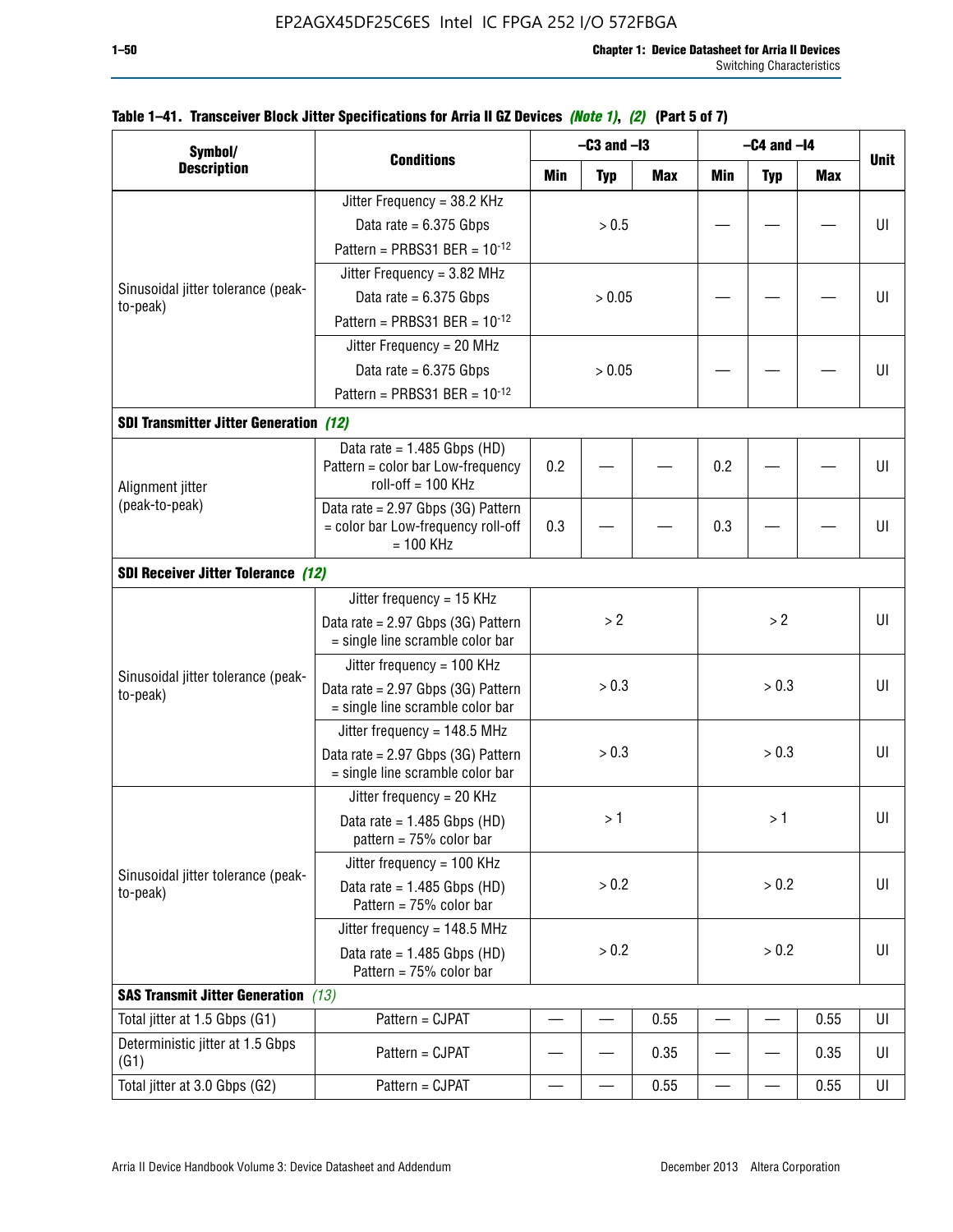| Symbol/                                                       |                                                                               |                          | $-C3$ and $-I3$          |            |                          | $-C4$ and $-I4$          |       |             |
|---------------------------------------------------------------|-------------------------------------------------------------------------------|--------------------------|--------------------------|------------|--------------------------|--------------------------|-------|-------------|
| <b>Description</b>                                            | <b>Conditions</b>                                                             | <b>Min</b>               | <b>Typ</b>               | <b>Max</b> | Min                      | <b>Typ</b>               | Max   | <b>Unit</b> |
| Deterministic jitter at 3.0 Gbps<br>(G2)                      | Pattern = CJPAT                                                               |                          |                          | 0.35       |                          |                          | 0.35  | UI          |
| Total jitter at 6.0 Gbps (G3)                                 | Pattern = CJPAT                                                               | $\overline{\phantom{0}}$ | $\overline{\phantom{0}}$ | 0.25       | $\overline{\phantom{0}}$ | $\overline{\phantom{0}}$ | 0.25  | UI          |
| Random jitter at 6.0 Gbps (G3)                                | Pattern = CJPAT                                                               |                          |                          | 0.15       |                          |                          | 0.15  | UI          |
| <b>SAS Receiver Jitter Tolerance (13)</b>                     |                                                                               |                          |                          |            |                          |                          |       |             |
| Total jitter tolerance at 1.5 Gbps<br>(G1)                    | Pattern = CJPAT                                                               |                          |                          | 0.65       |                          |                          | 0.65  | UI          |
| Deterministic jitter tolerance at<br>$1.5$ Gbps $(G1)$        | Pattern = CJPAT                                                               |                          |                          | 0.35       |                          |                          | 0.35  | UI          |
| Sinusoidal jitter tolerance at 1.5<br>Gbps (G1)               | Jitter frequency = 900 KHz to 5<br><b>MHz</b><br>Pattern = CJTPAT BER = 1E-12 |                          | > 0.1                    |            |                          | > 0.1                    |       | UI          |
| <b>CPRI Transmit Jitter Generation</b> (14)                   |                                                                               |                          |                          |            |                          |                          |       |             |
|                                                               | E.6.HV, E.12.HV<br>Pattern = CJPAT                                            |                          |                          | 0.279      |                          |                          | 0.279 | UI          |
| <b>Total jitter</b>                                           | E.6.LV, E.12.LV, E.24.LV, E.30.LV<br>Pattern = CJPAT                          |                          |                          | 0.35       |                          |                          | 0.35  | UI          |
|                                                               | E.6.HV, E.12.HV<br>Pattern = CJPAT                                            |                          |                          | 0.14       |                          |                          | 0.14  | UI          |
| Deterministic jitter                                          | E.6.LV, E.12.LV, E.24.LV, E.30.LV<br>Pattern = CJPAT                          |                          |                          | 0.17       |                          |                          | 0.17  | UI          |
| <b>CPRI Receiver Jitter Tolerance</b> (14)                    |                                                                               |                          |                          |            |                          |                          |       |             |
| Total jitter tolerance                                        | E.6.HV, E.12.HV<br>Pattern = CJPAT                                            |                          | > 0.66                   |            |                          | > 0.66                   |       | UI          |
| Deterministic jitter tolerance                                | E.6.HV, E.12.HV<br>Pattern = CJPAT                                            |                          | > 0.4                    |            |                          | > 0.4                    |       | UI          |
| Total jitter tolerance                                        | E.6.LV, E.12.LV, E.24.LV, E.30.LV<br>Pattern = CJPAT                          |                          | > 0.65                   |            |                          | > 0.65                   |       | UI          |
| Deterministic jitter tolerance                                | E.6.LV, E.12.LV, E.24.LV, E.30.LV<br>Pattern = CJPAT                          |                          | > 0.37                   |            |                          | > 0.37                   |       | UI          |
| Combined deterministic and<br>random jitter tolerance         | E.6.LV, E.12.LV, E.24.LV, E.30.LV<br>Pattern = CJPAT                          | > 0.55<br>> 0.55         |                          |            | U                        |                          |       |             |
| <b>OBSAI Transmit Jitter Generation</b> (15)                  |                                                                               |                          |                          |            |                          |                          |       |             |
| Total jitter at 768 Mbps, 1536<br>Mbps, and 3072 Mbps         | $REFCLK = 153.6 MHz$<br>Pattern CJPAT                                         |                          |                          | 0.35       |                          |                          | 0.35  | UI          |
| Deterministic jitter at 768 MBps,<br>1536 Mbps, and 3072 Mbps | $REFCLK = 153.6 MHz$<br>Pattern CJPAT                                         |                          |                          | 0.17       |                          |                          | 0.17  | UI          |

# **Table 1–41. Transceiver Block Jitter Specifications for Arria II GZ Devices** *(Note 1)***,** *(2)* **(Part 6 of 7)**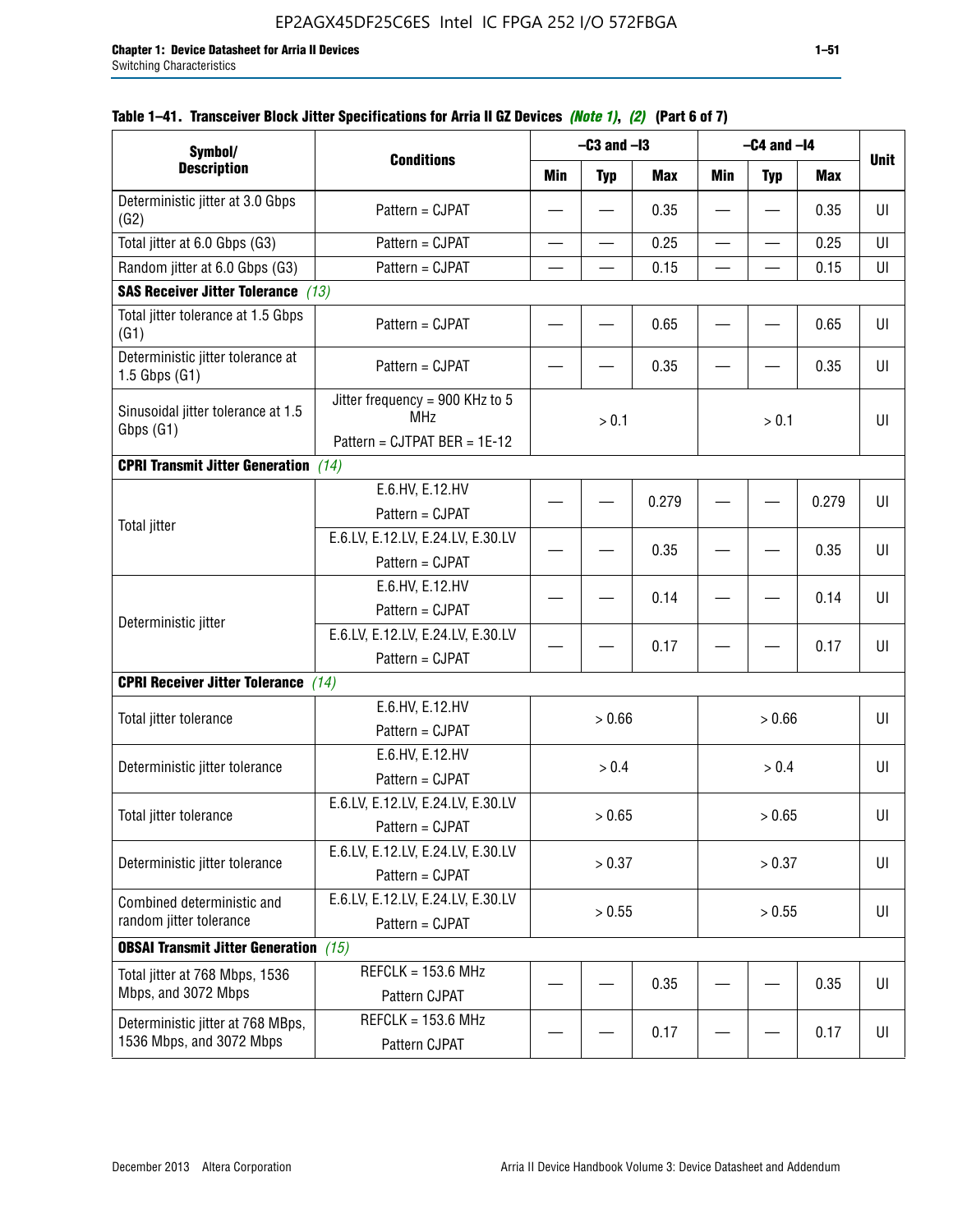| Symbol/                                                                                                  | <b>Conditions</b>                                                        | $-C3$ and $-I3$ |                  |            | $-C4$ and $-I4$ | <b>Unit</b>  |            |              |  |
|----------------------------------------------------------------------------------------------------------|--------------------------------------------------------------------------|-----------------|------------------|------------|-----------------|--------------|------------|--------------|--|
| <b>Description</b>                                                                                       |                                                                          | Min             | <b>Typ</b>       | <b>Max</b> | <b>Min</b>      | <b>Typ</b>   | <b>Max</b> |              |  |
| <b>OBSAI Receiver Jitter Tolerance (15)</b>                                                              |                                                                          |                 |                  |            |                 |              |            |              |  |
| Deterministic jitter tolerance at<br>768 Mbps, 1536 Mbps, and<br>3072 Mbps                               | Pattern = CJPAT                                                          |                 | > 0.37<br>> 0.37 |            |                 | UI           |            |              |  |
| Combined deterministic and<br>random jitter tolerance at 768<br>Mbps, 1536 Mbps, and 3072<br><b>Mbps</b> | $Pattern = C.IPATH$                                                      |                 | > 0.55           |            |                 | > 0.55       |            | $\mathbf{U}$ |  |
|                                                                                                          | Jitter frequency = $5.4$ KHz<br>$Pattern = C.IPATH$                      | > 8.5           |                  | > 8.5      |                 | $\mathbf{U}$ |            |              |  |
| Sinusoidal jitter tolerance at 768<br><b>Mbps</b>                                                        | Jitter frequency = $460$ MHz to 20<br><b>MHz</b><br>Pattern = CJPAT      |                 | > 0.1            |            |                 | > 0.1        |            | $\mathbf{U}$ |  |
| Sinusoidal jitter tolerance at                                                                           | Jitter frequency = $10.9$ KHz<br>Pattern = CJPAT                         |                 | > 8.5            |            |                 | > 8.5        |            | $\mathbf{U}$ |  |
| 1536 Mbps                                                                                                | Jitter frequency = 921.6 MHz to 20<br>MH <sub>7</sub><br>Pattern = CJPAT |                 | > 0.1            |            | > 0.1           |              |            | UI           |  |
|                                                                                                          | Jitter frequency = $21.8$ KHz<br>Pattern = CJPAT                         | > 8.5           |                  | > 8.5      |                 |              | UI         |              |  |
| Sinusoidal jitter tolerance at<br>3072 Mbps                                                              | Jitter frequency = $1843.2$ MHz to<br>20 MHz<br>Pattern = CJPAT          | > 0.1           |                  | > 0.1      |                 |              | UI         |              |  |

### **Table 1–41. Transceiver Block Jitter Specifications for Arria II GZ Devices** *(Note 1)***,** *(2)* **(Part 7 of 7)**

#### **Notes to Table 1–41:**

(1) Dedicated refclk pins were used to drive the input reference clocks.

- (2) The jitter numbers are valid for the stated conditions only.
- (3) The jitter numbers for SONET/SDH are compliant to the GR-253-CORE Issue 3 Specification.
- (4) The jitter numbers for Fibre Channel are compliant to the FC-PI-4 Specification revision 6.10.
- (5) The Fibre Channel transmitter jitter generation numbers are compliant to the specification at the  $\delta_T$  inter operability point.
- (6) The Fibre Channel receiver jitter tolerance numbers are compliant to the specification at the  $\delta_R$  interpretability point.
- (7) The jitter numbers for XAUI are compliant to the IEEE802.3ae-2002 Specification.
- (8) The jitter numbers for PCIe are compliant to the PCIe Base Specification 2.0.
- (9) Arria II GZ PCIe receivers are compliant to this specification provided the V<sub>TX-CM-DC-ACTIVEIDLE-DELTA</sub> of the upstream transmitter is less than 50 mV.
- (10) The jitter numbers for SRIO are compliant to the RapidIO Specification 1.3.
- (11) The jitter numbers for GIGE are compliant to the IEEE802.3-2002 Specification.
- (12) The HD-SDI and 3G-SDI jitter numbers are compliant to the SMPTE292M and SMPTE424M Specifications.
- (13) The jitter numbers for Serial Attached SCSI (SAS) are compliant to the SAS-2.1 Specification.
- (14) The jitter numbers for CPRI are compliant to the CPRI Specification V3.0.
- (15) The jitter numbers for OBSAI are compliant to the OBSAI RP3 Specification V4.1.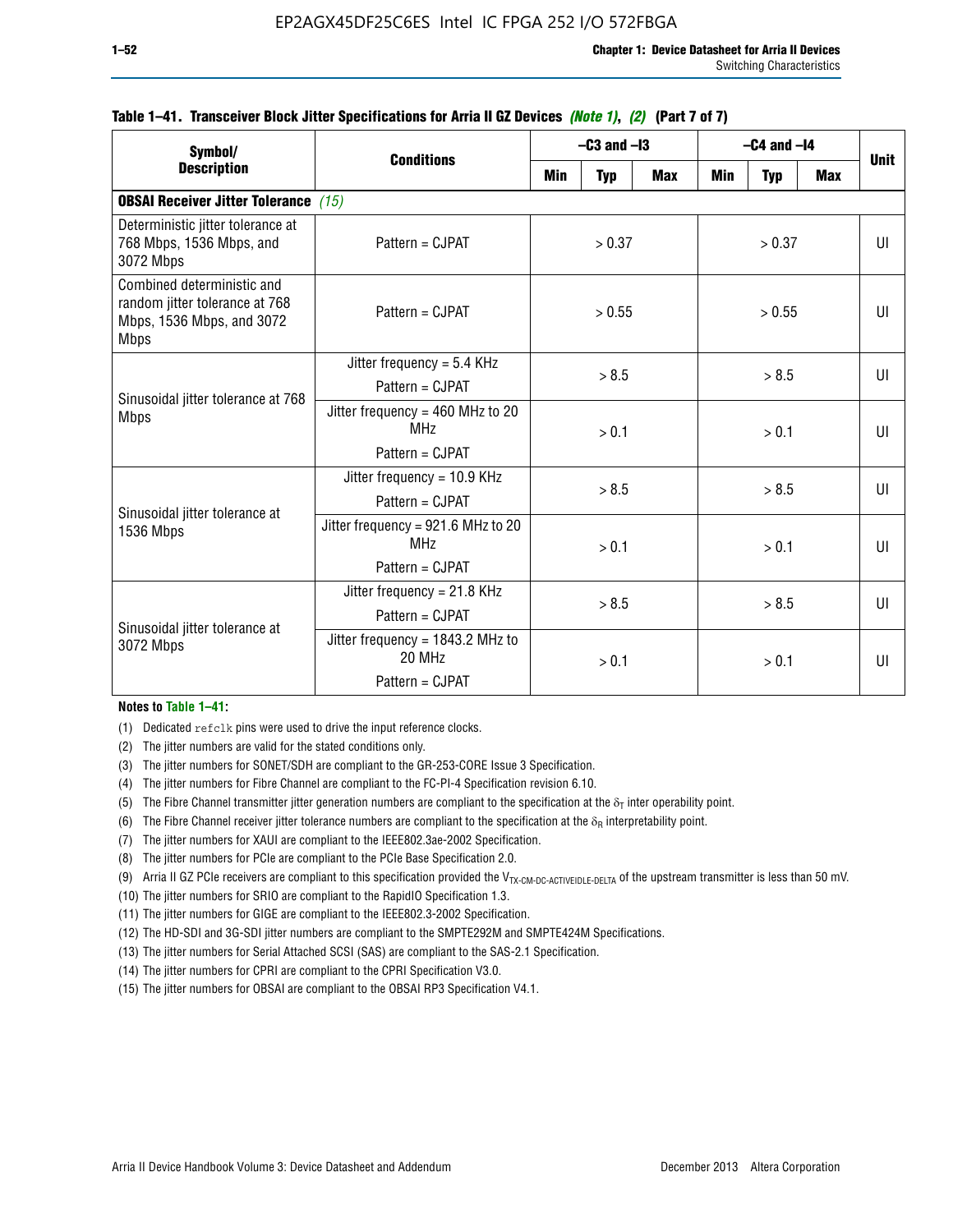# **Core Performance Specifications for the Arria II Device Family**

This section describes the clock tree, phase-locked loop (PLL), digital signal processing (DSP), embedded memory, configuration, and JTAG specifications for Arria II GX and GZ devices.

# **Clock Tree Specifications**

Table 1–42 lists the clock tree specifications for Arria II GX devices.

| Table 1–42. Clock Tree Performance for Arria II GX Devices |  |  |
|------------------------------------------------------------|--|--|
|------------------------------------------------------------|--|--|

|                      | <b>Performance</b> |        |     |             |  |  |  |
|----------------------|--------------------|--------|-----|-------------|--|--|--|
| <b>Clock Network</b> | <b>13, C4</b>      | C5, I5 | C6  | <b>Unit</b> |  |  |  |
| <b>GCLK and RCLK</b> | 500                | 500    | 400 | <b>MHz</b>  |  |  |  |
| <b>PCLK</b>          | 420                | 350    | 280 | <b>MHz</b>  |  |  |  |

Table 1–43 lists the clock tree specifications for Arria II GZ devices.

## **Table 1–43. Clock Tree Performance for Arria II GZ Devices**

| <b>Clock Network</b> | <b>Performance</b> |                 |             |  |  |  |
|----------------------|--------------------|-----------------|-------------|--|--|--|
|                      | $-C3$ and $-I3$    | $-C4$ and $-I4$ | <b>Unit</b> |  |  |  |
| <b>GCLK and RCLK</b> | 700                | 500             | <b>MHz</b>  |  |  |  |
| <b>PCLK</b>          | 500                | 450             | <b>MHz</b>  |  |  |  |

# **PLL Specifications**

Table 1–44 lists the PLL specifications for Arria II GX devices.

**Table 1–44. PLL Specifications for Arria II GX Devices (Part 1 of 3)**

| <b>Symbol</b>              | <b>Description</b>                                                                                   | Min | <b>Typ</b> | Max       | <b>Unit</b>   |
|----------------------------|------------------------------------------------------------------------------------------------------|-----|------------|-----------|---------------|
|                            | Input clock frequency (from clock input pins residing in<br>right/top/bottom banks) (-4 Speed Grade) | 5   |            | 670(1)    | <b>MHz</b>    |
| $f_{\parallel N}$          | Input clock frequency (from clock input pins residing in<br>right/top/bottom banks) (-5 Speed Grade) | 5   |            | 622 $(1)$ | <b>MHz</b>    |
|                            | Input clock frequency (from clock input pins residing in<br>right/top/bottom banks) (-6 Speed Grade) | 5   |            | 500(1)    | <b>MHz</b>    |
| f <sub>INPFD</sub>         | Input frequency to the PFD                                                                           | 5   |            | 325       | <b>MHz</b>    |
| $f_{\rm VCO}$              | PLL VCO operating Range (2)                                                                          | 600 |            | 1,400     | <b>MHz</b>    |
| <b>f</b> <sub>INDUTY</sub> | Input clock duty cycle                                                                               | 40  |            | 60        | $\frac{0}{0}$ |
| T <sub>EINDUTY</sub>       | External feedback clock input duty cycle                                                             | 40  |            | 60        | $\frac{0}{0}$ |
| $t_{\text{INCCJ}}$ (3),    | Input clock cycle-to-cycle jitter (Frequency $\geq$ 100 MHz)                                         |     |            | 0.15      | $UI(p-p)$     |
| (4)                        | Input clock cycle-to-cycle jitter (Frequency $\leq 100$ MHz)                                         |     |            | ±750      | $ps(p-p)$     |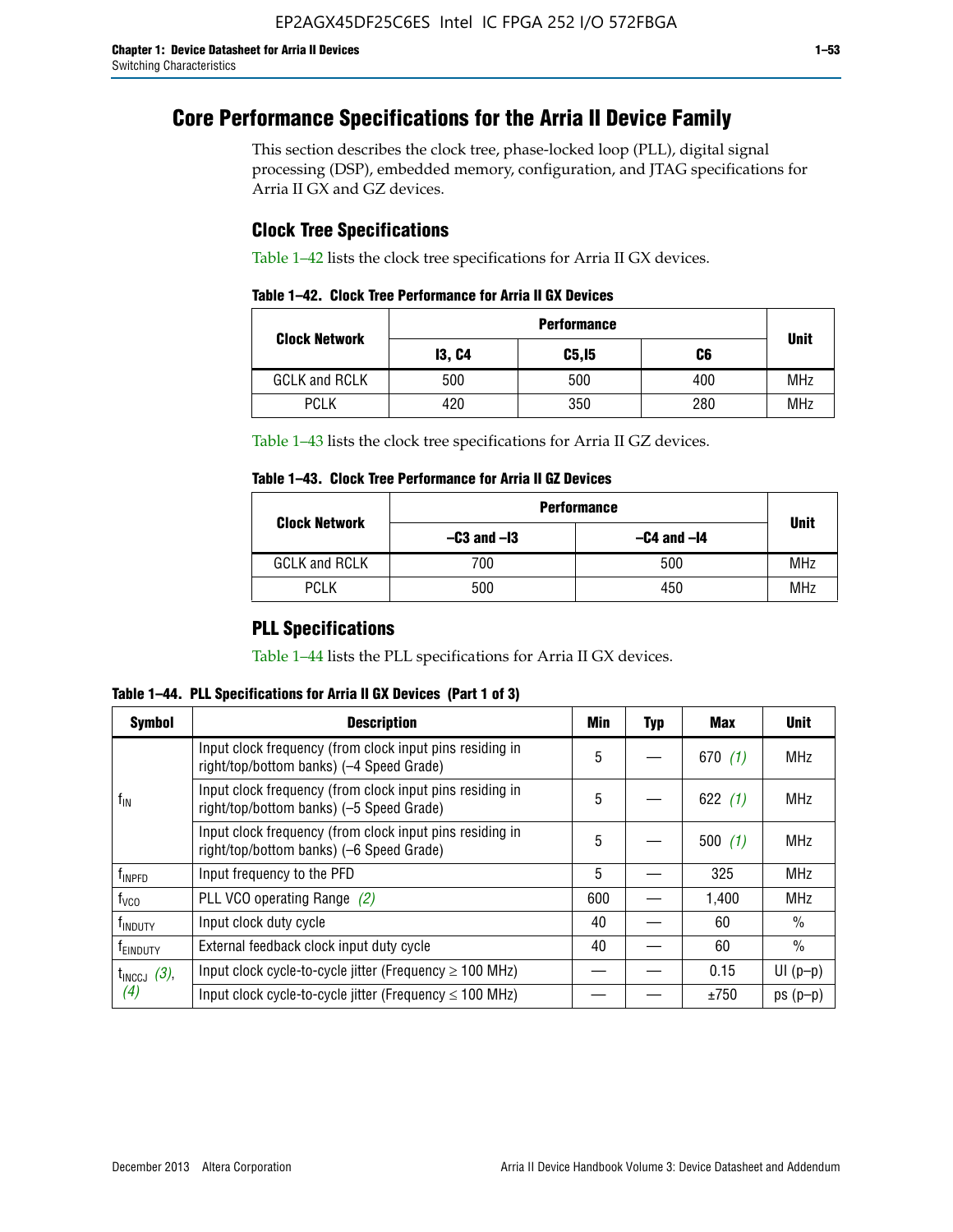| <b>Symbol</b>            | <b>Description</b>                                                                                          | <b>Min</b>               | <b>Typ</b>               | <b>Max</b>               | <b>Unit</b>              |
|--------------------------|-------------------------------------------------------------------------------------------------------------|--------------------------|--------------------------|--------------------------|--------------------------|
|                          | Output frequency for internal global or regional clock<br>(-4 Speed Grade)                                  |                          |                          | 500                      | <b>MHz</b>               |
| $f_{\text{OUT}}$         | Output frequency for internal global or regional clock<br>(-5 Speed Grade)                                  |                          |                          | 500                      | <b>MHz</b>               |
|                          | Output frequency for internal global or regional clock<br>(-6 Speed Grade)                                  |                          |                          | 400                      | <b>MHz</b>               |
|                          | Output frequency for external clock output (-4 Speed Grade)                                                 |                          |                          | 670 $(5)$                | <b>MHz</b>               |
| f <sub>out_ext</sub>     | Output frequency for external clock output (-5 Speed Grade)                                                 |                          |                          | 622 $(5)$                | <b>MHz</b>               |
|                          | Output frequency for external clock output (-6 Speed Grade)                                                 | $\overline{\phantom{0}}$ |                          | 500 $(5)$                | <b>MHz</b>               |
| t <sub>outduty</sub>     | Duty cycle for external clock output (when set to 50%)                                                      | 45                       | 50                       | 55                       | $\%$                     |
|                          | Dedicated clock output period jitter ( $f_{OUT} \ge 100$ MHz)                                               |                          |                          | 300                      | $ps(p-p)$                |
| t <sub>outpj_dc</sub>    | Dedicated clock output period jitter ( $f_{OUT}$ < 100 MHz)                                                 | $\overline{\phantom{0}}$ | $\overline{\phantom{0}}$ | 30                       | $mUI(p-p)$               |
|                          | Dedicated clock output cycle-to-cycle jitter ( $f_{OUT} \ge 100$ MHz)                                       |                          |                          | 300                      | $ps(p-p)$                |
| t <sub>outccj_dc</sub>   | Dedicated clock output cycle-to-cycle jitter ( $f_{OUT}$ < 100 MHz)                                         | $\overline{\phantom{0}}$ |                          | 30                       | $mUI(p-p)$               |
|                          | Regular I/O clock output period jitter ( $f_{OUT} \ge 100$ MHz)                                             |                          |                          | 650                      | $ps(p-p)$                |
| $f_{\text{OUTPJ\_10}}$   | Regular I/O clock output period jitter ( $f_{OUT}$ < 100 MHz)                                               |                          |                          | 65                       | $mUI(p-p)$               |
|                          | Regular I/O clock output cycle-to-cycle jitter ( $f_{OUT} \ge 100$ MHz)                                     |                          |                          | 650                      | $ps(p-p)$                |
| f <sub>outccj_io</sub>   | Regular I/O clock output cycle-to-cycle jitter $(f_{OIII} < 100 \text{ MHz})$                               | $\overline{\phantom{0}}$ |                          | 65                       | $mUI(p-p)$               |
| t <sub>configpll</sub>   | Time required to reconfigure PLL scan chains                                                                |                          | 3.5                      |                          | <b>SCANCLK</b><br>cycles |
| t <sub>configphase</sub> | Time required to reconfigure phase shift                                                                    |                          | 1                        |                          | <b>SCANCLK</b><br>cycles |
| f <sub>SCANCLK</sub>     | <b>SCANCLK</b> frequency                                                                                    |                          |                          | 100                      | <b>MHz</b>               |
| t <sub>LOCK</sub>        | Time required to lock from end of device configuration                                                      |                          |                          | $\mathbf{1}$             | ms                       |
| t <sub>DLOCK</sub>       | Time required to lock dynamically (after switchover or<br>reconfiguring any non-post-scale counters/delays) |                          |                          | $\mathbf{1}$             | ms                       |
|                          | PLL closed-loop low bandwidth                                                                               |                          | 0.3                      | $\overline{\phantom{a}}$ | <b>MHz</b>               |
| $f_{CL B W}$             | PLL closed-loop medium bandwidth                                                                            |                          | 1.5                      | $\overline{\phantom{0}}$ | <b>MHz</b>               |
|                          | PLL closed-loop high bandwidth                                                                              |                          | $\overline{\mathbf{4}}$  |                          | <b>MHz</b>               |
| t <sub>PLL_PSERR</sub>   | Accuracy of PLL phase shift                                                                                 |                          |                          | ±50                      | ps                       |
| t <sub>ARESET</sub>      | Minimum pulse width on areset signal                                                                        | 10                       |                          |                          | ns                       |

**Table 1–44. PLL Specifications for Arria II GX Devices (Part 2 of 3)**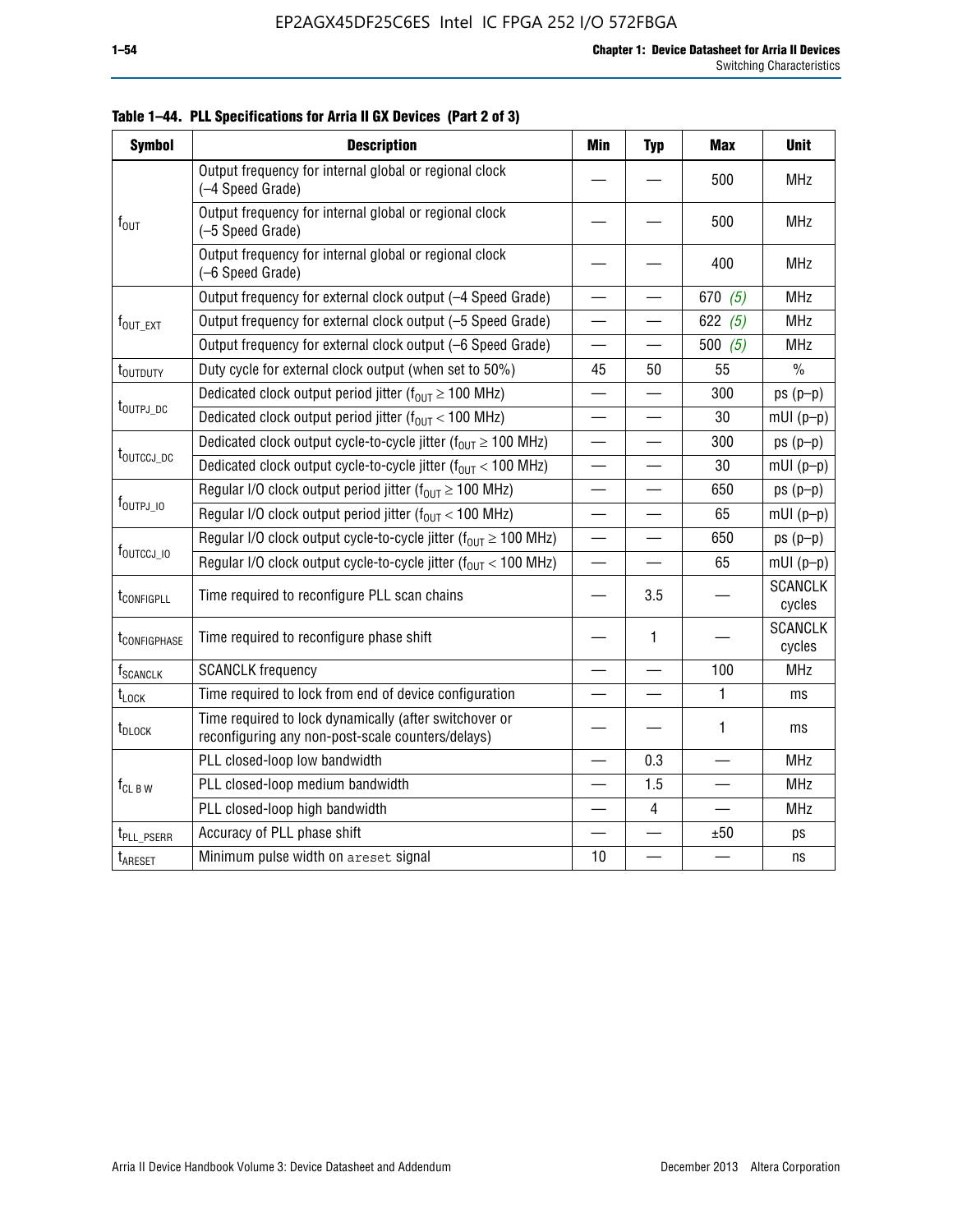### **Table 1–44. PLL Specifications for Arria II GX Devices (Part 3 of 3)**

| <b>Symbol</b>                            | <b>Description</b>                                                                 | Min | Typ | <b>Max</b> | <b>Unit</b> |
|------------------------------------------|------------------------------------------------------------------------------------|-----|-----|------------|-------------|
| t <sub>CASC</sub><br>OUTJITTER           | Period Jitter for dedicated clock output in cascaded PLLs<br>(FOUT $\geq$ 100 MHz) |     |     | 425        | $ps(p-p)$   |
| PERIOD<br><b>DEDCLK</b><br>$(6)$ , $(7)$ | Period Jitter for dedicated clock output in cascaded PLLs<br>(FOUT $\leq$ 100 MHz) |     |     | 42.5       | $mUI(p-p)$  |

#### **Notes to Table 1–44:**

- (1)  $f_{IN}$  is limited by the I/O  $f_{MAX}$ .
- (2) The VCO frequency reported by the Quartus II software in the PLL summary section of the compilation report takes into consideration the VCO post-scale counter K value. Therefore, if the counter K has a value of 2, the frequency reported can be lower than the f<sub>VCO</sub> specification.
- (3) A high-input jitter directly affects the PLL output jitter. To have low PLL output clock jitter, you must provide a clean-clock source, which is less than 200 ps.
- (4) F<sub>REF</sub> is fIN/N when N = 1.
- (5) This specification is limited by the lower of the two: I/O  $f_{MAX}$  or  $f_{OUT}$  of the PLL.
- (6) Peak-to-peak jitter with a probability level of 10–12 (14 sigma, 99.99999999974404% confidence level). The output jitter specification applies to the intrinsic jitter of the PLL, when an input jitter of 30 ps is applied. The external memory interface clock output jitter specifications use a different measurement method and are available in Table 1–62 on page 1–70.
- (7) The cascaded PLL specification is only applicable with the following condition: a. Upstream PLL:  $0.59$  Mhz  $\leq$  Upstream PLL BW  $<$  1 MHz
	- b. Downstream PLL: Downstream PLL BW > 2 MHz

Table 1–45 lists the PLL specifications for Arria II GZ devices when operating in both the commercial junction temperature range (0° to 85°C) and the industrial junction temperature range (-40 $\degree$  to 100 $\degree$ C).

| <b>Symbol</b>              | <b>Parameter</b>                                                                    | Min                      | <b>Typ</b> | <b>Max</b> | <b>Unit</b>       |
|----------------------------|-------------------------------------------------------------------------------------|--------------------------|------------|------------|-------------------|
|                            | Input clock frequency (-3 speed grade)                                              | 5                        |            | 717(1)     | <b>MHz</b>        |
| $f_{IN}$                   | Input clock frequency (-4 speed grade)                                              | 5                        |            | 717(1)     | <b>MHz</b>        |
| $f_{\mathsf{INPPD}}$       | Input frequency to the PFD                                                          | 5                        |            | 325        | <b>MHz</b>        |
|                            | PLL VCO operating range (-3 speed grade)                                            | 600                      |            | 1,300      | <b>MHz</b>        |
| $f_{\rm VCO}$              | PLL VCO operating range (-4 speed grade)                                            | 600                      |            | 1,300      | <b>MHz</b>        |
| <b>TEINDUTY</b>            | Input clock or external feedback clock input duty cycle                             | 40                       |            | 60         | $\frac{0}{0}$     |
|                            | Output frequency for internal global or regional clock<br>(-3 speed grade)          |                          |            | 700(2)     | <b>MHz</b>        |
| $f_{\text{OUT}}$           | Output frequency for internal global or regional clock<br>(-4 speed grade)          |                          |            | 500(2)     | <b>MHz</b>        |
|                            | Output frequency for external clock output (-3 speed grade)                         | $\overline{\phantom{0}}$ |            | 717(2)     | <b>MHz</b>        |
| $f_{\text{OUT\_EXT}}$      | Output frequency for external clock output (-4 speed grade)                         | $\overline{\phantom{0}}$ |            | 717(2)     | <b>MHz</b>        |
| t <sub>outduty</sub>       | Duty cycle for external clock output (when set to 50%)                              | 45                       | 50         | 55         | $\frac{0}{0}$     |
| t <sub>FCOMP</sub>         | External feedback clock compensation time                                           |                          |            | 10         | ns                |
| t <sub>configpll</sub>     | Time required to reconfigure scan chain                                             |                          | 3.5        |            | scanclk<br>cycles |
| <b><i>LCONFIGPHASE</i></b> | Time required to reconfigure phase shift                                            |                          | 1          |            | scanclk<br>cycles |
| f <sub>SCANCLK</sub>       | scanclk frequency                                                                   |                          |            | 100        | <b>MHz</b>        |
| t <sub>LOCK</sub>          | Time required to lock from end-of-device configuration or<br>de-assertion of areset |                          |            |            | ms                |

#### **Table 1–45. PLL Specifications for Arria II GZ Devices (Part 1 of 2)**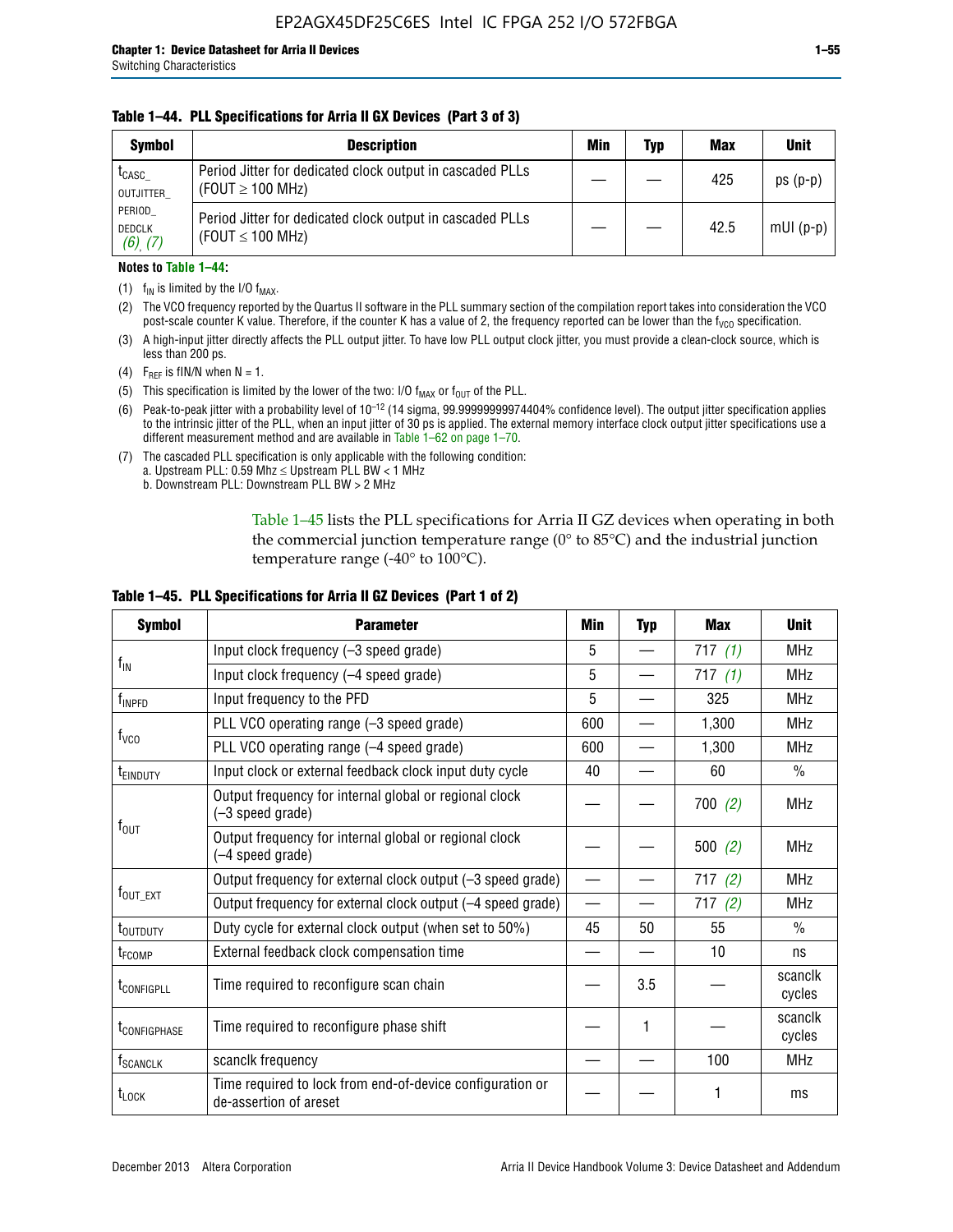| <b>Symbol</b>                  | <b>Parameter</b>                                                                                            | Min                      | <b>Typ</b>     | <b>Max</b>      | <b>Unit</b>   |
|--------------------------------|-------------------------------------------------------------------------------------------------------------|--------------------------|----------------|-----------------|---------------|
| t <sub>DLOCK</sub>             | Time required to lock dynamically (after switchover or<br>reconfiguring any non-post-scale counters/delays) |                          |                | 1               | ms            |
|                                | PLL closed-loop low bandwidth                                                                               |                          | 0.3            |                 | <b>MHz</b>    |
| f <sub>CLBW</sub>              | PLL closed-loop medium bandwidth                                                                            |                          | 1.5            | $\qquad \qquad$ | <b>MHz</b>    |
|                                | PLL closed-loop high bandwidth $(7)$                                                                        |                          | $\overline{4}$ |                 | <b>MHz</b>    |
| t <sub>PLL_PSERR</sub>         | Accuracy of PLL phase shift                                                                                 |                          |                | ±50             | ps            |
| t <sub>ARESET</sub>            | Minimum pulse width on the areset signal                                                                    | 10                       |                |                 | ns            |
|                                | Input clock cycle to cycle jitter ( $F_{REF} \ge 100$ MHz)                                                  |                          |                | 0.15            | $UI(p-p)$     |
| $t_{INCCJ}$ (3), (4)           | Input clock cycle to cycle jitter (FREF < 100 MHz)                                                          | $\overline{\phantom{0}}$ |                | ±750            | $ps(p-p)$     |
|                                | Period Jitter for dedicated clock output ( $F_{OUT} \ge 100$ MHz)                                           | $\overline{\phantom{0}}$ |                | 175             | $ps(p-p)$     |
| $t_{\text{OUTPJ\_DC}}$ (5)     | Period Jitter for dedicated clock output ( $F_{OUT}$ < 100 MHz)                                             |                          |                | 17.5            | $mUI(p-p)$    |
|                                | Cycle to Cycle Jitter for dedicated clock output<br>$(F_{OUT} \ge 100$ MHz)                                 |                          |                | 175             | $ps(p-p)$     |
| $t_{\text{OUTCCJ\_DC}}$ (5)    | Cycle to Cycle Jitter for dedicated clock output<br>(F <sub>OUT</sub> < 100 MHz)                            |                          |                | 17.5            | $mUI(p-p)$    |
| $t_{\text{OUTPJ\_IO}}$ (5),    | Period Jitter for clock output on regular I/O<br>$(F_{OUT} \ge 100$ MHz)                                    |                          |                | 600             | $ps(p-p)$     |
| (8)                            | Period Jitter for clock output on regular I/O<br>$(F_{OUT}$ < 100 MHz)                                      |                          |                | 60              | $mUI(p-p)$    |
| $t_{\text{OUTCCJ 10}}$ $(5)$ , | Cycle to Cycle Jitter for clock output on regular I/O<br>$(F_{OUT} \ge 100$ MHz)                            |                          |                | 600             | $ps(p-p)$     |
| (8)                            | Cycle to Cycle Jitter for clock output on regular I/O<br>$(F_{OUT} < 100$ MHz)                              |                          |                | 60              | $mUI(p-p)$    |
| t <sub>CASC_OUTPJ_DC</sub>     | Period Jitter for dedicated clock output in cascaded PLLs<br>$(F_{OUT} \ge 100MHz)$                         |                          |                | 250             | $ps(p-p)$     |
| (5), (6)                       | Period Jitter for dedicated clock output in cascaded PLLs<br>(F <sub>OUT</sub> < 100MHz)                    |                          |                | 25              | $mUI(p-p)$    |
| f <sub>DRIFT</sub>             | Frequency drift after PFDENA is disabled for duration of<br>$100$ us                                        |                          |                | ±10             | $\frac{0}{0}$ |

**Table 1–45. PLL Specifications for Arria II GZ Devices (Part 2 of 2)**

#### **Notes to Table 1–45:**

- (1) This specification is limited in the Quartus II software by the I/O maximum frequency. The maximum I/O frequency is different for each I/O standard.
- (2) This specification is limited by the lower of the two: I/O  $F_{MAX}$  or  $F_{OUT}$  of the PLL.
- (3) A high input jitter directly affects the PLL output jitter. To have low PLL output clock jitter, you must provide a clean clock source that is less than 120 ps.
- (4) F<sub>REF</sub> is fIN/N when  $N = 1$ .
- (5) Peak-to-peak jitter with a probability level of 10–12 (14 sigma, 99.99999999974404% confidence level). The output jitter specification applies to the intrinsic jitter of the PLL, when an input jitter of 30 ps is applied. The external memory interface clock output jitter specifications use a different measurement method and are available in Table 1–64 on page 1–71.
- (6) The cascaded PLL specification is only applicable with the following condition: a. Upstream PLL: 0.59 Mhz  $\leq$  Upstream PLL BW  $<$  1 MHz b. Downstream PLL: Downstream PLL BW > 2 MHz
- (7) High bandwidth PLL settings are not supported in external feedback mode.
- (8) External memory interface clock output jitter specifications use a different measurement method, which is available in Table 1–63 on page 1–71.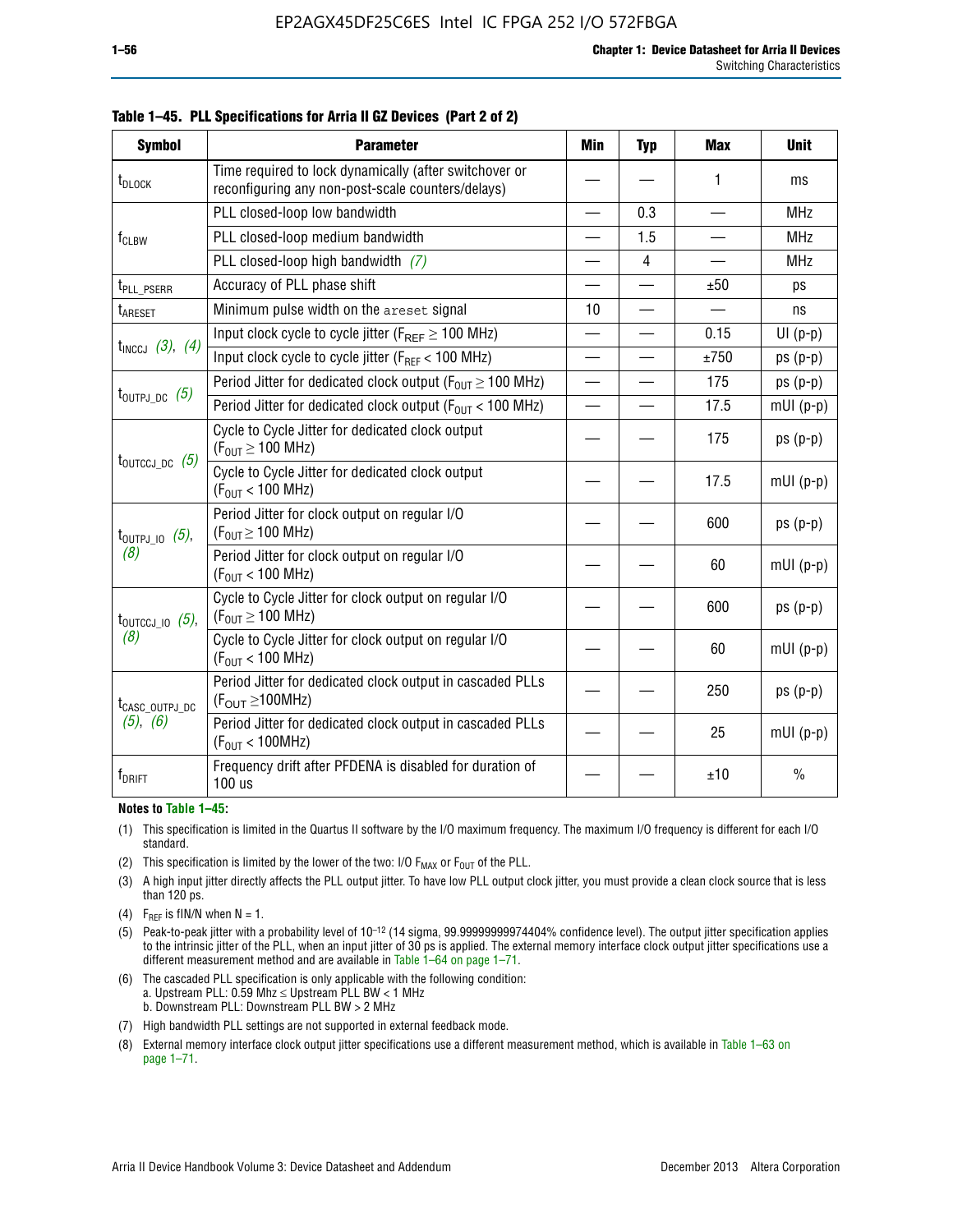Table 1–46 lists the DSP block performance specifications for Arria II GX devices.

|  |  | Table 1–46. DSP Block Performance Specifications for Arria II GX Devices (Note 1) |  |  |  |  |  |
|--|--|-----------------------------------------------------------------------------------|--|--|--|--|--|
|--|--|-----------------------------------------------------------------------------------|--|--|--|--|--|

|                                                             | <b>Resources</b><br><b>Used</b> |                |     |        |     |             |
|-------------------------------------------------------------|---------------------------------|----------------|-----|--------|-----|-------------|
| <b>Mode</b>                                                 | Number of<br><b>Multipliers</b> | C <sub>4</sub> | 13  | C5, I5 | C6  | <b>Unit</b> |
| $9 \times 9$ -bit multiplier                                |                                 | 380            | 310 | 300    | 250 | <b>MHz</b>  |
| $12 \times 12$ -bit multiplier                              |                                 | 380            | 310 | 300    | 250 | <b>MHz</b>  |
| $18 \times 18$ -bit multiplier                              |                                 | 380            | 310 | 300    | 250 | <b>MHz</b>  |
| $36 \times 36$ -bit multiplier                              |                                 | 350            | 270 | 270    | 220 | <b>MHz</b>  |
| $18 \times 36$ -bit high-precision multiplier<br>adder mode |                                 | 350            | 270 | 270    | 220 | <b>MHz</b>  |
| $18 \times 18$ -bit multiply accumulator                    | 4                               | 380            | 310 | 300    | 250 | <b>MHz</b>  |
| $18 \times 18$ -bit multiply adder                          | 4                               | 380            | 310 | 300    | 250 | <b>MHz</b>  |
| $18 \times 18$ -bit multiply adder-signed full<br>precision | 2                               | 380            | 310 | 300    | 250 | <b>MHz</b>  |
| $18 \times 18$ -bit multiply adder with<br>loopback $(2)$   | 2                               | 275            | 220 | 220    | 180 | <b>MHz</b>  |
| 36-bit shift (32-bit data)                                  |                                 | 350            | 270 | 270    | 220 | <b>MHz</b>  |
| Double mode                                                 |                                 | 350            | 270 | 270    | 220 | <b>MHz</b>  |

**Notes to Table 1–46:**

(1) Maximum is for a fully-pipelined block with **Round** and **Saturation** disabled.

(2) Maximum is for loopback input registers disabled, **Round** and **Saturation** disabled, pipeline and output registers enabled.

Table 1–47 lists the DSP block performance specifications for Arria II GZ devices.

**Table 1–47. DSP Block Performance Specifications for Arria II GZ Devices** *(Note 1)* **(Part 1 of 2)**

| <b>Mode</b>                                                 | <b>Resources</b><br><b>Used</b>        | <b>Performance</b> |     | <b>Unit</b> |
|-------------------------------------------------------------|----------------------------------------|--------------------|-----|-------------|
|                                                             | <b>Number of</b><br><b>Multipliers</b> | -3                 | -4  |             |
| $9 \times 9$ -bit multiplier                                |                                        | 460                | 400 | <b>MHz</b>  |
| $12 \times 12$ -bit multiplier                              |                                        | 500                | 440 | <b>MHz</b>  |
| $18 \times 18$ -bit multiplier                              |                                        | 550                | 480 | <b>MHz</b>  |
| $36 \times 36$ -bit multiplier                              |                                        | 440                | 380 | <b>MHz</b>  |
| $18 \times 18$ -bit multiply accumulator                    | 4                                      | 440                | 380 | <b>MHz</b>  |
| $18 \times 18$ -bit multiply adder                          | 4                                      | 470                | 410 | <b>MHz</b>  |
| $18 \times 18$ -bit multiply adder-signed full<br>precision | 2                                      | 450                | 390 | <b>MHz</b>  |
| $18 \times 18$ -bit multiply adder with<br>loopback $(2)$   | $\overline{c}$                         | 350                | 310 | <b>MHz</b>  |
| 36-bit shift (32-bit data)                                  |                                        | 440                | 380 | <b>MHz</b>  |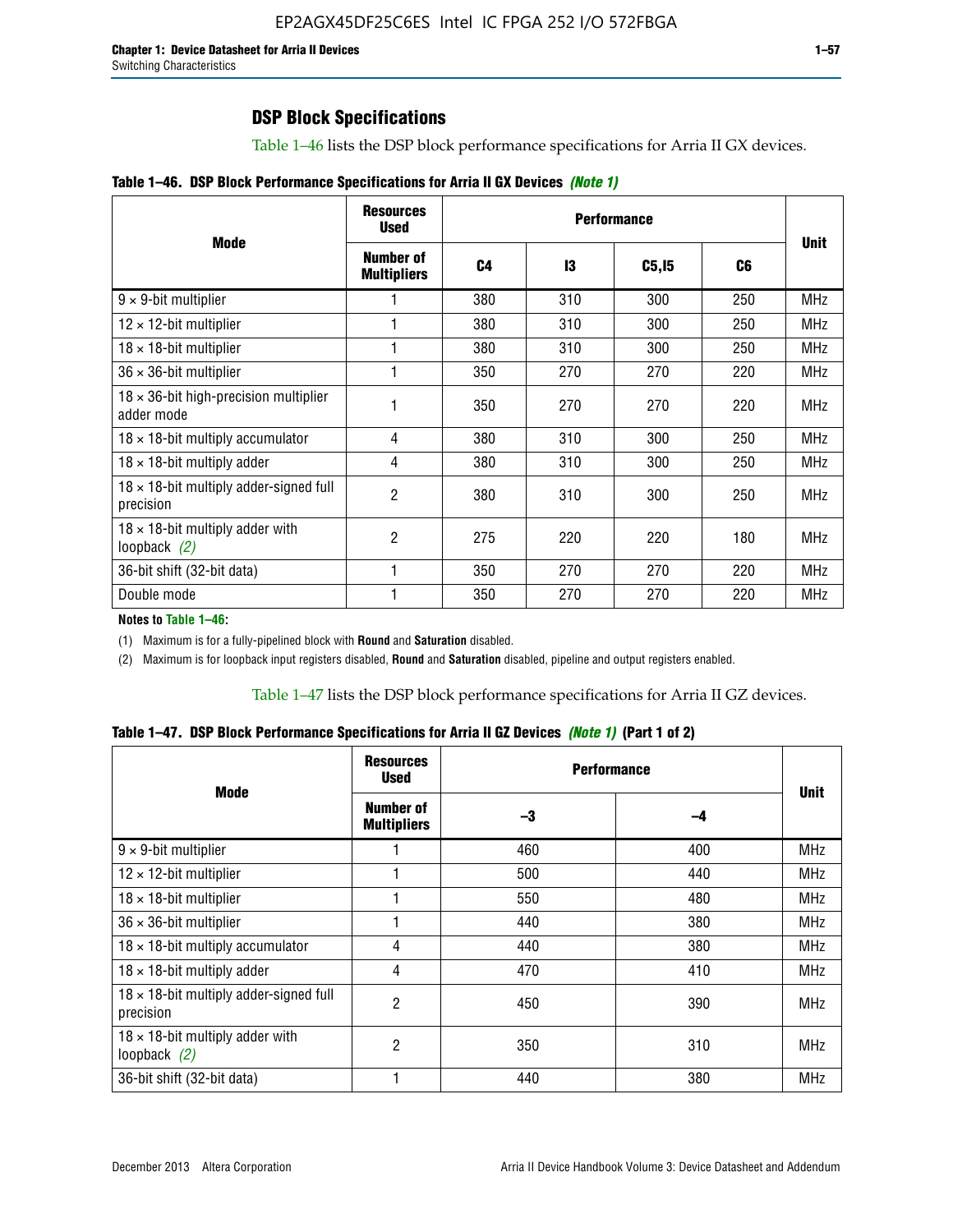### **Table 1–47. DSP Block Performance Specifications for Arria II GZ Devices** *(Note 1)* **(Part 2 of 2)**

| Mode        | <b>Resources</b><br><b>Used</b>        | <b>Performance</b> |     | <b>Unit</b> |
|-------------|----------------------------------------|--------------------|-----|-------------|
|             | <b>Number of</b><br><b>Multipliers</b> | -3                 | -4  |             |
| Double mode |                                        | 440                | 380 | <b>MHz</b>  |

**Notes to Table 1–47:**

(1) Maximum is for fully pipelined block with **Round** and **Saturation** disabled.

(2) Maximum for loopback input registers disabled, **Round** and **Saturation** disabled, and pipeline and output registers enabled.

# **Embedded Memory Block Specifications**

Table 1–48 lists the embedded memory block specifications for Arria II GX devices.

### **Table 1–48. Embedded Memory Block Performance Specifications for Arria II GX Devices**

|                        | <b>Resources Used</b>                                                                                     |              |                                  |     |                |        |      |             |
|------------------------|-----------------------------------------------------------------------------------------------------------|--------------|----------------------------------|-----|----------------|--------|------|-------------|
| <b>Memory</b>          | Mode                                                                                                      | <b>ALUTs</b> | <b>Embedded</b><br><b>Memory</b> | 13  | C <sub>4</sub> | C5, I5 | C6   | <b>Unit</b> |
| Memory                 | Single port $64 \times 10$                                                                                | $\Omega$     | 1                                | 450 | 500            | 450    | 378  | <b>MHz</b>  |
| Logic<br>Array         | Simple dual-port $32 \times 20$ single<br>clock                                                           | 0            | 1                                | 270 | 500            | 450    | 378  | <b>MHz</b>  |
| <b>Block</b><br>(MLAB) | Simple dual-port $64 \times 10$ single<br>clock                                                           | $\Omega$     | 1                                | 428 | 500            | 450    | 378  | <b>MHz</b>  |
|                        | Single-port $256 \times 36$                                                                               | $\Omega$     | 1                                | 360 | 400            | 360    | 310  | <b>MHz</b>  |
|                        | Single-port $256 \times 36$ , with the<br>read-during-write option set to<br><b>Old Data</b>              | $\theta$     | 1                                | 250 | 280            | 250    | 210  | <b>MHz</b>  |
|                        | Simple dual-port $256 \times 36$ single<br><b>CLK</b>                                                     | 0            | 1                                | 360 | 400            | 360    | 310  | <b>MHz</b>  |
| M9K<br><b>Block</b>    | Single-port $256 \times 36$ single CLK,<br>with the read-during-write option<br>set to <b>Old Data</b>    | $\Omega$     | 1                                | 250 | 280            | 250    | 210  | <b>MHz</b>  |
|                        | True dual port $512 \times 18$ single CLK                                                                 | $\Omega$     | 1                                | 360 | 400            | 360    | 310  | <b>MHz</b>  |
|                        | True dual-port $512 \times 18$ single CLK,<br>with the read-during-write option<br>set to <b>Old Data</b> | 0            | 1                                | 250 | 280            | 250    | 210  | <b>MHz</b>  |
|                        | Min Pulse Width (clock high time)                                                                         |              |                                  | 900 | 850            | 950    | 1130 | ps          |
|                        | Min Pulse Width (clock low time)                                                                          |              |                                  | 730 | 690            | 770    | 920  | ps          |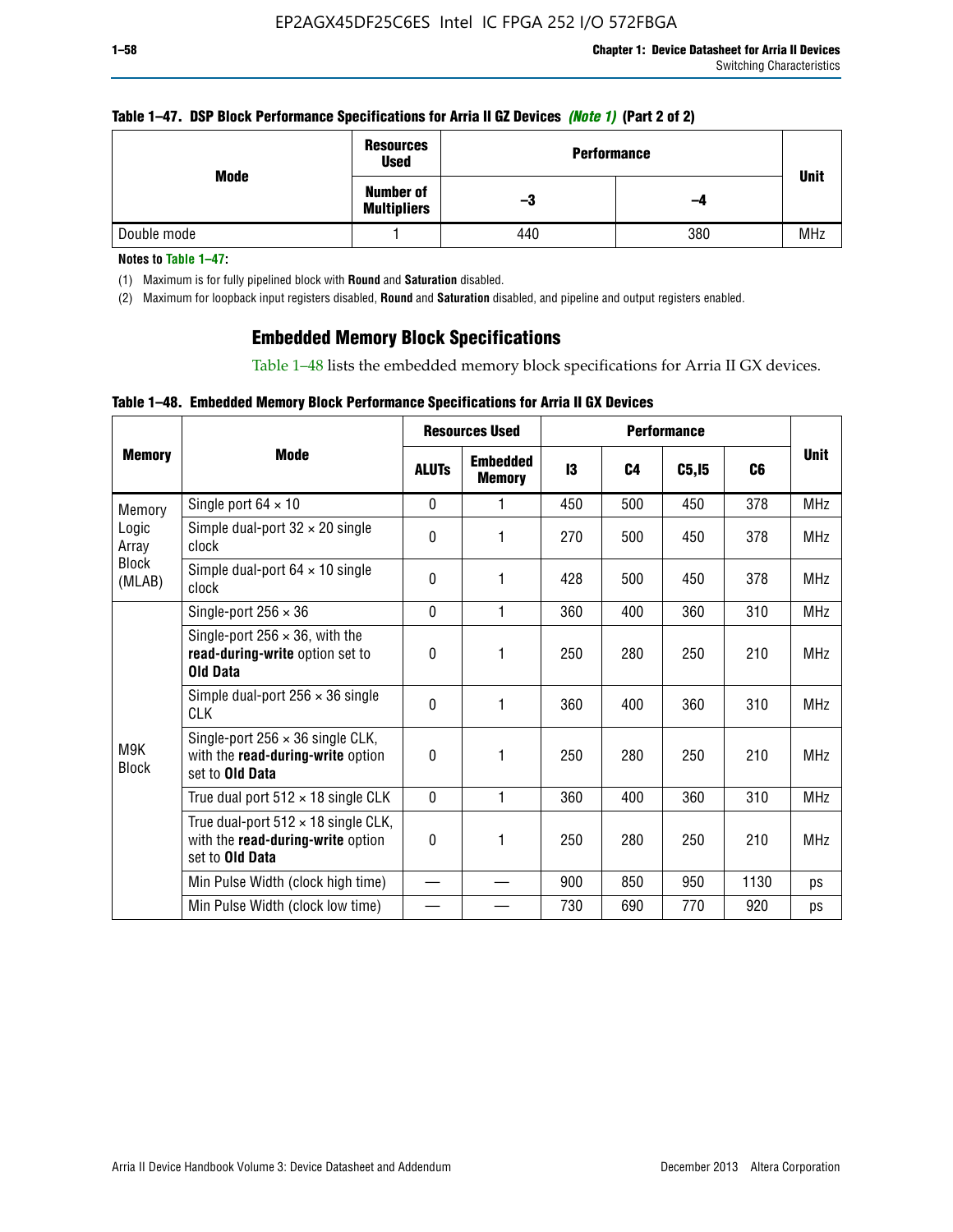Table 1–49 lists the embedded memory block specifications for Arria II GZ devices.

|  |  | Table 1–49. Embedded Memory Block Performance Specifications for Arria II GZ Devices (Note 1) |  |  |
|--|--|-----------------------------------------------------------------------------------------------|--|--|
|--|--|-----------------------------------------------------------------------------------------------|--|--|

|                    |                                                                                                   | <b>Resources Used</b> |                                   | <b>Performance</b> |     |     |     |             |
|--------------------|---------------------------------------------------------------------------------------------------|-----------------------|-----------------------------------|--------------------|-----|-----|-----|-------------|
| <b>Memory</b>      | Mode                                                                                              | <b>ALUTS</b>          | <b>TriMatrix</b><br><b>Memory</b> | C <sub>3</sub>     | 13  | C4  | 14  | <b>Unit</b> |
|                    | Single port $64 \times 10$                                                                        | 0                     | 1                                 | 500                | 500 | 450 | 450 | MHz         |
|                    | Simple dual-port $32 \times 20$                                                                   | $\Omega$              | $\mathbf{1}$                      | 500                | 500 | 450 | 450 | <b>MHz</b>  |
| <b>MLAB</b><br>(2) | Simple dual-port $64 \times 10$                                                                   | 0                     | 1                                 | 500                | 500 | 450 | 450 | <b>MHz</b>  |
|                    | ROM 64 × 10                                                                                       | $\mathbf 0$           | $\mathbf{1}$                      | 500                | 500 | 450 | 450 | <b>MHz</b>  |
|                    | $ROM 32 \times 20$                                                                                | 0                     | 1                                 | 500                | 500 | 450 | 450 | <b>MHz</b>  |
|                    | Single-port $256 \times 36$                                                                       | $\mathbf 0$           | $\mathbf{1}$                      | 540                | 540 | 475 | 475 | <b>MHz</b>  |
|                    | Simple dual-port $256 \times 36$                                                                  | $\Omega$              | 1                                 | 490                | 490 | 420 | 420 | <b>MHz</b>  |
|                    | Simple dual-port $256 \times 36$ , with the<br>read-during-write option set to Old<br><b>Data</b> | $\pmb{0}$             | 1                                 | 340                | 340 | 300 | 300 | <b>MHz</b>  |
|                    | True dual port $512 \times 18$                                                                    | $\mathbf{0}$          | 1                                 | 430                | 430 | 370 | 370 | <b>MHz</b>  |
| M9K<br>Block (2)   | True dual-port $512 \times 18$ , with the<br>read-during-write option set to Old<br><b>Data</b>   | $\mathbf 0$           | 1                                 | 335                | 335 | 290 | 290 | <b>MHz</b>  |
|                    | ROM 1 Port                                                                                        | $\mathbf 0$           | 1                                 | 540                | 540 | 475 | 475 | <b>MHz</b>  |
|                    | ROM 2 Port                                                                                        | $\mathbf 0$           | 1                                 | 540                | 540 | 475 | 475 | <b>MHz</b>  |
|                    | Min Pulse Width (clock high time)                                                                 |                       |                                   | 800                | 800 | 850 | 850 | ps          |
|                    | Min Pulse Width (clock low time)                                                                  |                       |                                   | 625                | 625 | 690 | 690 | ps          |
|                    | Single-port $2K \times 72$                                                                        | 0                     | 1.                                | 440                | 400 | 380 | 350 | <b>MHz</b>  |
|                    | Simple dual-port $2K \times 72$                                                                   | $\mathbf{0}$          | 1                                 | 435                | 375 | 385 | 325 | <b>MHz</b>  |
|                    | Simple dual-port $2K \times 72$ , with the<br>read-during-write option set to Old<br><b>Data</b>  | 0                     | 1                                 | 240                | 225 | 205 | 200 | <b>MHz</b>  |
|                    | Simple dual-port $2K \times 64$ (with ECC)                                                        | $\mathbf 0$           | 1                                 | 300                | 295 | 255 | 250 | <b>MHz</b>  |
| <b>M144K</b>       | True dual-port $4K \times 36$                                                                     | $\mathbf 0$           | $\mathbf{1}$                      | 375                | 350 | 330 | 310 | <b>MHz</b>  |
| Block (2)          | True dual-port $4K \times 36$ , with the<br>read-during-write option set to Old<br><b>Data</b>    | 0                     | 1                                 | 230                | 225 | 205 | 200 | <b>MHz</b>  |
|                    | ROM 1 Port                                                                                        | $\mathbf 0$           | 1                                 | 500                | 450 | 435 | 420 | <b>MHz</b>  |
|                    | ROM 2 Port                                                                                        | 0                     | $\mathbf{1}$                      | 465                | 425 | 400 | 400 | MHz         |
|                    | Min Pulse Width (clock high time)                                                                 |                       |                                   | 755                | 860 | 860 | 950 | ps          |
|                    | Min Pulse Width (clock low time)                                                                  |                       |                                   | 625                | 690 | 690 | 690 | ps          |

**Notes to Table 1–48:**

(1) To achieve the maximum memory block performance, use a memory block clock that comes through global clock routing from an on-chip PLL set to 50% output duty cycle. Use the Quartus II software to report timing for this and other memory block clocking schemes.

(2) When you use the error detection CRC feature, there is no degradation in  $F_{MAX}$ .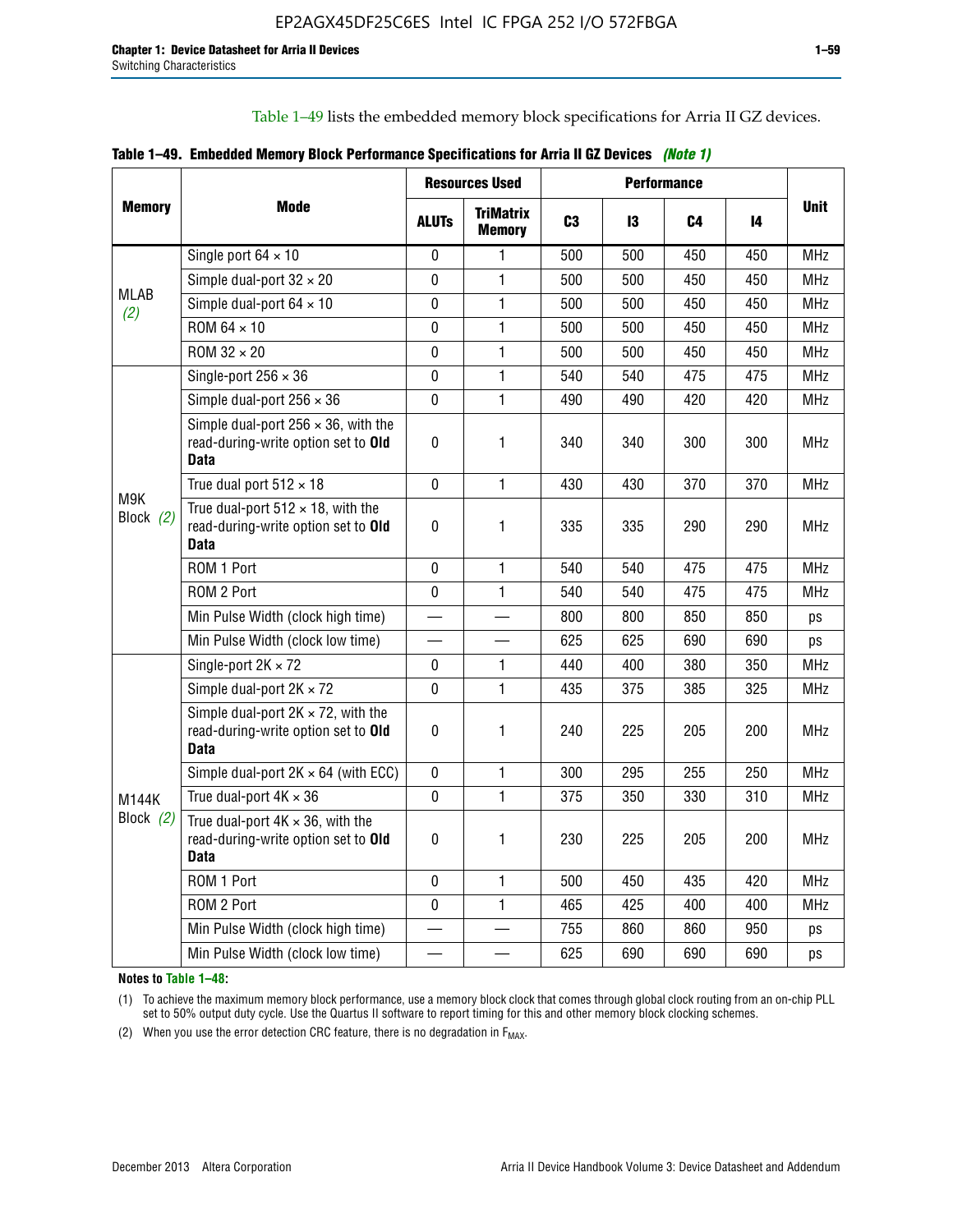# **Configuration**

Table 1–50 lists the configuration mode specifications for Arria II GX and GZ devices.

**Table 1–50. Configuration Mode Specifications for Arria II Devices**

|                                    | <b>DCLK Frequency</b> | <b>Unit</b> |     |            |
|------------------------------------|-----------------------|-------------|-----|------------|
| <b>Programming Mode</b>            | Min                   | Typ         | Max |            |
| Passive serial                     |                       |             | 125 | <b>MHz</b> |
| Fast passive parallel              |                       |             | 125 | <b>MHz</b> |
| Fast active serial (fast clock)    | 17                    | 26          | 40  | <b>MHz</b> |
| Fast active serial (slow clock)    | 8.5                   | 13          | 20  | <b>MHz</b> |
| Remote update only in fast AS mode |                       |             | 10  | <b>MHz</b> |

# **JTAG Specifications**

Table 1–51 lists the JTAG timing parameters and values for Arria II GX and GZ devices.

| <b>Symbol</b>     | <b>Description</b>                       | Min | Max | <b>Unit</b> |
|-------------------|------------------------------------------|-----|-----|-------------|
| $t_{JCP}$         | <b>TCK clock period</b>                  | 30  |     | ns          |
| $t_{JCH}$         | TCK clock high time                      | 14  |     | ns          |
| $t_{\text{JCL}}$  | <b>TCK clock low time</b>                | 14  |     | ns          |
| $t_{JPSU(TDI)}$   | TDI JTAG port setup time                 |     |     | ns          |
| $t_{JPSU\,(TMS)}$ | TMS JTAG port setup time                 | 3   |     | ns          |
| $t_{\sf JPH}$     | JTAG port hold time                      | 5   |     | ns          |
| $t_{\text{JPCO}}$ | JTAG port clock to output                |     | 11  | ns          |
| t <sub>JPZX</sub> | JTAG port high impedance to valid output |     | 14  | ns          |
| t <sub>JPXZ</sub> | JTAG port valid output to high impedance |     | 14  | ns          |

**Table 1–51. JTAG Timing Parameters and Values for Arria II Devices**

# **Chip-Wide Reset (Dev\_CLRn) Specifications**

Table 1–52 lists the specifications for the chip-wide reset (Dev\_CLRn) for Arria II GX and GZ devices.

#### **Table 1–52. Chip-Wide Reset (Dev\_CLRn) Specifications for Arria II Devices**

| <b>Description</b> | <b>Min</b> | Typ | <b>Max</b> | <b>Unit</b> |
|--------------------|------------|-----|------------|-------------|
| CLRn<br>Dev<br>$-$ | 500        |     |            | μS          |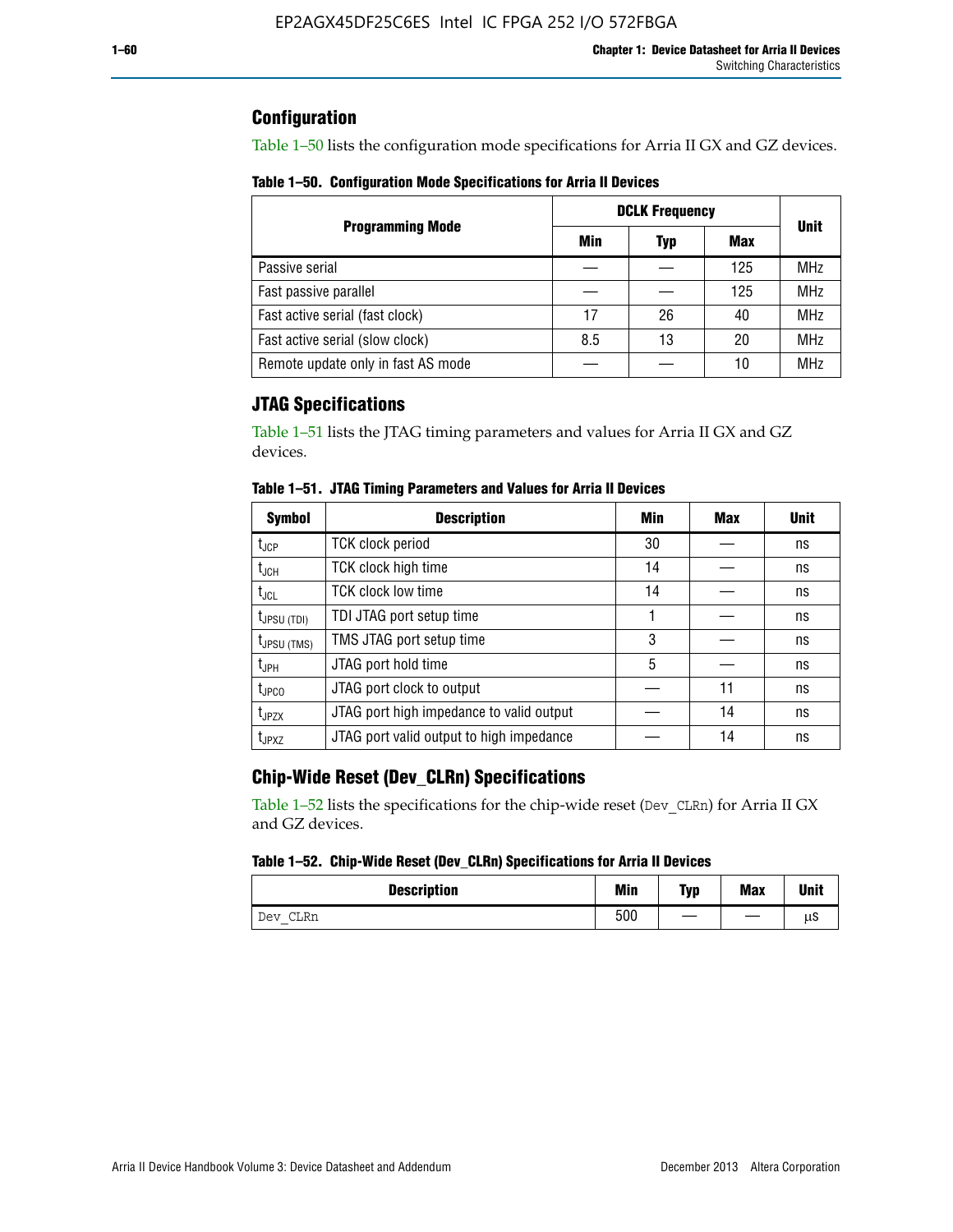# **Periphery Performance**

This section describes periphery performance, including high-speed I/O, external memory interface, and IOE programmable delay.

I/O performance supports several system interfaces, for example the high-speed I/O interface, external memory interface, and the PCI/PCI-X bus interface. I/O using SSTL-18 Class I termination standard can achieve up to the stated DDR2 SDRAM interfacing speed with typical DDR2 SDRAM memory interface setup. I/O using general purpose I/O (GPIO) standards such as 3.0, 2.5, 1.8, or 1.5 LVTTL/LVCMOS are capable of typical 200 MHz interfacing frequency with 10pF load.

 $\mathbb{I}$  Actual achievable frequency depends on design- and system-specific factors. You should perform HSPICE/IBIS simulations based on your specific design and system setup to determine the maximum achievable frequency in your system.

# **High-Speed I/O Specification**

Table 1–53 lists the high-speed I/O timing for Arria II GX devices.

**Table 1–53. High-Speed I/O Specifications for Arria II GX Devices (Part 1 of 4)**

| <b>Symbol</b>                                                        |                                               | $\mathsf{I}3$ |            | C <sub>4</sub> |            | C5, I5 |            | C <sub>6</sub> |            | <b>Unit</b> |
|----------------------------------------------------------------------|-----------------------------------------------|---------------|------------|----------------|------------|--------|------------|----------------|------------|-------------|
|                                                                      | <b>Conditions</b>                             | Min           | <b>Max</b> | Min            | <b>Max</b> | Min    | <b>Max</b> | Min            | <b>Max</b> |             |
| <b>Clock</b>                                                         |                                               |               |            |                |            |        |            |                |            |             |
| <sup>T</sup> HSCLK_IN<br>(input clock<br>frequency)-Row<br>1/0       | Clock boost<br>factor, $W =$<br>1 to 40 $(1)$ | 5             | 670        | 5              | 670        | 5      | 622        | 5              | 500        | <b>MHz</b>  |
| f <sub>HSCLK_IN</sub><br>(input clock<br>frequency)-<br>Column I/O   | Clock boost<br>factor, $W =$<br>1 to 40 $(1)$ | 5             | 500        | 5              | 500        | 5      | 472.5      | 5              | 472.5      | <b>MHz</b>  |
| T <sub>HSCLK_OUT</sub><br>(output clock<br>frequency)-Row<br>1/0     |                                               | 5             | 670        | 5              | 670        | 5      | 622        | 5              | 500        | <b>MHz</b>  |
| f <sub>HSCLK_OUT</sub><br>(output clock<br>frequency)-<br>Column I/O |                                               | 5             | 500        | 5              | 500        | 5      | 472.5      | 5              | 472.5      | <b>MHz</b>  |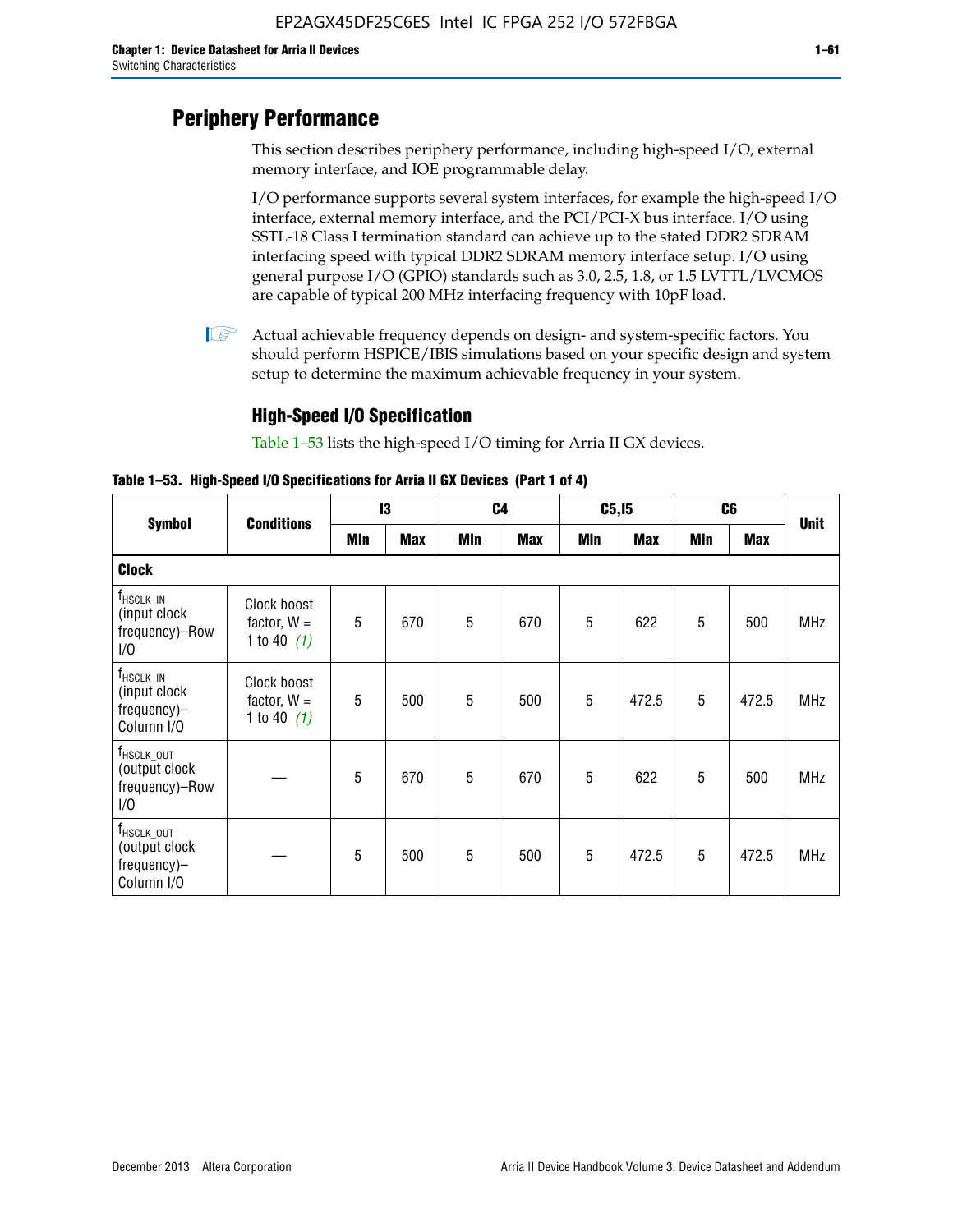|                                                                                  | <b>Conditions</b>                                                                            |     | 13          |            | C <sub>4</sub> | C5, I5 |             |            | C <sub>6</sub> | <b>Unit</b> |  |
|----------------------------------------------------------------------------------|----------------------------------------------------------------------------------------------|-----|-------------|------------|----------------|--------|-------------|------------|----------------|-------------|--|
| <b>Symbol</b>                                                                    |                                                                                              | Min | Max         | <b>Min</b> | <b>Max</b>     | Min    | <b>Max</b>  | <b>Min</b> | <b>Max</b>     |             |  |
| <b>Transmitter</b>                                                               |                                                                                              |     |             |            |                |        |             |            |                |             |  |
| $f_{HSDR_TX}$ (true<br>LVDS output data<br>rate)                                 | SERDES factor,<br>$J = 3$ to 10<br>(using<br>dedicated<br>SERDES)                            | 150 | 1250<br>(2) | 150        | 1250<br>(2)    | 150    | 1050<br>(2) | 150        | 840            | <b>Mbps</b> |  |
|                                                                                  | SERDES factor,<br>$J = 4 to 10$<br>(using logic<br>elements as<br>SERDES)                    | (3) | 945         | (3)        | 945            | (3)    | 840         | (3)        | 740            | <b>Mbps</b> |  |
|                                                                                  | SERDES factor,<br>$J = 2$ (using<br>DDR registers)<br>and $J = 1$<br>(using SDR<br>register) | (3) | (3)         | (3)        | (3)            | (3)    | (3)         | (3)        | (3)            | <b>Mbps</b> |  |
| $f_{\text{HSDR\_TX\_E3R}}$<br>(emulated<br>LVDS_E_3R<br>output data rate)<br>(7) | SERDES factor,<br>$J = 4$ to 10                                                              | (3) | 945         | (3)        | 945            | (3)    | 840         | (3)        | 740            | <b>Mbps</b> |  |

|  |  | Table 1–53. High-Speed I/O Specifications for Arria II GX Devices (Part 2 of 4) |  |  |
|--|--|---------------------------------------------------------------------------------|--|--|
|--|--|---------------------------------------------------------------------------------|--|--|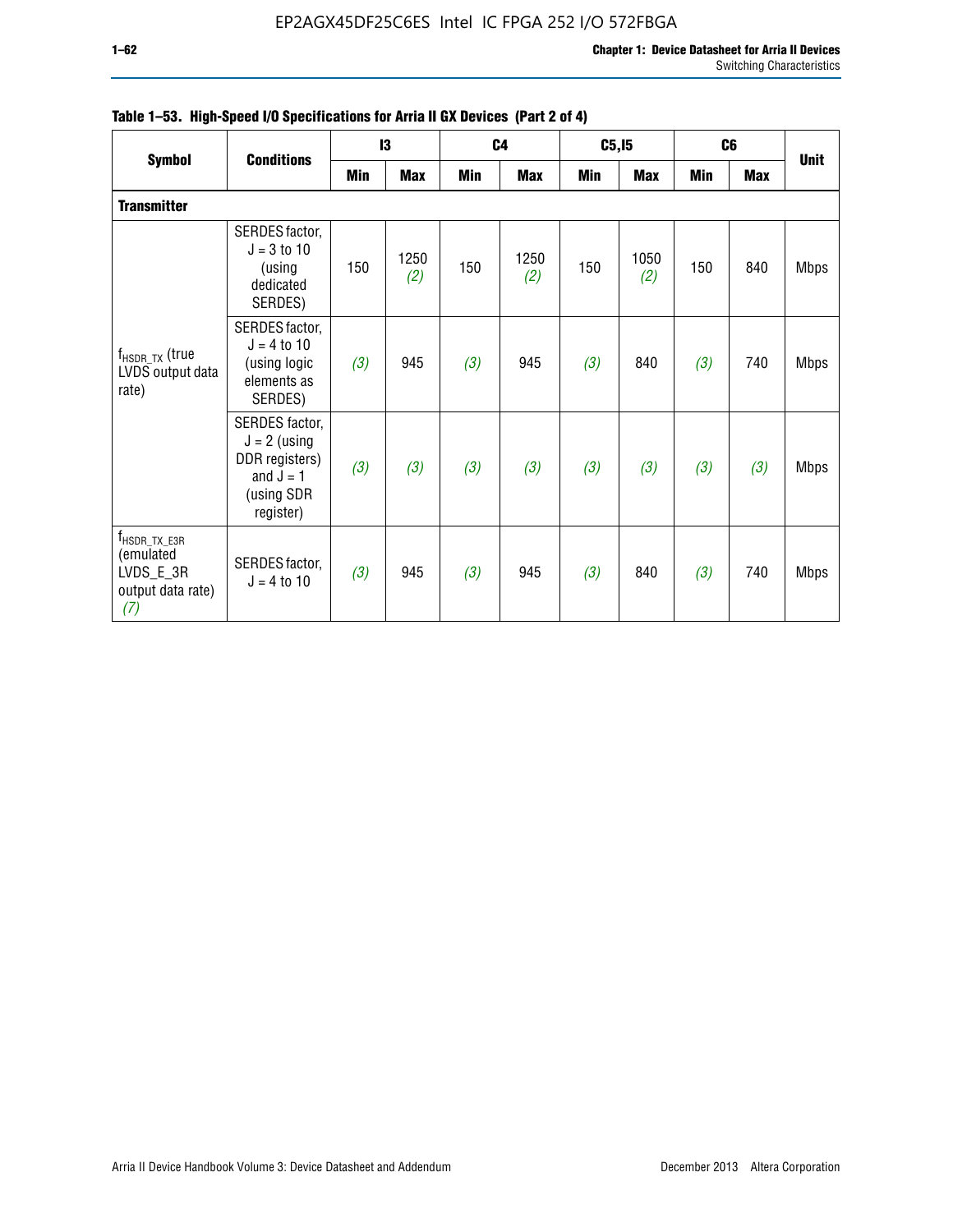|                                                                             |                                                                                                                     |     | 13         |     | C <sub>4</sub> | C5, I5     |            | C <sub>6</sub> |            | <b>Unit</b> |
|-----------------------------------------------------------------------------|---------------------------------------------------------------------------------------------------------------------|-----|------------|-----|----------------|------------|------------|----------------|------------|-------------|
| <b>Symbol</b>                                                               | <b>Conditions</b>                                                                                                   | Min | <b>Max</b> | Min | <b>Max</b>     | <b>Min</b> | <b>Max</b> | <b>Min</b>     | <b>Max</b> |             |
|                                                                             | True LVDS with<br>dedicated<br><b>SERDES</b><br>(data rate<br>600-1,250<br>Mbps)                                    |     | 175        |     | 175            |            | 225        |                | 300        | ps          |
| $t_{TX\_JITTER}$ (4)                                                        | True LVDS with<br>dedicated<br><b>SERDES</b><br>(data rate<br>$< 600$ Mbps)                                         |     | 0.105      |     | 0.105          |            | 0.135      |                | 0.18       | UI          |
|                                                                             | True LVDS and<br>emulated<br>LVDS_E_3R<br>with logic<br>elements as<br>SERDES (data<br>rate 600<br>$-945$ Mbps)     |     | 260        |     | 260            |            | 300        |                | 350        | ps          |
|                                                                             | True LVDS and<br>emulated<br>LVDS_E_3R<br>with logic<br>elements as<br><b>SERDES</b><br>(data rate<br>$< 600$ Mbps) |     | 0.16       |     | 0.16           |            | 0.18       |                | 0.21       | U           |
| $t_{TX\_DCD}$                                                               | True LVDS and<br>emulated<br>LVDS_E_3R                                                                              | 45  | 55         | 45  | 55             | 45         | 55         | 45             | 55         | $\%$        |
| $t_{RISE}$ and $t_{FALL}$                                                   | True LVDS and<br>emulated<br>LVDS_E_3R                                                                              |     | 200        |     | 200            |            | 225        |                | 250        | ps          |
|                                                                             | True LVDS $(5)$                                                                                                     |     | 150        |     | 150            |            | 175        |                | 200        | ps          |
| <b>TCCS</b>                                                                 | Emulated<br>LVDS_E_3R                                                                                               |     | 200        |     | 200            |            | 250        |                | 300        | ps          |
| Receiver (6)                                                                |                                                                                                                     |     |            |     |                |            |            |                |            |             |
| True differential<br>I/O standards -<br>f <sub>HSDRDPA</sub> (data<br>rate) | <b>SERDES</b> factor<br>$J = 3 to 10$                                                                               | 150 | 1250       | 150 | 1250           | 150        | 1050       | 150            | 840        | <b>Mbps</b> |

# **Table 1–53. High-Speed I/O Specifications for Arria II GX Devices (Part 3 of 4)**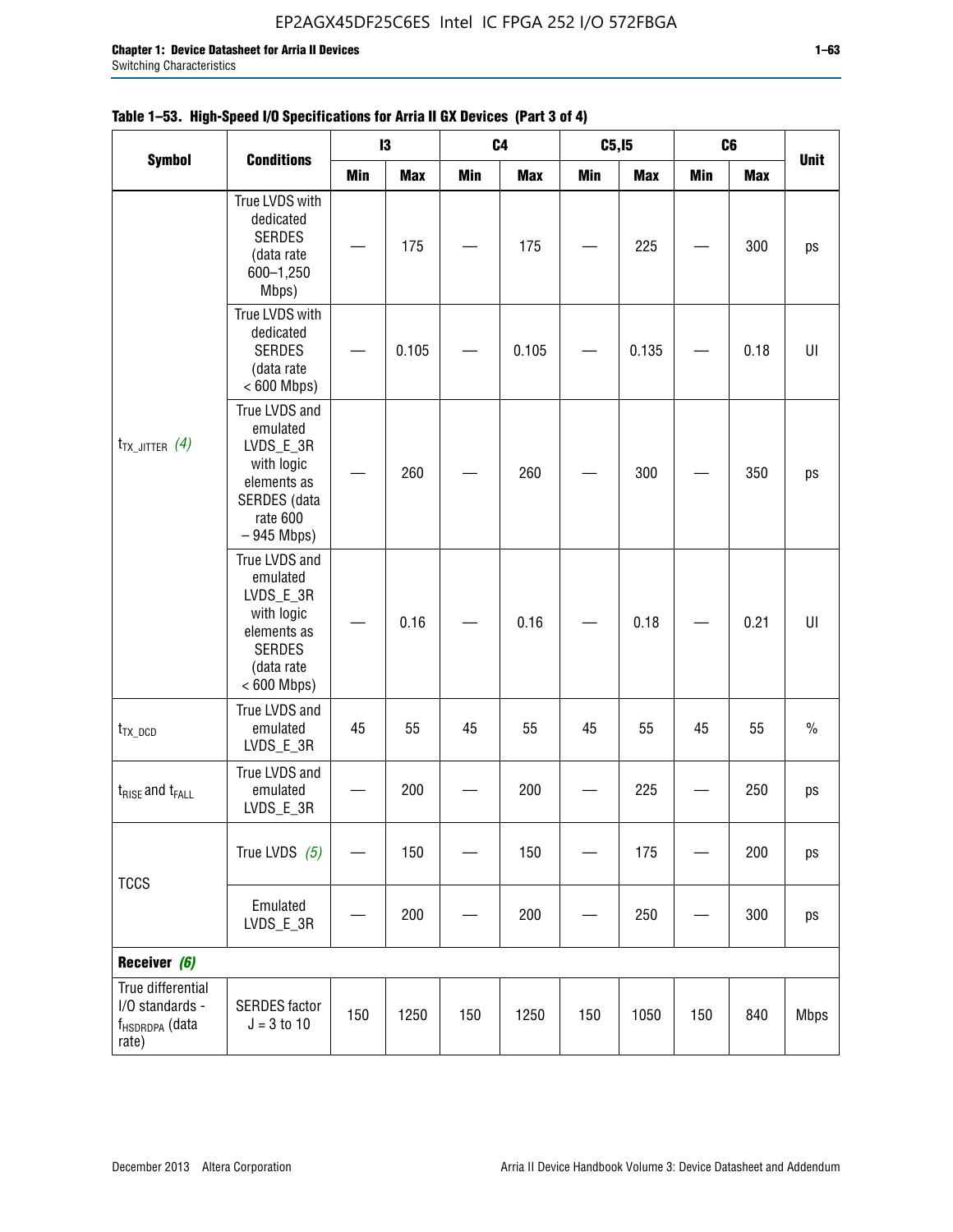|                           | <b>Conditions</b>                                        | 13  |            | C <sub>4</sub> |            | C5, I5 |            | C <sub>6</sub> |            | <b>Unit</b> |  |
|---------------------------|----------------------------------------------------------|-----|------------|----------------|------------|--------|------------|----------------|------------|-------------|--|
| <b>Symbol</b>             |                                                          | Min | <b>Max</b> | Min            | <b>Max</b> | Min    | <b>Max</b> | Min            | <b>Max</b> |             |  |
| $f_{HSDR}$ (data rate)    | <b>SERDES</b> factor<br>$J = 3$ to 10                    | (3) | 945<br>(7) | (3)            | 945<br>(7) | (3)    | 740<br>(7) | (3)            | 640<br>(7) | <b>Mbps</b> |  |
|                           | <b>SERDES</b> factor<br>$J = 2$ (using<br>DDR registers) | (3) | (7)        | (3)            | (7)        | (3)    | (7)        | (3)            | (7)        | <b>Mbps</b> |  |
|                           | <b>SERDES</b> factor<br>$J = 1$ (using<br>SDR registers) | (3) | (7)        | (3)            | (7)        | (3)    | (7)        | (3)            | (7)        | <b>Mbps</b> |  |
| Soft-CDR PPM<br>tolerance | Soft-CDR<br>mode                                         |     | 300        |                | 300        |        | 300        |                | 300        | $\pm$ PPM   |  |
| DPA run length            | DPA mode                                                 |     | 10,000     |                | 10,000     |        | 10,000     |                | 10,000     | UI          |  |
| Sampling<br>window (SW)   | Non-DPA mode<br>(5)                                      |     | 300        |                | 300        |        | 350        |                | 400        | ps          |  |

### **Table 1–53. High-Speed I/O Specifications for Arria II GX Devices (Part 4 of 4)**

#### **Notes to Table 1–53:**

(1)  $f_{HSCLK\_IN} = f_{HSDR}$  / W. Use W to determine the supported selection of input reference clock frequencies for the desired data rate.

(2) Applicable for interfacing with DPA receivers only. For interfacing with non-DPA receivers, you must calculate the leftover timing margin in the receiver by performing link timing closure analysis. For Arria II GX transmitter to Arria II GX non-DPA receiver, the maximum supported data rate is 945 Mbps. For data rates above 840 Mbps, perform PCB trace compensation by adjusting the PCB trace length for LVDS channels to improve channel-to-channel skews.

- (3) The minimum and maximum specification depends on the clock source (for example, PLL and clock pin) and the clock routing resource you use (global, regional, or local). The I/O differential buffer and input register do not have a minimum toggle rate.
- (4) The specification is only applicable under the influence of core noise.
- (5) Applicable for true LVDS using dedicated SERDES only.
- (6) Dedicated SERDES and DPA features are only available on the right banks.
- (7) You must calculate the leftover timing margin in the receiver by performing link timing closure analysis. You must consider the board skew margin, transmitter channel-to-channel skew, and the receiver sampling margin to determine the leftover timing margin.

### Table 1–54 lists the high-speed I/O timing for Arria II GZ devices.

### **Table 1–54. High-Speed I/O Specifications for Arria II GZ Devices** *(Note 1), (2), (10)* **(Part 1 of 3)**

| <b>Symbol</b>                                                                   | <b>Conditions</b>                       |     | C3, I3     |            |                 | C4, 14 |     |             |  |
|---------------------------------------------------------------------------------|-----------------------------------------|-----|------------|------------|-----------------|--------|-----|-------------|--|
|                                                                                 |                                         | Min | <b>Typ</b> | <b>Max</b> | Min             | Typ    | Max | <b>Unit</b> |  |
| <b>Clock</b>                                                                    |                                         |     |            |            |                 |        |     |             |  |
| $f_{HSCLK_in}$ (input clock<br>frequency) true<br>differential I/O<br>standards | Clock boost factor<br>$W = 1$ to 40 (3) | 5   |            | 717        | $5\phantom{.0}$ |        | 717 | <b>MHz</b>  |  |
| $f_{HSCLK_in}$ (input clock<br>frequency) single<br>ended I/O standards<br>(9)  | Clock boost factor<br>$W = 1$ to 40 (3) | 5   |            | 717        | $5\phantom{.0}$ |        | 717 | <b>MHz</b>  |  |
| $f_{HSCLK_in}$ (input clock<br>frequency) single<br>ended I/O standards<br>(10) | Clock boost factor<br>$W = 1$ to 40 (3) | 5   |            | 420        | $5\phantom{.0}$ |        | 420 | <b>MHz</b>  |  |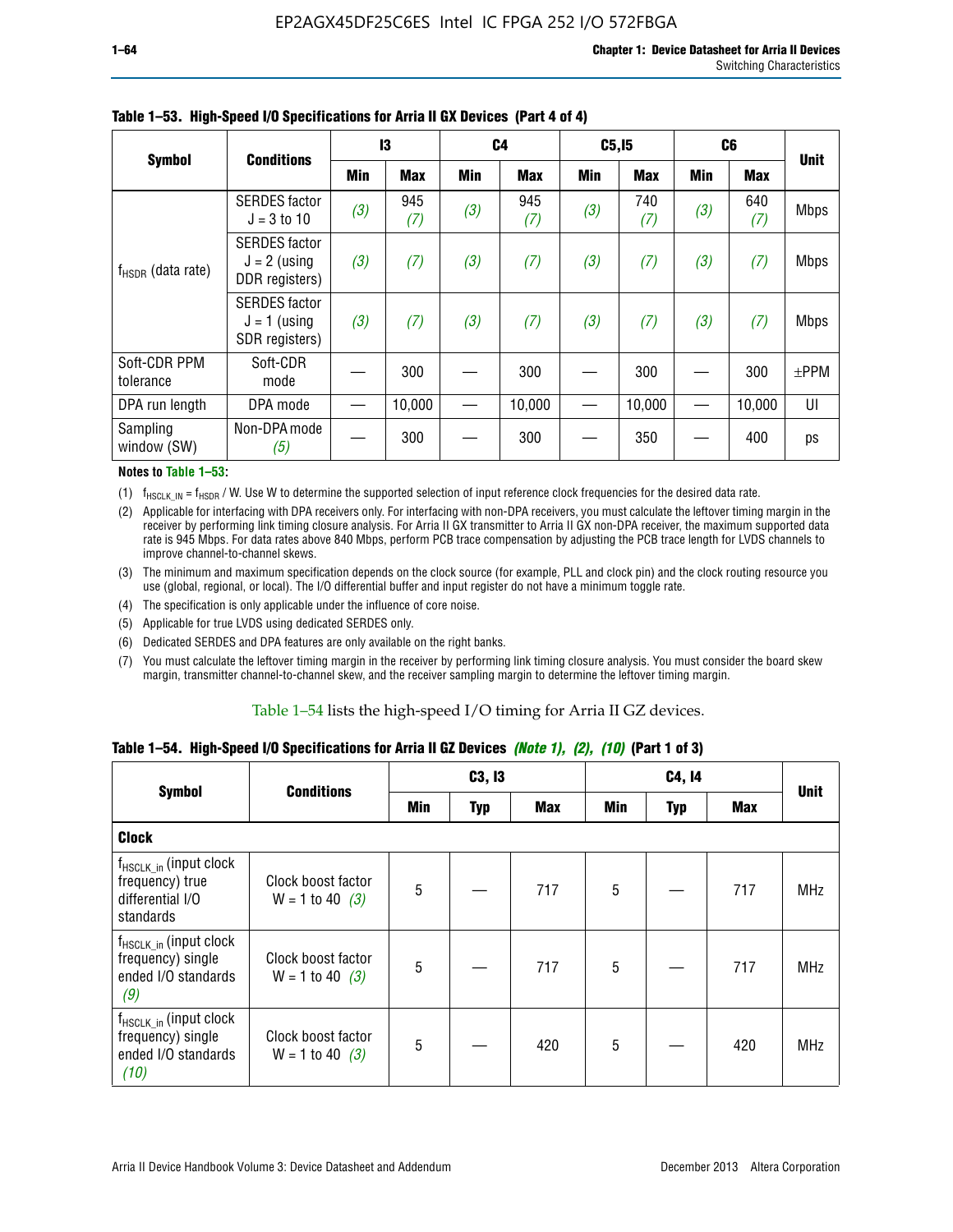|                                                                                                          |                                                                                              |            | C3, I3            |            |            | C4, 14          |            |             |
|----------------------------------------------------------------------------------------------------------|----------------------------------------------------------------------------------------------|------------|-------------------|------------|------------|-----------------|------------|-------------|
| <b>Symbol</b>                                                                                            | <b>Conditions</b>                                                                            | <b>Min</b> | <b>Typ</b>        | <b>Max</b> | <b>Min</b> | <b>Typ</b>      | <b>Max</b> | <b>Unit</b> |
| f <sub>HSCLK_OUT</sub> (output<br>clock frequency)                                                       |                                                                                              | 5          | $\hspace{0.05cm}$ | 717(7)     | 5          | $\qquad \qquad$ | 717(7)     | <b>MHz</b>  |
| <b>Transmitter</b>                                                                                       |                                                                                              |            |                   |            |            |                 |            |             |
| f <sub>HSDR</sub> (true LVDS<br>output data rate)                                                        | SERDES factor, $J = 3$<br>to 10<br>(using dedicated<br>SERDES) (8)                           | (4)        |                   | 1250       | (4)        |                 | 1250       | <b>Mbps</b> |
|                                                                                                          | SERDES factor $J = 2$ ,<br>(using DDR registers)                                             | (4)        |                   | (5)        | (4)        |                 | (5)        | <b>Mbps</b> |
|                                                                                                          | SERDES factor $J = 1$ ,<br>(uses an SDR<br>register)                                         | (4)        |                   | (5)        | (4)        |                 | (5)        | <b>Mbps</b> |
| f <sub>HSDR</sub> (emulated<br>LVDS_E_3R output<br>data rate) $(5)$                                      | SERDES factor $J = 4$                                                                        | (4)        |                   | 1152       | (4)        |                 | 800        | <b>Mbps</b> |
| $f_{HSDR}$ (emulated<br>LVDS_E_1R output<br>data rate)                                                   | to 10                                                                                        | (4)        |                   | 200        | (4)        |                 | 200        | <b>Mbps</b> |
| $t_{x}$ Jitter                                                                                           | Total jitter for data<br>rate, 600 Mbps to<br>1.6 Gbps                                       |            |                   | 160        |            |                 | 160        | ps          |
|                                                                                                          | Total jitter for data<br>rate, $< 600$ Mbps                                                  |            |                   | 0.1        |            |                 | 0.1        | U           |
| $t_{x \text{ Jitter}}$ - emulated<br>differential I/O<br>standards with three                            | Total jitter for data<br>rate, 600 Mbps to<br>1.25 Gbps                                      |            |                   | 300        |            |                 | 325        | ps          |
| external output resistor<br>network                                                                      | Total jitter for data<br>rate $< 600$ Mbps                                                   |            |                   | 0.2        |            |                 | 0.25       | UI          |
| $t_x$ Jitter - emulated<br>differential I/O<br>standards with one<br>external output resistor<br>network |                                                                                              |            |                   | 0.15       |            |                 | 0.15       | UI          |
| t <sub>DUTY</sub>                                                                                        | TX output clock duty<br>cycle for both True<br>and emulated<br>differential I/O<br>standards | 45         | 50                | 55         | 45         | 50              | 55         | $\%$        |

# **Table 1–54. High-Speed I/O Specifications for Arria II GZ Devices** *(Note 1), (2), (10)* **(Part 2 of 3)**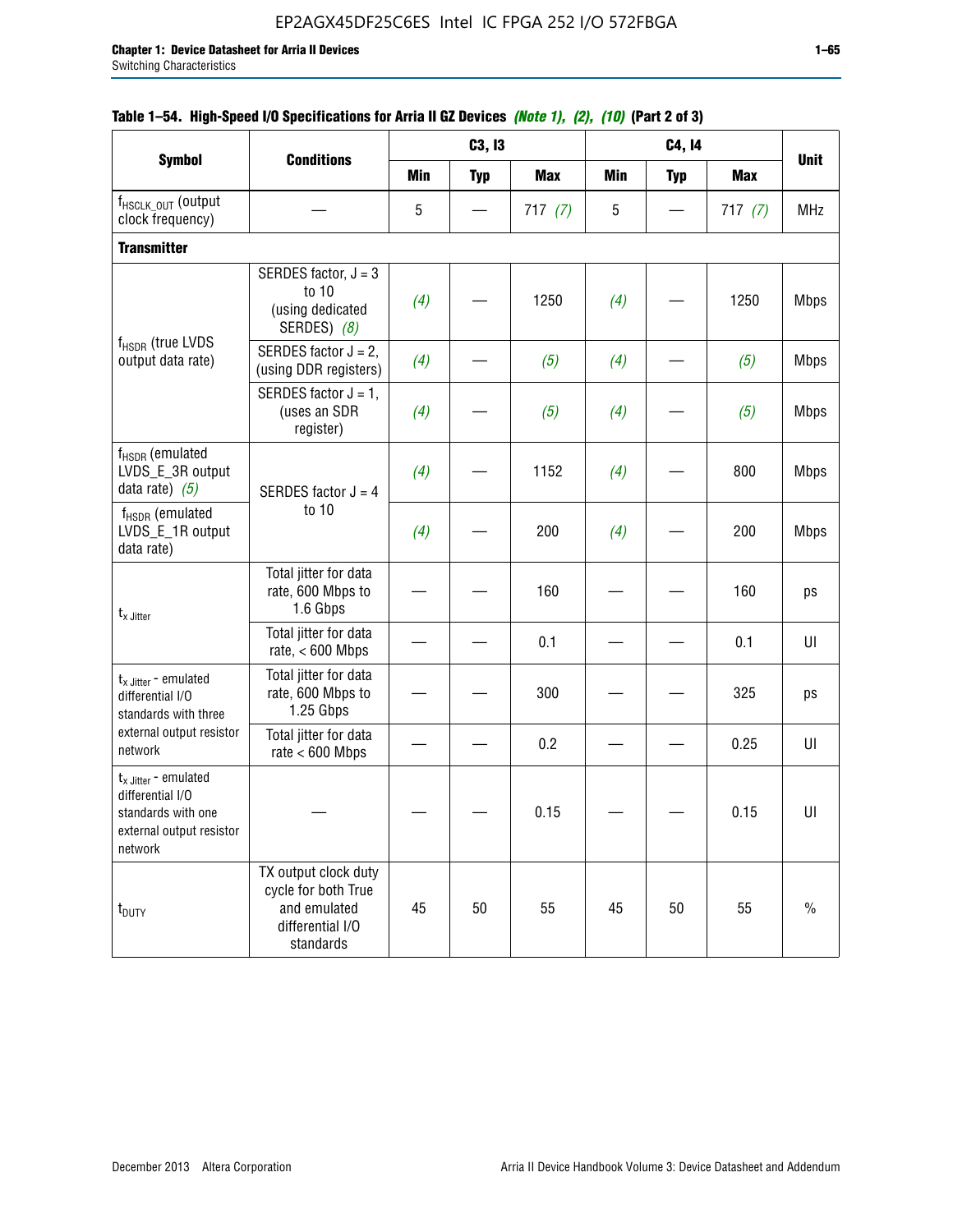|                                                                          |                                                                                                  |                          | C3, I3     |            |            | C4, 14     |            |             |
|--------------------------------------------------------------------------|--------------------------------------------------------------------------------------------------|--------------------------|------------|------------|------------|------------|------------|-------------|
| <b>Symbol</b>                                                            | <b>Conditions</b>                                                                                | <b>Min</b>               | <b>Typ</b> | <b>Max</b> | <b>Min</b> | <b>Typ</b> | <b>Max</b> | <b>Unit</b> |
|                                                                          | True differential I/O<br>standards                                                               |                          |            | 200        |            |            | 200        | ps          |
| $t_{RISE}$ $_{\&}$ $t_{FALL}$                                            | <b>Emulated differential</b><br>I/O standards with<br>three external output<br>resistor networks |                          |            | 250        |            |            | 300        | ps          |
|                                                                          | <b>Emulated differential</b><br>I/O standards with<br>one external output<br>resistor            |                          |            | 500        |            |            | 500        | ps          |
|                                                                          | <b>True LVDS</b>                                                                                 | $\overline{\phantom{0}}$ |            | 100        |            |            | 100        | ps          |
| <b>TCCS</b>                                                              | Emulated<br>LVDS_E_3R                                                                            |                          |            | 250        |            |            | 250        | ps          |
| <b>Receiver</b>                                                          |                                                                                                  |                          |            |            |            |            |            |             |
| True differential I/O<br>standards - f <sub>HSDRDPA</sub><br>(data rate) | <b>SERDES</b> factor<br>$J = 3$ to 10                                                            | 150                      |            | 1250       | 150        |            | 1250       | <b>Mbps</b> |
|                                                                          | <b>SERDES</b> factor<br>$J = 3$ to 10                                                            | (4)                      |            | (6)        | (4)        |            | (6)        | <b>Mbps</b> |
| f <sub>HSDR</sub> (data rate)                                            | SERDES factor $J = 2$ ,<br>uses DDR registers                                                    | (4)                      |            | (5)        | (4)        |            | (5)        | <b>Mbps</b> |
|                                                                          | SERDES factor $J = 1$ ,<br>uses an SDR register                                                  | (4)                      |            | (5)        | (4)        |            | (5)        | <b>Mbps</b> |
| DPA run length                                                           | DPA mode                                                                                         |                          |            | 10000      | $\equiv$   |            | 10000      | U           |
| Soft-CDR PPM<br>tolerance                                                | Soft-CDR mode                                                                                    |                          |            | 300        |            |            | 300        | $±$ PPM     |
| <b>Sampling Window</b><br>(SW)                                           | Non-DPA mode                                                                                     |                          |            | 300        |            |            | 300        | ps          |

### **Table 1–54. High-Speed I/O Specifications for Arria II GZ Devices** *(Note 1), (2), (10)* **(Part 3 of 3)**

#### **Notes to Table 1–54:**

(1) When  $J = 3$  to 10, use the SERDES block.

- (2) When  $J = 1$  or 2, bypass the SERDES block.
- (3) Clock Boost Factor (W) is the ratio between input data rate to the input clock rate.
- (4) The minimum specification depends on the clock source (for example, the PLL and clock pin) and the clock routing resource (global, regional, or local) that you use. The I/O differential buffer and input register do not have a minimum toggle rate.
- (5) You must calculate the leftover timing margin in the receiver by performing link timing closure analysis. You must consider the board skew margin, transmitter channel-to-channel skew, and receiver sampling margin to determine leftover timing margin.
- (6) You can estimate the achievable maximum data rate for non-DPA mode by performing link timing closure analysis. You must consider the board skew margin, transmitter delay margin, and the receiver sampling margin to determine the maximum data rate supported.
- (7) This is achieved by using the LVDS and DPA clock network.
- (8) If the receiver with DPA enabled and transmitter are using shared PLLs, the minimum data rate is 150 Mbps.
- (9) This only applies to DPA and soft-CDR modes.
- (10) This only applies to LVDS source synchronous mode.

Table 1–55 lists DPA lock time specifications for Arria II GX and GZ devices.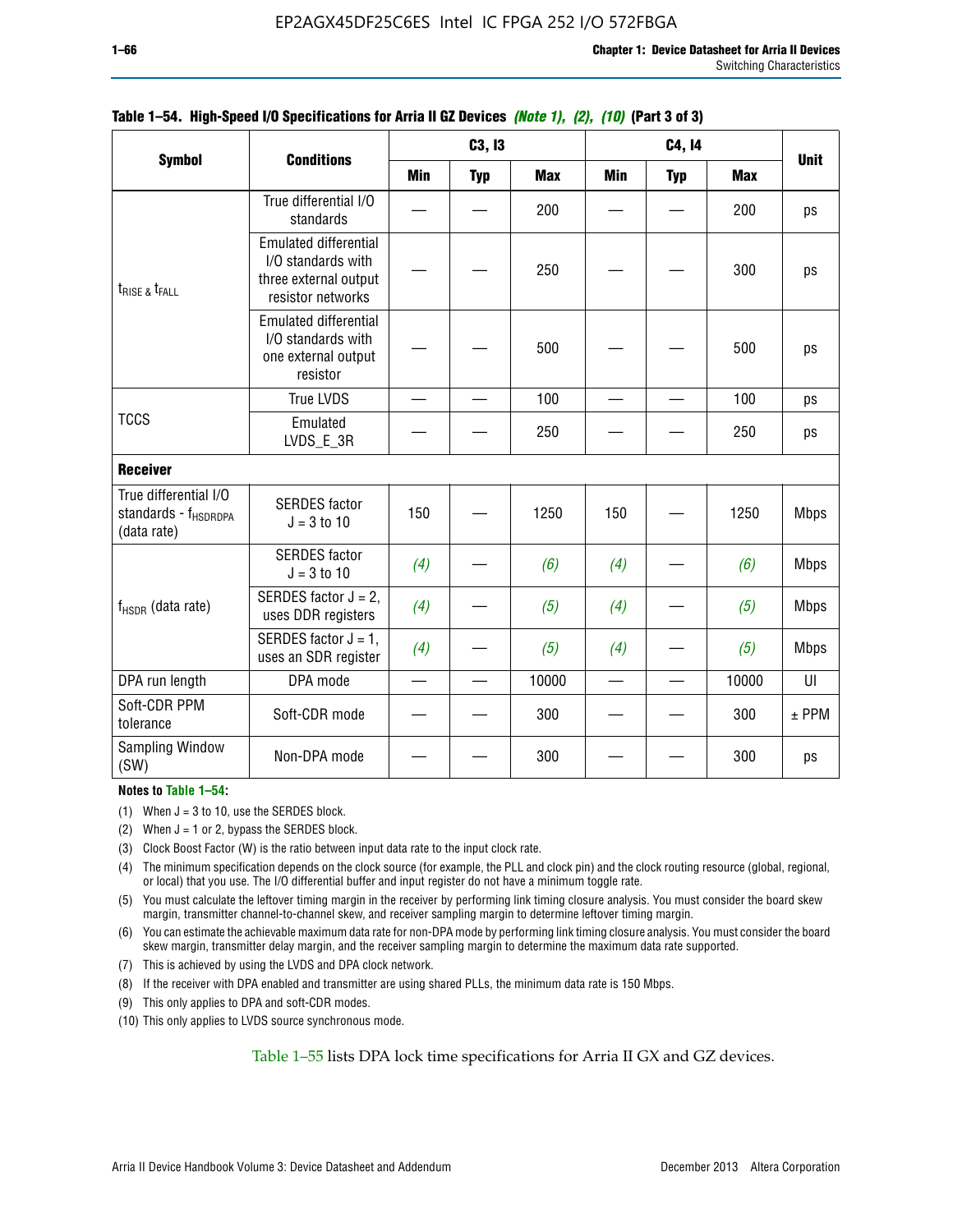| <b>Standard</b>      | <b>Training Pattern</b> | <b>Number of Data</b><br><b>Transitions in One</b><br><b>Repetition of the</b><br><b>Training Pattern</b> | Number of<br><b>Repetitions per</b><br>256 Data<br><b>Transitions (4)</b> | <b>Maximum</b>       |
|----------------------|-------------------------|-----------------------------------------------------------------------------------------------------------|---------------------------------------------------------------------------|----------------------|
| SPI-4                | 00000000001111111111    |                                                                                                           | 128                                                                       | 640 data transitions |
| Parallel Rapid I/O   | 00001111                | っ                                                                                                         | 128                                                                       | 640 data transitions |
|                      | 10010000                |                                                                                                           | 64                                                                        | 640 data transitions |
| <b>Miscellaneous</b> | 10101010                | 8                                                                                                         | 32                                                                        | 640 data transitions |
|                      | 01010101                |                                                                                                           | 32                                                                        | 640 data transitions |

|  |  | Table 1–55. DPA Lock Time Specifications for Arria II Devices (Note 1), (2), (3) |  |  |  |
|--|--|----------------------------------------------------------------------------------|--|--|--|
|--|--|----------------------------------------------------------------------------------|--|--|--|

**Notes to Table 1–55:**

- (1) The DPA lock time is for one channel.
- (2) One data transition is defined as a 0-to-1 or 1-to-0 transition.
- (3) The DPA lock time stated in the table applies to both commercial and industrial grade.
- (4) This is the number of repetitions for the stated training pattern to achieve the 256 data transitions.

Figure 1–5 shows the LVDS soft-CDR/DPA sinusoidal jitter tolerance specification for Arria II GZ devices at a data rate less than 1.25 Gbps and all the Arria II GX devices.

#### **Figure 1–5. LVDS Soft-CDR/DPA Sinusoidal Jitter Tolerance Specification for All Arria II GX Devices and for Arria II GZ Devices at a Data Rate less than 1.25 Gbps**

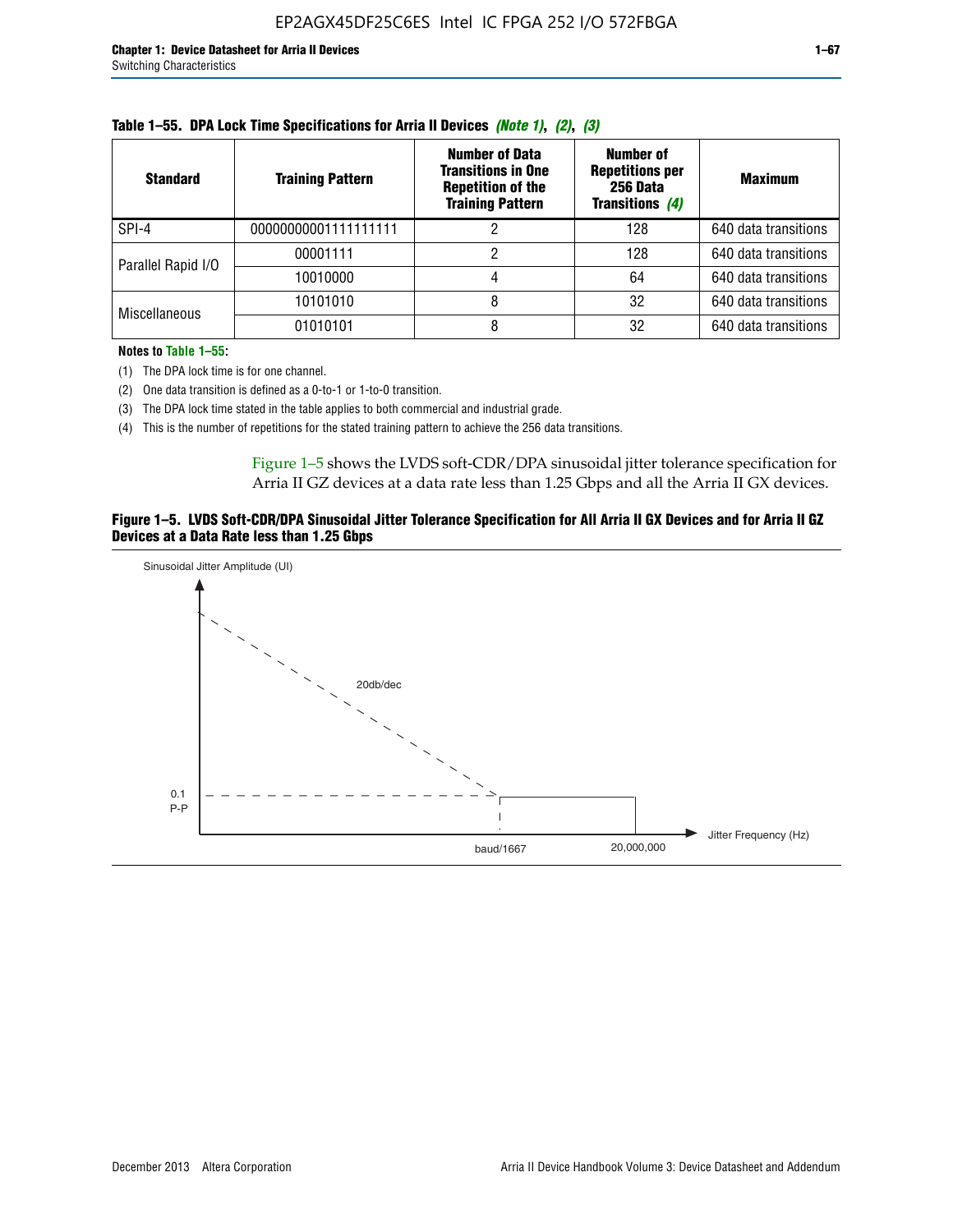Figure 1–6 shows the LVDS soft-CDR/DPA sinusoidal jitter tolerance specification for Arria II GZ devices at 1.25 Gbps data rate.





Table 1–56 lists the LVDS soft-CDR/DPA sinusoidal jitter tolerance specification for Arria II GZ devices at 1.25 Gbps data rate.

|                     |  | Table 1–56. LVDS Soft-CDR/DPA Sinusoidal Jitter Mask Values for Arria II GZ Devices at |
|---------------------|--|----------------------------------------------------------------------------------------|
| 1.25 Gbps Data Rate |  |                                                                                        |

| <b>Jitter Frequency (Hz)</b> | Sinusoidal Jitter (UI) |        |
|------------------------------|------------------------|--------|
| F1                           | 10,000                 | 25.000 |
| F2                           | 17,565                 | 25.000 |
| F3                           | 1,493,000              | 0.350  |
| F4                           | 50,000,000             | 0.350  |

# **External Memory Interface Specifications**

For the maximum clock rate supported for Arria II GX and GZ device family, refer to the [External Memory Interface Spec Estimator](http://www.altera.com/technology/memory/estimator/mem-emif-index.html) page on the Altera website.

Table 1–57 lists the external memory interface specifications for Arria II GX devices.

**Table 1–57. External Memory Interface Specifications for Arria II GX Devices (Part 1 of 2)**

| <b>Frequency</b> |            | <b>Frequency Range (MHz)</b> | <b>Resolution</b> | <b>DQS Delay</b> | Number of                 |                     |
|------------------|------------|------------------------------|-------------------|------------------|---------------------------|---------------------|
| Mode             | C4         | <b>13, C5, 15</b>            | C6                | (°)              | <b>Buffer Mode</b><br>(1) | <b>Delay Chains</b> |
| 0                | $90 - 140$ | 90-130                       | $90 - 110$        | 22.5             | Low                       | 16                  |
|                  | 110-180    | 110-170                      | 110-150           | 30               | Low                       | 12                  |
| 2                | 140-220    | 140-210                      | 140-180           | 36               | Low                       | 10                  |
| 3                | 170-270    | 170-260                      | 170-220           | 45               | Low                       | 8                   |
| 4                | 220-340    | 220-310                      | 220-270           | 30               | High                      | 12                  |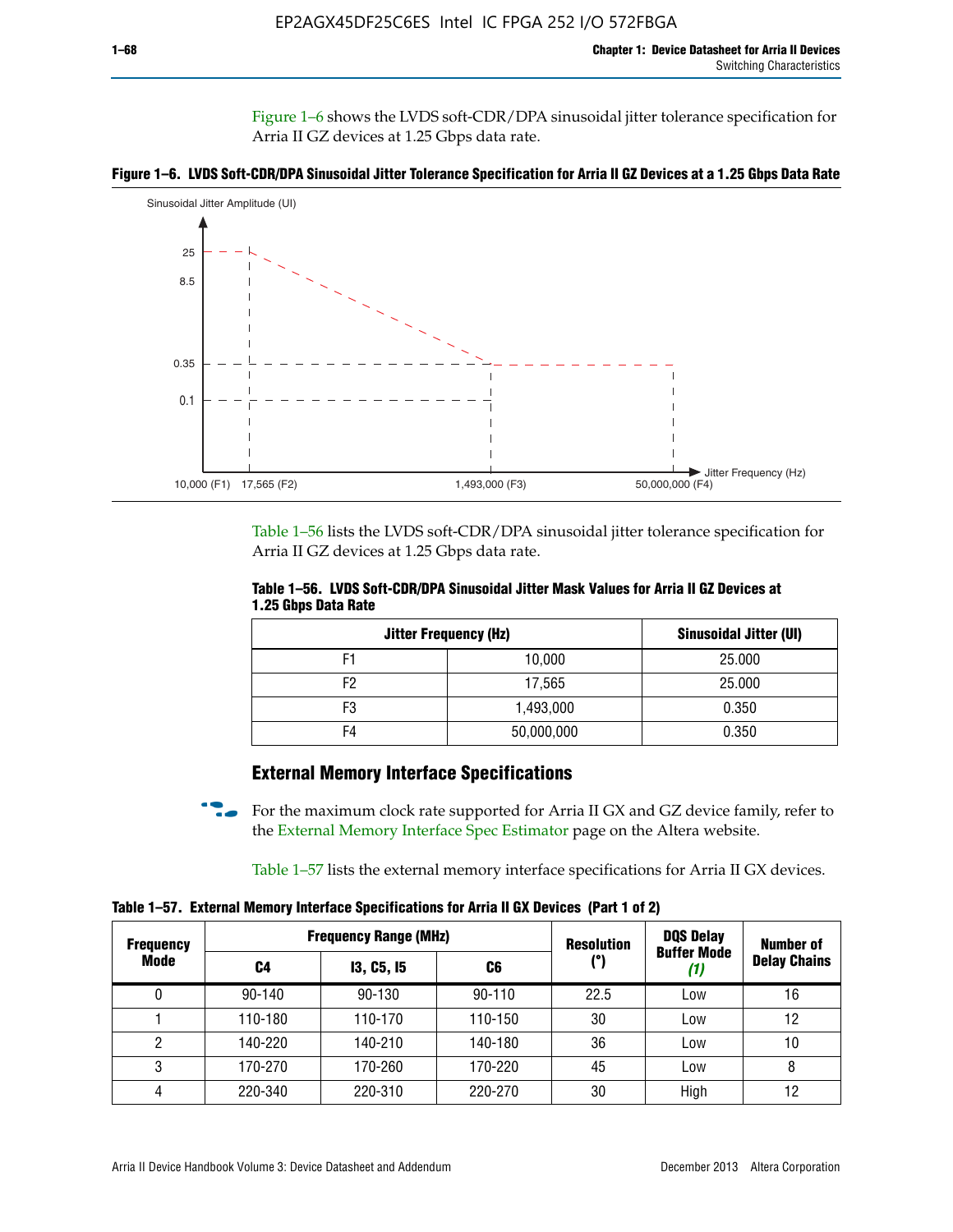| <b>Frequency</b> |         | <b>Frequency Range (MHz)</b> | <b>Resolution</b> | <b>DQS Delay</b><br><b>Buffer Mode</b> | Number of |                     |  |
|------------------|---------|------------------------------|-------------------|----------------------------------------|-----------|---------------------|--|
| Mode             | C4      | <b>13, C5, 15</b>            | C6                | (°)                                    |           | <b>Delay Chains</b> |  |
|                  | 270-410 | 270-380                      | 270-320           | 36                                     | High      | 10                  |  |
|                  | 320-450 | 320-410                      | 320-370           | 45                                     | High      |                     |  |

**Note to Table 1–57:**

(1) Low indicates a 6-bit DQS delay setting; high indicates a 5-bit DQS delay setting.

Table 1–58 lists the DLL frequency range specifications for Arria II GZ devices.

### **Table 1–58. DLL Frequency Range Specifications for Arria II GZ Devices**

|                       |            | <b>Frequency Range (MHz)</b> |                              | <b>DOS Delay</b>          | <b>Number of</b>              |
|-----------------------|------------|------------------------------|------------------------------|---------------------------|-------------------------------|
| <b>Frequency Mode</b> | -3         | -4                           | <b>Available Phase Shift</b> | <b>Buffer Mode</b><br>(1) | <b>Delay</b><br><b>Chains</b> |
| 0                     | $90 - 130$ | $90 - 120$                   | 22.5°, 45°, 67.5°, 90°       | Low                       | 16                            |
|                       | 120-170    | 120-160                      | 30°, 60°, 90°, 120°          | Low                       | 12                            |
| 2                     | 150-210    | 150-200                      | 36°, 72°, 108°, 144°         | Low                       | 10                            |
| 3                     | 180-260    | 180-240                      | 45°, 90°, 135°, 180°         | Low                       | 8                             |
| 4                     | 240-320    | 240-290                      | 30°, 60°, 90°, 120°          | High                      | 12                            |
| 5                     | 290-380    | 290-360                      | 36°, 72°, 108°, 144°         | High                      | 10                            |
| 6                     | 360-450    | 360-450                      | 45°, 90°, 135°, 180°         | High                      | 8                             |
|                       | 470-630    | 470-590                      | 60°, 120°, 180°, 240°        | High                      | 6                             |

#### **Note to Table 1–58:**

(1) Low indicates a 6-bit DQS delay setting; high indicates a 5-bit DQS delay setting.

Table 1–59 lists the DQS phase offset delay per stage for Arria II GX devices.

|  |  |  |  |  | Table 1–59.  DQS Phase Offset Delay Per Setting for Arria II GX Devices <i>(Note 1), (2), (3)</i> |  |  |  |
|--|--|--|--|--|---------------------------------------------------------------------------------------------------|--|--|--|
|--|--|--|--|--|---------------------------------------------------------------------------------------------------|--|--|--|

| <b>Speed Grade</b> | Min  | <b>Max</b> | <b>Unit</b> |
|--------------------|------|------------|-------------|
| C4                 | ن. ا | 13.0       | ps          |
| 13, C5, I5         | 7.U  | 15.0       | ps          |
| C6                 | 8.5  | 18.0       | ps          |

**Notes to Table 1–59:**

(1) The valid settings for phase offset are -64 to +63 for frequency modes 0 to 3 and -32 to +31 for frequency modes 4 to 5.

(2) The typical value equals the average of the minimum and maximum values.

(3) The delay settings are linear.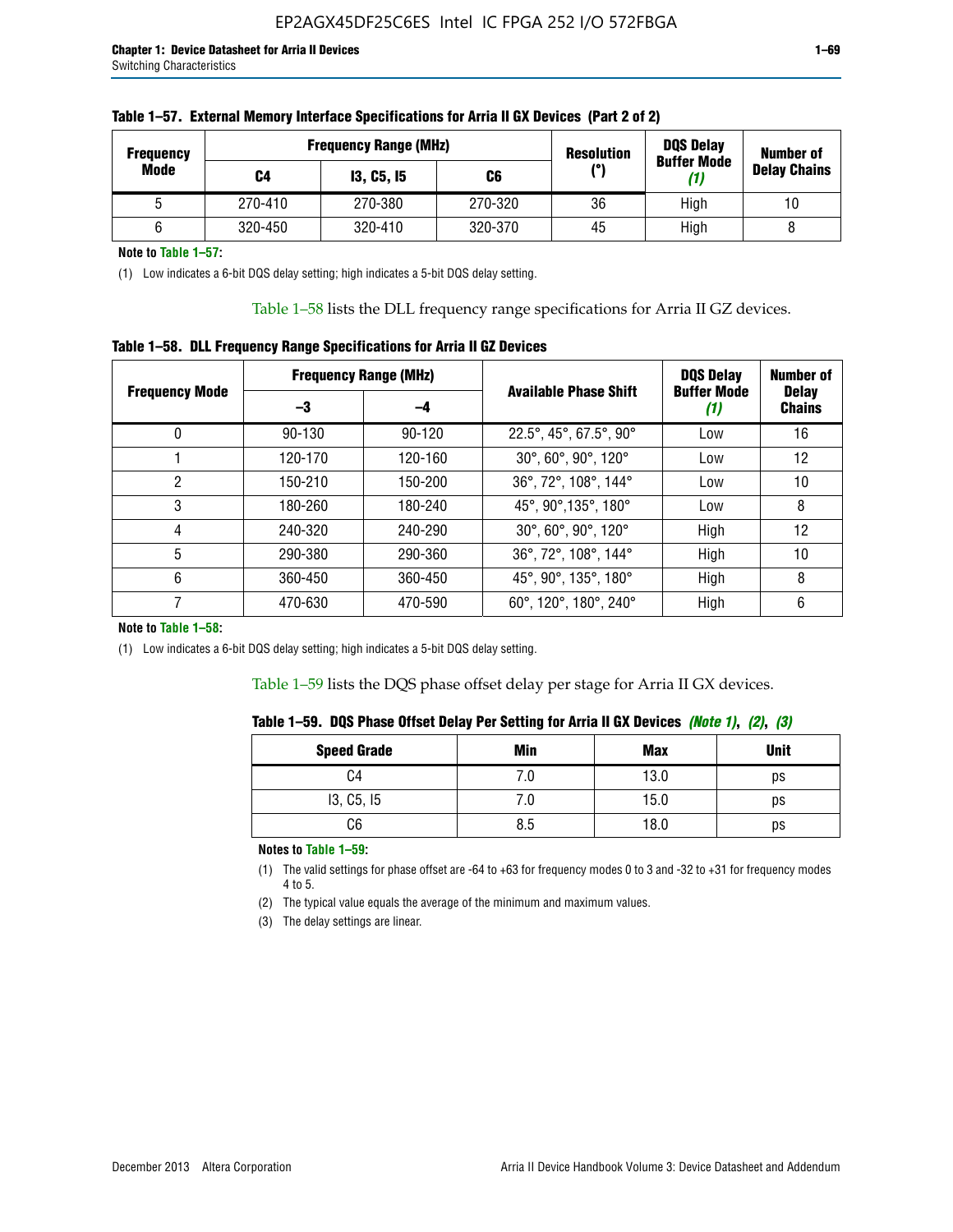Table 1–60 lists the DQS phase shift error for Arria II GX devices.

|                         |  |  | Table 1–60. DQS Phase Shift Error Specification for DLL-Delayed Clock (t <sub>DOS PSERR</sub> ) for Arria II GX |
|-------------------------|--|--|-----------------------------------------------------------------------------------------------------------------|
| <b>Devices (Note 1)</b> |  |  |                                                                                                                 |

| <b>Number of DQS Delay Buffer</b> | C4  | <b>13, C5, 15</b> | C6  | <b>Unit</b> |
|-----------------------------------|-----|-------------------|-----|-------------|
|                                   | 26  | 30                | 36  | ps          |
| っ                                 | 52  | 60                | 72  | ps          |
| 3                                 | 78  | 90                | 108 | ps          |
|                                   | 104 | 120               | 144 | ps          |

**Note to Table 1–60:**

(1) This error specification is the absolute maximum and minimum error. For example, skew on three DQS delay buffers in a C4 speed grade is  $\pm$  78 ps or  $\pm$  39 ps.

Table 1–61 lists the DQS phase shift error for Arria II GZ devices.

|                         |  | Table 1–61.DQS Phase Shift Error Specification for DLL-Delayed Clock (t <sub>oos PsERR</sub> ) for Arria II GZ |
|-------------------------|--|----------------------------------------------------------------------------------------------------------------|
| Devices <i>(Note 1)</i> |  |                                                                                                                |

| <b>Number of DQS Delay Buffer</b> | -3  |     | <b>Unit</b> |
|-----------------------------------|-----|-----|-------------|
|                                   | 28  | 30  | ps          |
|                                   | 56  | 60  | ps          |
| O                                 | 84  | 90  | ps          |
|                                   | 112 | 120 | ps          |

**Note to Table 1–61:**

(1) This error specification is the absolute maximum and minimum error. For example, skew on three DQS delay buffers in a 3 speed grade is  $\pm$  84 ps or  $\pm$  42 ps.

Table 1–62 lists the memory output clock jitter specifications for Arria II GX devices.

**Table 1–62. Memory Output Clock Jitter Specification for Arria II GX Devices** *(Note 1)***,** *(2)***,** *(3)*

| <b>Parameter</b>                | Clock<br><b>Network</b> | <b>Symbol</b>    | -4     |            | -5         |            | -6         |            |             |
|---------------------------------|-------------------------|------------------|--------|------------|------------|------------|------------|------------|-------------|
|                                 |                         |                  | Min    | <b>Max</b> | <b>Min</b> | <b>Max</b> | <b>Min</b> | <b>Max</b> | <b>Unit</b> |
| Clock period jitter             | Global                  | $L$ JIT(per)     | $-100$ | 100        | $-125$     | 125        | $-125$     | 125        | ps          |
| Cycle-to-cycle period<br>jitter | Global                  | $L$ JIT $(cc)$   | $-200$ | 200        | $-250$     | 250        | $-250$     | 250        | ps          |
| Duty cycle jitter               | Global                  | $L$ JIT $(duty)$ | $-100$ | 100        | $-125$     | 125        | $-125$     | 125        | ps          |

**Notes to Table 1–62:**

(1) The memory output clock jitter measurements are for 200 consecutive clock cycles, as specified in the JEDEC DDR2/DDR3 SDRAM standard.

(2) The clock jitter specification applies to memory output clock pins generated using DDIO circuits clocked by a PLL output routed on a global clock network.

(3) The memory output clock jitter stated in Table  $1-62$  is applicable when an input jitter of 30 ps is applied.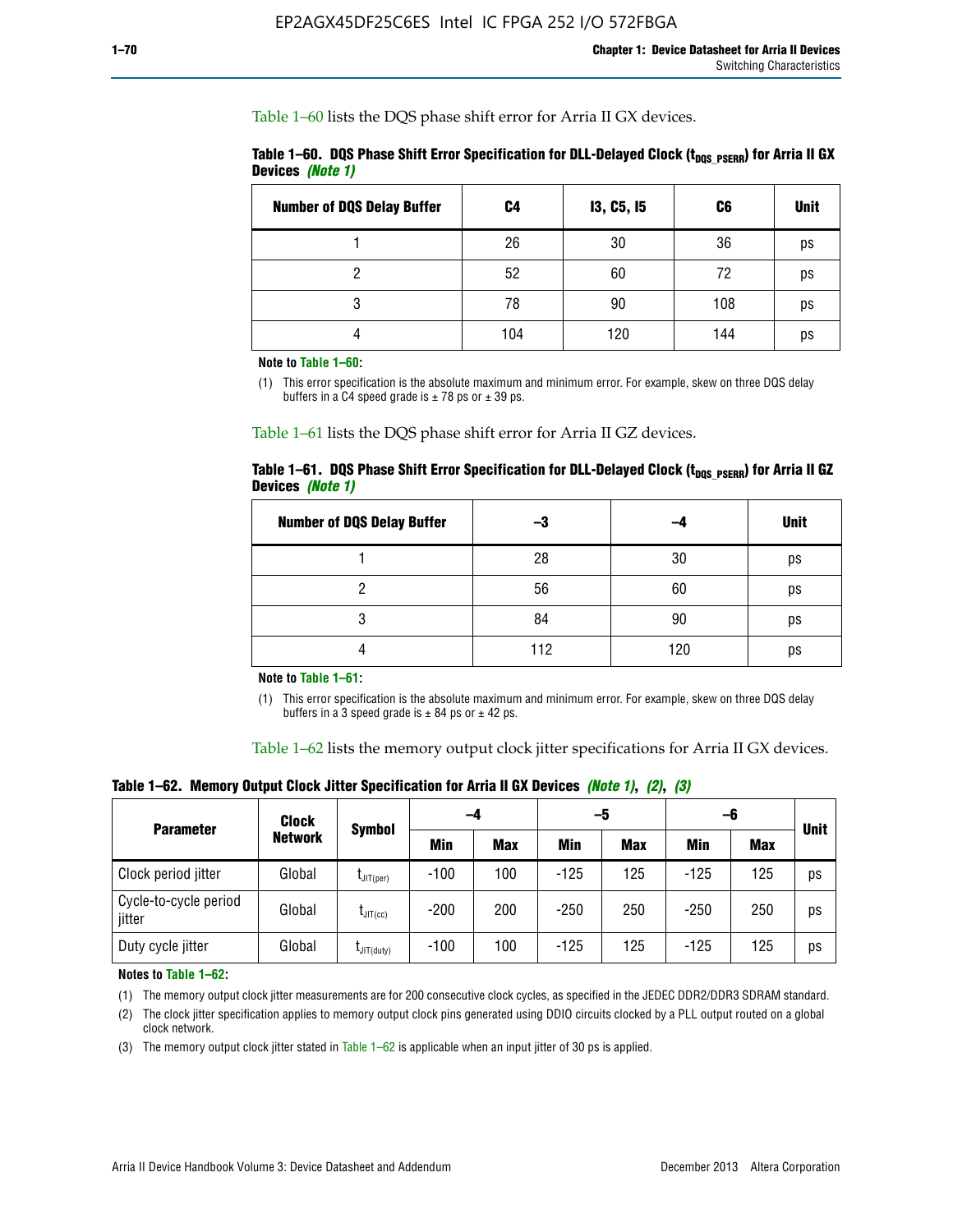Table 1–63 lists the memory output clock jitter specifications for Arria II GZ devices.

|                              | Clock          | <b>Symbol</b>                    | -3      |            | -4      |            |             |
|------------------------------|----------------|----------------------------------|---------|------------|---------|------------|-------------|
| <b>Parameter</b>             | <b>Network</b> |                                  | Min     | <b>Max</b> | Min     | <b>Max</b> | <b>Unit</b> |
| Clock period jitter          | Regional       | $\mathsf{I}_{\mathsf{JIT}(per)}$ | -55     | 55         | $-55$   | 55         | ps          |
| Cycle-to-cycle period jitter | Regional       | $t_{\text{JIT(cc)}}$             | $-110$  | 110        | $-110$  | 110        | ps          |
| Duty cycle jitter            | Regional       | $t_{\text{JIT(duty)}}$           | $-82.5$ | 82.5       | $-82.5$ | 82.5       | ps          |
| Clock period jitter          | Global         | $L_{\text{JIT(per)}}$            | $-82.5$ | 82.5       | $-82.5$ | 82.5       | ps          |
| Cycle-to-cycle period jitter | Global         | $I_{\text{JIT(cc)}}$             | $-165$  | 165        | $-165$  | 165        | ps          |
| Duty cycle jitter            | Global         | $t_{\text{JIT(duty)}}$           | -90     | 90         | -90     | 90         | ps          |

**Table 1–63. Memory Output Clock Jitter Specification for Arria II GZ Devices** *(Note 1)***,** *(2)***,** *(3)*

**Notes to Table 1–63:**

(1) The memory output clock jitter measurements are for 200 consecutive clock cycles, as specified in the JEDEC DDR2/DDR3 SDRAM standard.

(2) The clock jitter specification applies to memory output clock pins generated using differential signal-splitter and DDIO circuits clocked by a PLL output routed on a regional or global clock network as specified. Altera recommends using regional clock networks whenever possible.

(3) The memory output clock jitter stated in Table 1–63 is applicable when an input jitter of 30 ps is applied.

# **Duty Cycle Distortion (DCD) Specifications**

Table 1–64 lists the worst-case DCD specifications for Arria II GX devices.

| Table 1–64.  Duty Cycle Distortion on I/O Pins for Arria II GX Devices <i>(Note 1)</i> |  |  |  |  |  |
|----------------------------------------------------------------------------------------|--|--|--|--|--|
|----------------------------------------------------------------------------------------|--|--|--|--|--|

| <b>Symbol</b>     | C4  |            | <b>13, C5, 15</b> |            | C6  |            | <b>Unit</b>   |  |
|-------------------|-----|------------|-------------------|------------|-----|------------|---------------|--|
|                   | Min | <b>Max</b> | Min               | <b>Max</b> | Min | <b>Max</b> |               |  |
| Output Duty Cycle | 45  | 55         | 45                | 55         | 45  | 55         | $\frac{0}{0}$ |  |

**Note to Table 1–64:**

(1) The DCD specification applies to clock outputs from the PLL, global clock tree, IOE driving dedicated, and general purpose I/O pins.

Table 1–65 lists the worst-case DCD specifications for Arria II GZ devices.

**Table 1–65. Duty Cycle Distortion on I/O Pins for Arria II GZ Devices** *(Note 1)*

| <b>Symbol</b>     |     | <b>C3, I3</b> | C4, 14 | <b>Unit</b> |      |
|-------------------|-----|---------------|--------|-------------|------|
|                   | Min | <b>Max</b>    | Min    | <b>Max</b>  |      |
| Output Duty Cycle | 45  | 55            | 45     | 55          | $\%$ |

**Note to Table 1–65:**

(1) The DCD specification applies to clock outputs from the PLL, global clock tree, IOE driving dedicated, and general purpose I/O pins.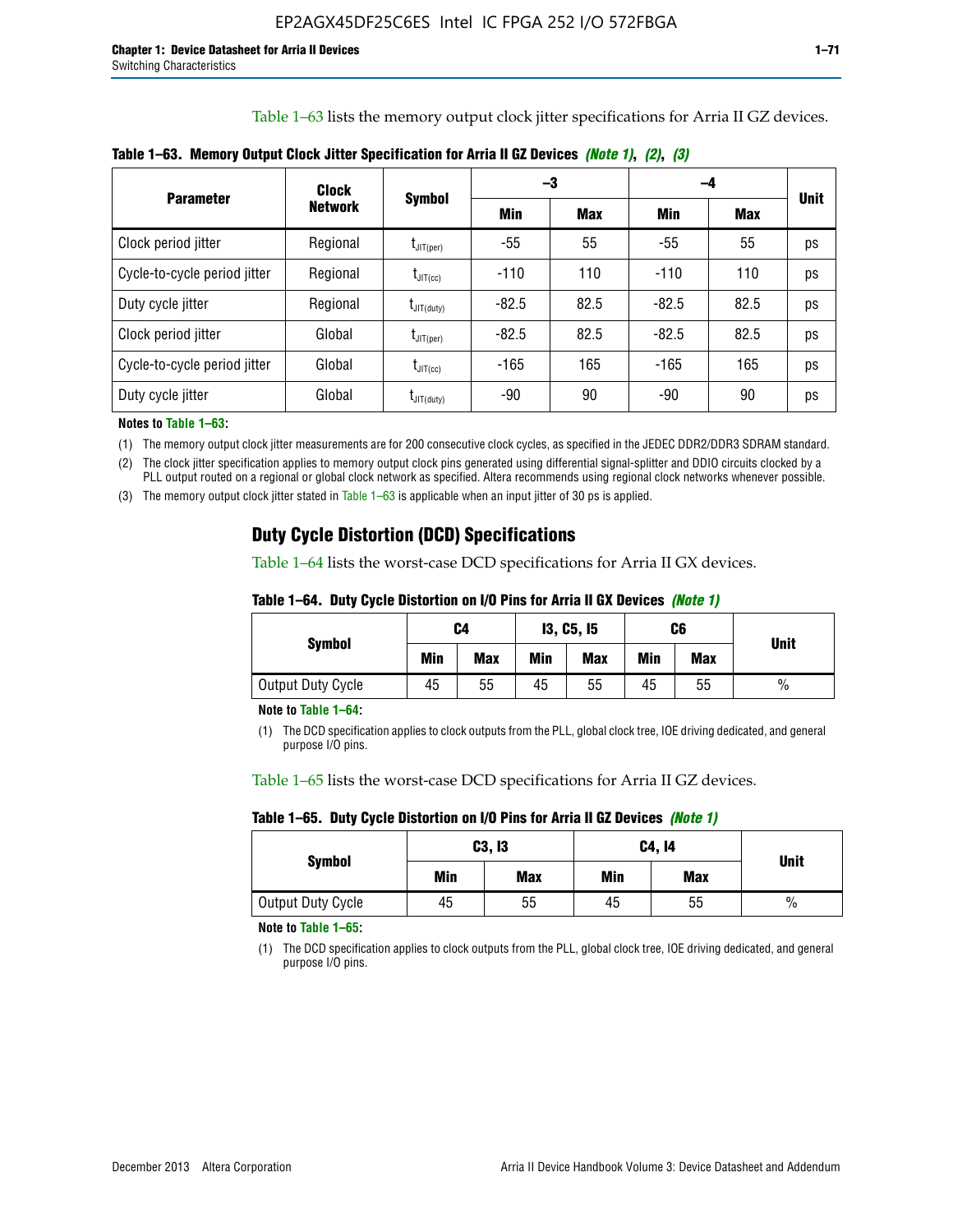## **IOE Programmable Delay**

Table 1–66 lists the delay associated with each supported IOE programmable delay chain for Arria II GX devices.

|  |  |  | Table 1–66. IOE Programmable Delay for Arria II GX Devices |
|--|--|--|------------------------------------------------------------|
|--|--|--|------------------------------------------------------------|

|                                                   | <b>Available</b> | <b>Minimum</b><br><b>Offset</b><br>(2) | <b>Maximum Offset</b> |                |                   |       |       |       |             |                |    |
|---------------------------------------------------|------------------|----------------------------------------|-----------------------|----------------|-------------------|-------|-------|-------|-------------|----------------|----|
| <b>Parameter</b>                                  | <b>Settings</b>  |                                        | <b>Fast Model</b>     |                | <b>Slow Model</b> |       |       |       | <b>Unit</b> |                |    |
|                                                   | (1)              |                                        | 13                    | C <sub>4</sub> | 15                | 13    | C4    | C5    | 15          | C <sub>6</sub> |    |
| Output<br>enable pin<br>delay                     | $\overline{7}$   | $\mathbf 0$                            | 0.413                 | 0.442          | 0.413             | 0.814 | 0.713 | 0.796 | 0.801       | 0.873          | ns |
| Delay from<br>output<br>register to<br>output pin | $\overline{7}$   | $\mathbf{0}$                           | 0.339                 | 0.362          | 0.339             | 0.671 | 0.585 | 0.654 | 0.661       | 0.722          | ns |
| Input delay<br>from pin to<br>internal cell       | 52               | $\mathbf{0}$                           | 1.494                 | 1.607          | 1.494             | 2.895 | 2.520 | 2.733 | 2.775       | 2.944          | ns |
| Input delay<br>from pin to<br>input register      | 52               | $\mathbf{0}$                           | 1.493                 | 1.607          | 1.493             | 2.896 | 2.503 | 2.732 | 2.774       | 2.944          | ns |
| DQS bus to<br>input register<br>delay             | $\overline{4}$   | 0                                      | 0.074                 | 0.076          | 0.074             | 0.140 | 0.124 | 0.147 | 0.147       | 0.167          | ns |

**Notes to Table 1–66:**

(1) The available setting for every delay chain starts with zero and ends with the specified maximum number of settings.

(2) The minimum offset represented in the table does not include intrinsic delay.

**Table 1–67. IOE Programmable Delay for Arria II GZ Devices**

|                  | <b>Available</b><br><b>Settings</b><br>(1) |                              | <b>Maximum Offset</b> |                   |                   |       |       |       |             |
|------------------|--------------------------------------------|------------------------------|-----------------------|-------------------|-------------------|-------|-------|-------|-------------|
| <b>Parameter</b> |                                            | <b>Minimum</b><br>Offset (2) | <b>Fast Model</b>     |                   | <b>Slow Model</b> |       |       |       | <b>Unit</b> |
|                  |                                            |                              | <b>Industrial</b>     | <b>Commercial</b> | C3                | 13    | C4    | 14    |             |
| D1               | 15                                         | 0                            | 0.462                 | 0.505             | 0.795             | 0.801 | 0.857 | 0.864 | ns          |
| D <sub>2</sub>   | 7                                          | 0                            | 0.234                 | 0.232             | 0.372             | 0.371 | 0.407 | 0.405 | ns          |
| D <sub>3</sub>   | 7                                          | 0                            | 1.700                 | 1.769             | 2.927             | 2.948 | 3.157 | 3.178 | ns          |
| D4               | 15                                         | 0                            | 0.508                 | 0.554             | 0.882             | 0.889 | 0.952 | 0.959 | ns          |
| D <sub>5</sub>   | 15                                         | 0                            | 0.472                 | 0.500             | 0.799             | 0.817 | 0.875 | 0.882 | ns          |
| D <sub>6</sub>   | 6                                          | 0                            | 0.186                 | 0.195             | 0.319             | 0.321 | 0.345 | 0.347 | ns          |

#### **Notes to Table 1–67:**

(1) You can set this value in the Quartus II software by selecting **D1**, **D2**, **D3**, **D4**, **D5**, and **D6** in the **Assignment Name** column.

(2) Minimum offset does not include the intrinsic delay.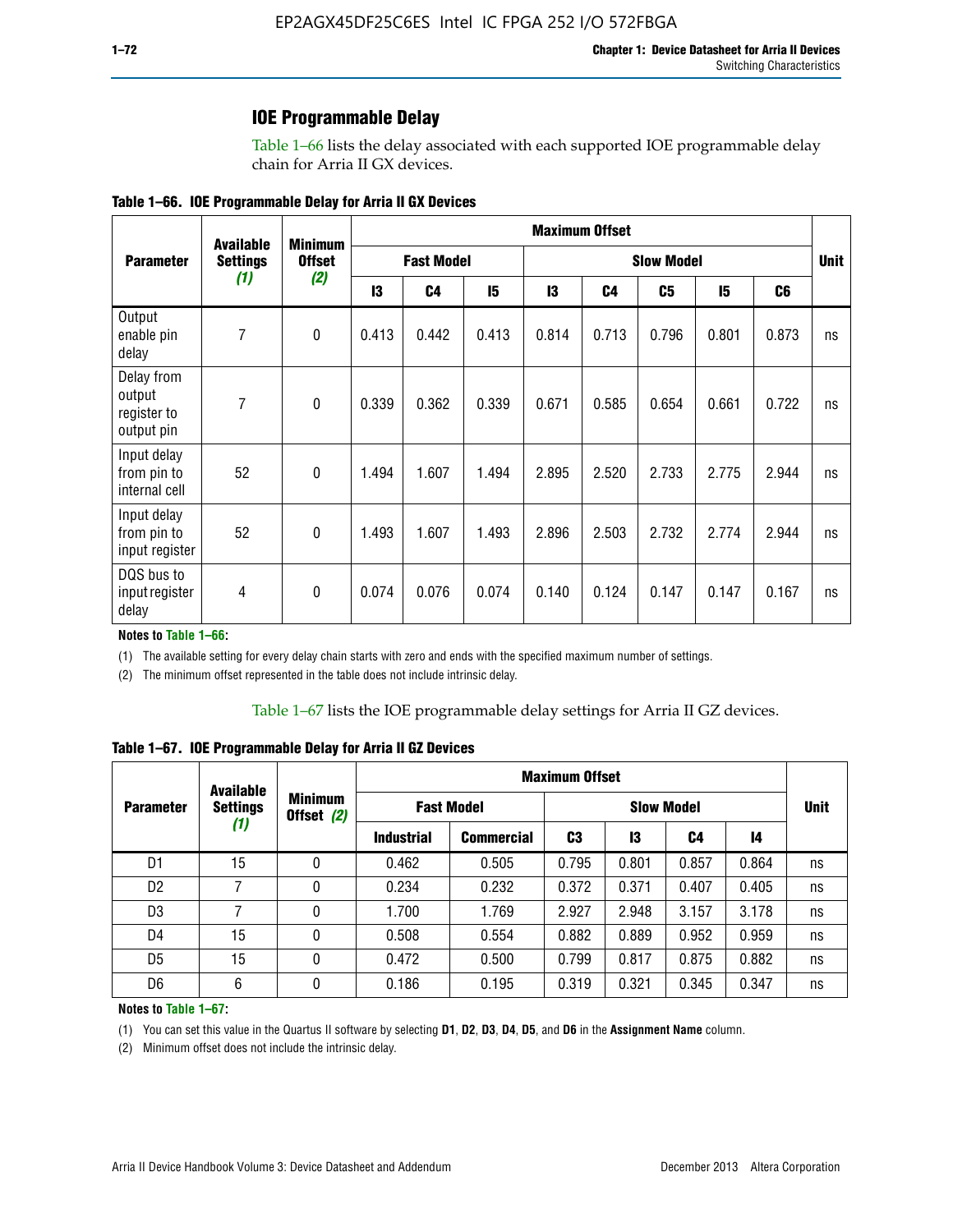# **I/O Timing**

Altera offers two ways to determine I/O timing:

- Using the Microsoft Excel-based I/O Timing.
- Using the Quartus II Timing Analyzer.

The Microsoft Excel-based I/O Timing provides pin timing performance for each device density and speed grade. The data is typically used prior to designing the FPGA to get an estimate of the timing budget as part of the link timing analysis. The Quartus II timing analyzer provides a more accurate and precise I/O timing data based on the specifics of the design after place-and-route is complete.

**f The Microsoft Excel-based I/O Timing spreadsheet is downloadable from the** [Literature: Arria II Devices](http://www.altera.com/literature/lit-arria-ii-gx.jsp) web page.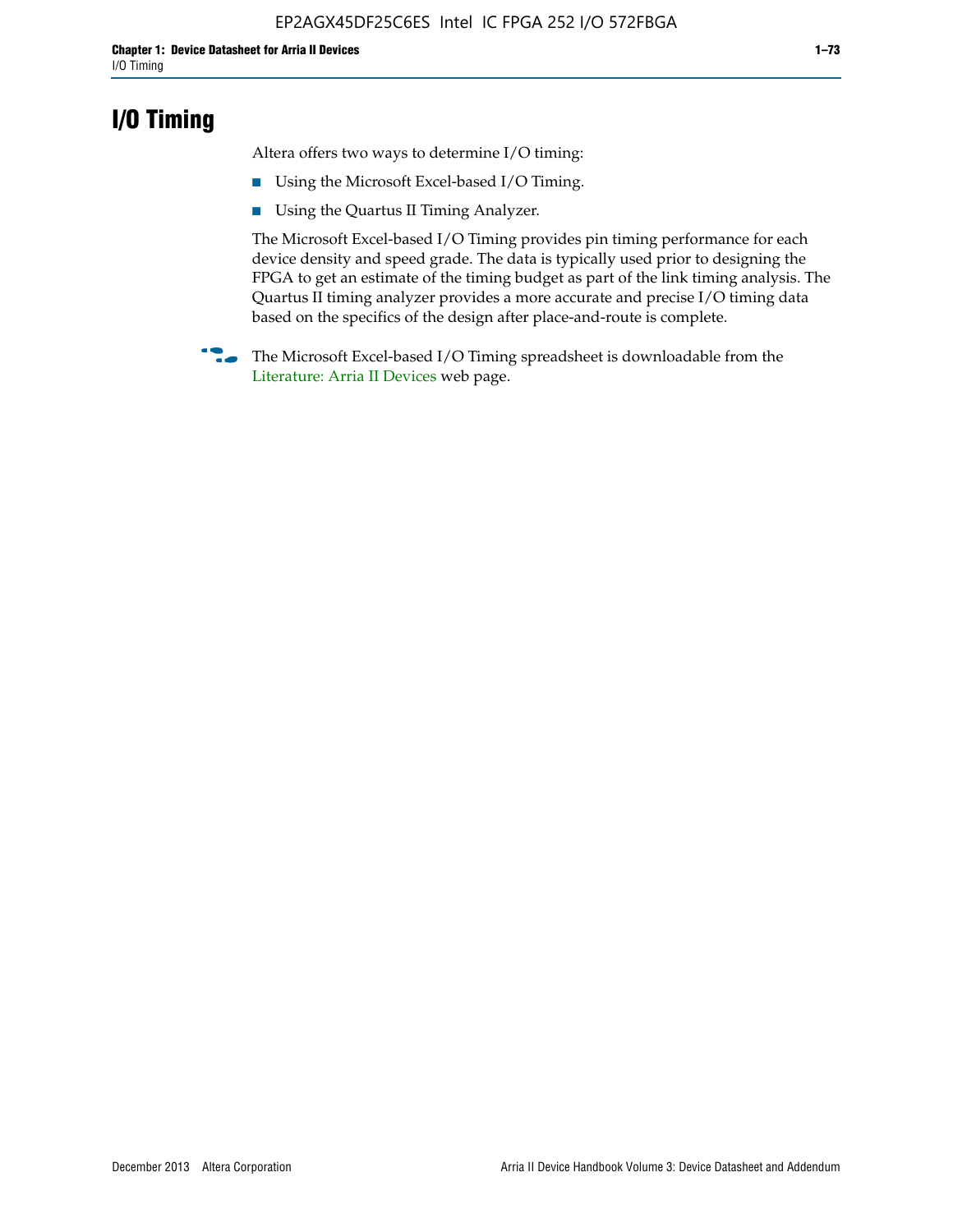# **Glossary**

Table 1–68 lists the glossary for this chapter.

**Table 1–68. Glossary (Part 1 of 4)**

| <b>Letter</b>  | <b>Subject</b>                       | <b>Definitions</b>                                                                                                                                                      |  |  |  |
|----------------|--------------------------------------|-------------------------------------------------------------------------------------------------------------------------------------------------------------------------|--|--|--|
|                |                                      | Receiver Input Waveforms<br>Single-Ended Waveform<br>Positive Channel (p) = $V_{\text{IH}}$<br>$V_{ID}$<br>Negative Channel (n) = $V_{IL}$                              |  |  |  |
|                |                                      | $V_{CM}$<br>Ground<br><b>Differential Waveform</b>                                                                                                                      |  |  |  |
| А,<br>В,<br>C, | Differential I/O<br><b>Standards</b> | $V_{ID}$<br>$-p - n = 0 V$<br>$V_{ID}$                                                                                                                                  |  |  |  |
| D              |                                      | Transmitter Output Waveforms<br><b>Single-Ended Waveform</b><br>Positive Channel (p) = $V_{OH}$<br><b>V<sub>OD</sub></b><br>Negative Channel (n) = $V_{OL}$<br>$V_{CM}$ |  |  |  |
|                |                                      | Ground<br><b>Differential Waveform</b><br>$V_{OD}$<br>$p - n = 0 V$<br>$V_{OD}$                                                                                         |  |  |  |
|                | $f_{\rm HSCLK}$                      | Left/Right PLL input clock frequency.                                                                                                                                   |  |  |  |
| Ε,<br>F        | $f_{\rm HSDR}$                       | High-speed I/O block: Maximum/minimum LVDS data transfer rate<br>$(f_{HSDR} = 1/TUI)$ , non-DPA.                                                                        |  |  |  |
|                | f <sub>HSDRDPA</sub>                 | High-speed I/O block: Maximum/minimum LVDS data transfer rate<br>$(f_{HSDRDPA} = 1/TUI)$ , DPA.                                                                         |  |  |  |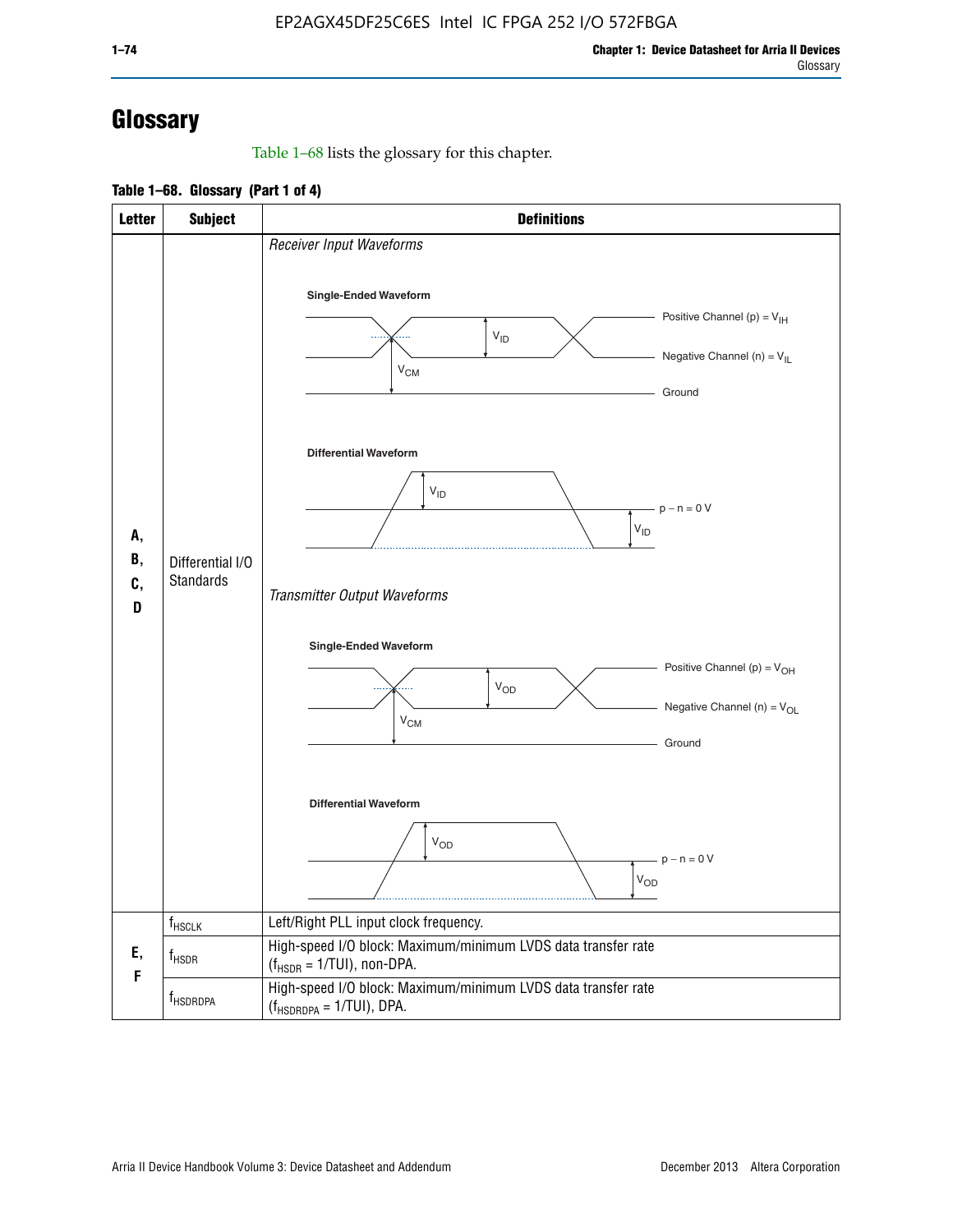## EP2AGX45DF25C6ES Intel IC FPGA 252 I/O 572FBGA

### **Table 1–68. Glossary (Part 2 of 4)**

| <b>Letter</b>                   | <b>Subject</b>                | <b>Definitions</b>                                                                                                                                                                                                                                                                                                                                                                                                                                                                                    |  |  |
|---------------------------------|-------------------------------|-------------------------------------------------------------------------------------------------------------------------------------------------------------------------------------------------------------------------------------------------------------------------------------------------------------------------------------------------------------------------------------------------------------------------------------------------------------------------------------------------------|--|--|
|                                 | J                             | High-speed I/O block: Deserialization factor (width of parallel data bus).                                                                                                                                                                                                                                                                                                                                                                                                                            |  |  |
| G,<br>Н,<br>Ι,<br>J             | JTAG Timing<br>Specifications | JTAG Timing Specifications:<br><b>TMS</b><br>TDI<br>$t_{\rm JCP}$<br>t <sub>JCH</sub> → ← t <sub>JCL</sub><br>- t <sub>JPH</sub><br>tJPSU<br><b>TCK</b><br>$t_{JPZX}$<br>≠ t <sub>JPXZ</sub><br>$t_{\text{JPCO}}$<br><b>TDO</b>                                                                                                                                                                                                                                                                       |  |  |
| Κ,<br>L,<br>M,<br>N,<br>0,<br>P | PLL<br>Specifications         | PLL Specification parameters:<br>Diagram of PLL Specifications (1)<br><b>CLKOUT Pins</b><br>Switchover<br>fout_ext<br>CLK<br>finPFD<br>$\overline{N}$<br>f <sub>vco</sub> /K<br><b>GCLK</b><br>CP<br>LF<br>K<br><b>PFD</b><br>ncc<br>nunter<br>Core Clock<br>CO. C9<br>(2)<br><b>RCLK</b><br>M<br>Key<br>External Feedback<br>Reconfigurable in User Mode<br>Notes:<br>CoreClock can only be fed by dedicated clock input pins or PLL outputs.<br>(1)<br>This is the VCO post-scale counter K.<br>(2) |  |  |
| Q,<br>$\mathsf R$               | $R_L$                         | Receiver differential input discrete resistor (external to the Arria II device).                                                                                                                                                                                                                                                                                                                                                                                                                      |  |  |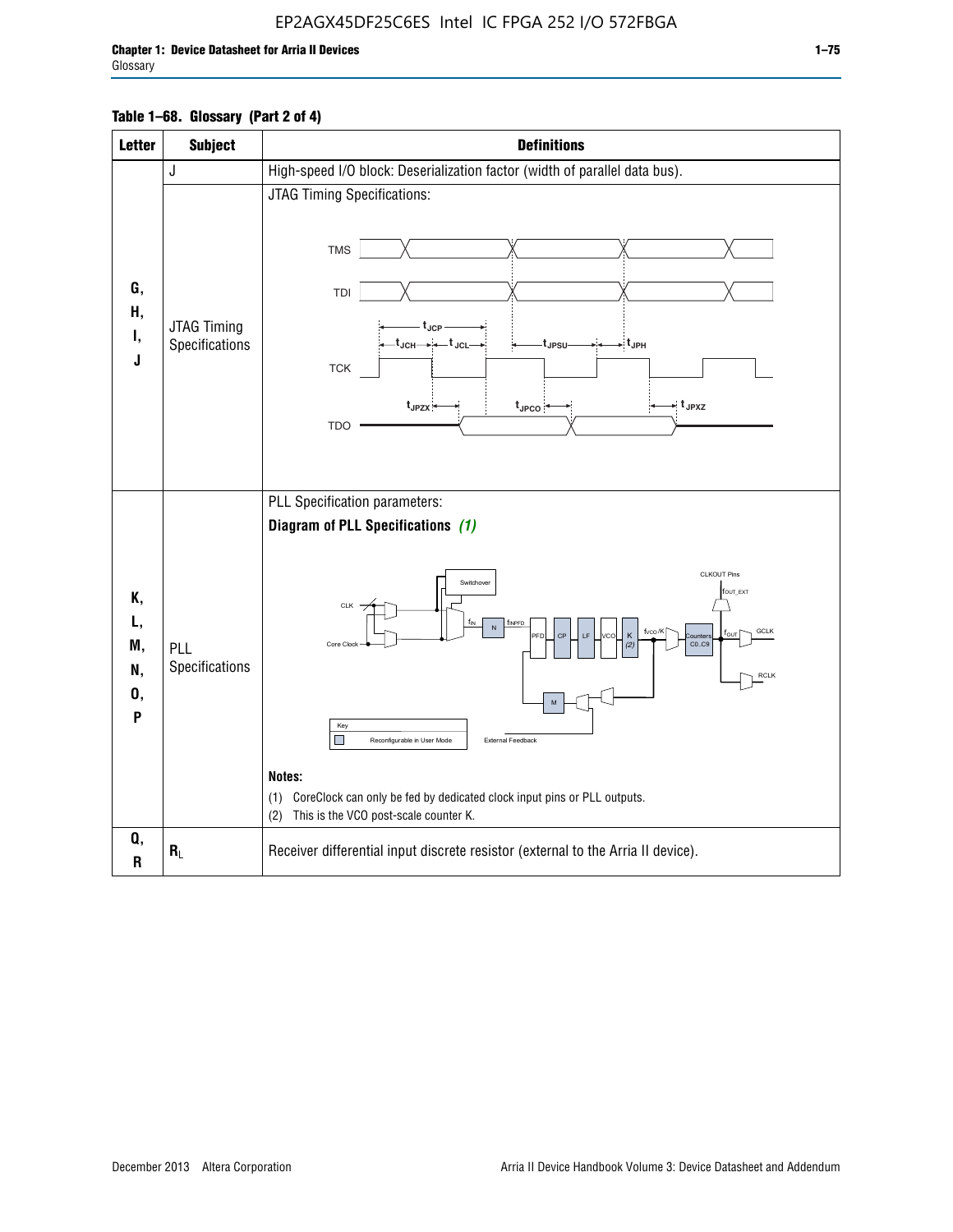## EP2AGX45DF25C6ES Intel IC FPGA 252 I/O 572FBGA

#### Glossary

| Table 1–68. Glossary (Part 3 of 4) |  |
|------------------------------------|--|
|------------------------------------|--|

| <b>Letter</b> | <b>Subject</b>                                   | <b>Definitions</b>                                                                                                                                                                                                                                                                                                                                                                                                                                                                                                                       |  |  |  |  |  |
|---------------|--------------------------------------------------|------------------------------------------------------------------------------------------------------------------------------------------------------------------------------------------------------------------------------------------------------------------------------------------------------------------------------------------------------------------------------------------------------------------------------------------------------------------------------------------------------------------------------------------|--|--|--|--|--|
|               | <b>SW</b> (sampling                              | The period of time during which the data must be valid in order to capture it correctly. The setup<br>and hold times determine the ideal strobe position within the sampling window:<br><b>Timing Diagram</b>                                                                                                                                                                                                                                                                                                                            |  |  |  |  |  |
|               | window)                                          | <b>Bit Time</b>                                                                                                                                                                                                                                                                                                                                                                                                                                                                                                                          |  |  |  |  |  |
|               |                                                  | Sampling Window<br>0.5 x TCCS<br><b>RSKM</b><br><b>RSKM</b><br>0.5 x TCCS<br>(SW)                                                                                                                                                                                                                                                                                                                                                                                                                                                        |  |  |  |  |  |
| S             |                                                  | The JEDEC standard for SSTL and HSTL I/O standards define both the AC and DC input signal<br>values. The AC values indicate the voltage levels at which the receiver must meet its timing<br>specifications. The DC values indicate the voltage levels at which the final logic state of the<br>receiver is unambiguously defined. After the receiver input has crossed the AC value, the receiver<br>changes to the new logic state.<br>The new logic state is then maintained as long as the input stays beyond the AC threshold. This |  |  |  |  |  |
|               |                                                  | approach is intended to provide predictable receiver timing in the presence of input waveform<br>ringing:                                                                                                                                                                                                                                                                                                                                                                                                                                |  |  |  |  |  |
|               | Single-ended                                     | Single-Ended Voltage Referenced I/O Standard                                                                                                                                                                                                                                                                                                                                                                                                                                                                                             |  |  |  |  |  |
|               | Voltage<br>Referenced I/O<br>Standard            | V <sub>CCIO</sub><br>---------------------                                                                                                                                                                                                                                                                                                                                                                                                                                                                                               |  |  |  |  |  |
|               |                                                  | $V_{OH}$<br>$V_{H(AC)}$                                                                                                                                                                                                                                                                                                                                                                                                                                                                                                                  |  |  |  |  |  |
|               |                                                  | $V_{IH(DC)}$                                                                                                                                                                                                                                                                                                                                                                                                                                                                                                                             |  |  |  |  |  |
|               |                                                  | V <sub>REF</sub><br>$V_{I L (DC)}$<br>$\overline{V_{\text{IL(AC)}}}$                                                                                                                                                                                                                                                                                                                                                                                                                                                                     |  |  |  |  |  |
|               |                                                  |                                                                                                                                                                                                                                                                                                                                                                                                                                                                                                                                          |  |  |  |  |  |
|               |                                                  | $\sqrt{\ }_{OL}$<br>$\rm\overline{V_{SS}}$                                                                                                                                                                                                                                                                                                                                                                                                                                                                                               |  |  |  |  |  |
|               | $t_{\rm C}$                                      | High-speed receiver and transmitter input and output clock period.                                                                                                                                                                                                                                                                                                                                                                                                                                                                       |  |  |  |  |  |
|               | <b>TCCS</b><br>(channel-to-<br>channel-<br>skew) | The timing difference between the fastest and slowest output edges, including $t_{c0}$ variation and<br>clock skew, across channels driven by the same PLL. The clock is included in the TCCS<br>measurement (refer to the Timing Diagram figure under S in this table).                                                                                                                                                                                                                                                                 |  |  |  |  |  |
|               |                                                  | High-speed I/O block: Duty cycle on the high-speed transmitter output clock.                                                                                                                                                                                                                                                                                                                                                                                                                                                             |  |  |  |  |  |
| T             | $t_{\text{DUTY}}$                                | <b>Timing Unit Interval (TUI)</b><br>The timing budget allowed for skew, propagation delays, and data sampling window.<br>(TUI = $1/($ Receiver Input Clock Frequency Multiplication Factor) = $t_c/w$ )                                                                                                                                                                                                                                                                                                                                 |  |  |  |  |  |
|               | $t_{\sf FALL}$                                   | Signal high-to-low transition time (80-20%)                                                                                                                                                                                                                                                                                                                                                                                                                                                                                              |  |  |  |  |  |
|               | $t_{\text{INCCJ}}$                               | Cycle-to-cycle jitter tolerance on the PLL clock input.                                                                                                                                                                                                                                                                                                                                                                                                                                                                                  |  |  |  |  |  |
|               | $t_{\text{OUTPJ\_10}}$                           | Period jitter on the general purpose I/O driven by a PLL.                                                                                                                                                                                                                                                                                                                                                                                                                                                                                |  |  |  |  |  |
|               | t <sub>outpj_dc</sub>                            | Period jitter on the dedicated clock output driven by a PLL.                                                                                                                                                                                                                                                                                                                                                                                                                                                                             |  |  |  |  |  |
|               | $t_{\text{RISE}}$                                | Signal low-to-high transition time (20-80%).                                                                                                                                                                                                                                                                                                                                                                                                                                                                                             |  |  |  |  |  |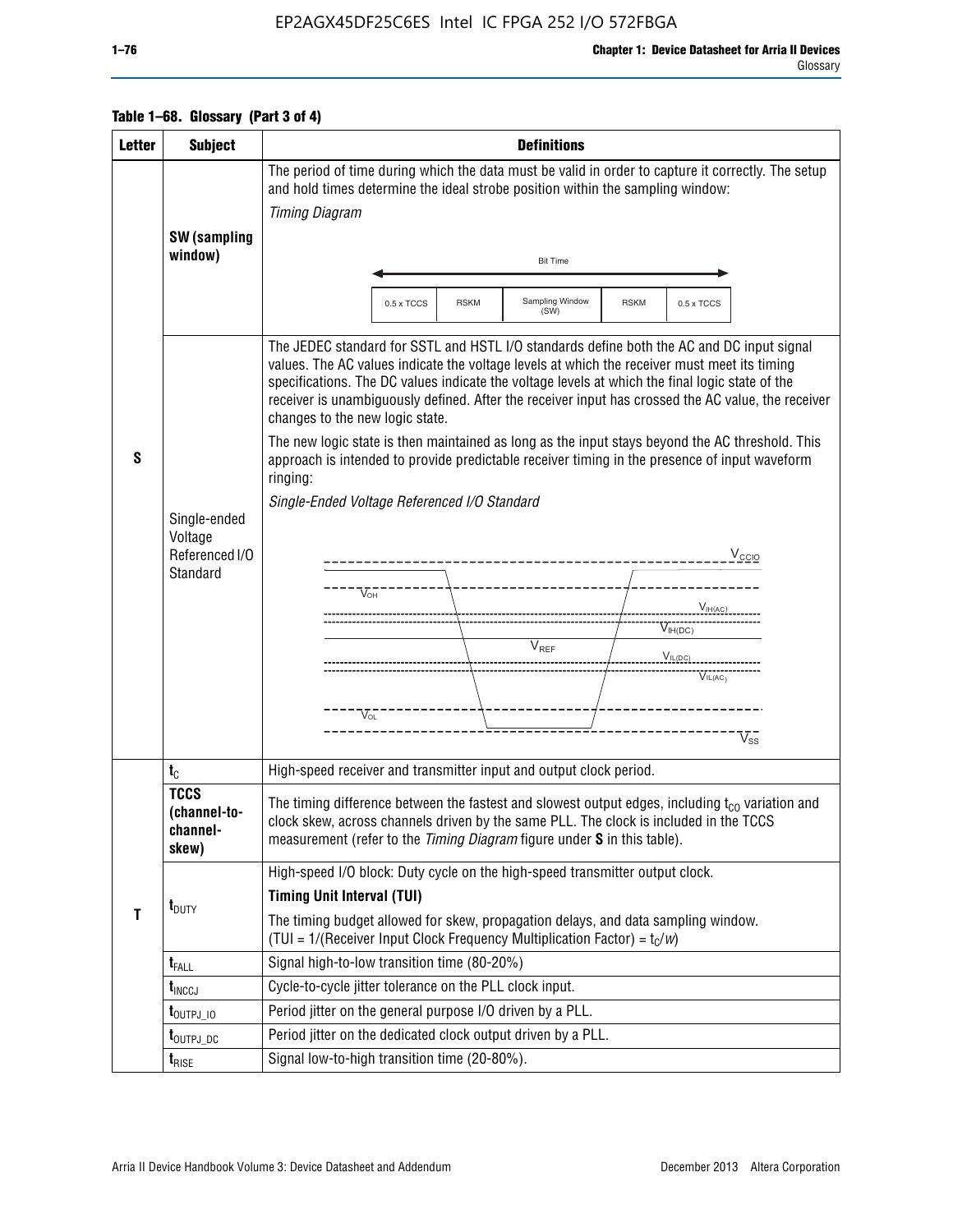### Document Revision History

### **Table 1–68. Glossary (Part 4 of 4)**

| <b>Letter</b> | <b>Subject</b>       | <b>Definitions</b>                                                                                                                                                   |
|---------------|----------------------|----------------------------------------------------------------------------------------------------------------------------------------------------------------------|
|               | $V_{CM(DC)}$         | DC common mode input voltage.                                                                                                                                        |
|               | $V_{IGM}$            | Input common mode voltage: The common mode of the differential signal at the receiver.                                                                               |
|               | $V_{ID}$             | Input differential voltage swing: The difference in voltage between the positive and<br>complementary conductors of a differential transmission at the receiver.     |
|               | $V_{\text{DIF(AC)}}$ | AC differential input voltage: Minimum AC input differential voltage required for switching.                                                                         |
|               | $V_{\text{DIF(DC)}}$ | DC differential input voltage: Minimum DC input differential voltage required for switching.                                                                         |
| U,            | $V_{\text{IH}}$      | Voltage input high: The minimum positive voltage applied to the input which is accepted by the<br>device as a logic high.                                            |
| $\mathbf v$   | $V_{\text{IH(AC)}}$  | High-level AC input voltage.                                                                                                                                         |
|               | $V_{H(DC)}$          | High-level DC input voltage.                                                                                                                                         |
|               | $V_{\text{IL}}$      | Voltage input low: The maximum positive voltage applied to the input which is accepted by the<br>device as a logic low.                                              |
|               | $V_{IL(AC)}$         | Low-level AC input voltage.                                                                                                                                          |
|               | $V_{IL(DC)}$         | Low-level DC input voltage.                                                                                                                                          |
|               | $V_{\text{OCM}}$     | Output common mode voltage: The common mode of the differential signal at the transmitter.                                                                           |
|               | $V_{OD}$             | Output differential voltage swing: The difference in voltage between the positive and<br>complementary conductors of a differential transmission at the transmitter. |
| W,            |                      |                                                                                                                                                                      |
| Χ,            | W                    | High-speed I/O block: The clock boost factor.                                                                                                                        |
| Y.            |                      |                                                                                                                                                                      |
| 7             |                      |                                                                                                                                                                      |

# **Document Revision History**

Table 1–69 lists the revision history for this chapter.

**Table 1–69. Document Revision History (Part 1 of 2)**

| <b>Date</b>      | <b>Version</b> | <b>Changes</b>                                                                                                                      |
|------------------|----------------|-------------------------------------------------------------------------------------------------------------------------------------|
| December 2013    | 4.4            | Updated Table $1-34$ and Table $1-35$ .                                                                                             |
|                  |                | <b>D</b> Updated the $V_{\text{CCH GXBL/R}}$ operating conditions in Table 1-6.                                                     |
|                  | 4.3            | <b>Example 1-20.</b> Finalized Arria II GZ information in Table 1-20.                                                               |
| <b>July 2012</b> |                | $\blacksquare$ Added BLVDS specification in Table 1-32 and Table 1-33.                                                              |
|                  |                | <b>Updated input and output waveforms in Table 1–68.</b>                                                                            |
| December 2011    | 4.2            | $\blacksquare$ Updated Table 1-32, Table 1-33, Table 1-34, Table 1-35, Table 1-40, Table 1-41,<br>Table $1-54$ , and Table $1-67$ . |
|                  |                | $\blacksquare$ Minor text edits.                                                                                                    |
|                  | 4.1            | $\blacksquare$ Added Table 1–60.                                                                                                    |
|                  |                | <b>Updated Table 1–32, Table 1–33, Table 1–38, Table 1–41, and Table 1–61.</b>                                                      |
| June 2011        |                | ■ Updated the "Switching Characteristics" section introduction.                                                                     |
|                  |                | Minor text edits.                                                                                                                   |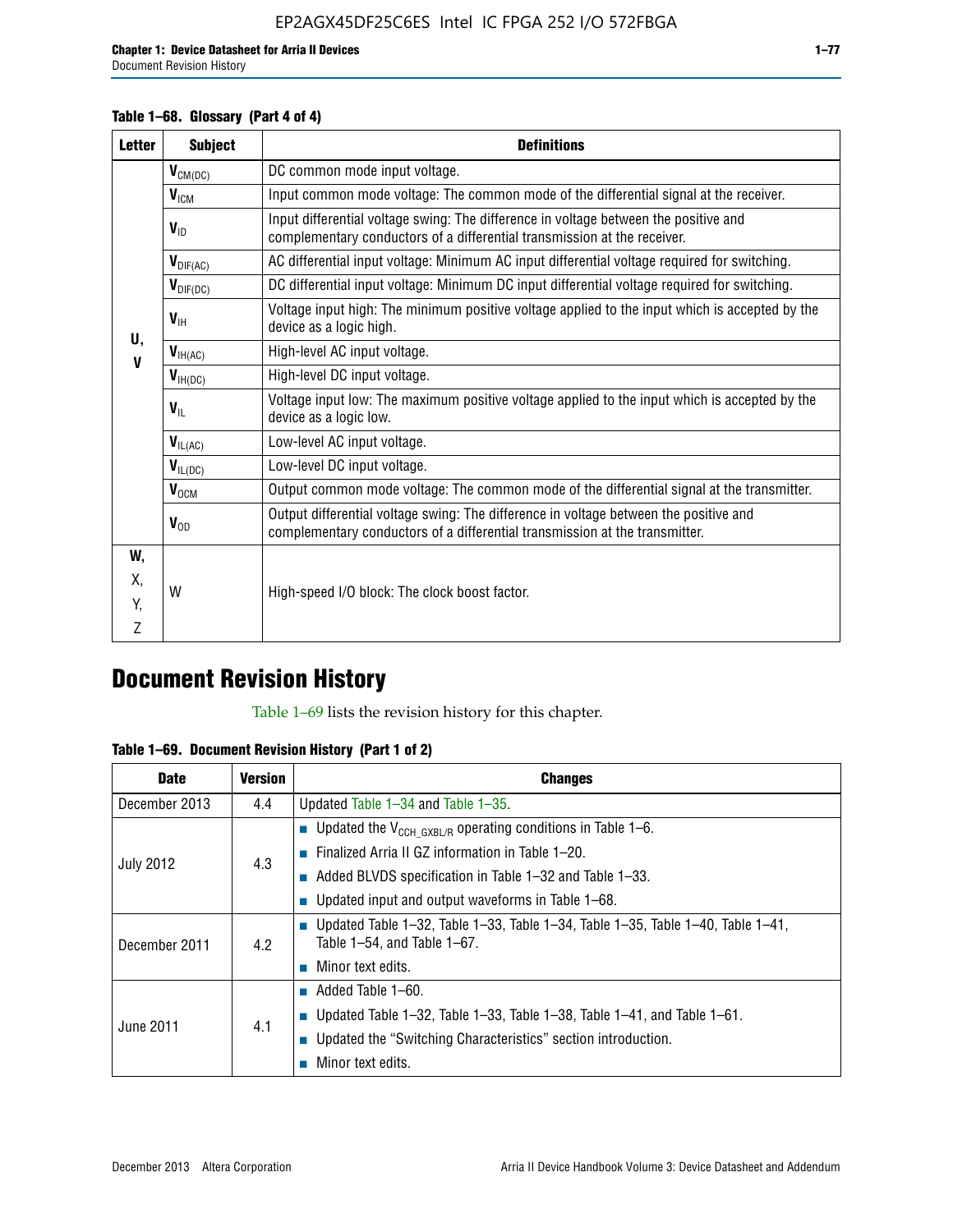### **Table 1–69. Document Revision History (Part 2 of 2)**

| <b>Date</b>      | <b>Version</b> | <b>Changes</b>                                                                                                                                                                                                  |
|------------------|----------------|-----------------------------------------------------------------------------------------------------------------------------------------------------------------------------------------------------------------|
|                  |                | Added Arria II GZ information.                                                                                                                                                                                  |
| December 2010    |                | $\blacksquare$ Added Table 1–61 with Arria II GX information.                                                                                                                                                   |
|                  | 4.0            | $\blacksquare$ Updated Table 1-1, Table 1-2, Table 1-5, Table 1-6, Table 1-7, Table 1-11, Table 1-35,<br>Table 1-37, Table 1-40, Table 1-42, Table 1-44, Table 1-45, Table 1-57, Table 1-61, and<br>Table 1-63. |
|                  |                | $\blacksquare$ Updated Figure 1-5.                                                                                                                                                                              |
|                  |                | • Updated for the Quartus II version 10.0 release.                                                                                                                                                              |
|                  |                | $\blacksquare$ Updated the first paragraph for searchability.                                                                                                                                                   |
|                  |                | $\blacksquare$ Minor text edits.                                                                                                                                                                                |
|                  |                | Updated Table 1-1, Table 1-4, Table 1-16, Table 1-19, Table 1-21, Table 1-23,<br>Table $1-25$ , Table $1-26$ , Table $1-30$ , and Table $1-35$                                                                  |
|                  |                | $\blacksquare$ Added Table 1-27 and Table 1-29.                                                                                                                                                                 |
|                  |                | $\blacksquare$ Added I3 speed grade information to Table 1-19, Table 1-21, Table 1-22, Table 1-24,<br>Table 1-25, Table 1-30, Table 1-32, Table 1-33, Table 1-34, and Table 1-35.                               |
| <b>July 2010</b> | 3.0            | • Updated the "Operating Conditions" section.                                                                                                                                                                   |
|                  |                | Removed "Preliminary" from Table $1-19$ , Table $1-21$ , Table $1-22$ , Table $1-23$ ,<br>Table 1-24, Table 1-25, Table 1-26, Table 1-28, Table 1-30, Table 1-32, Table 1-33,<br>Table 1-34, and Figure 1-4.    |
|                  |                | Minor text edits.                                                                                                                                                                                               |
|                  | 2.3            | Updated for the Quartus II version 9.1 SP2 release:                                                                                                                                                             |
| March 2010       |                | Updated Table 1–3, Table 1–7, Table 1–19, Table 1–21, Table 1–22, Table 1–24,<br>Table 1-25 and Table 1-33.                                                                                                     |
|                  |                | ■ Updated "Recommended Operating Conditions" section.                                                                                                                                                           |
|                  |                | $\blacksquare$ Minor text edits.                                                                                                                                                                                |
| February 2010    | 2.2            | Updated Table 1-19.                                                                                                                                                                                             |
|                  |                | Updated for Arria II GX v9.1 SP1 release:                                                                                                                                                                       |
| February 2010    | 2.1            | Updated Table 1–19, Table 1–23, Table 1–28, Table 1–30, and Table 1–33.                                                                                                                                         |
|                  |                | Added Figure 1-5.                                                                                                                                                                                               |
|                  |                | $\blacksquare$ Minor text edits.                                                                                                                                                                                |
|                  |                | Updated for Arria II GX v9.1 release:                                                                                                                                                                           |
|                  |                | Updated Table 1–1, Table 1–4, Table 1–13, Table 1–14, Table 1–19, Table 1–15,<br>Table 1-22, Table 1-24, and Table 1-28.                                                                                        |
| November 2009    | 2.0            | $\blacksquare$ Added Table 1-6 and Table 1-33.                                                                                                                                                                  |
|                  |                | Added "Bus Hold" on page 1-5.                                                                                                                                                                                   |
|                  |                | Added "IOE Programmable Delay" section.<br>П                                                                                                                                                                    |
|                  |                | Minor text edit.                                                                                                                                                                                                |
| <b>June 2009</b> | 1.2            | <b>Updated Table 1–1, Table 1–3, Table 1–7, Table 1–8, Table 1–18, Table 1–23, Table 1–25,</b><br>Table 1-26, Table 1-29, Table 1-30, Table 1-31, Table 1-32, and Table 1-33.                                   |
|                  |                | Added Table 1-32.                                                                                                                                                                                               |
|                  |                | Updated Equation 1-1.<br>$\mathcal{L}_{\mathcal{A}}$                                                                                                                                                            |
| March 2009       | 1.1            | Added "I/O Timing" section.                                                                                                                                                                                     |
| February 2009    | 1.0            | Initial release.                                                                                                                                                                                                |